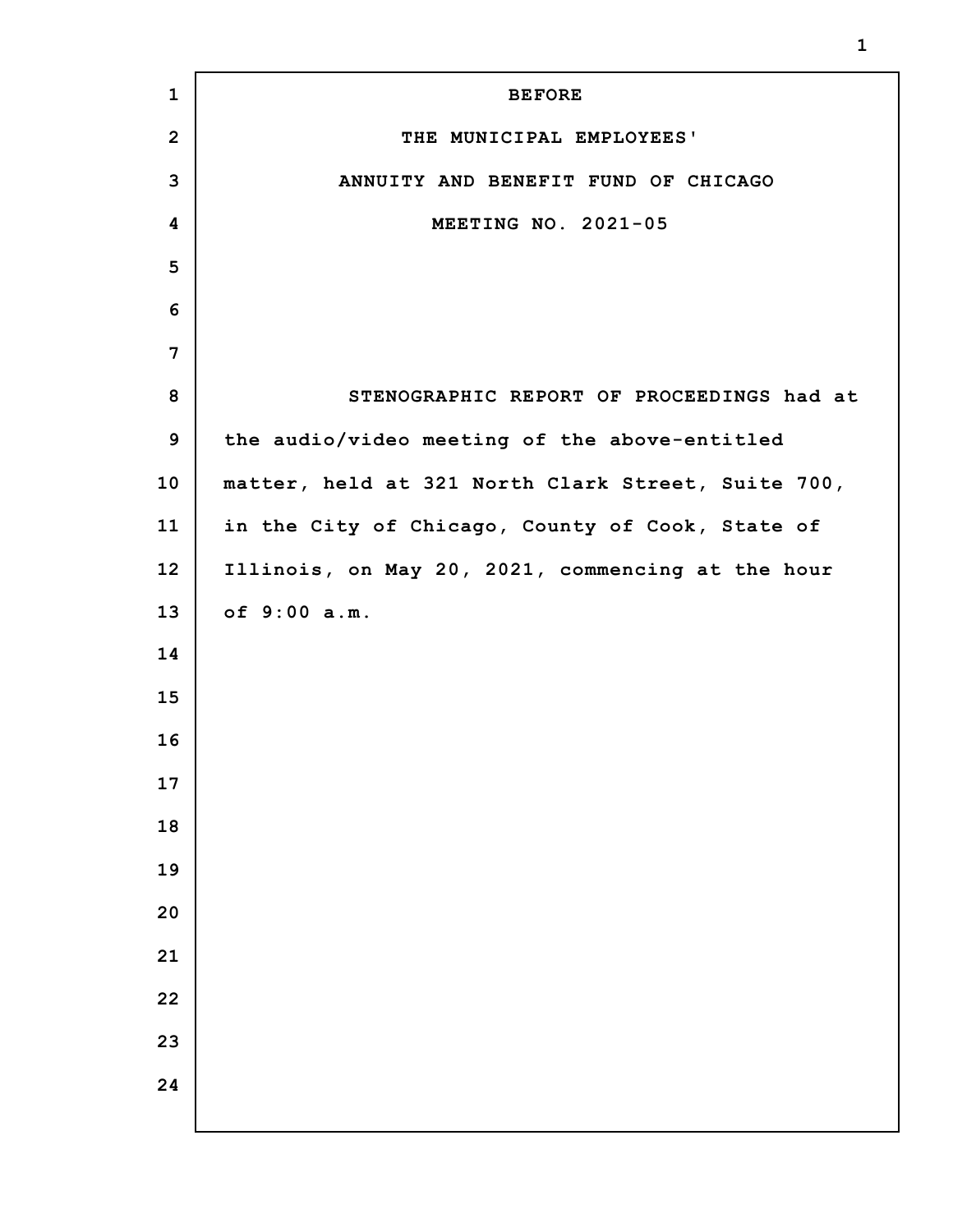**1 2 3 4 5 6 7 8 9 10 11 12 13 14 15 16 17 18 19 20 21 22 23 24 APPEARANCES BOARD MEMBERS: Jeffrey J. Johnson, President Reshma Soni, Vice-President Robert P. Degnan, Recording Secretary Craig Slack, Deputy City Treasurer ATTORNEYS FOR THE BOARD: BURKE, BURNS AND PINELLI, LTD. BY: MS. MARY PATRICIA BURNS ALSO PRESENT: Dennis White, Executive Director Stacey Ruffolo, Deputy Executive Director Donna Hansen, Office Manager Steve Yoon, Investment Officer Sandra Shelby, Comptroller Kimberly Carroll, Benefits Manager Terence P. Sullivan, M.D. Kristen DeWald, MEABF Employee Martha Merrill, AFSCME Council 31 Jamie Wesner, Marquette Associates Brian Wrubel, Marquette Associates William Canning, City of Chicago**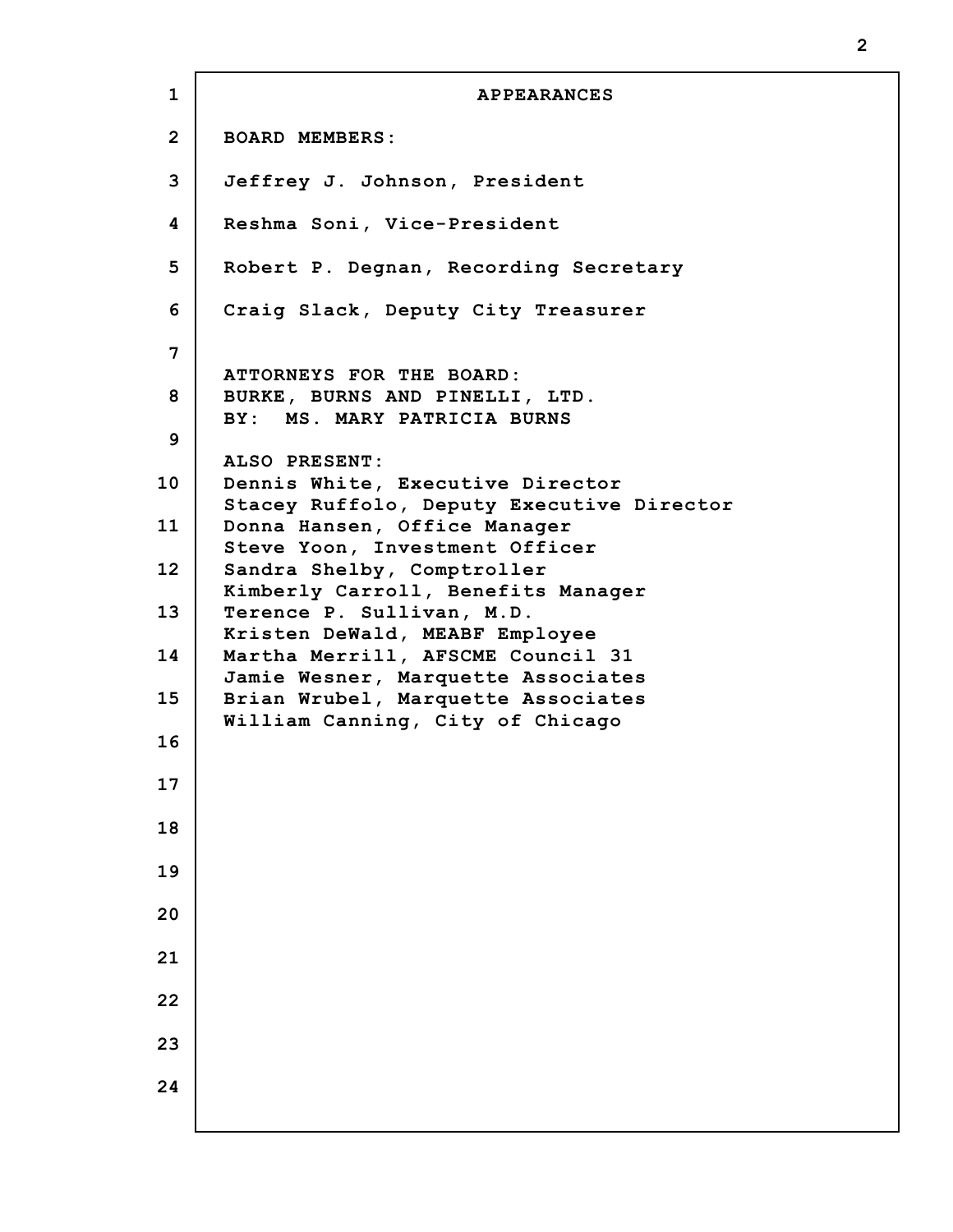**1 2 3 4 5 6 7 8 9 10 11 12 13 14 15 16 17 18 19 20 21 22 23 24 PRESIDENT JOHNSON: I hereby convene this Board of Trustees meeting for May 20, 2021. Ms. Hansen, please call the roll. MS. HANSEN: Trustee Johnson. PRESIDENT JOHNSON: Yes, ma'am. MS. HANSEN: Trustee Degnan. TRUSTEE DEGNAN: Yes. MS. HANSEN: Trustee Soni. TRUSTEE SONI: Yes. MS. HANSEN: Trustee Thompson. TRUSTEE THOMPSON: Yes. MS. HANSEN: Mr. Slack. MR. SLACK: Yes. PRESIDENT JOHNSON: We do have a quorum. Public Act 101-0640 allows this meeting to be conducted by video and audio conference. The Act requires a roll call vote be taken on each matter acted upon. I ask that Trustees please be prepared to unmute their microphones and clearly respond on each matter that we consider for approval. Further, consistent with Public Act 101-0640, I note for the record that the Executive**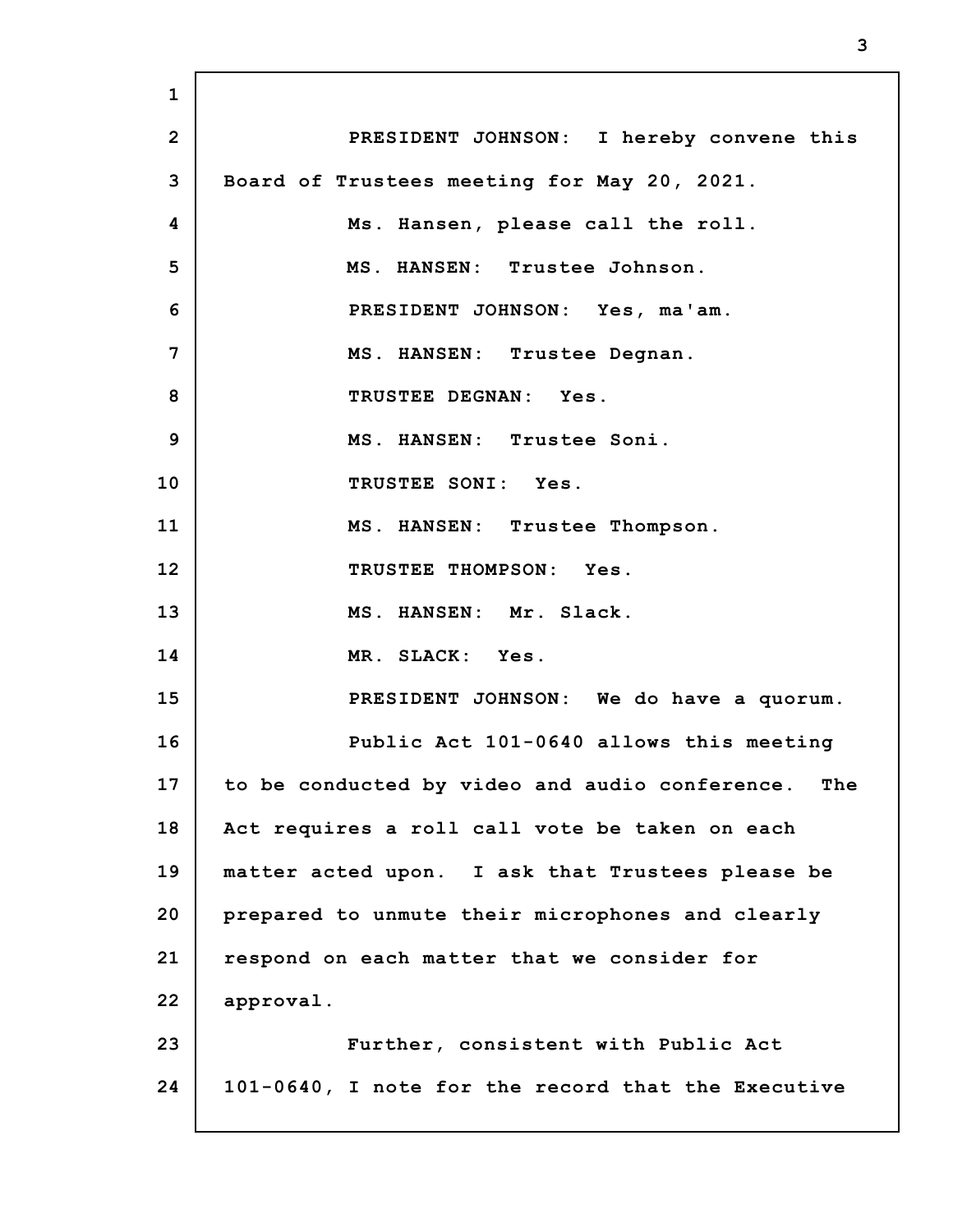| $\mathbf{1}$   | Director and I, along with other Trustees and Fund |
|----------------|----------------------------------------------------|
| $\overline{2}$ | Staff, are present in the Fund's office.           |
| 3              | We are proceeding by video and audio               |
| 4              | conference because we continue to believe that due |
| 5              | to the pandemic it is prudent to not all be        |
| 6              | physically present in the same space. We have      |
| 7              | posted notice of this meeting in accordance with   |
| 8              | the Open Meetings Act and the meeting is being     |
| 9              | recorded. A transcript of the proceedings will be  |
| 10             | prepared and ultimately, after approval, be made   |
| 11             | available on the Fund's website.                   |
| 12             | Consistent with Public Act 91-0715 and             |
| 13             | reasonable constraints determined by the Board of  |
| 14             | Trustees, at each regular meeting of the Board or  |
| 15             | its committees that is open to the public, members |
| 16             | of the public may request a brief time to address  |
| 17             | the Board on relevant matters within its           |
| 18             | jurisdiction.                                      |
| 19             | Ms. Hansen, are there any requests for             |
| 20             | public comment today?                              |
| 21             | MS. HANSEN: There are no requests to               |
| 22             | address the Board.                                 |
| 23             | CHAIRMAN FORTUNA: Hearing none, we will            |
| 24             | move on. We'll start under Item C, Approval of     |
|                |                                                    |

I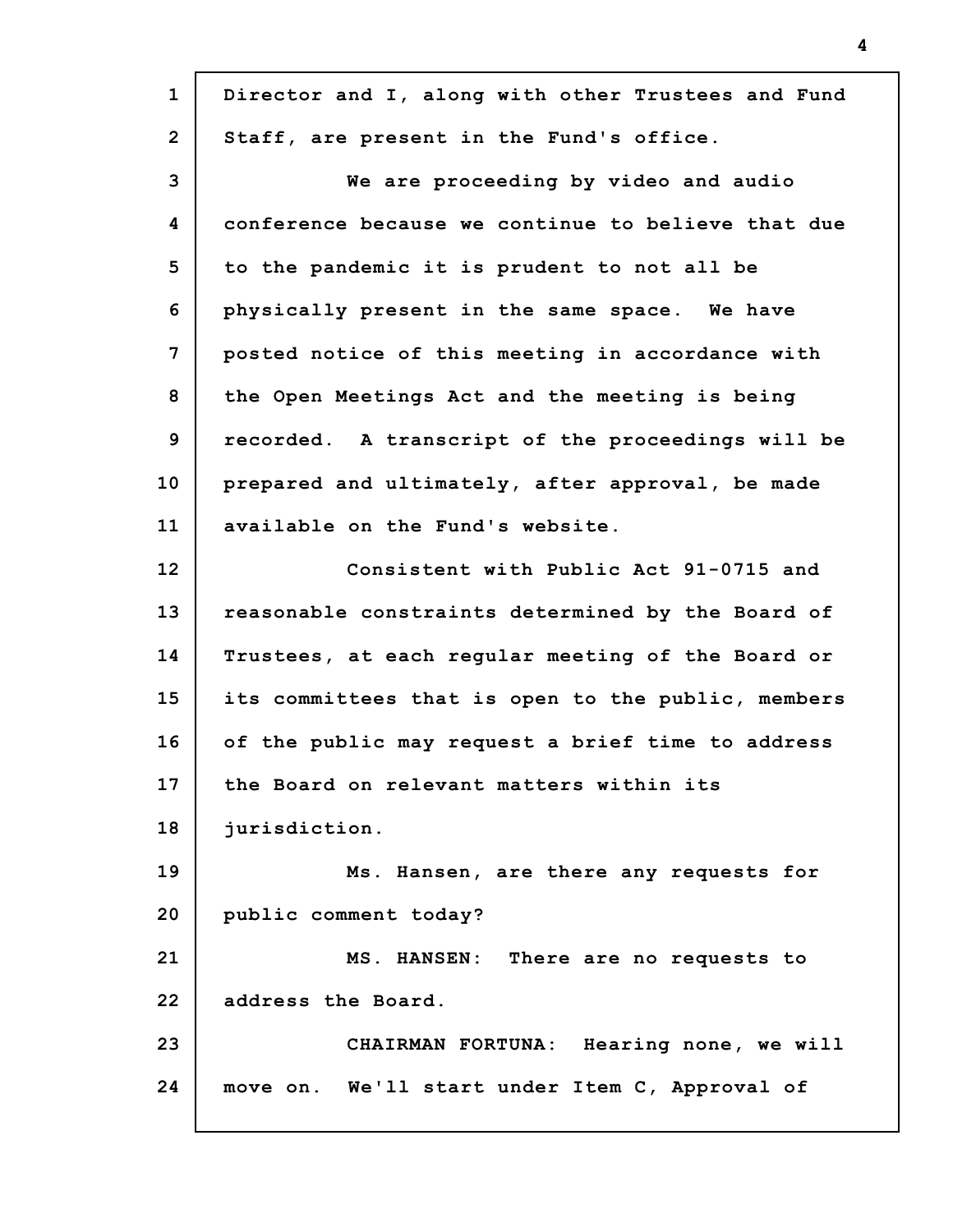| $\mathbf{1}$   | Minutes and Transcripts from the previous meeting |
|----------------|---------------------------------------------------|
| $\overline{2}$ | of April 15, 2021 Regular Meeting.                |
| 3              | Do I have a motion?                               |
| 4              | TRUSTEE THOMPSON: Motion.                         |
| 5              | PRESIDENT JOHNSON: Motion by Trustee              |
| 6              | Thompson. Is there a second?                      |
| 7              | TRUSTEE DEGNAN: Second                            |
| 8              | PRESIDENT JOHNSON: Second by Trustee              |
| 9              | Degnan.                                           |
| 10             | Ms. Hansen, please call the roll.                 |
| 11             | MS. HANSEN: Trustee Johnson.                      |
| 12             | PRESIDENT JOHNSON: Yes, ma'am.                    |
| 13             | MS. HANSEN: Trustee Degnan.                       |
| 14             | TRUSTEE DEGNAN: Yes.                              |
| 15             | MS. HANSEN: Trustee Soni.                         |
| 16             | TRUSTEE SONI: Yes.                                |
| 17             | MS. HANSEN: Trustee Thompson.                     |
| 18             | TRUSTEE THOMPSON: Yes.                            |
| 19             | MS. HANSEN: Mr. Slack.                            |
| 20             | MR. SLACK: Yes.                                   |
| 21             | MS. HANSEN: Motion carries.                       |
| 22             | PRESIDENT JOHNSON: Moving onto Item D,            |
| 23             | Approval of Administrative Agenda Items. All      |
| 24             | Refunds Pages 3 through 9.                        |

Г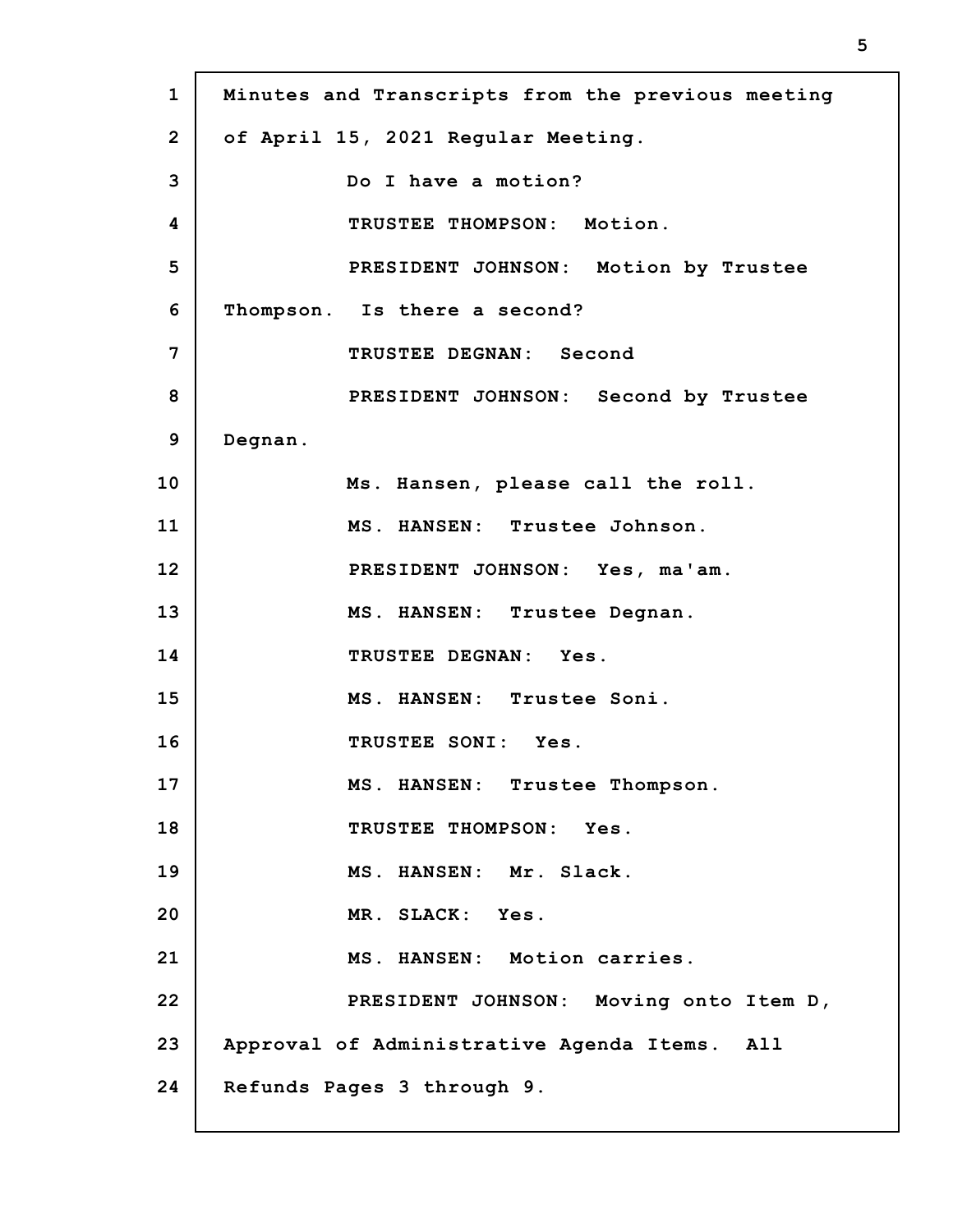**1 2 3 4 5 6 7 8 9 10 11 12 13 14 15 16 17 18 19 20 21 22 23 24 MS. SHELBY: All in order. PRESIDENT JOHNSON: Do we have a motion? TRUSTEE THOMPSON: Motion. PRESIDENT JOHNSON: Motion by Trustee Thompson. Is there a second? TRUSTEE DEGNAN: Second. PRESIDENT JOHNSON: Seconded by Trustee Degnan. Ms. Hansen. MS. HANSEN: Trustee Johnson. PRESIDENT JOHNSON: Yes, ma'am. MS. HANSEN: Trustee Degnan. TRUSTEE DEGNAN: Yes. MS. HANSEN: Trustee Soni. TRUSTEE SONI: Yes. MS. HANSEN: Trustee Thompson. TRUSTEE THOMPSON: Yes. MS. HANSEN: Mr. Slack. MR. SLACK: Yes. MS. HANSEN: Motion carries. PRESIDENT JOHNSON: Next up is Administrative and Investment Fees Pages 10 through 12. MS. SHELBY: All in order. PRESIDENT JOHNSON: Is there a motion?**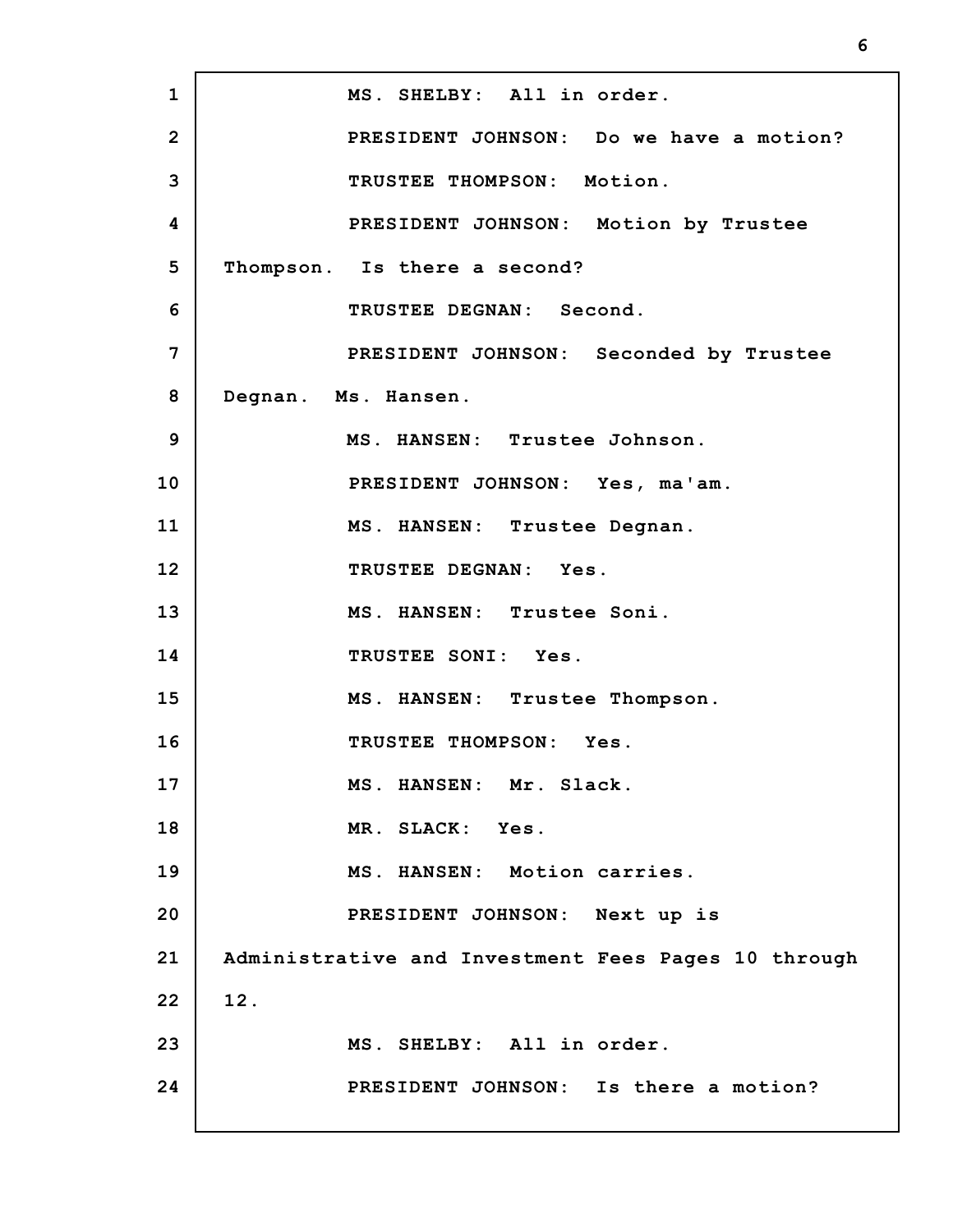**1 2 3 4 5 6 7 8 9 10 11 12 13 14 15 16 17 18 19 20 21 22 23 24 TRUSTEE THOMPSON: Motion. PRESIDENT JOHNSON: Is there a second? TRUSTEE DEGNAN: Second. PRESIDENT JOHNSON: Seconded by Trustee Degnan. MS. HANSEN: Trustee Johnson. PRESIDENT JOHNSON: Yes, ma'am. MS. HANSEN: Trustee Degnan. TRUSTEE DEGNAN: Yes. MS. HANSEN: Trustee Soni. TRUSTEE SONI: Yes. MS. HANSEN: Trustee Thompson. TRUSTEE THOMPSON: Yes. MS. HANSEN: Mr. Slack. MR. SLACK: Yes. MS. HANSEN: Motion carries. PRESIDENT JOHNSON: Next up is Annuities for Employees, Widows, Widowers, Minor Children, Reversionary, and Adjusted Annuities Pages 13 through 18. MS. SHELBY: All in order. PRESIDENT JOHNSON: Is there a motion? TRUSTEE THOMPSON: Motion. PRESIDENT JOHNSON: Is there a second?**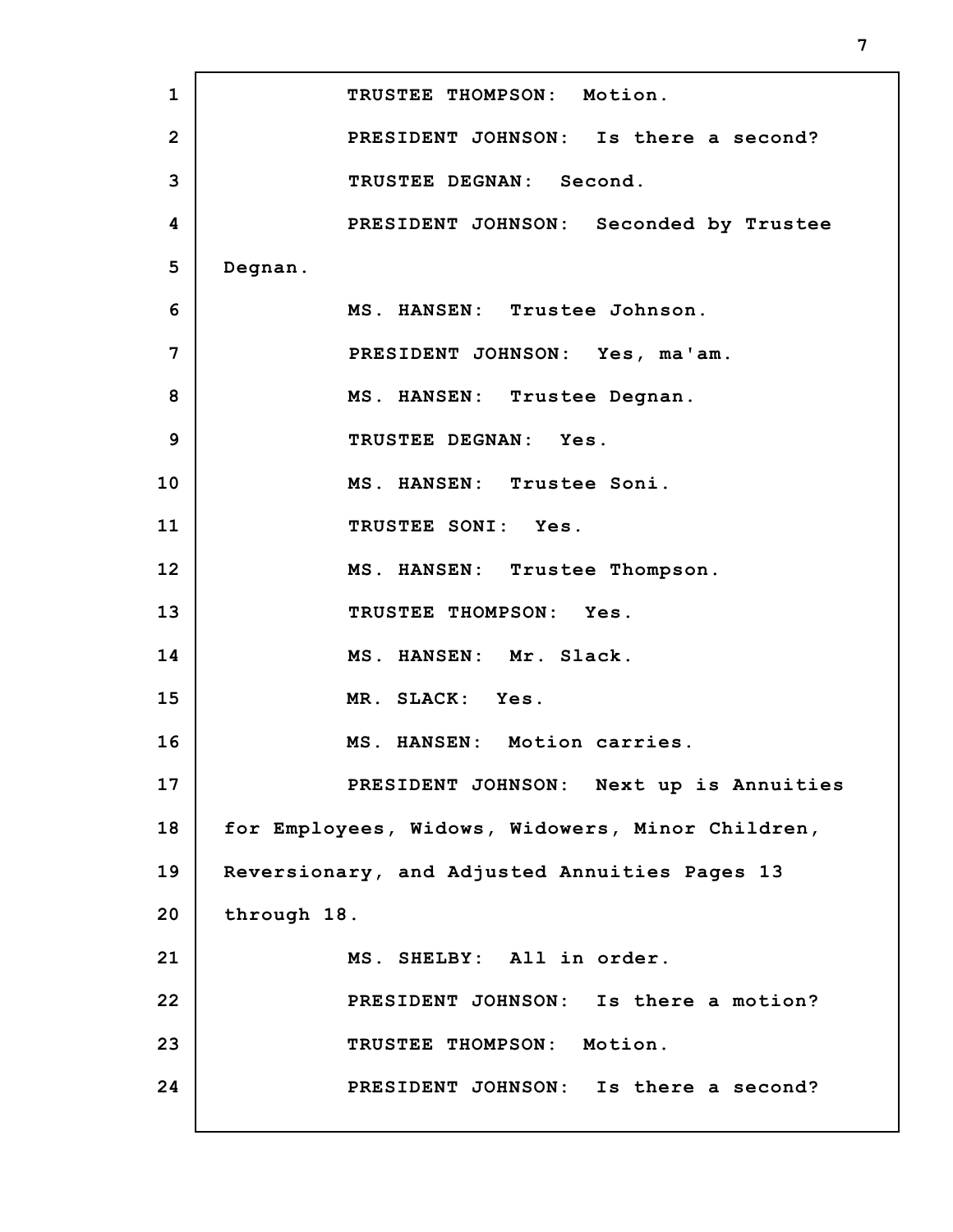**1 2 3 4 5 6 7 8 9 10 11 12 13 14 15 16 17 18 19 20 21 22 23 24 TRUSTEE DEGNAN: Second. PRESIDENT JOHNSON: Second by Trustee Degnan. Ms. Hansen. MS. HANSEN: Trustee Johnson. PRESIDENT JOHNSON: Yes, ma'am. MS. HANSEN: Trustee Degnan. TRUSTEE DEGNAN: Yes. MS. HANSEN: Trustee Soni. TRUSTEE SONI: Yes. MS. HANSEN: Trustee Thompson. TRUSTEE THOMPSON: Yes. MS. HANSEN: Mr. Slack. MR. SLACK: Yes. MS. HANSEN: Motion carries. PRESIDENT JOHNSON: Next up after that is Ordinary and Duty Disability Benefits Pages 19 through 20. DOCTOR SULLIVAN: All in order. TRUSTEE THOMPSON: Moved. PRESIDENT JOHNSON: Motion by Trustee Thompson. Is there a second? TRUSTEE DEGNAN: Second. PRESIDENT JOHNSON: Second by Trustee**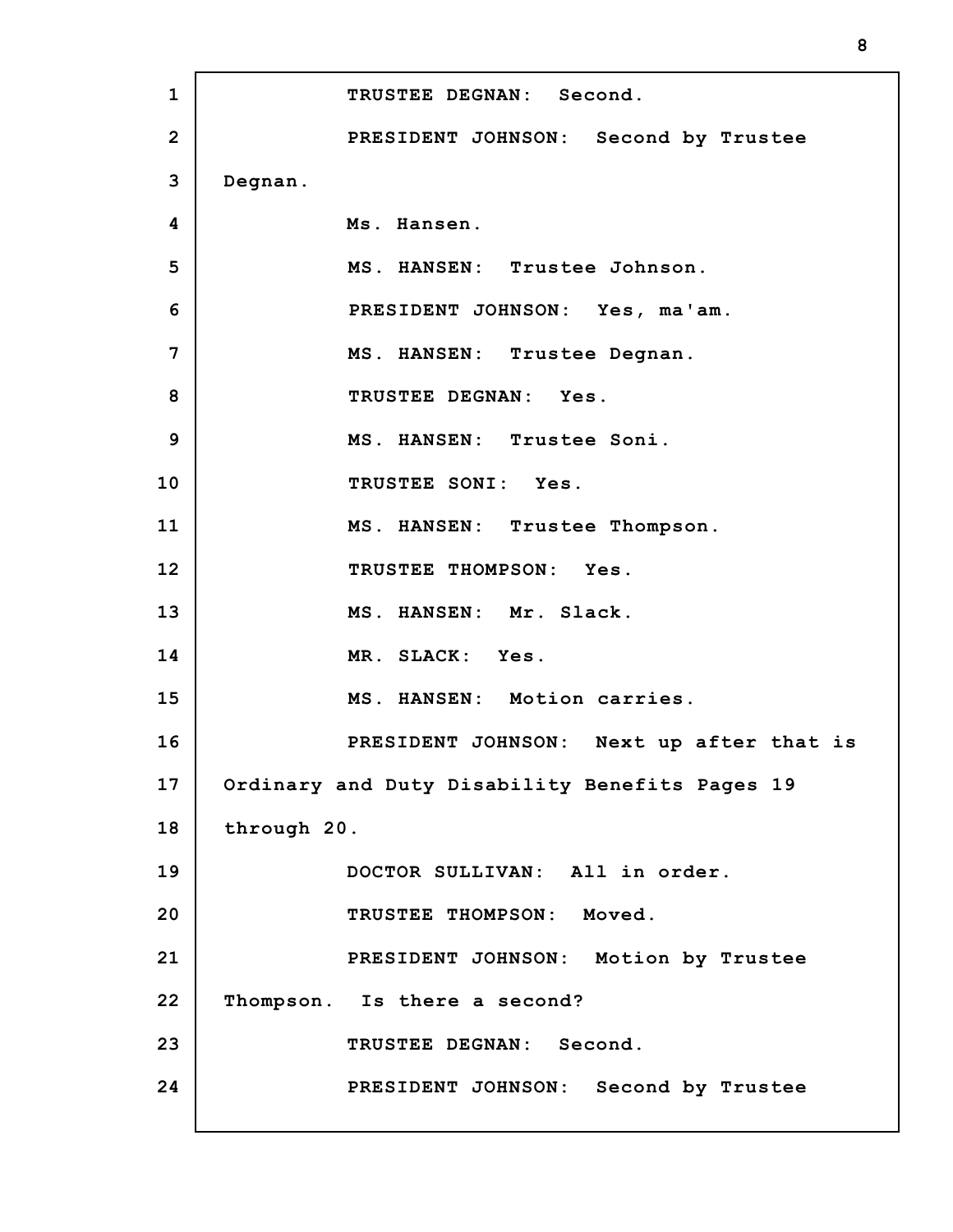**1 2 3 4 5 6 7 8 9 10 11 12 13 14 15 16 17 18 19 20 21 22 23 24 Degnan. Ms. Hansen. MS. HANSEN: Trustee Johnson. PRESIDENT JOHNSON: Yes, ma'am. MS. HANSEN: Trustee Degnan. TRUSTEE DEGNAN: Yes. MS. HANSEN: Trustee Soni. TRUSTEE SONI: Yes. MS. HANSEN: Trustee Thompson. TRUSTEE THOMPSON: Yes. MS. HANSEN: Mr. Slack. MR. SLACK: Yes. MS. HANSEN: Motion carries. PRESIDENT JOHNSON: Item E, Ordinary and Duty Disability Extensions Pages 21 through 23. DOCTOR SULLIVAN: All in order. TRUSTEE THOMPSON: Motion. PRESIDENT JOHNSON: Motion by Trustee Thompson. Is there a second? TRUSTEE DEGNAN: Second. PRESIDENT JOHNSON: Second by Trustee Degnan. Ms. Hansen. MS. HANSEN: Trustee Johnson.**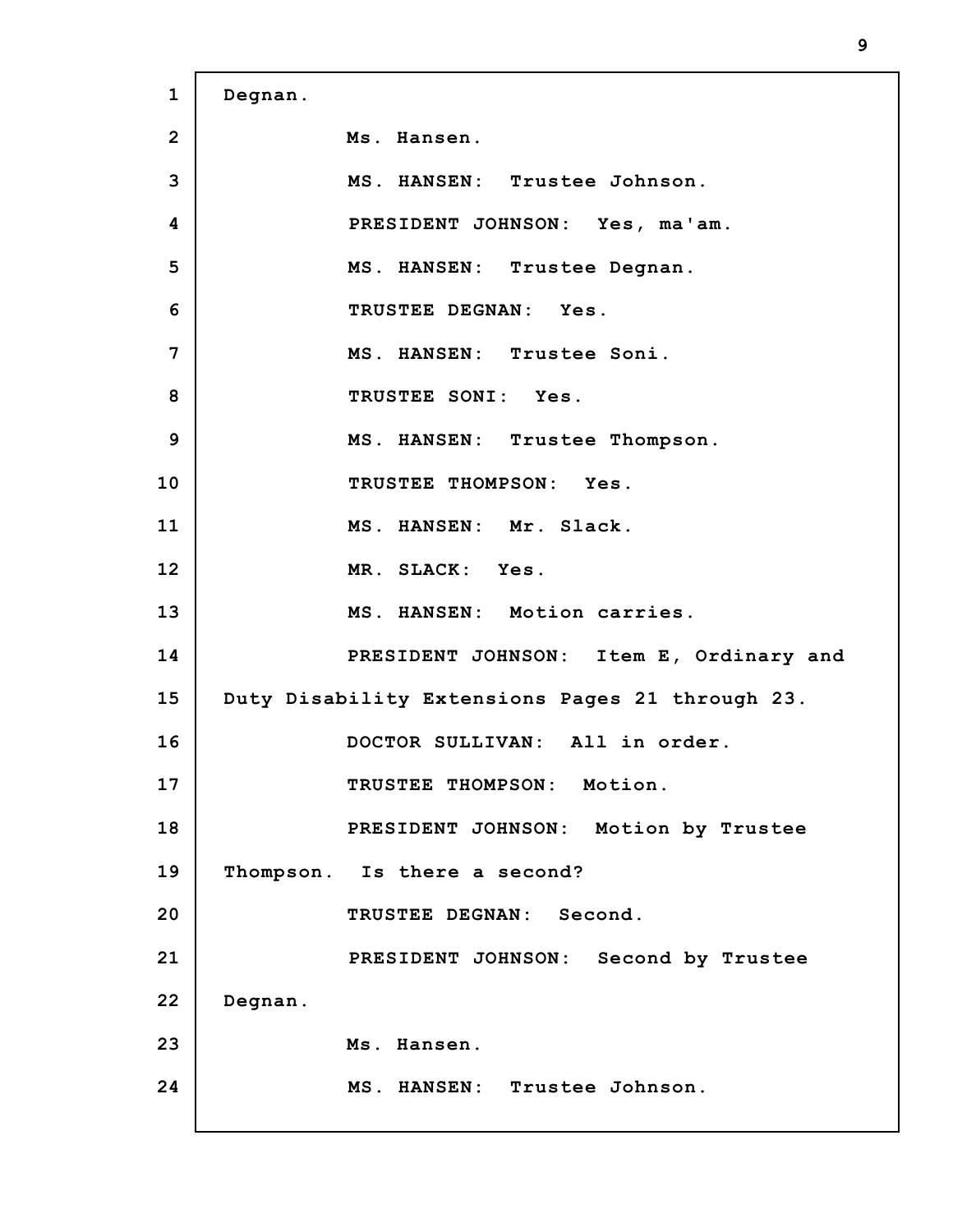**1 2 3 4 5 6 7 8 9 10 11 12 13 14 15 16 17 18 19 20 21 22 23 24 PRESIDENT JOHNSON: Yes, ma'am. MS. HANSEN: Trustee Degnan. TRUSTEE DEGNAN: Yes. MS. HANSEN: Trustee Soni. TRUSTEE SONI: Yes. MS. HANSEN: Trustee Thompson. TRUSTEE THOMPSON: Yes. MS. HANSEN: Mr. Slack. MR. SLACK: Yes. MS. HANSEN: Motion carries. PRESIDENT JOHNSON: Changes in Dates of Birth. MS. RUFFOLO: All in order. PRESIDENT JOHNSON: Is there a motion? TRUSTEE THOMPSON: Motion. PRESIDENT JOHNSON: Is there a second? TRUSTEE DEGNAN: Second. PRESIDENT JOHNSON: Second by Trustee Degnan. Ms. Hansen. MS. HANSEN: Trustee Johnson. PRESIDENT JOHNSON: Yes, ma'am. MS. HANSEN: Trustee Degnan. TRUSTEE DEGNAN: Yes.**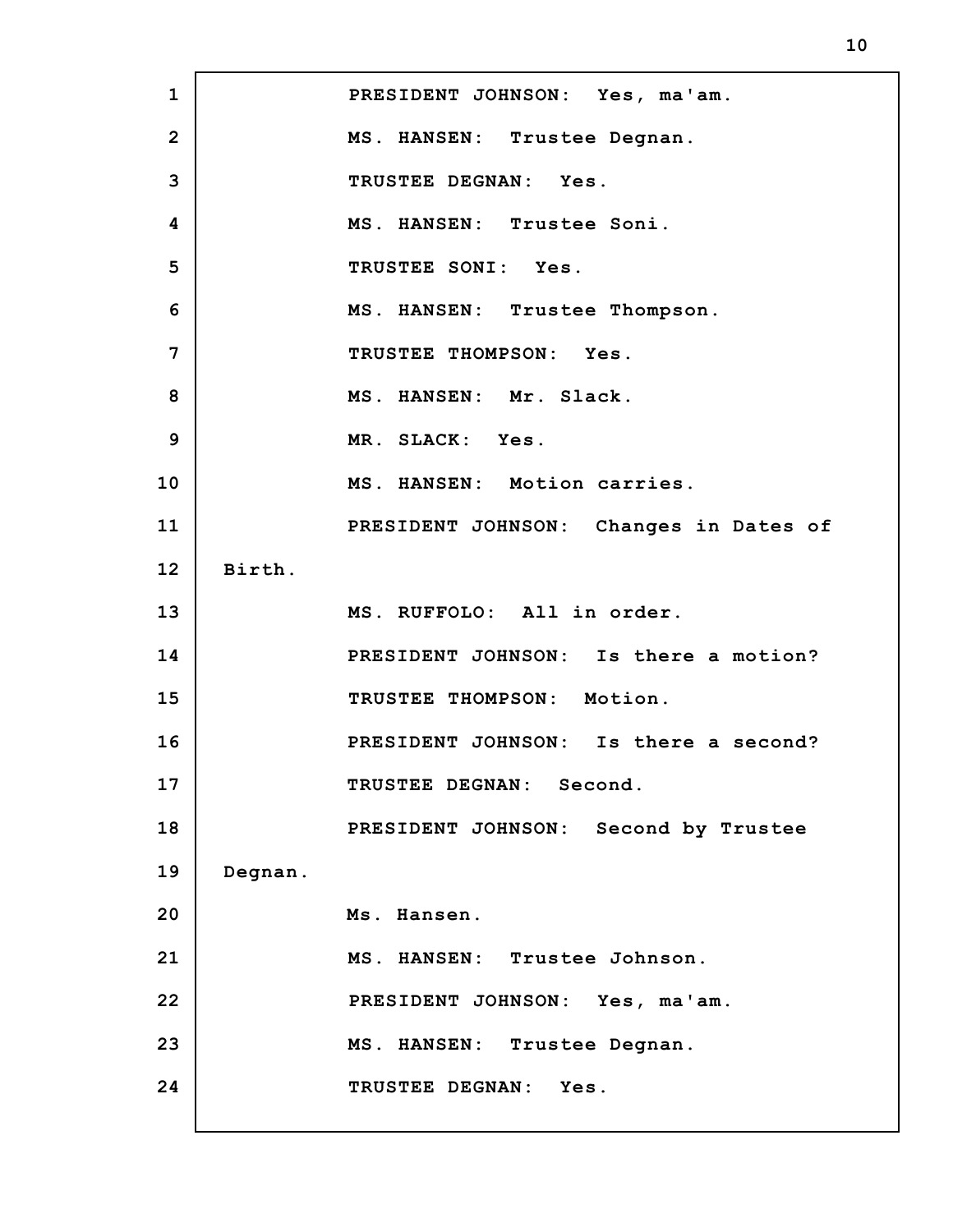**1 2 3 4 5 6 7 8 9 10 11 12 13 14 15 16 17 18 19 20 21 22 23 24 MS. HANSEN: Trustee Soni. TRUSTEE SONI: Yes. MS. HANSEN: Trustee Thompson. TRUSTEE THOMPSON: Yes. MS. HANSEN: Mr. Slack. MR. SLACK: Yes. MS. HANSEN: Motion carries. PRESIDENT JOHNSON: Next up is Ms. Bukola. MR. WHITE: I got a text from Bukola that she had a 9:30 and may not be able to get on. I thought she was going to send something. PRESIDENT JOHNSON: We will come back to it. Steve, you're up. MR. YOON: Not much changed from the last month. We are on par with the projected 2021 funded ratio at 23.2 percent. Again, this is an unofficial number. We will know more as the actuarial reports are completed and this will get updated as well. Any questions? PRESIDENT JOHNSON: I think we're good. Investments. MR. WESNER: Good morning, everyone.**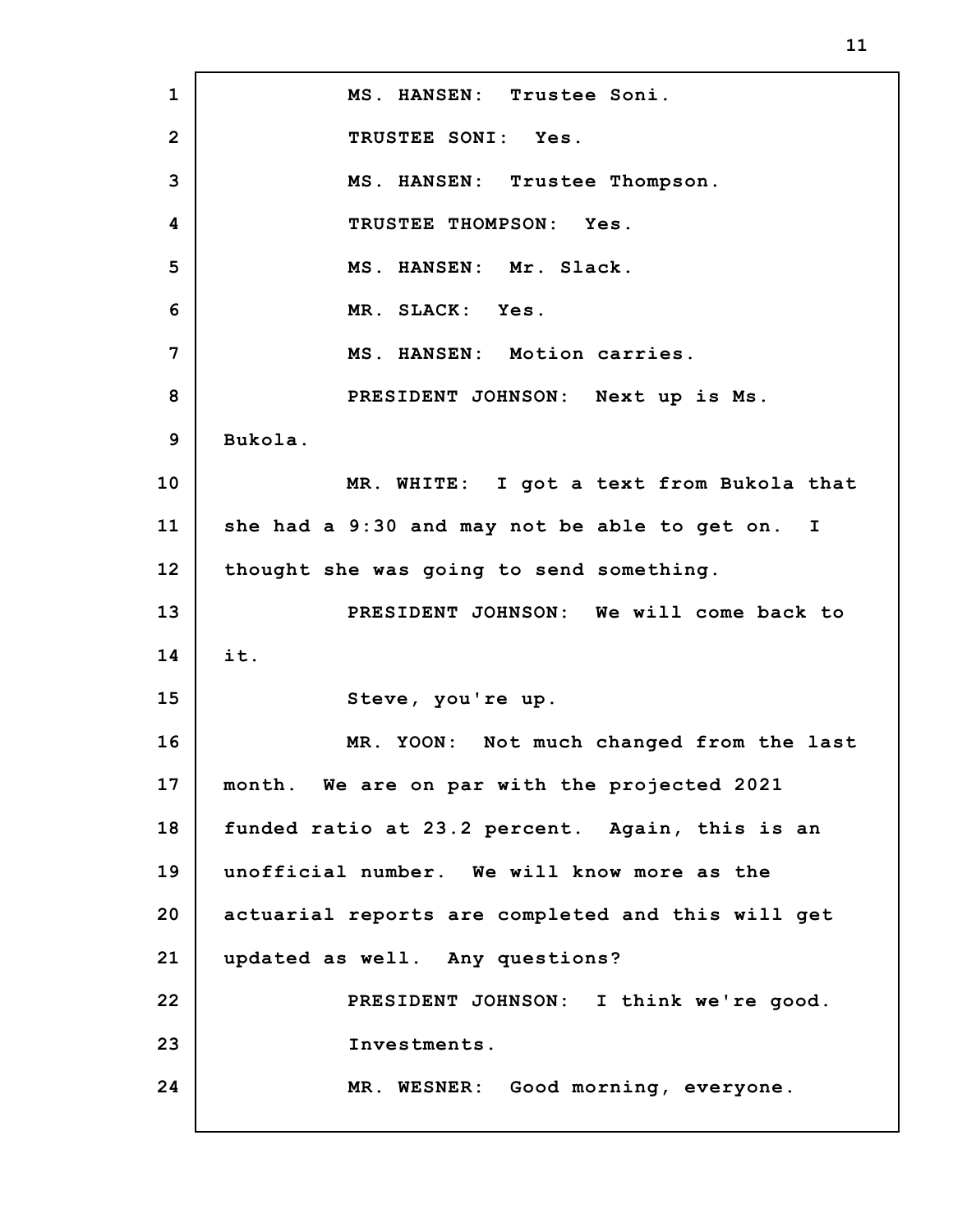| $\mathbf{1}$   | We have a pretty light agenda today.                            |
|----------------|-----------------------------------------------------------------|
| $\overline{2}$ | There might be a lot of materials but I think we                |
| 3              | should be able to get through them rather quickly.              |
| 4              | We will go to a market environment                              |
| 5              | update. We will just talk about all the volatility              |
| 6              | that we have been seeing, especially in the month               |
| 7              | of May thus far. We will review the Flash Report                |
| 8              | for April. We will briefly hit on a few pages in                |
| 9              | the quarterly report for the first quarter and then             |
| 10             | we have a few updates in terms of asset allocation              |
| 11             | to discuss. As you recall, we have been discussing              |
| 12             | those on and off for the last several meetings.<br>$\mathbf{I}$ |
| 13             | wanted to kind of a come to a resolution on                     |
| 14             | discussions that we have been having in terms of                |
| 15             | your asset allocation and utilization of some                   |
| 16             | alternatives within the portfolio.                              |
| 17             | On the pages up on the screen, with the                         |
| 18             | overall market environment, this is through April.              |
| 19             | April was obviously a very strong month. But the                |
| 20             | volatility that we have been seeing, the upside in              |
| 21             | the April and now in May thus far, has really been              |
| 22             | driven by a few things.                                         |
| 23             | One, the continued recovery in the kind                         |
| 24             | of post-COVID environment as more folks get                     |
|                |                                                                 |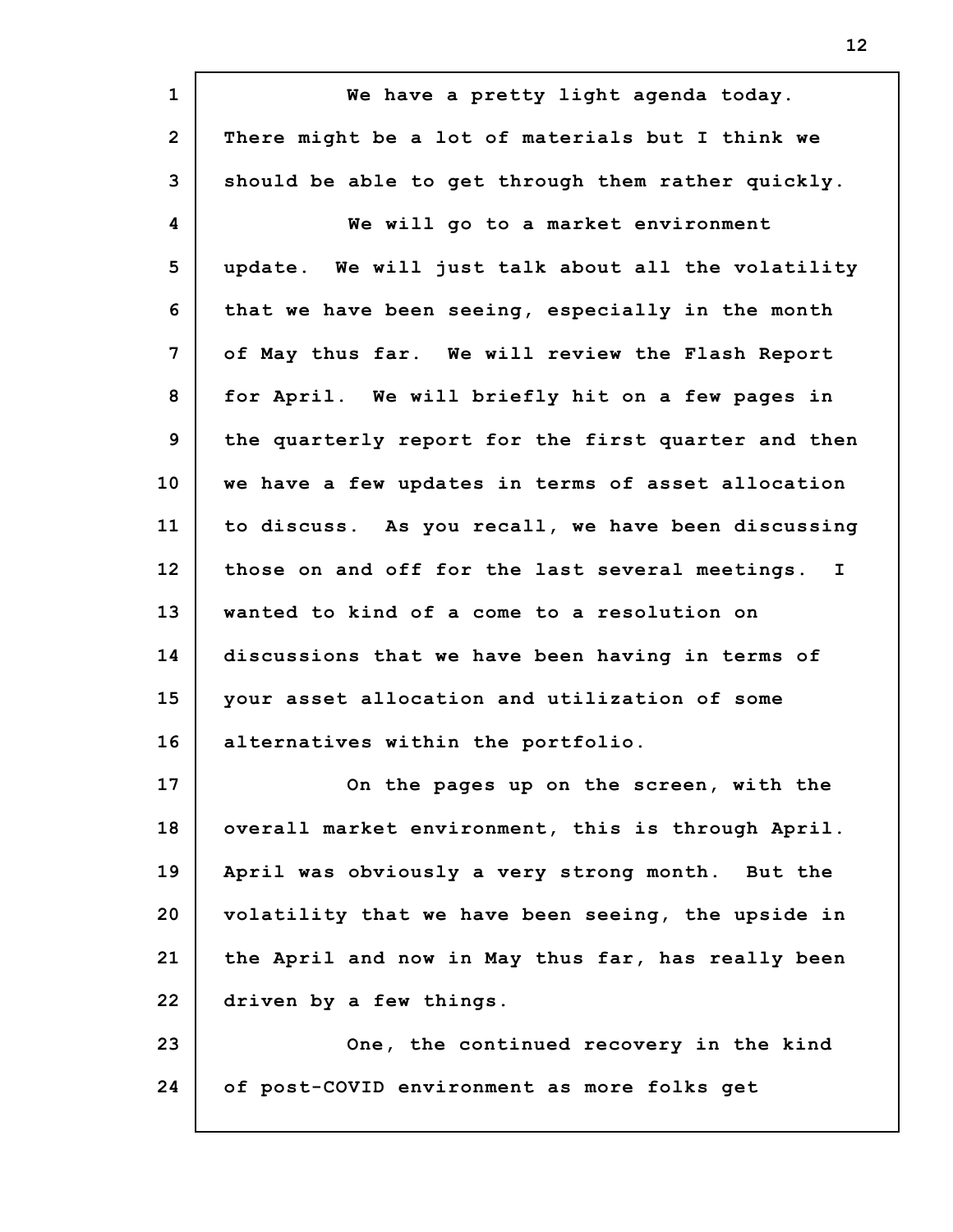| $\mathbf{1}$    | vaccinated. More folks are able to go out and help  |
|-----------------|-----------------------------------------------------|
| $\overline{2}$  | reopen the economy. The U.S. has really lead the    |
| 3               | world in that aspect. So the U.S., the U.K., a few  |
| 4               | of the smaller countries, have really been the      |
| 5               | leaders and a lot of other countries have lagged    |
| 6               | behind, but here in the U.S. it is very positive.   |
| 7               | We have a lot of stimulus. As you know,             |
| 8               | the Federal Reserve and the Federal Government has  |
| 9               | continued to put in a ton of stimulus.              |
| 10 <sub>1</sub> | The issue that we're facing right now is            |
| 11              | now the potential for kind of an overheating        |
| 12              | economy. What that leads to is the potential for    |
| 13              | inflation. That has been one of the biggest risks   |
| 14              | that the markets have been watching over the last   |
| 15              | several weeks is, you know, are we going to get     |
| 16              | more sustained inflation or is this just inflation  |
| 17              | that is associated with the reopening. That is      |
| 18              | coming along, which is everything opens at once,    |
| 19              | people get excited, spend a lot of money, prices go |
| 20              | up and it is more transitory in nature, that is     |
| 21              | what a lot of the discussions have been.            |
| 22              | You know that we have seen a significant            |
| 23              | increase in interest rates from where we were a     |
| 24              | year ago. So that chart in the top center of the    |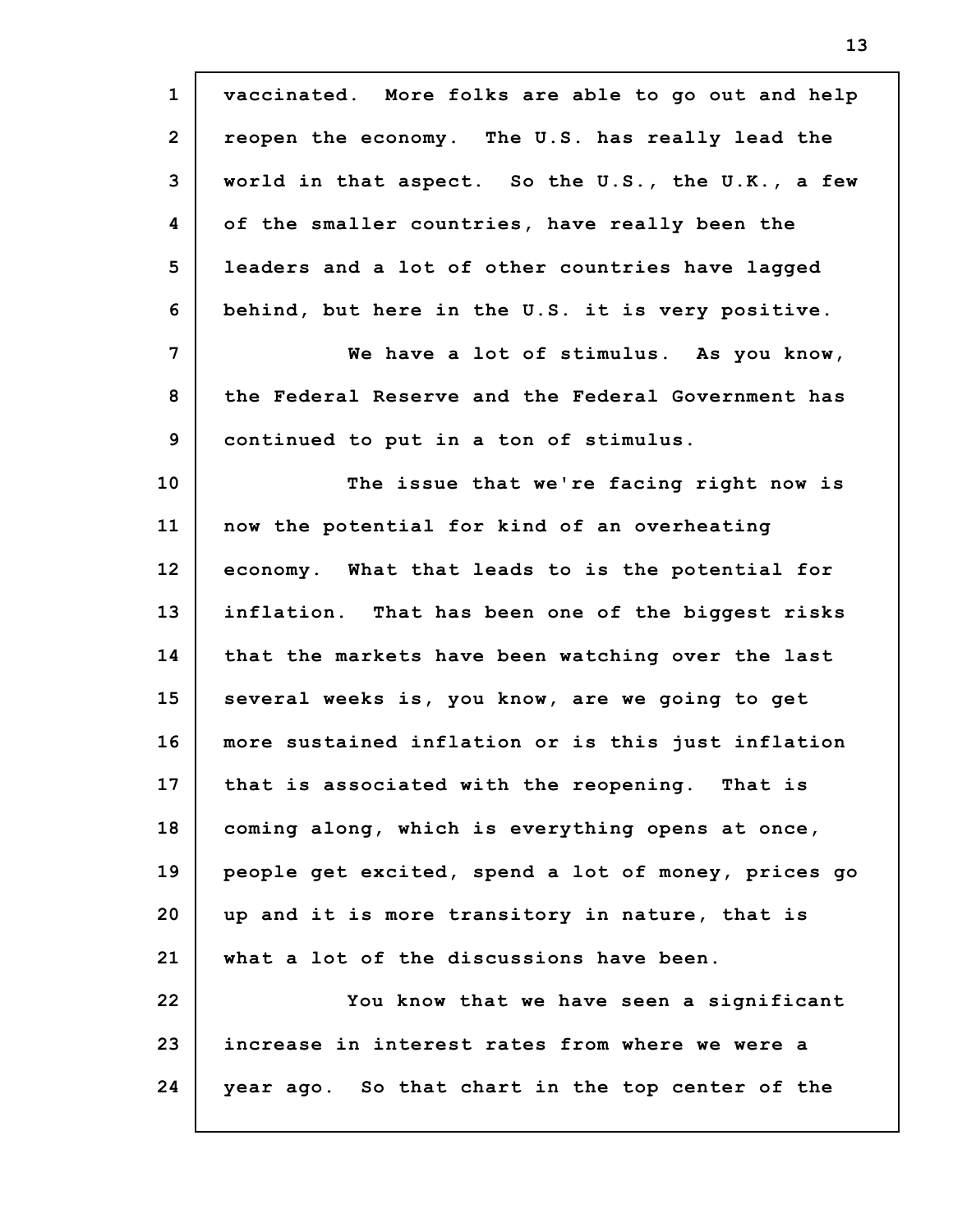**1 2 3 4 5 6 7 8 9 10 11 12 13 14 15 16 17 18 19 20 21 22 23 24 page, a year ago we had interest rates as reflected by the gray lane, so pretty low rates on the short-term interest rates. We were near zero a year ago but long term interest rates were only about a percent and a half. Now where we stand, we are up towards that black line, you can see significantly higher. With that increase in interest rates, we have seen a recovery in the economy, which has been good. With those increases in interest rates, that puts bond prices down. So the rates that we are at now, kind of more of that 2 to even 2 and a half percent, as we get up towards 30-year bonds, has put some pressure on fixed income returns. That is what we see over in the upper right-hand table. You see fixed income returns for the first four months of the year. A lot of negatives so kind of a negative two and a half percent for core bonds. April was a positive month so we saw a little bit of relief and rates come back down. Through April, we are down for core bonds. You have a good size allocation to high**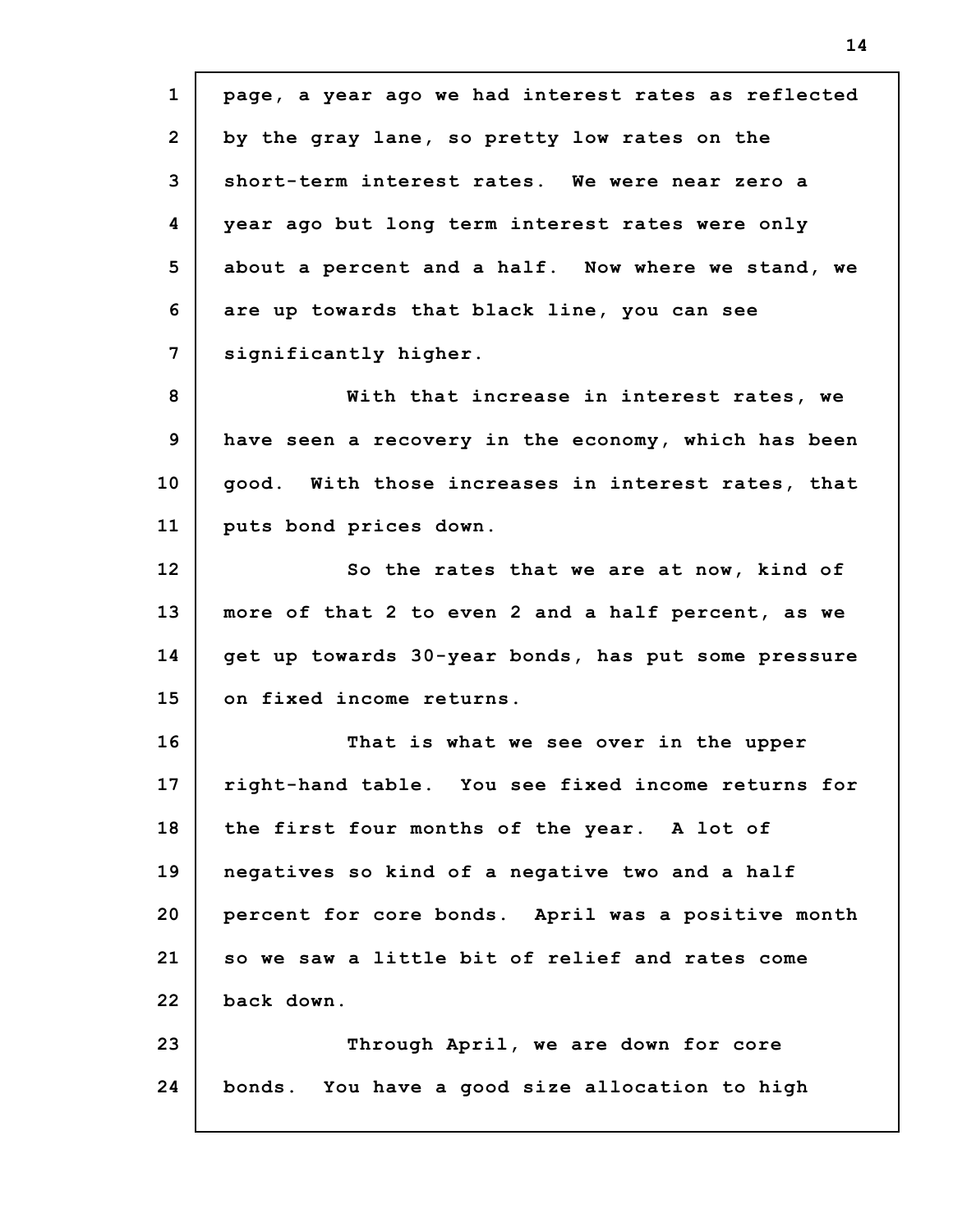| $\mathbf{1}$   | yield and bank loans. That is about two-thirds of  |
|----------------|----------------------------------------------------|
| $\overline{2}$ | the way down the table. You will see high yield    |
| 3              | and bank loans. Those two investment strategies    |
| 4              | are positive for the year. So high yield is about  |
| 5              | 2 percent. Bank loans up about 2 and a half        |
| 6              | percent. That really has helped the portfolio to   |
| 7              | have allocations to those parts of fixed income.   |
| 8              | Brian will hit on that in a few minutes.           |
| $\mathbf{9}$   | On the equity side, we shift over to the           |
| 10             | left-hand column. The markets have really kind of  |
| 11             | just like shaken off any concerns of inflation     |
| 12             | through the end of April as we saw great returns   |
| 13             | for equities for April. The equity markets as a    |
| 14             | whole up about 5 and a half percent. Year-to-date  |
| 15             | the market is up about 12 percent through the end  |
| 16             | of April.                                          |
| 17             | Where we are thus far in May, about                |
| 18             | halfway through May or a little more than halfway  |
| 19             | through May, equity markets are down about a       |
| 20             | percent or two.                                    |
| 21             | So, we heard a lot of headlines that we            |
| 22             | have seen some of these negative days particularly |
| 23             | this week. All in all we're still only down about  |
| 24             | 2 percent.                                         |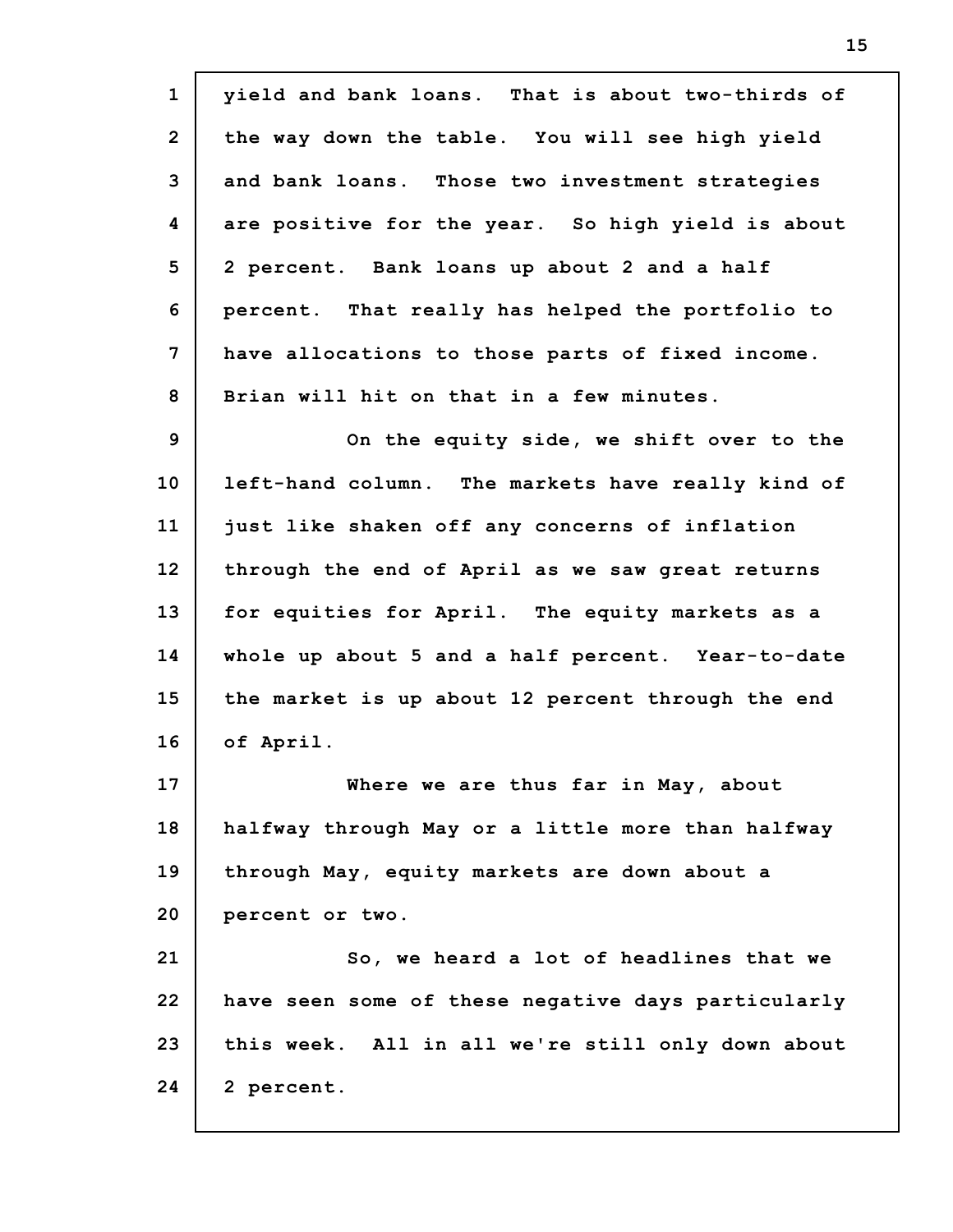**1 2 3 4 5 6 7 8 9 10 11 12 13 14 15 16 17 18 19 20 21 22 23 24 Growth stocks have gotten hit much harder. Good returns for the two months but nowhere near as strong as what we see on the value side. If we go to the second table in the left-hand column, the non-U.S. equity returns. The second line there, ACWI ex.US, represents the international markets. Positive 6 and a half percent year-to-date. Again, very strong for four months. When you compare it to the U.S., a little more than half the return of the U.S., the trend of the U.S. outperforming the international has certainly continued. A lot of that can be linked to Covid. We heard just even in March and April, a lot of the European nations were struggling with Covid. PRESIDENT JOHNSON: Jamie, let me jump in there real quick. I am curious. I thought with the change in administration there was going to be more of a smoother sailing for these international equities from like the volatile I will say past four years but it doesn't seem like that is really happening.**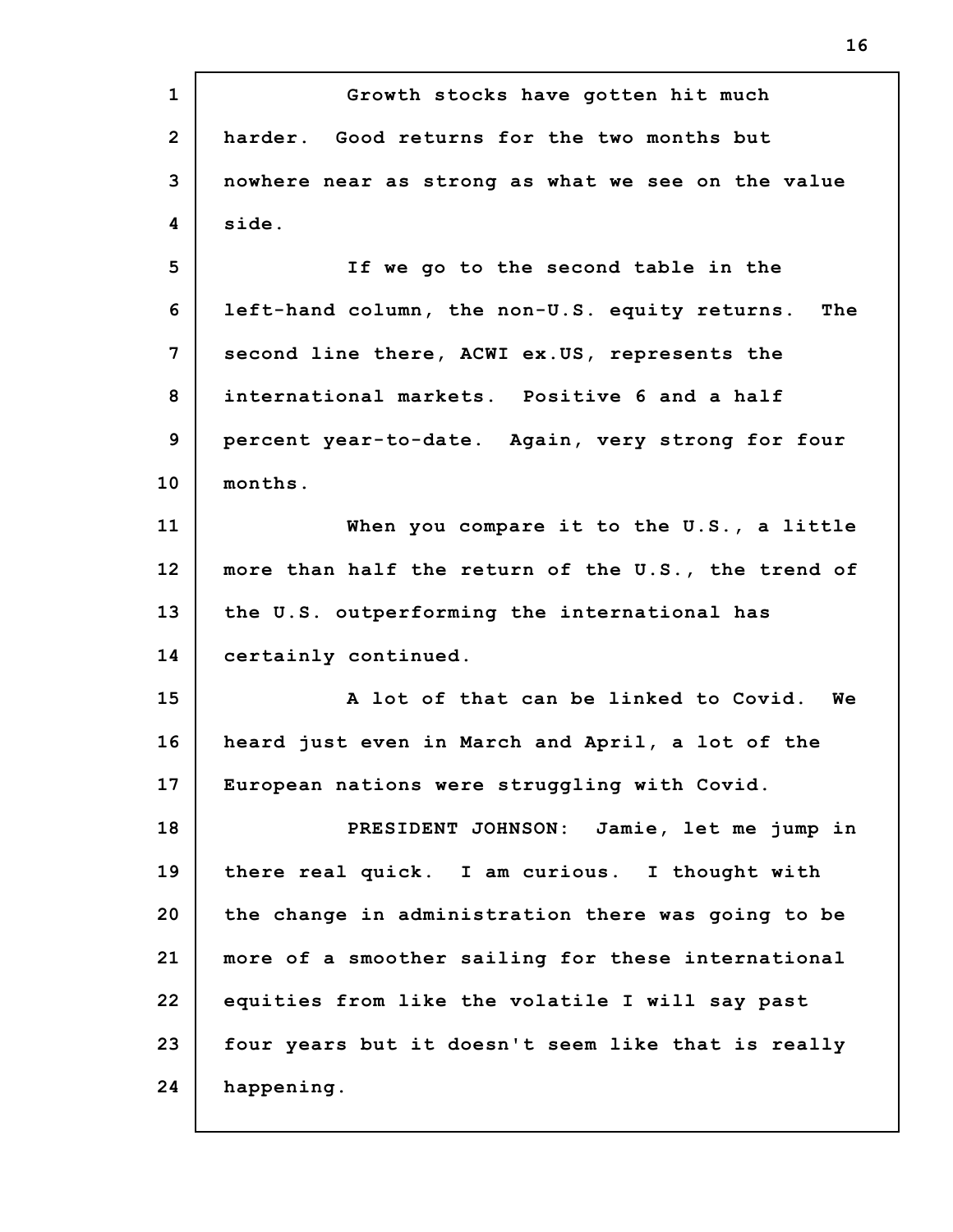| $\mathbf{1}$   | MR. WEISS: From a trade side, trade                 |
|----------------|-----------------------------------------------------|
| $\overline{2}$ | policy is going to be more I would say              |
| 3              | accommodating to the international markets but      |
| 4              | you're going to have less volatility. You are not   |
| 5              | going to have threats of a trade war be made over   |
| 6              | Twitter, which lead to a lot of volatility.         |
| 7              | In terms of the Covid reopening, a lot of           |
| 8              | these international markets have struggled and most |
| 9              | notably over the last few weeks, and they are still |
| 10             | in the middle of it, is India.                      |
| 11             | India is the second largest emerging                |
| 12             | market. Just recently as of last week, they were    |
| 13             | having 400,000 new Covid cases a day.               |
| 14             | So, a lot of these markets were really              |
| 15             | still being hampered by their inability to deal     |
| 16             | with the Covid pandemic versus what the U.S. or the |
| 17             | U.K. have done with a much more successful vaccine  |
| 18             | rollout and having access to the vaccine.           |
| 19             | Obviously, a lot of this is just a question of      |
| 20             | access.                                             |
| 21             | As you look at the international markets,           |
| 22             | they are still much cheaper than the U.S. and as    |
| 23             | they start to have their own successes versus the   |
| 24             | pandemic, they are positioned to have a stronger    |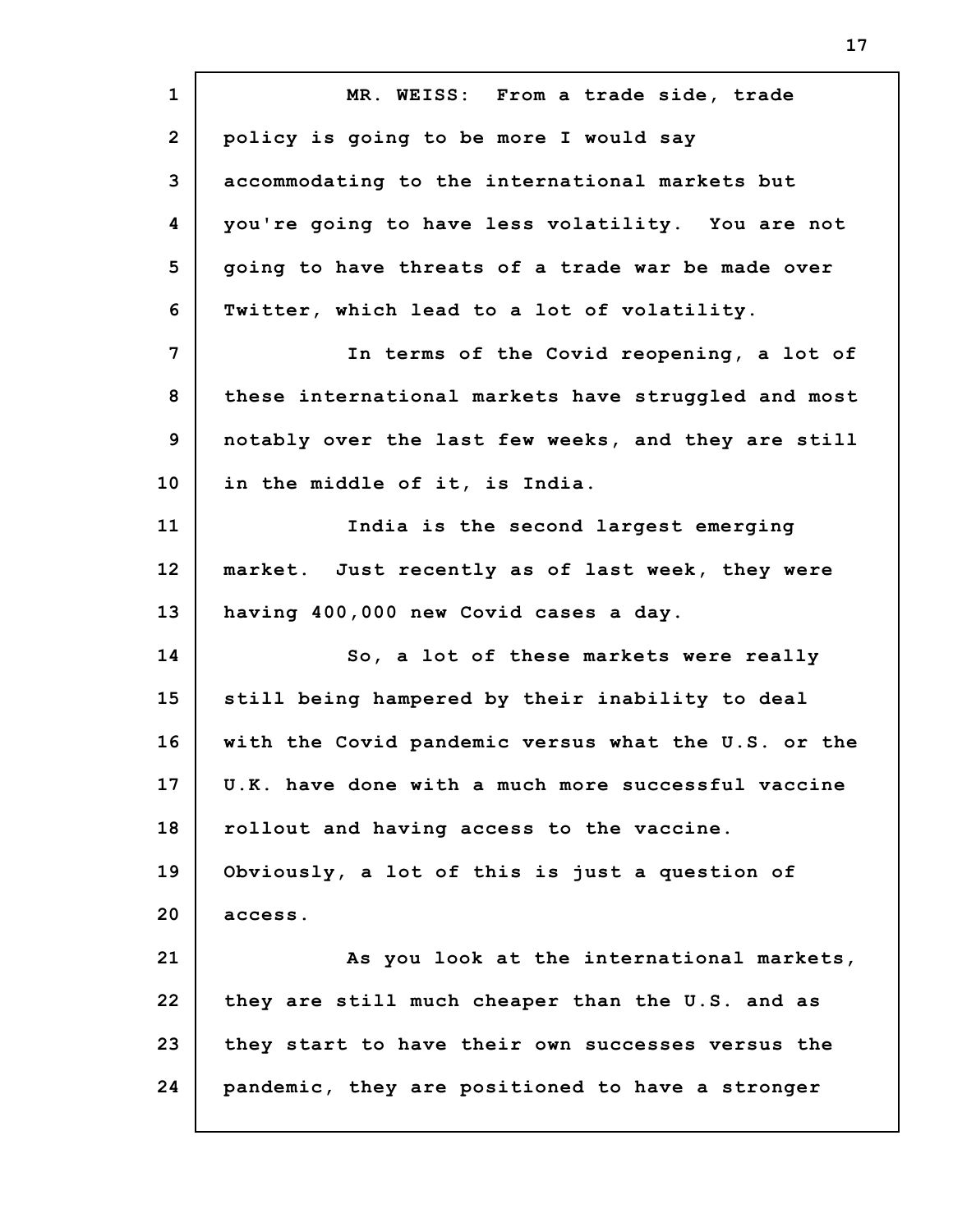**1 2 3 4 5 6 7 8 9 10 11 12 13 14 15 16 17 18 19 20 21 22 23 24 second half of the year. As you look at the opportunities, the international market would appear at face value to have a little bit more opportunity going forward. On the hedge fund side, shifting back to the right-hand side of the page, right in the middle. Hedge funds, as we see a strong U.S. market, obviously, the hedge strategies aren't going to go up as much. The one takeaway on the hedge fund side is that you will see that the bottom row there, the CBOE and PutWrite, which is the benchmark for Neuberger Berman and Parametric, has the best returns year-to-date for one year. We continue to like those strategies. They continue to outperform a lot of the traditional hedge fund strategies. Again, as you recall, they do it at a much lower cost. In terms of inflation that I was mentioning earlier, that goes into your real assets, your commodities, your real estate, and infrastructure. Commodities, those prices in the bottom right-hand side, you don't have direct commodities**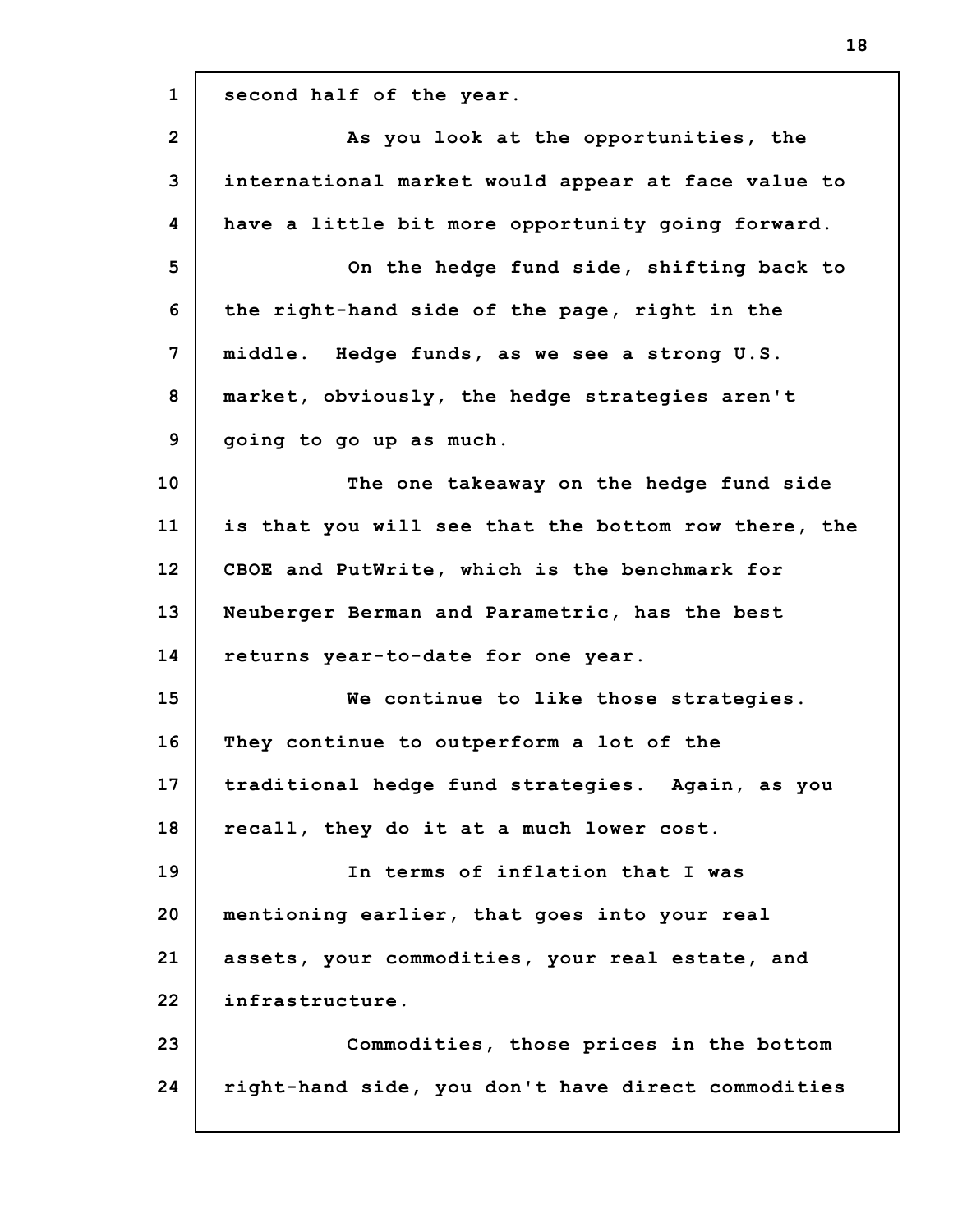| $\mathbf{1}$    | exposure but it effects all the underlying stocks   |
|-----------------|-----------------------------------------------------|
| $\overline{2}$  | and bonds in your portfolio and you can see the     |
| 3               | huge increase in prices. Particularly energy        |
| 4               | prices in the first part of the year so up anywhere |
| 5               | from 15 to 30 percent. The only areas of the        |
| 6               | market in that commodities complex that are         |
| $\overline{7}$  | negative are pressure metals, which have rallied    |
| 8               | quite a bit during the month of April and now even  |
| 9               | more in the month of May.                           |
| 10              | With real estate and infrastructure, we             |
| 11              | are starting to see signs of life. Real estate saw  |
| 12              | returns as we talked about at the last meeting of   |
| 13              | about 1, 1 and a half percent, for the first        |
| 14              | quarter.                                            |
| 15 <sub>2</sub> | We are expecting real estate returns to             |
| 16              | be 5, 6 percent for 2021, not the 8 to 10 percent   |
| 17              | that we had for many years but better than last     |
| 18              | year. We are expecting to see most of that come     |
| 19              | from income but maybe a little bit from price       |
| 20              | appreciation.                                       |
| 21              | I think there is going to be more                   |
| 22              | certainty about pricing as markets open back up,    |
| 23              | people return to work, and we get to see a better   |
| 24              | feel for who is going to or who has basically kind  |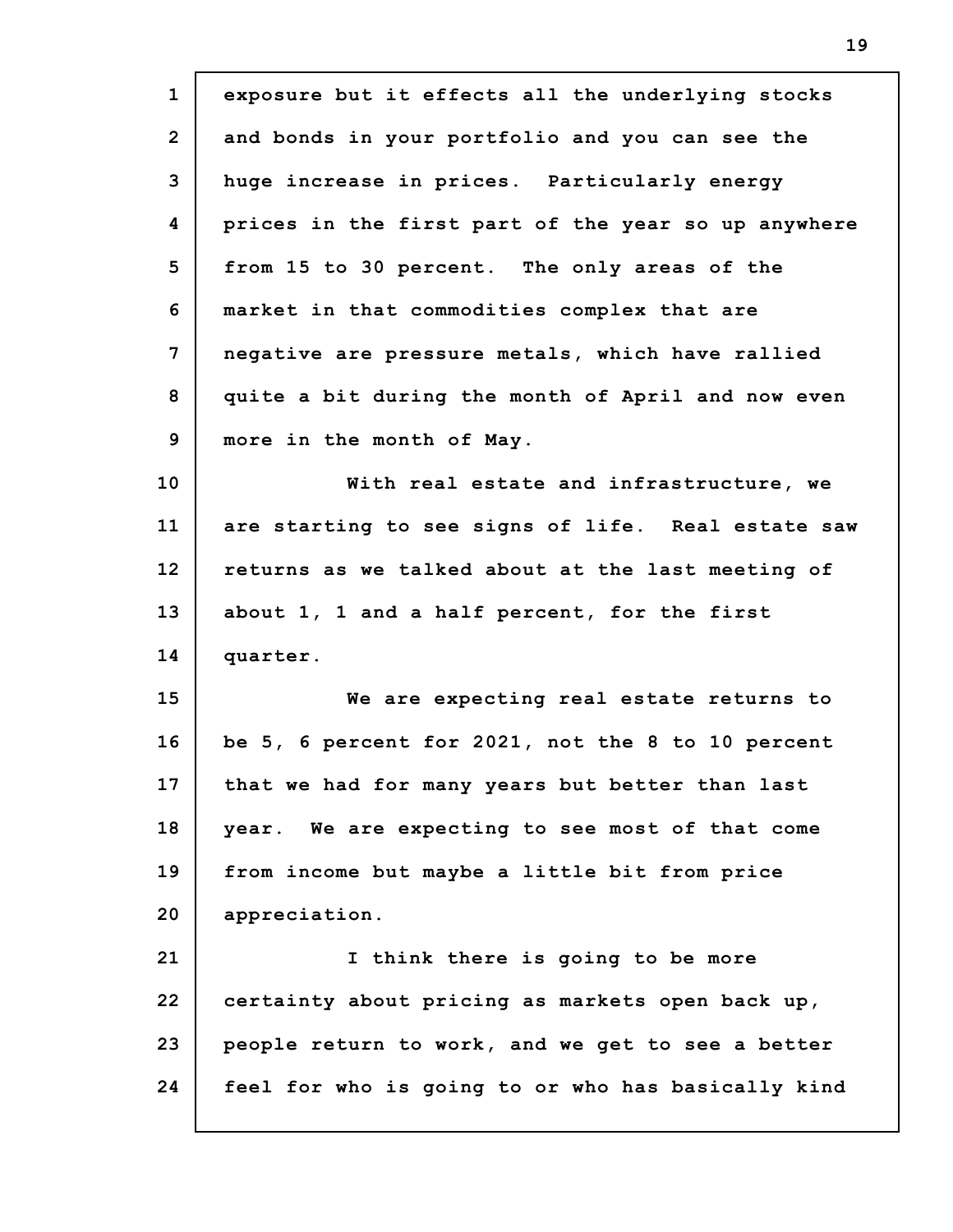**1 2 3 4 5 6 7 8 9 10 11 12 13 14 15 16 17 18 19 20 21 22 23 24 of made it through and weathered the pandemic. On the infrastructure side, kind of the same story. There is obviously all the talk about the new infrastructure bill coming out of Washington. We have gotten the question quite a bit is this going to be a positive? Is this going to be a negative for private infrastructure investments? And it is going to be basically a little bit of both. Probably more of a positive. Just putting more of an emphasis on infrastructure improvements. A lot of the projects, a lot of the money coming from a Federal infrastructure bill, is going to go to public projects that wouldn't have been part of these infrastructure investments, for example, with Ullico anyway. But if you look at there is still going to be the need for municipalities to sell some assets and the funds are still going to have opportunities to make new investments. So, Ullico and the other investors out there, there are still opportunities. It is just infrastructure is becoming a more popular asset**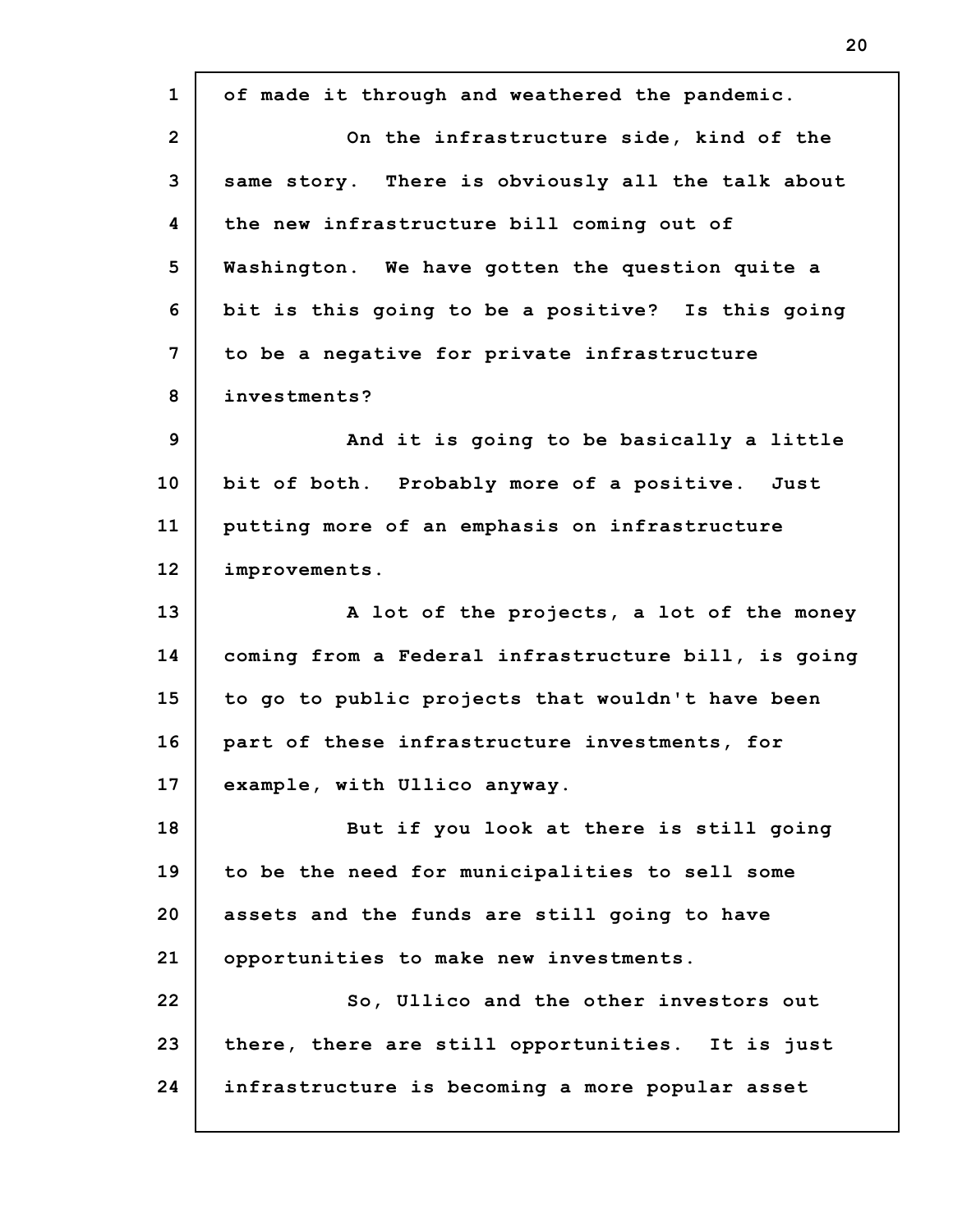| $\mathbf{1}$   | class. We are starting to see a good amount of      |
|----------------|-----------------------------------------------------|
| $\overline{2}$ | money flow into the asset class and so the managers |
| 3              | right now are just trying to find projects to be    |
| 4              | able to keep up with that.                          |
| 5              | But, again, it will be a good inflation             |
| 6              | hedge should we see an inflation. Real estate,      |
| $\overline{7}$ | infrastructure, all those things you have in your   |
| 8              | property should be very helpful.                    |
| 9              | Any questions on the market investments?            |
| 10             | PRESIDENT JOHNSON: I do not believe so.             |
| 11             | You do a very thorough job when you do it.          |
| 12             | MR. WEISS: I always probably give you               |
| 13             | more than you want or need.                         |
| 14             | I will turn it over to Brian to walk                |
| 15             | through the Flash Reports and then we will come     |
| 16             | back and talk a little bit on asset allocation.     |
| 17             | MR. WRUBEL: Starting with the first page            |
| 18             | of the Flash Report, if you go to the alert page,   |
| 19             | there is three managers that remain on alert mostly |
| 20             | due to organizational issues.                       |
| 21             | Segal Bryant as you recall was bought               |
| 22             | out. Performance on the fixed income side           |
| 23             | continues to be strong. We just terminated them on  |
| 24             | the international small cap strategy. A quick       |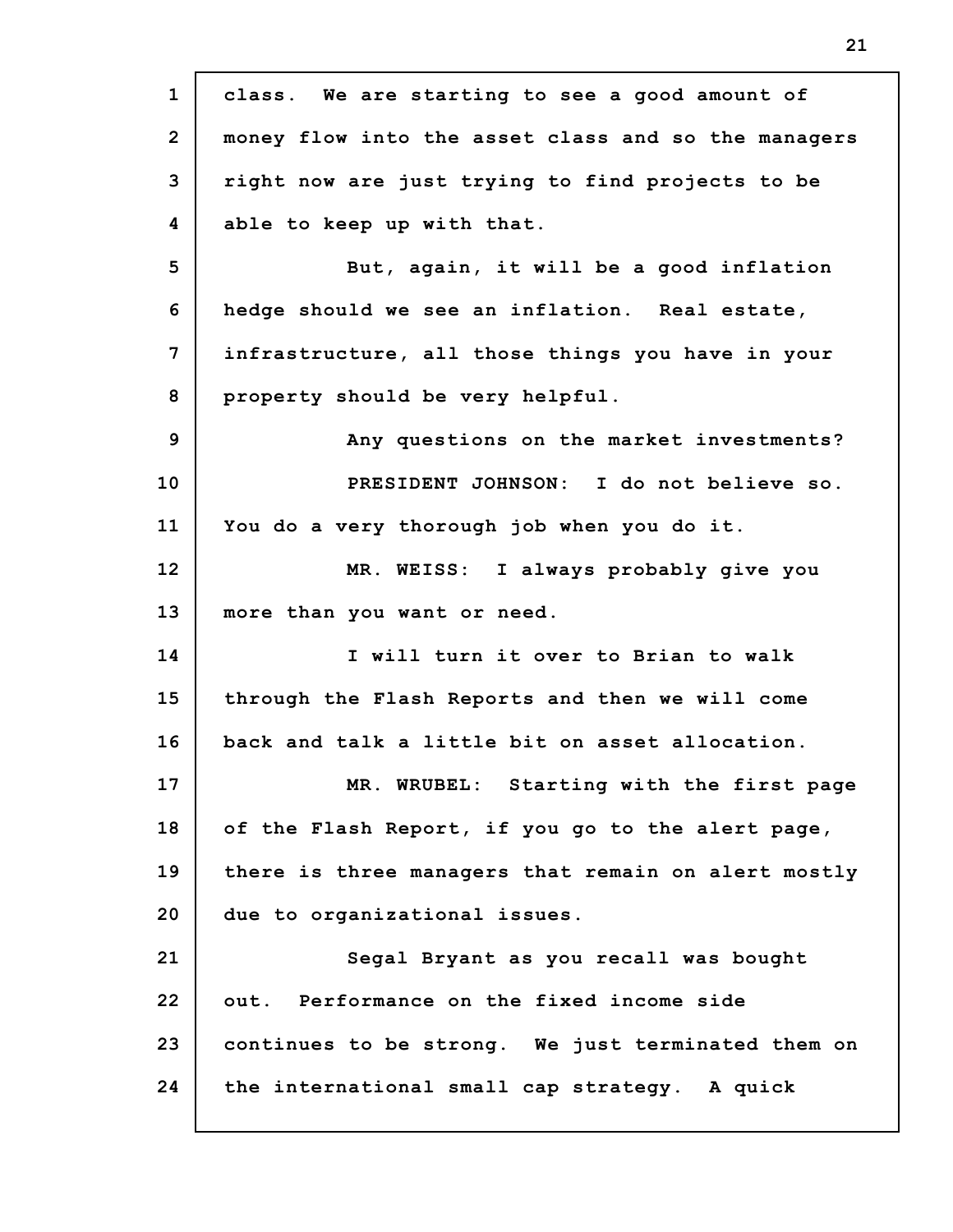| $\mathbf{1}$    | update there.                                      |
|-----------------|----------------------------------------------------|
| $\overline{2}$  | Symphony, Nuveen, again, similar                   |
| 3               | organizational issues. We will continue to provide |
| 4               | updates there. No issues really with Symphony and  |
| 5               | Segal Bryant.                                      |
| 6               | Nuveen's performance has come back nicely          |
| 7               | and longer term performance has been okay at best  |
| 8               | and I will highlight that in a moment.             |
| 9               | The next page, from a big picture                  |
| 10 <sub>1</sub> | standpoint, I want to focus more on things like    |
| 11              | asset allocation today because I know we are going |
| 12 <sub>2</sub> | to talk about that in a moment.                    |
| 13              | And the top chart here, the bar chart,             |
| 14              | you look at the year-to-date return, we are at 6.1 |
| 15              | percent versus 5.5 percent. Slightly outpacing the |
| 16              | benchmark. A lot of that has to do with our asset  |
| 17              | allocation. How much we have in bank loans and     |
| 18              | high yield versus traditional bonds. How much we   |
| 19              | have in small cap versus large cap value or growth |
| 20              | stocks and on the international side as well.      |
| 21              | The one year return is up almost 28                |
| 22              | percent so obviously we dropped off February and   |
| 23              | March of last year and the markets have really     |
| 24              | surged since we hit our bottoms back on March 23rd |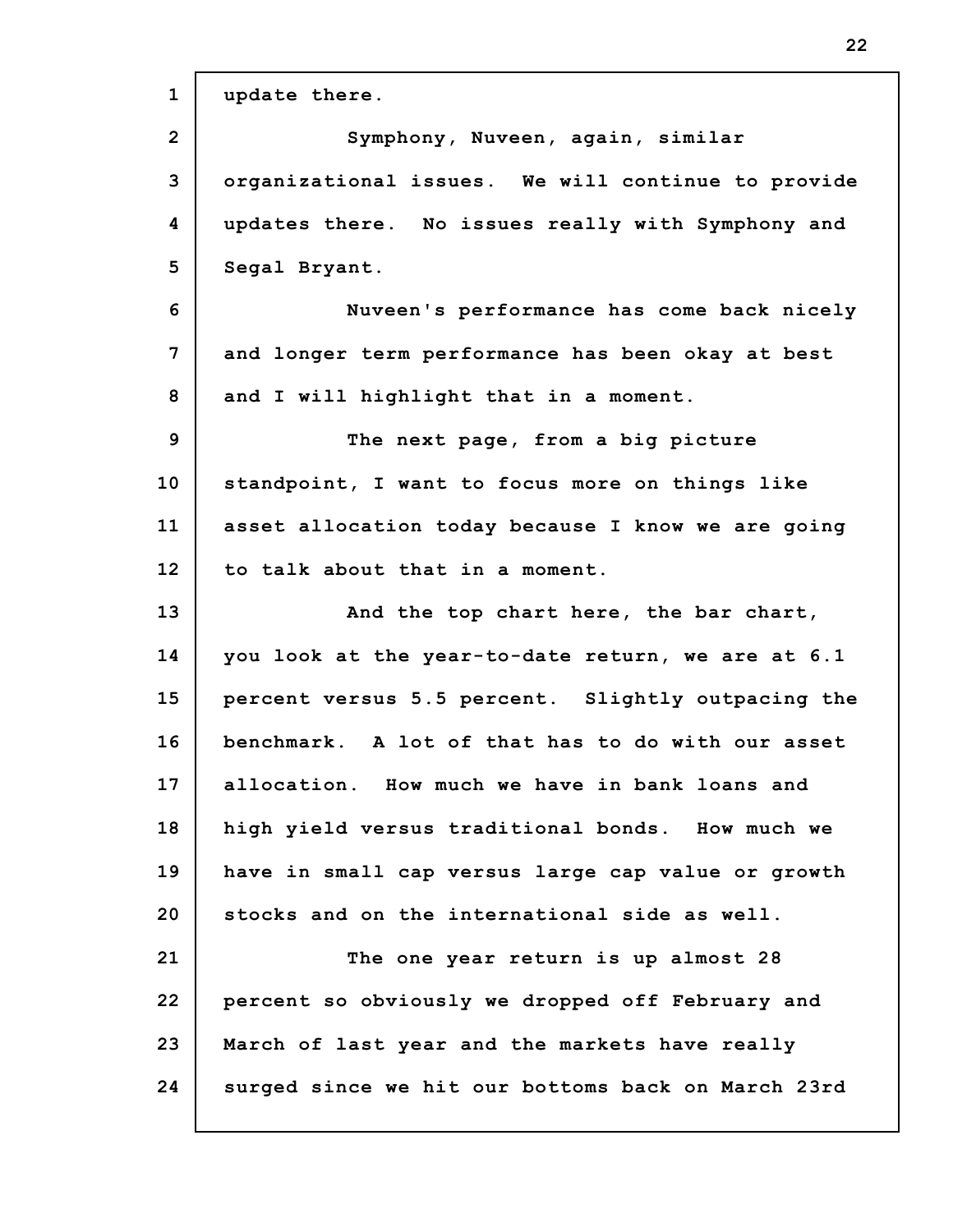| $\mathbf{1}$   | of 2020 and we have kind of fully participated in a |
|----------------|-----------------------------------------------------|
| $\overline{2}$ | lot of that upswing, if you will.                   |
| 3              | If you go to the bottom chart, where it             |
| 4              | say year-to-date composite returns, that is the     |
| 5              | third chart on the bottom of the page here.         |
| 6              | Basically, this just highlights the broad           |
| 7              | asset categories for each asset class. So, on the   |
| 8              | fixed income side of things, building on what Jamie |
| 9              | said, we are basically flat to slightly up this     |
| 10             | year versus our custom benchmark being about        |
| 11             | negative 0.5.                                       |
| 12             | The reason we are outperforming mainly is           |
| 13             | we have a nice allocation to MacKay, Symphony,      |
| 14             | Crescent, which is bank loans, high yield, a little |
| 15             | bit private debt.                                   |
| 16             | And, if you think about the aggregate               |
| 17             | bond index is down about 2 and a half percent and   |
| 18             | high yield is up about 2 and a half percent, it is  |
| 19             | about a 5 percent swing in outperformance over a    |
| 20             | four month period. That is a significant            |
| 21             | difference in performance, especially for the fixed |
| 22             | income markets.                                     |
| 23             | As we think about asset allocation, how             |
| 24             | much do we have allocated in the more kind of yield |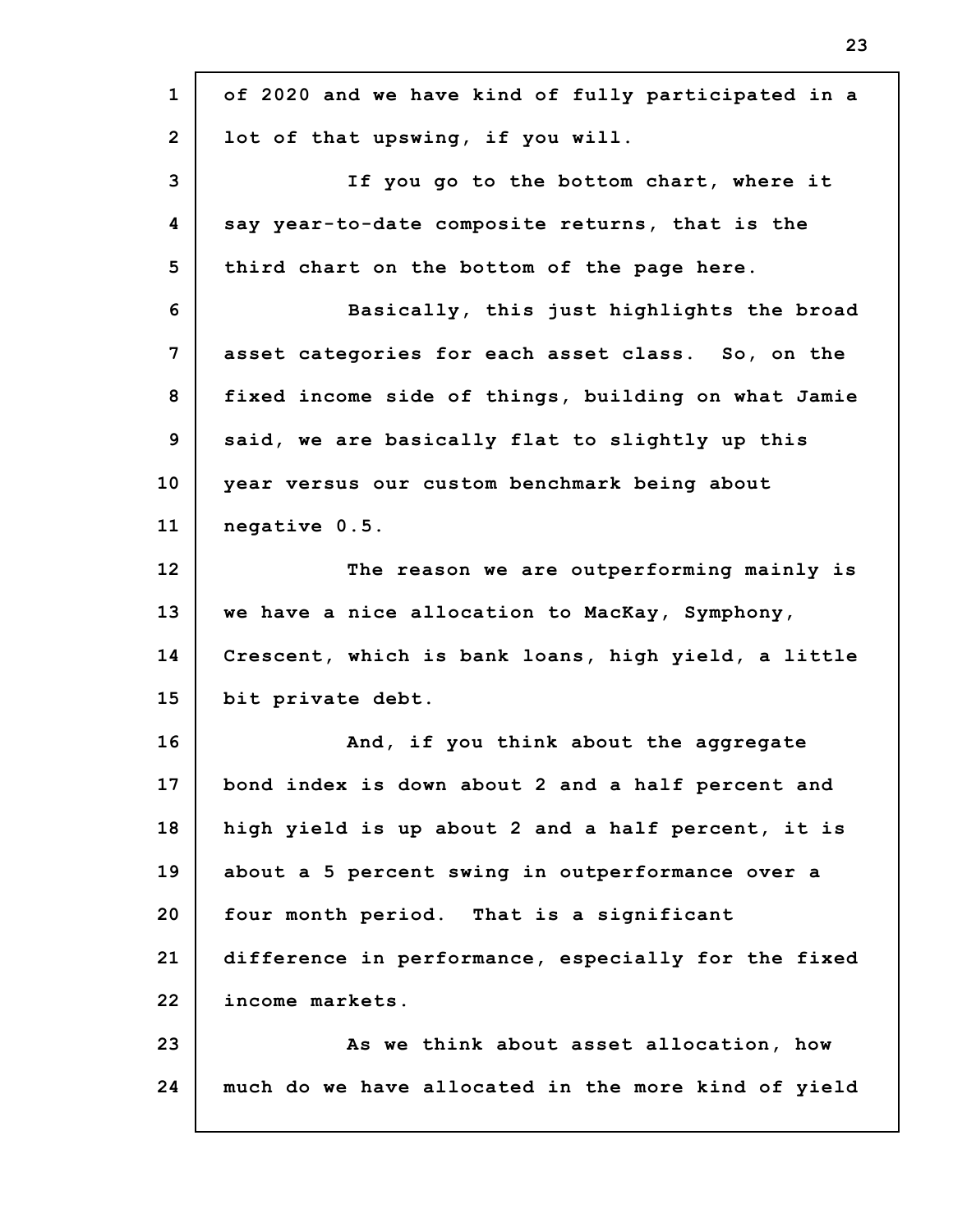| $\mathbf{1}$   | enhancing investments, that is why we have that.   |
|----------------|----------------------------------------------------|
| $\overline{2}$ | If they are yielding 4 to 5, there is a lot more   |
| 3              | downside protection than a 10-year treasury        |
| 4              | yielding at about 1.6 percent today.               |
| 5              | From an asset allocation perspective, A,           |
| 6              | our managers did well. And, B, our asset           |
| 7              | allocation added some value overall.               |
| 8              | On the U.S. equity composite, you can see          |
| 9              | we are outperforming fairly significantly. Up      |
| 10             | about 15 percent versus about 13 percent for the   |
| 11             | custom benchmark. Again, there a lot of it has to  |
| 12             | do with, again, asset allocation.                  |
| 13             | We are heavily indexed in that asset               |
| 14             | class. Yet, you think about some of our small cap  |
| 15             | managers; Ariel, Kayne Anderson, Nuveen. They were |
| 16             | up about 23 percent to 25 percent during this      |
| 17             | period so outperforming the S&P 500 which was up   |
| 18             | about 11 percent. More than double the S&P 500.    |
| 19             | So, you think about the last few years,            |
| 20             | small cap stocks, small cap value stocks in        |
| 21             | particular, did not do necessarily as well as kind |
| 22             | of the large cap dominated S&P 500. It has a lot   |
| 23             | of the heavy technology names in it.               |
| 24             | But the fourth quarter of last year, the           |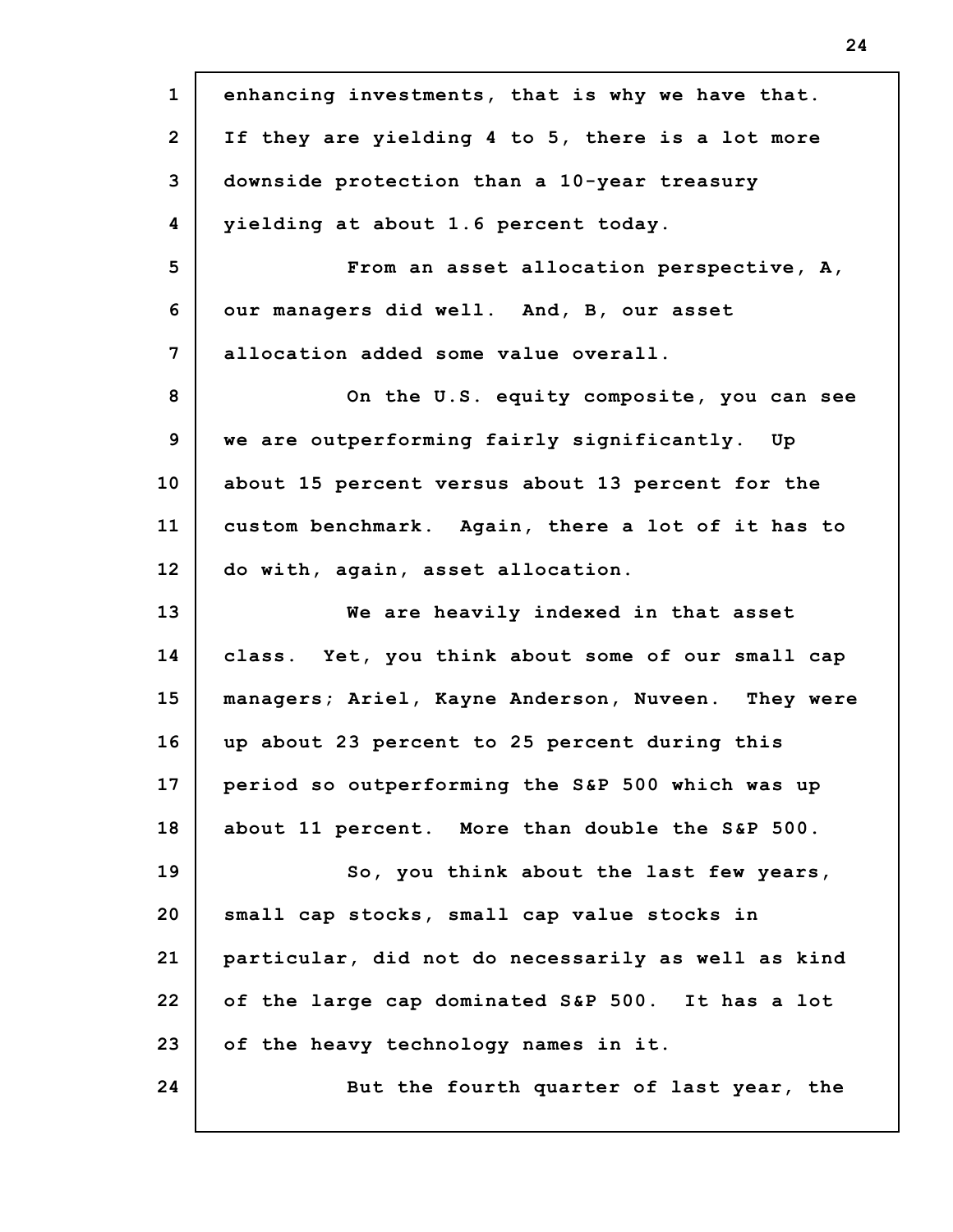| $\mathbf{1}$   | first few months of this year, small cap stocks     |
|----------------|-----------------------------------------------------|
| $\overline{2}$ | have rallied, small cap value stocks have rallied,  |
| 3              | and the Fund has definitely participated in that    |
| 4              | and that is why we are outperforming.               |
| 5              | On the international side of the                    |
| 6              | equation, we are basically flat to the index. Some  |
| 7              | of our growth managers that really propelled us to  |
| 8              | outperform last year down a little bit this year.   |
| 9              | Some our value managers that underperformed last    |
| 10             | year are helping us this year.                      |
| 11             | And then EM, emerging markets, have been            |
| 12             | somewhat neutral. So, William Blair, while they     |
| 13             | continue to do a really nice job long-term for us,  |
| 14             | EM has been kind of a choppy market so far this     |
| 15             | year.                                               |
| 16             | Obviously, we have less allocated to                |
| 17             | international stocks versus large cap stocks, which |
| 18             | you will see in a moment, and that had a little bit |
| 19             | of an underweight that has helped also.             |
| 20             | On the hedge fund side, really kind of              |
| 21             | our three core hedge fund managers all did a really |
| 22             | nice job this year. All outperforming for the most  |
| 23             | part. You have Rock Creek, our fund-to-fund on the  |
| 24             | hedge equity, we just diversified them a little     |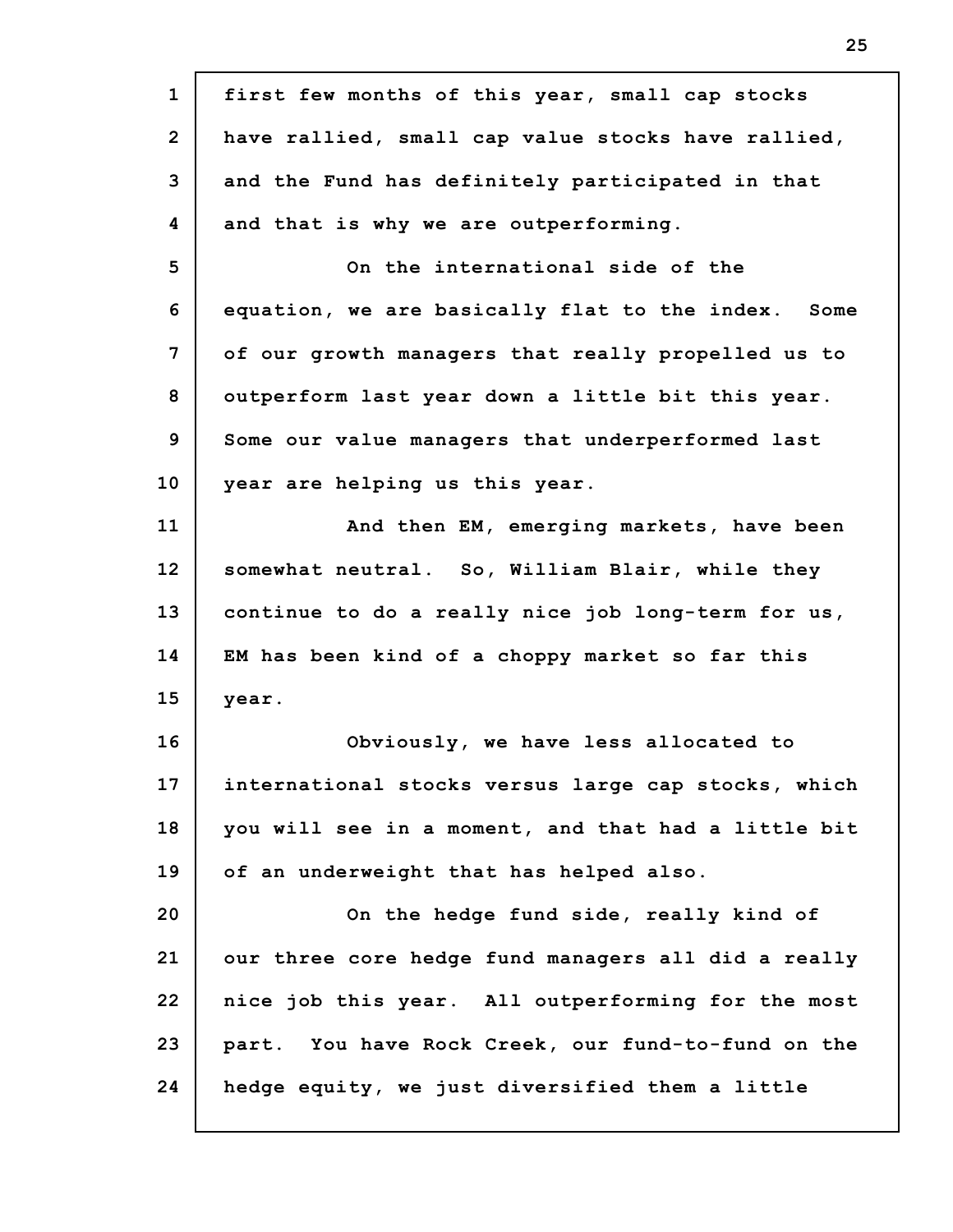| $\mathbf{1}$    | bit.                                                |
|-----------------|-----------------------------------------------------|
| $\overline{2}$  | Then you have Parametric and Neuberger              |
| 3               | Berman. Parametric was up about 7 and a half        |
| 4               | percent. Neuberger Berman was up a little over 8    |
| 5               | percent. So, again, you think about what they are   |
| 6               | doing there, they are giving us about 40 to 45      |
| 7               | percent what is called less volatility than the     |
| 8               | broad stockmarket. Adding a lot of liquidity        |
| 9               | overall also relative to just kind of a traditional |
| 10              | type hedge fund. They performed very well this      |
| 11              | year.                                               |
| 12 <sub>2</sub> | Jamie mentioned real estate and then                |
| 13              | infrastructure also. Keep in mind, real estate      |
| 14              | only reports at the end of the quarter so we don't  |
| 15              | have April updates per se. Real estate was up       |
| 16              | about 1.3 percent for the most part. We have three  |
| 17              | core managers there: American Realty, AFL-CIO BIT   |
| 18              | Fund and then JP Morgan.                            |
| 19              | The funds did okay I guess in the first             |
| 20              | quarter. They weren't top performers. We expect     |
| 21              | them by the end of year to be in that 4 to 5, 4 to  |
| 22              | 6 percent range. Kind of right where they should    |
| 23              | be overall.                                         |
| 24              | But, again, these are larger kind of core           |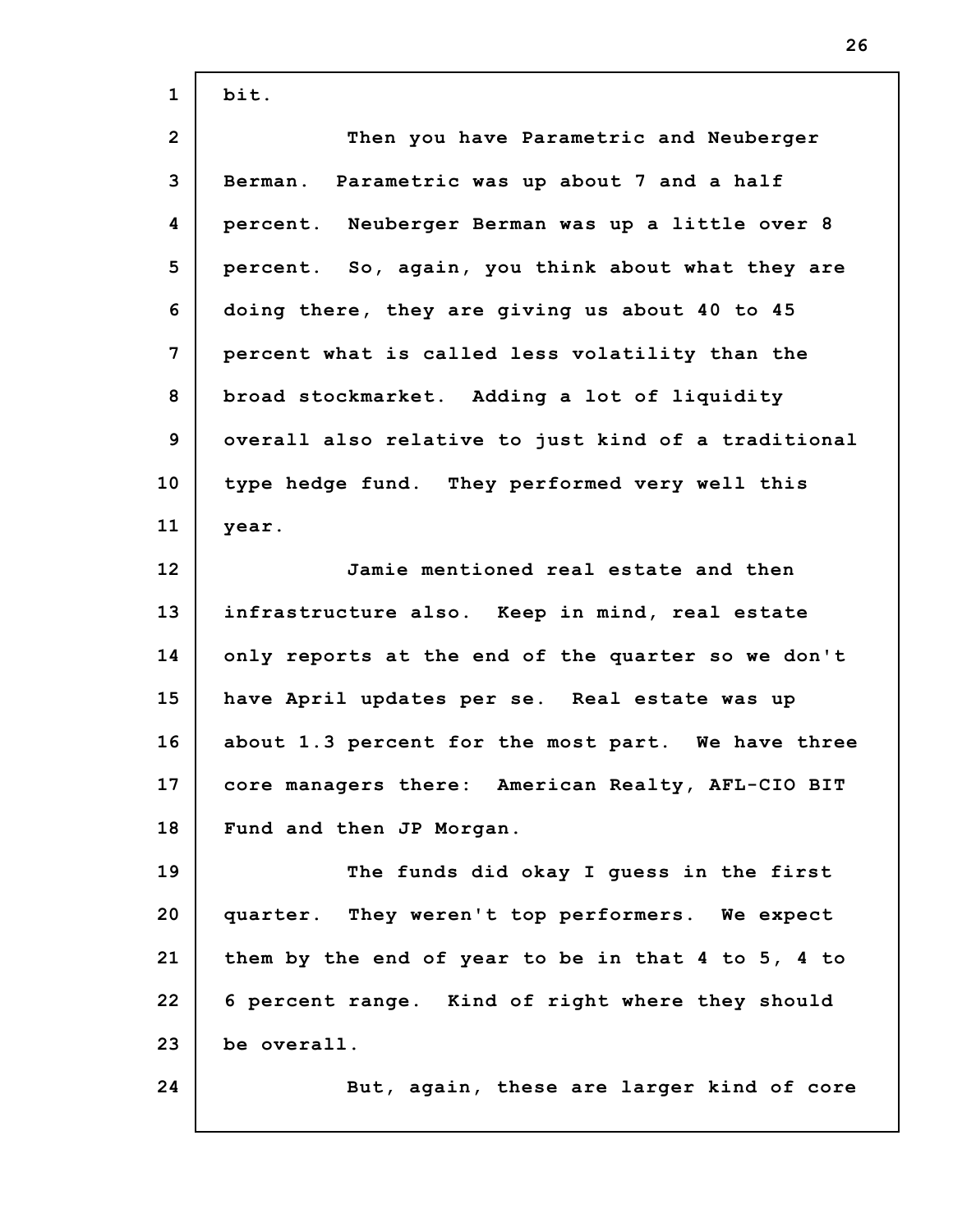**1 2 3 4 5 6 7 8 9 10 11 12 13 14 15 16 17 18 19 20 21 22 23 24 open-end funds that have exposures to mostly central business districts throughout the United States. So they are heavily in office, apartments, industrial, as well as retail-type properties. It's hard to kind of move those portfolios on a dime given the size and scope of where they are invested. Overall, again, they did okay. We expect real estate to do a little bit better than fixed income. If you think about a hedge to inflation, a real estate portfolio is a nice hedge to inflation simply because you have these rents that escalate every year. If inflation is to increase a little bit, you get that added benefit there. Then on the infrastructure side, which is not listed here. It is interesting, we have one manager there, Ullico, which has a lot of kind of renewable energy in their portfolios. And Colonial Pipeline was in the news recently. Ullico does not own any of that but one of their competitors actually does, IFM owns about a 2 percent position to Colonial Pipeline. It was like a week disruption so that necessarily shouldn't have a**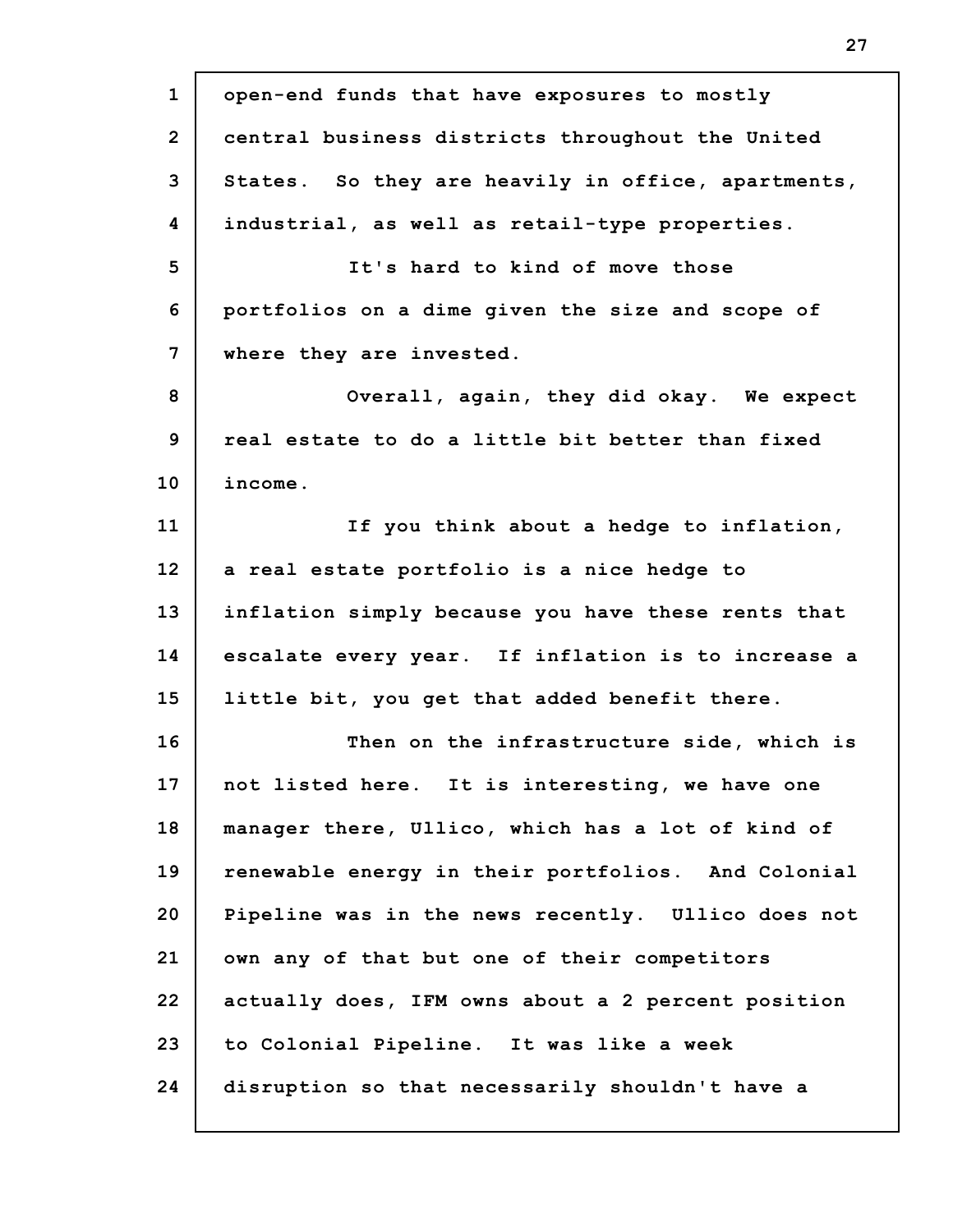**1 2 3 4 5 6 7 8 9 10 11 12 13 14 15 16 17 18 19 20 21 22 23 24 long term impact or even a quarterly impact on what is happening in the portfolio. The Ullico portfolio has performed fairly well during 2020. It came out for the most part fairly unscathed. We expect the portfolio to continue to grow and continue to do well in the coming months. It is yielding about 4 and a half percent. We would like to see the yield start to bump up a little bit here and get a little bit more competitive relative to why we made that allocation. Overall, that Ullico portfolio, again, you think about how they are doing. Real estate and infrastructure relative to fixed income doing exceptionally well. Adding a lot of value. In a rising interest rate environment, those portfolios should do better than kind of core fixed income in general. Then the next page, you think about -- we were talking about some of the major asset classes. The top chart on the next page. This highlights our asset allocation. You can see for the most part we are in**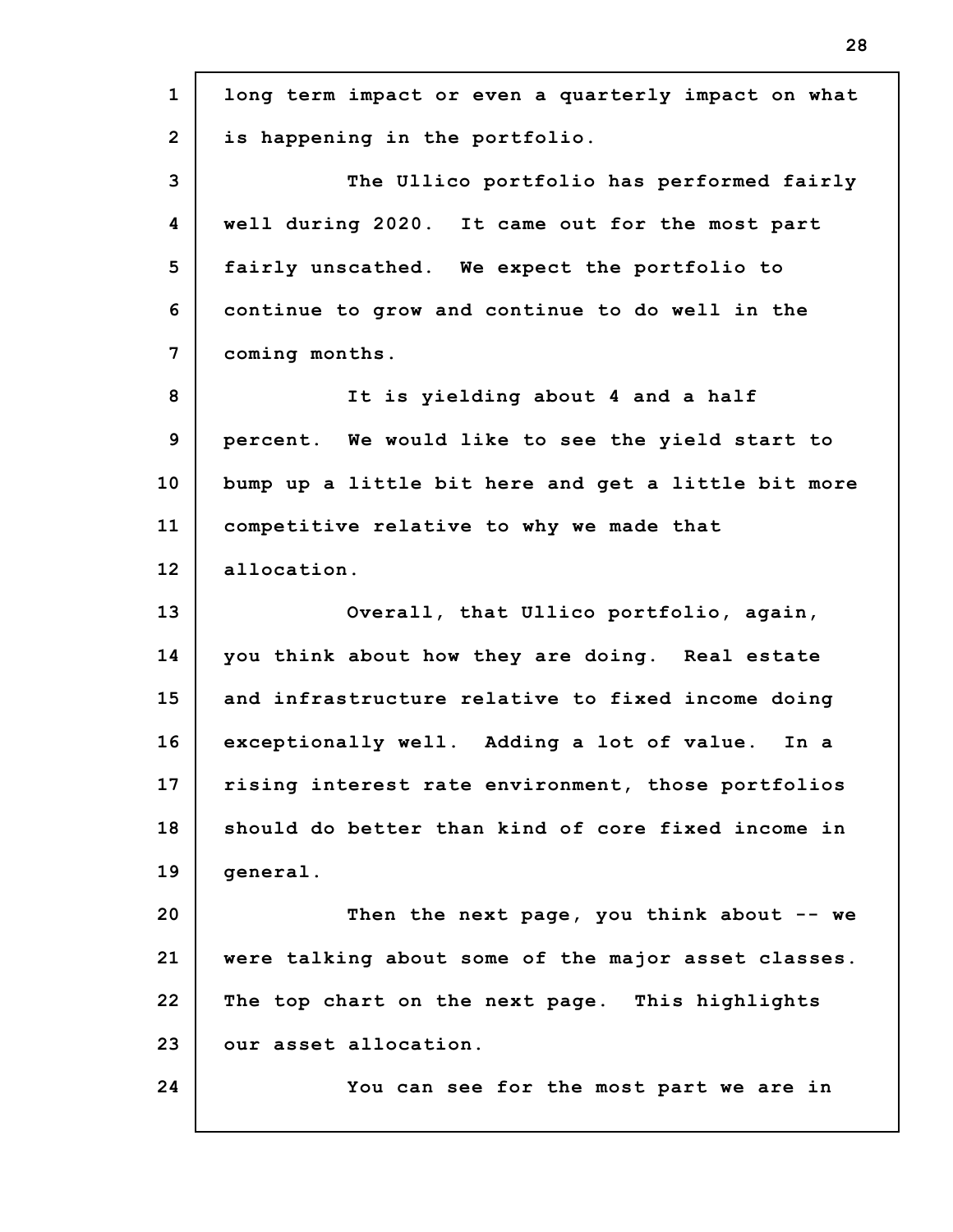**1 2 3 4 5 6 7 8 9 10 11 12 13 14 15 16 17 18 19 20 21 22 23 24 line with our broad asset categories. That other column way on the right there, that is basically cash. When you combine cash with our fixed income portfolio, we are actually a little bit overweight in bonds and that is due to the positive cash flow coming due to tax receipts, which obviously we will use for benefit payments and then we will get the rest invested. You can see for the most part, again, U.S. equities, we have a 26 percent target there. For the most part we are on target. International equities 22 percent, hedge funds at 10, real assets at 12, that includes real estate as well as infrastructure and then our private equity portfolio. That is something I know we want to talk about relative to asset allocation. Private equity, we have not been making a lot of allocations there because of the cash flow nature of what is going on in the plan. However, you look at some of our private equity managers and some of our best performing managers over the last few years. The IRRs there are fairly strong and continue to be strong. That has added good value to the portfolio but we really**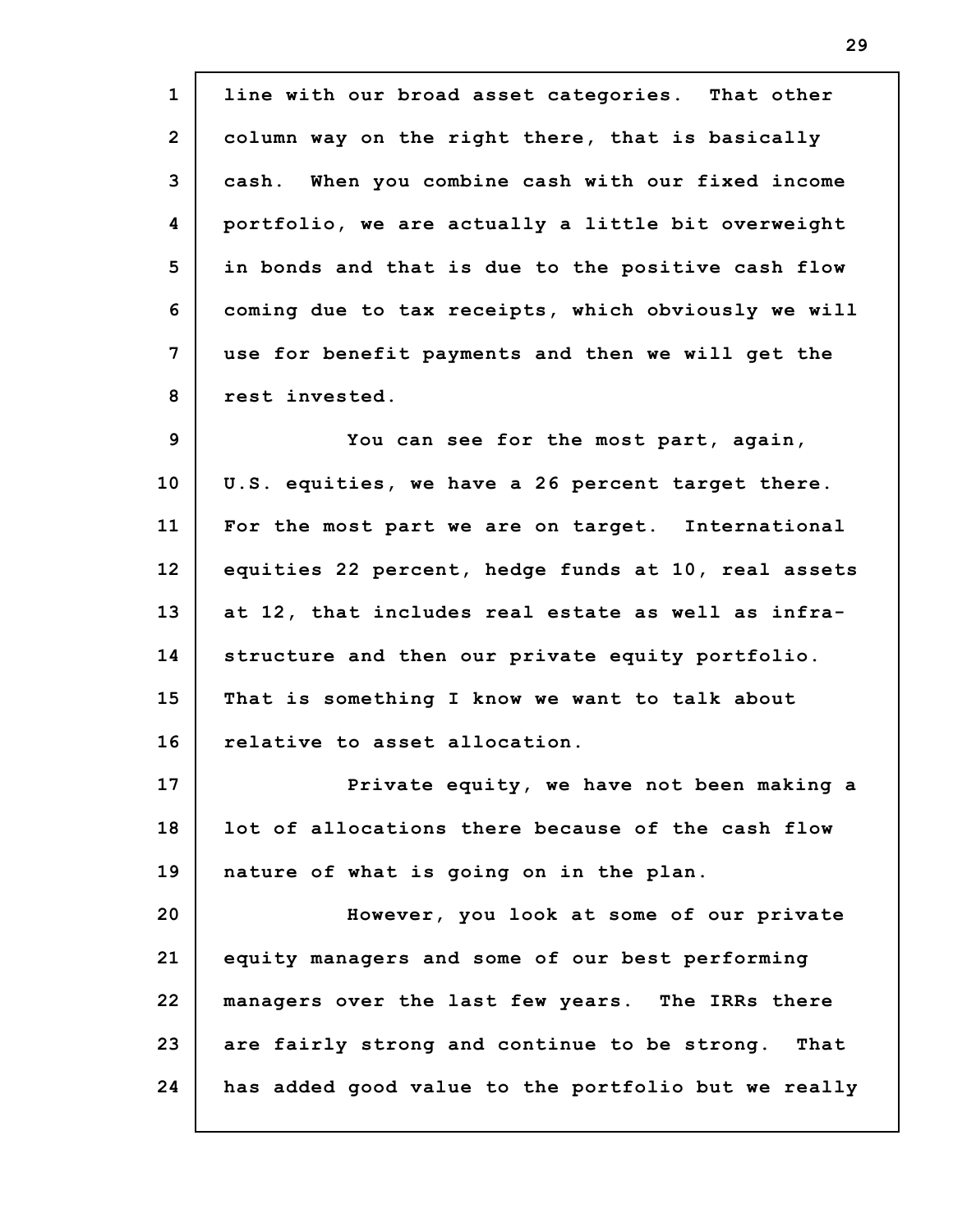| $\mathbf{1}$   | haven't added anything new to the portfolio over     |
|----------------|------------------------------------------------------|
| $\overline{2}$ | the last few years. Obviously, due to the negative   |
| 3              | cash flow of the plan.                               |
| 4              | On the Summary of Cash Flows, it's good              |
| 5              | to see the year-to-date return. You couple the       |
| 6              | positive cash flow from tax receipts, along with     |
| $\overline{7}$ | our 6 percent return, the overall fund started the   |
| 8              | year at \$3.6 billion. We are at a positive almost   |
| 9              | \$4 billion now. So, it's good to see.               |
| 10             | Then the one-year return, you can see                |
| 11             | over the past 12 months, you have taken out about    |
| 12             | \$300 million for benefit payments/expenses. That    |
| 13             | 28 percent return that I mentioned earlier has       |
| 14             | returned to you about \$880 million to bring you to  |
| 15             | your almost \$4 billion investment portfolio at this |
| 16             | point.                                               |
| 17             | It's good to actually see the portfolio              |
| 18             | growing a little bit at this point and we really     |
| 19             | haven't seen it grow substantially obviously over    |
| 20             | the years.                                           |
| 21             | And a couple more years of 28 percent                |
| 22             | returns and our funded status I guess problem might  |
| 23             | be solved pretty quickly.                            |
| 24             | We don't anticipate returns being 28                 |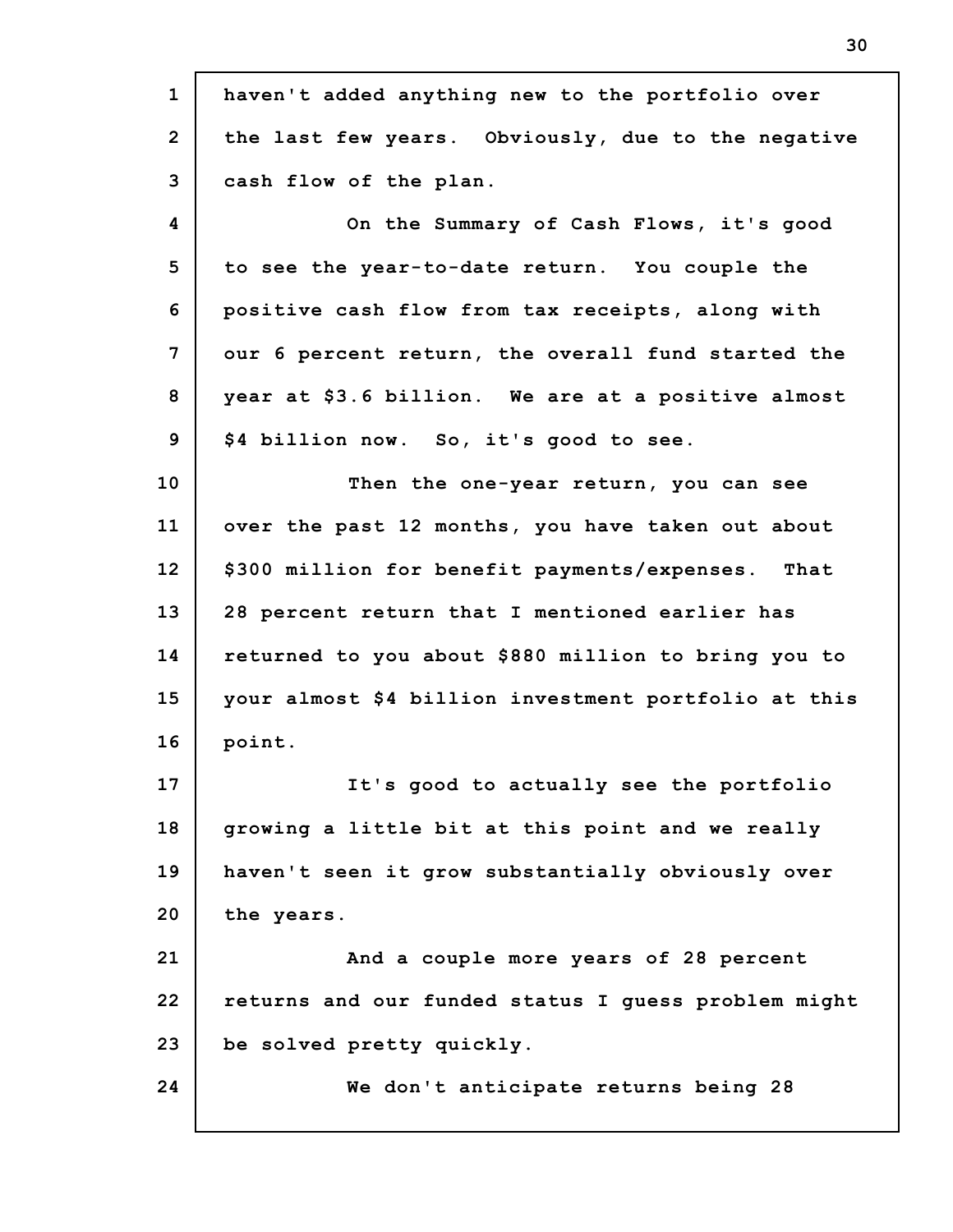| $\mathbf{1}$   | percent every trailing 12 month period. Obviously,  |
|----------------|-----------------------------------------------------|
| $\overline{2}$ | a highly unusual period coming off the selloff last |
| 3              | year. All the stimulus going in. The Fed lowering   |
| 4              | rates has really added a surge to the stockmarket   |
| 5              | here. And with the continued stimulus packages      |
| 6              | that Biden has been talking about, that has added   |
| 7              | again more fire to the overall stock market and it  |
| 8              | has really added value to our portfolio overall.    |
| 9              | With that, that is really all we had                |
| 10             | today for the Flash Report. I can go into           |
| 11             | individual managers, if you want. I wanted to kind  |
| 12             | of keep it high level because I know we are talking |
| 13             | about asset allocation here in a moment.            |
| 14             | I really wanted us kind of thinking about           |
| 15             | how that asset allocation impacts the portfolio.    |
| 16             | And every month, every quarter, asset allocation    |
| 17             | doesn't workout. But over longer periods of time,   |
| 18             | kind of our bet to overweighting things like real   |
| 19             | assets, like real estate, infrastructure, private   |
| 20             | equity has paid off relative to fixed income or     |
| 21             | U.S. equities.                                      |
| 22             | There is this kind of give and take but             |
| 23             | longer term a lot of the asset allocation has       |
| 24             | worked out very well.                               |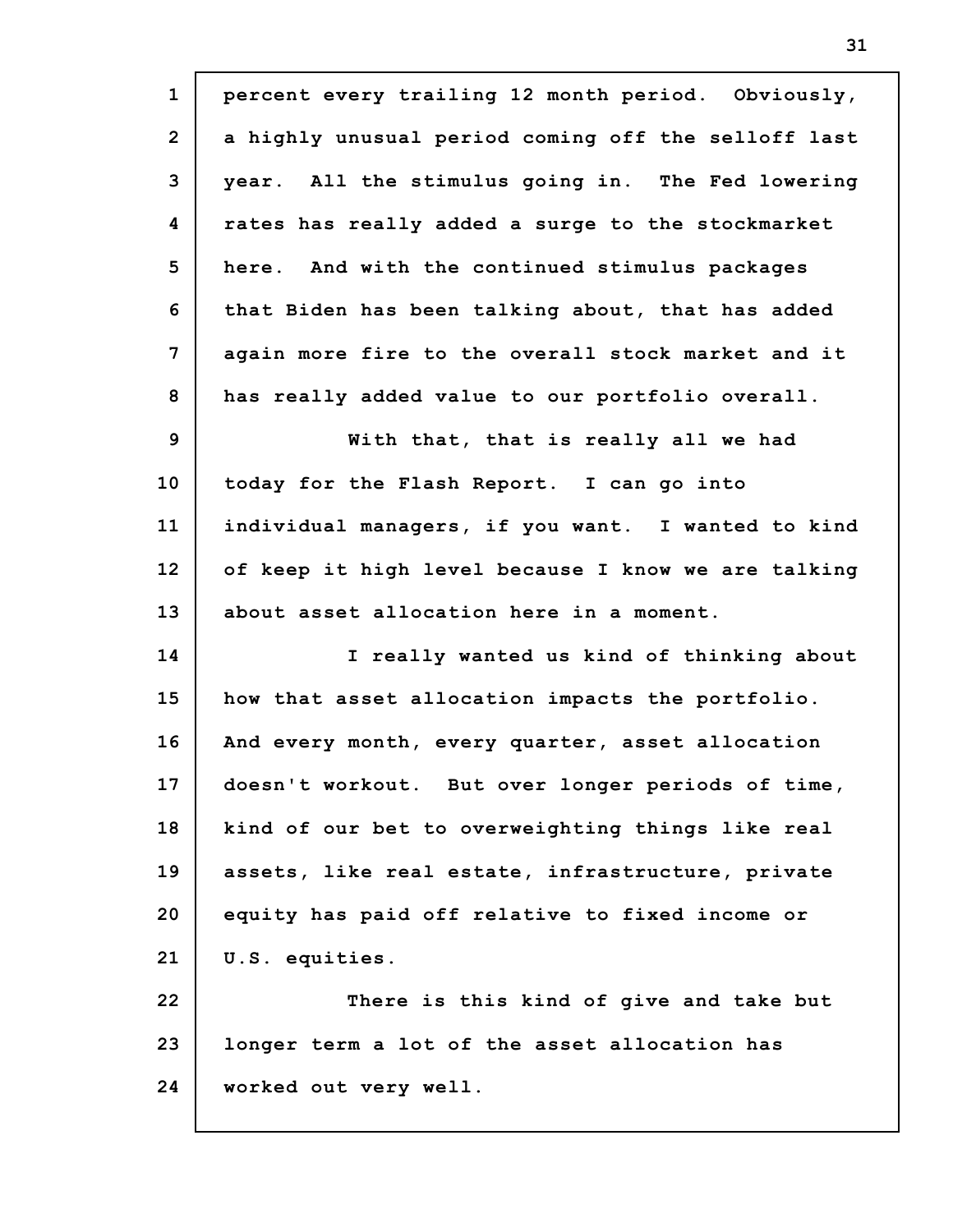**1 2 3 4 5 6 7 8 9 10 11 12 13 14 15 16 17 18 19 20 21 22 23 24 With that, more than happy to answer any questions. If not, I will pass it back to Jamie to hit the Asset Allocation Study. MR. WESNER: One thing real quick, let's hit on, if you can pull up the BMO memo before we leave performance. I want to update the Trustees. In the last month, we did have a situation where BMO has come back and they are essentially selling their U.S. asset management business to Columbia Threadneedle, which is part of Ameriprise. This is something we have seen a couple different banks do. We have seen something similar with Wells Fargo and Wells Fargo Asset Management in the last few quarters. A lot of these large financial institutions are realizing that asset management is not one of their core functions. They are also realizing that in this environment they can get a pretty good price for selling their asset management business. We have seen a few of these transactions. This is in regards to your more recent investment with BMO in the global low volatility. And so that**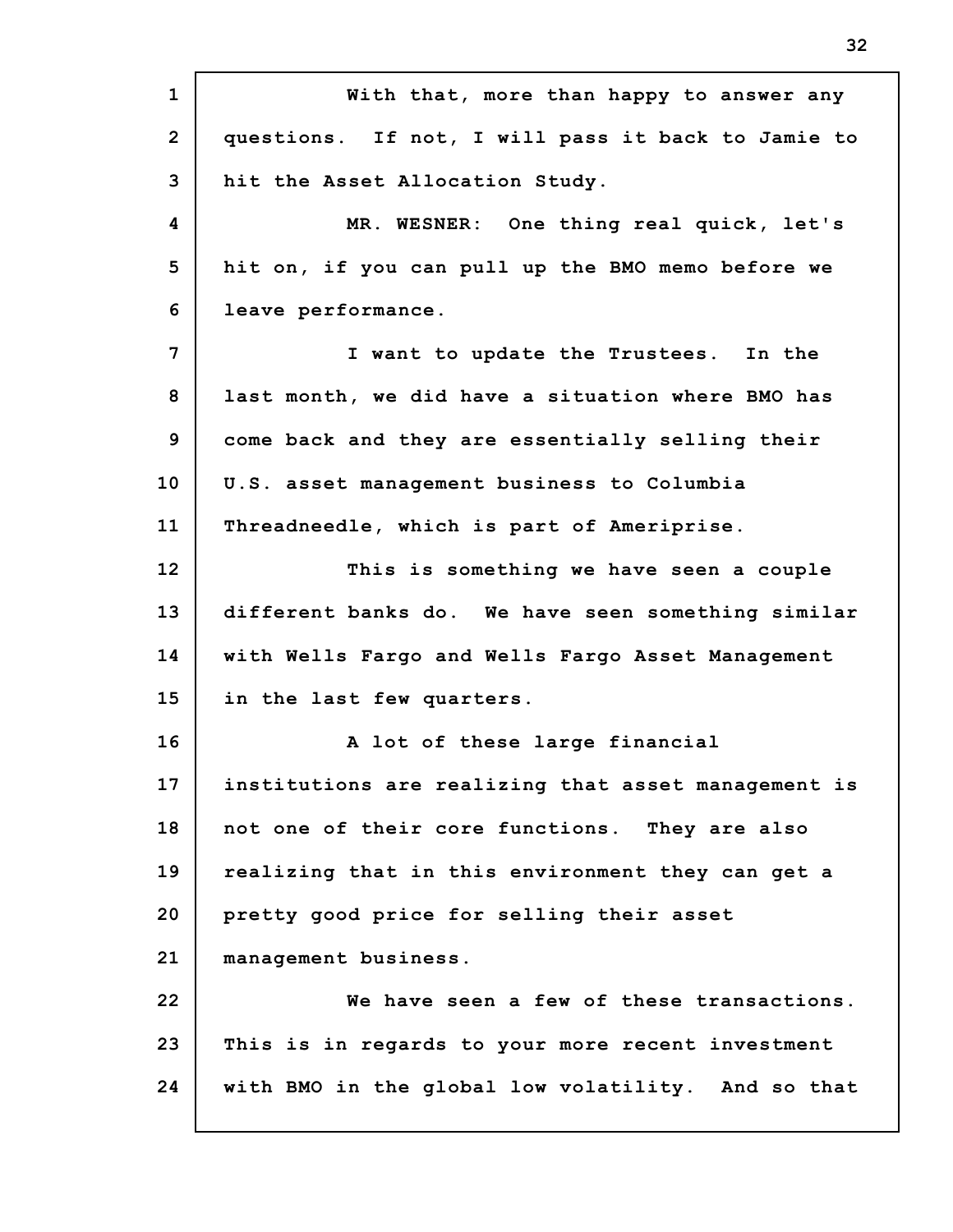| $\mathbf{1}$   | team is affected just like all their other products |
|----------------|-----------------------------------------------------|
| $\overline{2}$ | that are part of the BMO discipline equity group.   |
| 3              | And we wanted to highlight that this has            |
| 4              | been reviewed by our internal investment management |
| 5              | committee and they have made the recommendation     |
| 6              | that all of our clients place this manager on       |
| 7              | notice, which is a little different status. You     |
| 8              | often hear us putting managers on alert. And on     |
| 9              | alert status is we are looking at it with the       |
| 10             | likelihood and the hope that they are going to      |
| 11             | bounce back from this and that we would take them   |
| 12             | off alert in six to nine months.                    |
| 13             | On notice status is a little bit more               |
| 14             | severe. It is a situation where when we assess the  |
| 15             | situation we realize that the likely outcome is not |
| 16             | going to be positive for investors in this product. |
| 17             | And not that the immediate impact is going to be    |
| 18             | affected for portfolios continue to be managed the  |
| 19             | same way they always have been in terms of the team |
| 20             | over the next 6, 12, 18 months.                     |
| 21             | In these type of situations, we often see           |
| 22             | departures. We haven't seen anything like that yet  |
| 23             |                                                     |
|                | but we want to be very proactive here and put them  |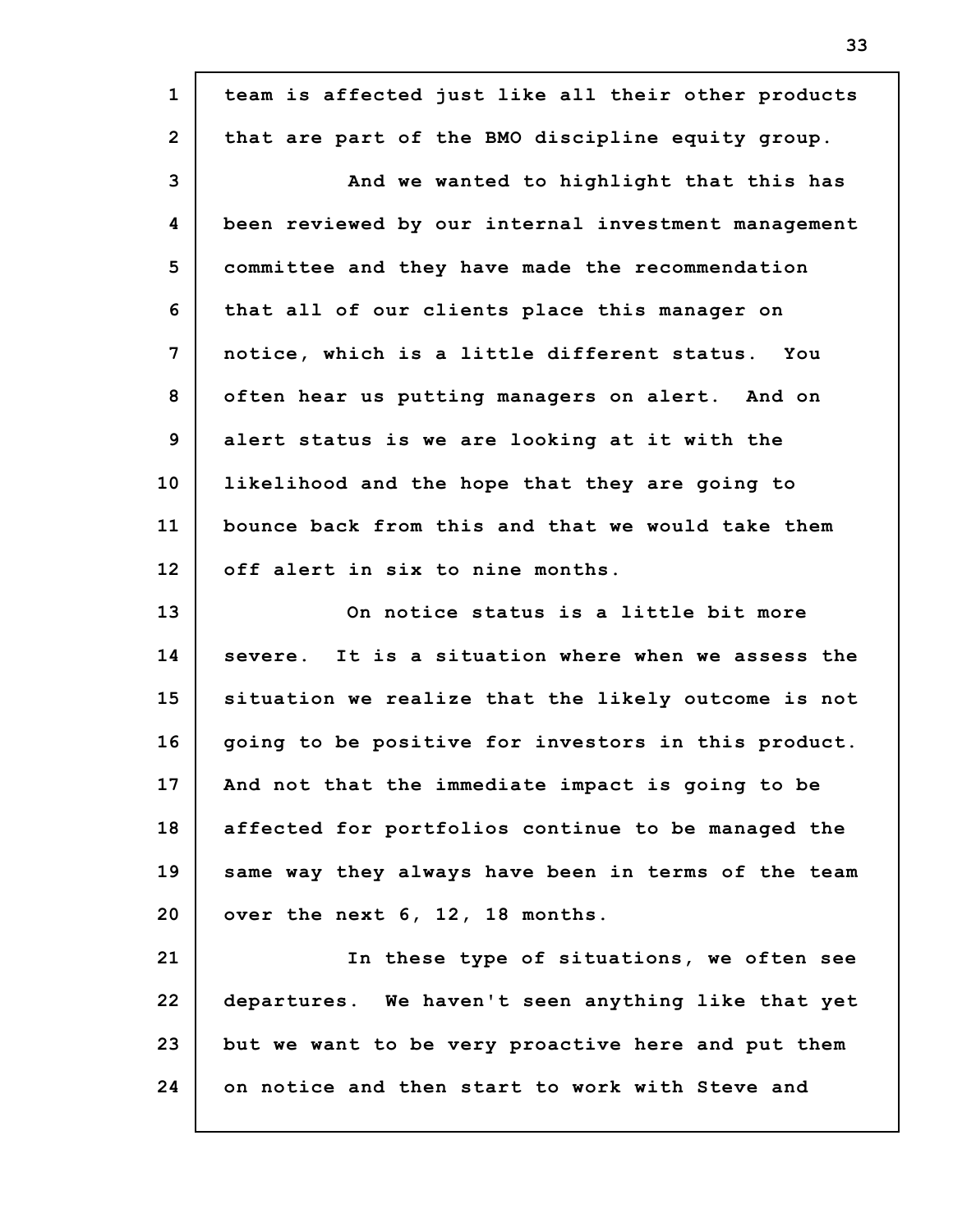**1 2 3 4 5 6 7 8 9 10 11 12 13 14 15 16 17 18 19 20 21 22 23 24 your team to come up other options. You, obviously, have two managers in this space. There are a lot of good managers in this space as well. The recommendation for today is to put them on notice and then we will come back to you at future meetings with a recommended course of action. We don't feel that in the short term that these assets are at-risk. The same portfolio management team will still be managing them. The portfolio is not changing. We just think long-term the team could be effective. MS. BURNS: You will need a motion to that effect, right, Jamie? MR. WESNER: Yes. TRUSTEE THOMPSON: Motion to put BMO on watch. PRESIDENT JOHNSON: Motion by Trustee Thompson. TRUSTEE DEGNAN: Second. PRESIDENT JOHNSON: Seconded by Trustee Degnan. MS. HANSEN: Trustee Johnson.**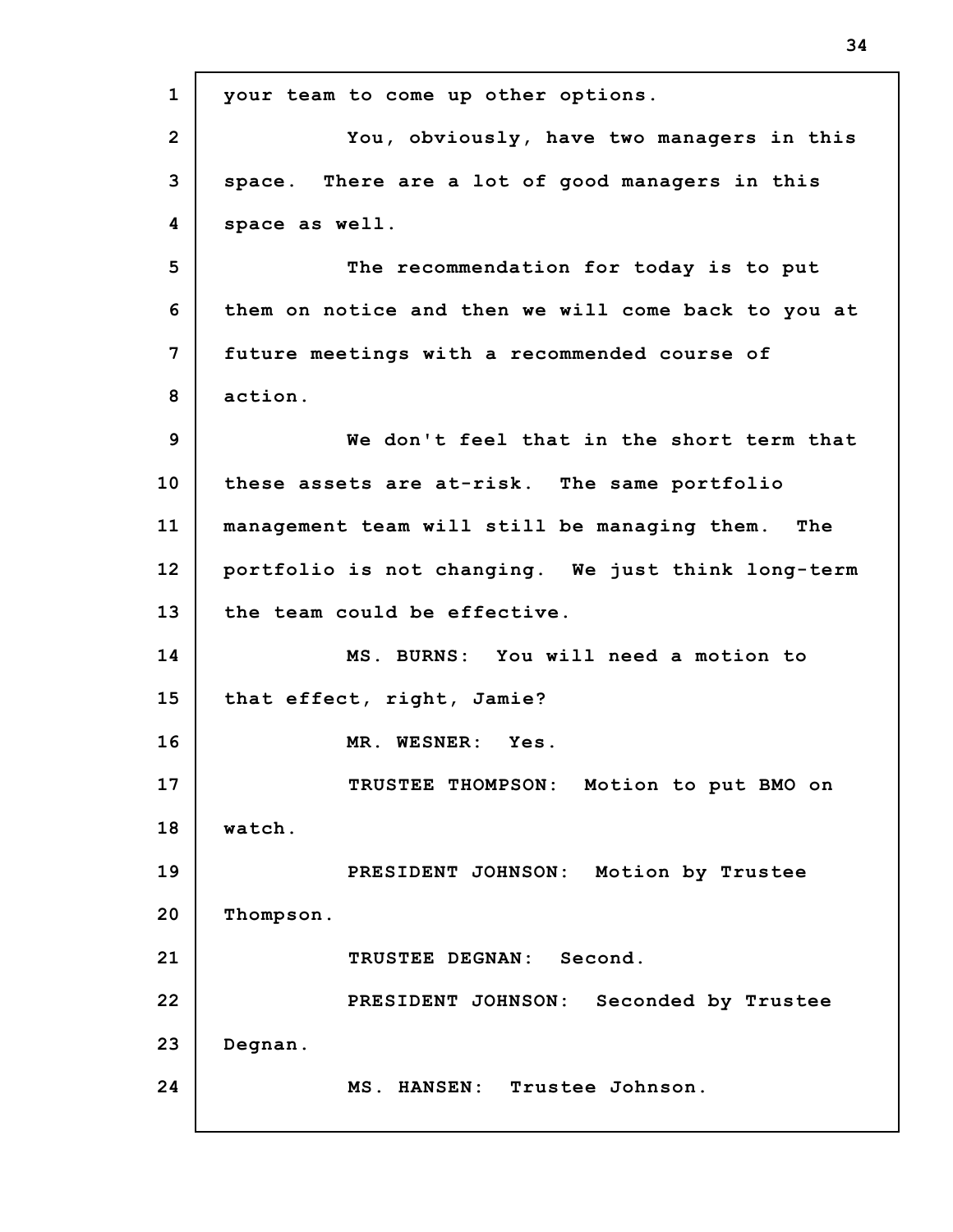**1 2 3 4 5 6 7 8 9 10 11 12 13 14 15 16 17 18 19 20 21 22 23 24 PRESIDENT JOHNSON: Yes, ma'am. MS. HANSEN: Trustee Degnan. TRUSTEE DEGNAN: Yes. MS. HANSEN: Trustee Soni. TRUSTEE SONI: Yes. MS. HANSEN: Trustee Thompson. TRUSTEE THOMPSON: Yes. MS. HANSEN: Mr. Slack. MR. SLACK: Yes. MR. YOON: Jamie, before we go to asset allocation, let me jump on in and finish my report. It will be quick. Good morning, Trustees. I will go over quickly on the staff report. A lot of this has been covered by Brian and Jamie earlier with our portfolio performing well coupled with the contributions from the City. Our red line over here is trending upwards, which is a good sign to see. Hopefully, we continue this trend for the unforeseeable future. We'll go into the capital activity here. Again, as you know, a lot of our private equity portfolio and a lot of portfolios that distribute**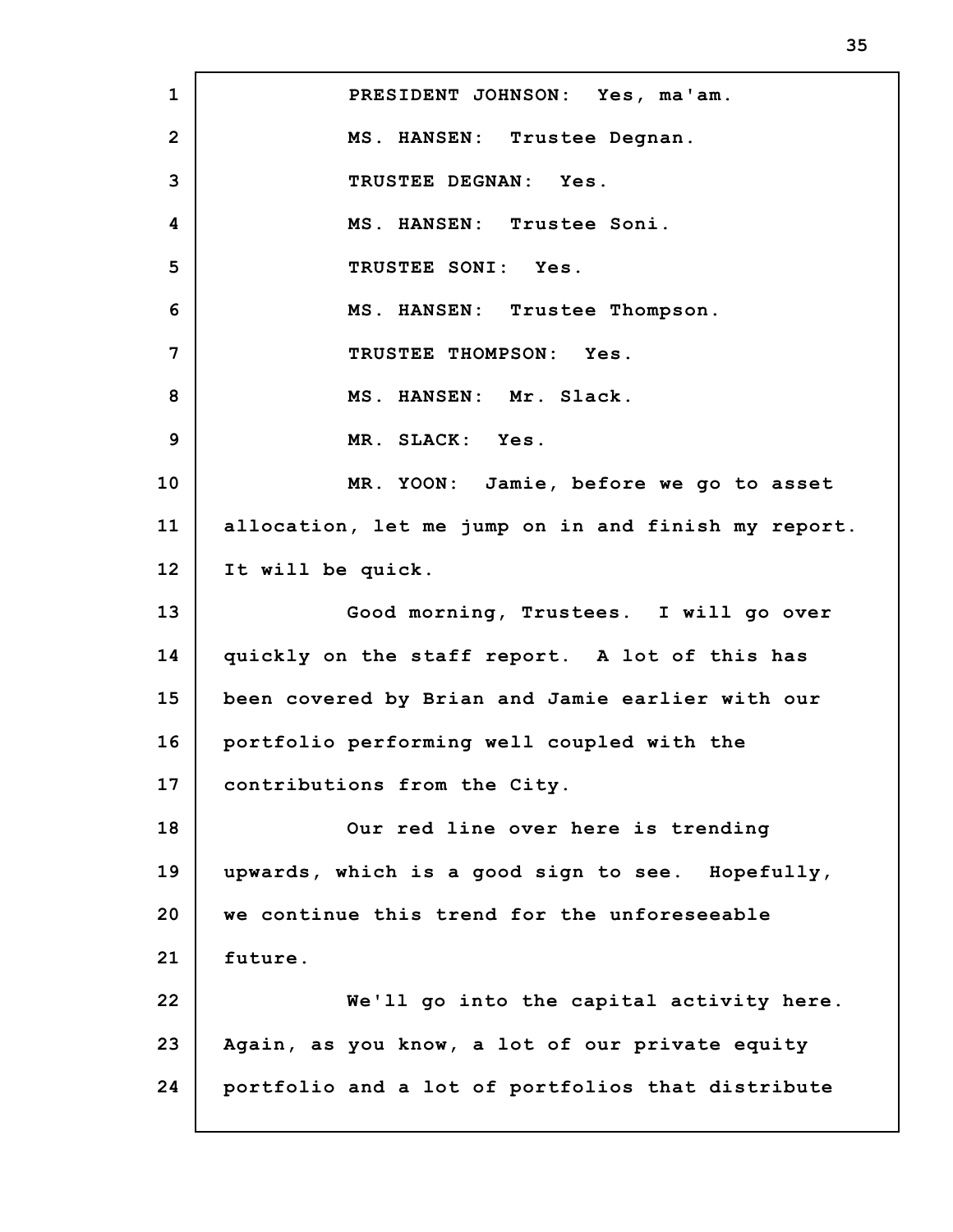| $\mathbf{1}$   | cash or any type of a distribution are on its way    |
|----------------|------------------------------------------------------|
| $\overline{2}$ | out.                                                 |
| 3              | As you can see, they are still                       |
| 4              | distributing positive income distributions as well   |
| 5              | as capital distributions.                            |
| 6              | So, real estate, I want to highlight                 |
| $\overline{7}$ | that. Given how much they have been impacted by      |
| 8              | Covid, they are still distributing a strong income   |
| 9              | flow. So, \$2.1 million coming in from real estate   |
| 10             | is all income driven. Private equity has seen a      |
| 11             | nice distribution from our managers as well.         |
| 12             | We go into cash flow on the next slide.              |
| 13             | We currently have about \$232 million sitting in our |
| 14             | cash account, that is from the first distribution    |
| 15             | of our contributions that is promised to us this     |
| 16             | year. We don't need to redeem again for this month   |
| 17             | as well.                                             |
| 18             | PRESIDENT JOHNSON: There is not going to             |
| 19             | be a cash drag at the end of the year with           |
| 20             | performance is there?                                |
| 21             | MR. YOON: Our portfolio is always                    |
| 22             | subject to cash drag due to the nature of our fund.  |
| 23             | Given the fact that we are paying out large sums of  |
| 24             | cash on a monthly basis and a portion of this money  |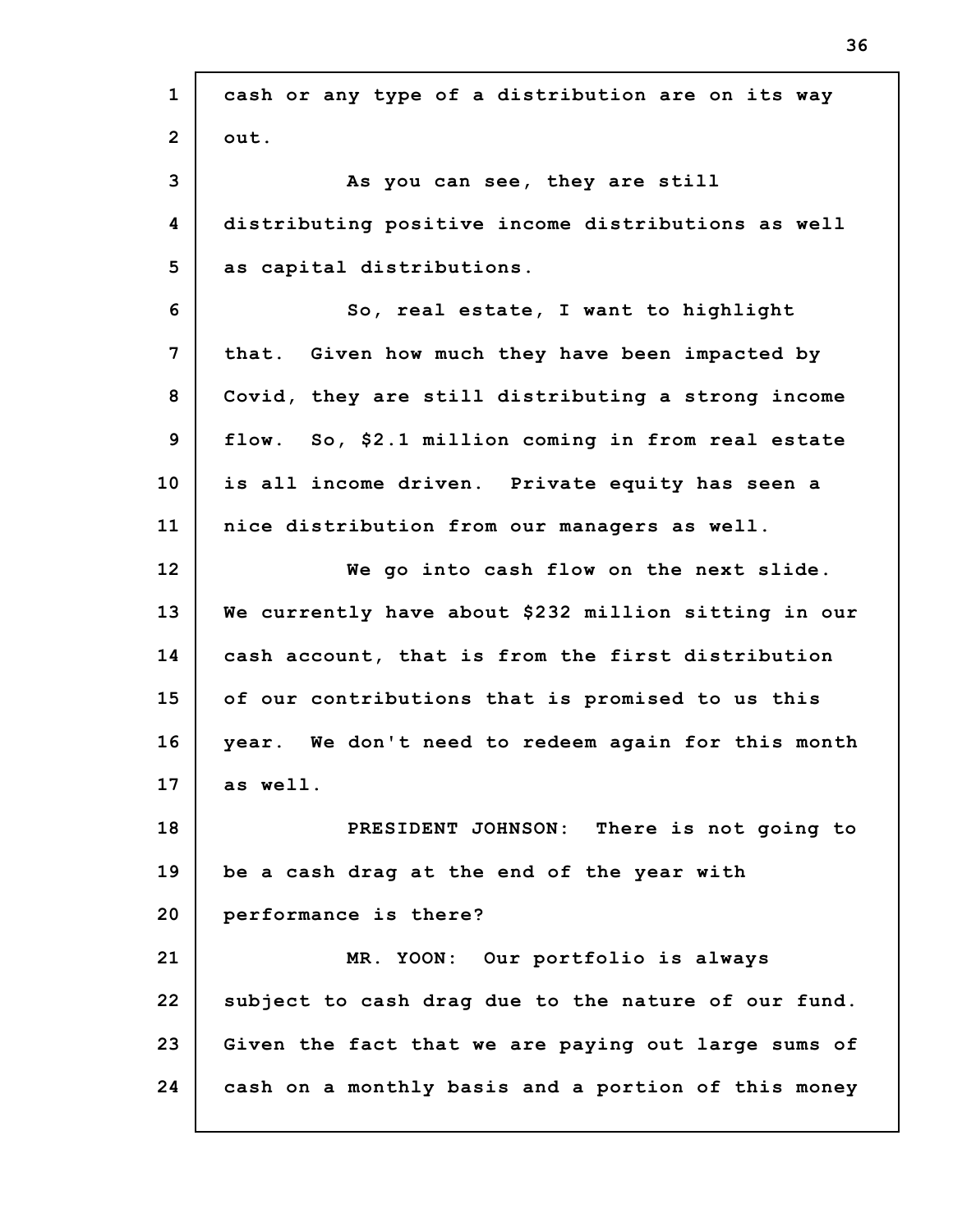**1 2 3 4 5 6 7 8 9 10 11 12 13 14 15 16 17 18 19 20 21 22 23 24 that we receive from the City would probably go into I think the fixed income portfolio as we normally put it in as a safe haven. As you saw, our fixed income portfolio is performing negative so that would have had an even worse impact on our portfolio. But that is something that we are always discussing. Marquette and I are discussing other options for the future. TRUSTEE DEGNAN: Steve, what is the typical range of what we disburse per month? MR. YOON: It is about \$80 million per month give or take. As you know, this year we are supposed to receive about \$500 million from the City. That is half of what we payout on an annual basis give or take. So that is a large money that goes out on a monthly basis. We would typically redeem from managers. We are trending in the right direction. Liquidation, year-to-date, it is nice to see only one redemption from managers this year to pay out a benefit so hopefully this trend remains positive as well. The next slide is the MWDBE Utilization**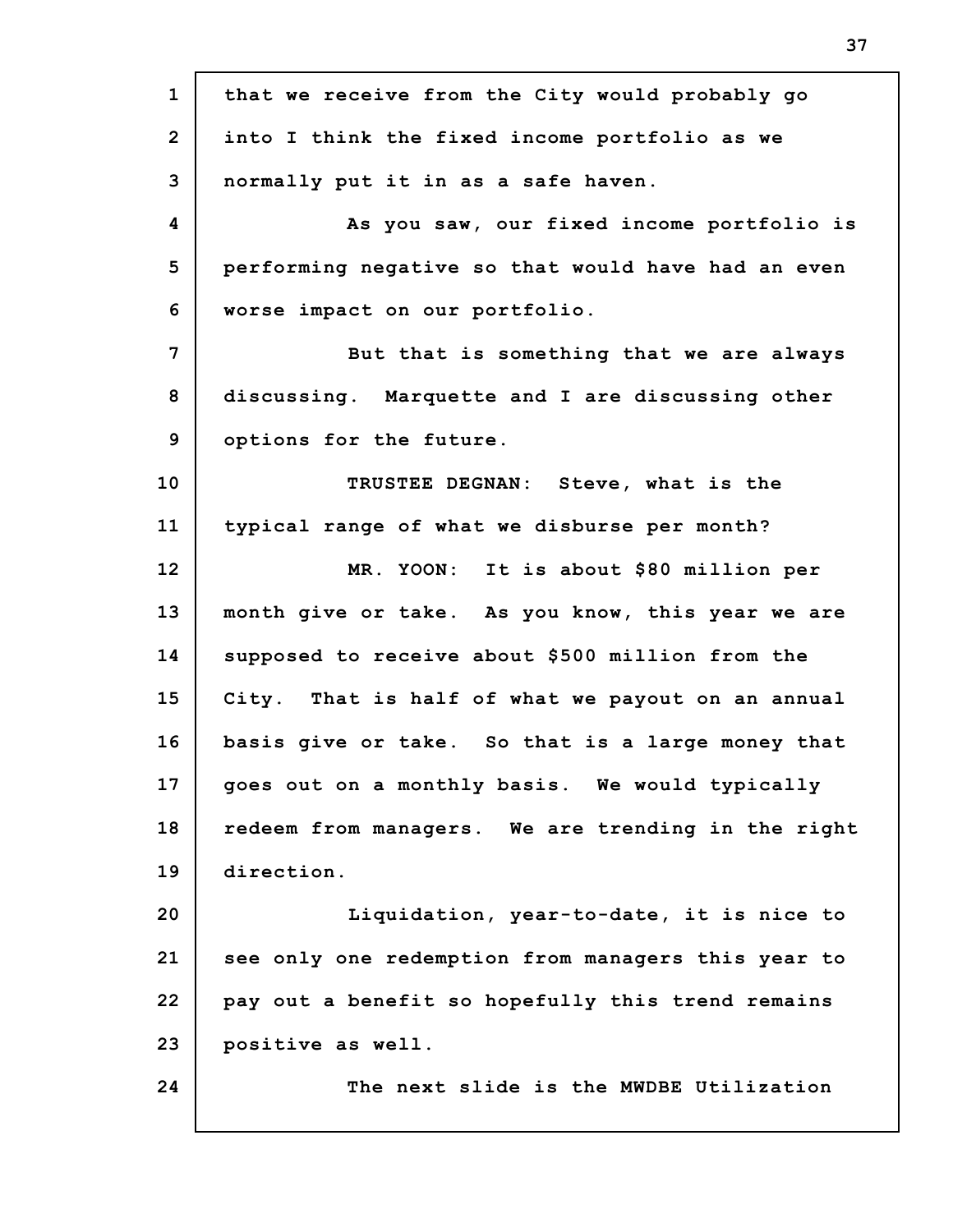| $\mathbf{1}$   | Report. Overall portfolio, we're still doing        |
|----------------|-----------------------------------------------------|
| $\overline{2}$ | extremely well at 37.7 percent. Keep in mind that   |
| 3              | that includes managers that are above \$10 billion. |
| 4              | As you know, our Legislation cuts out the emerging  |
| 5              | manager at \$10 billion AUM mark.                   |
| 6              | This includes all the managers that are             |
| $\overline{7}$ | diverse and women owned and that is at 37 percent   |
| 8              | of our portfolio.                                   |
| 9              | Where you will see the drop is the                  |
| 10             | equity. Ariel is above \$10 billion now so we have  |
| 11             | taken it out of this category and put them in the   |
| 12             | overall portfolio category.                         |
| 13             | This dropped from -- I believe it was               |
| 14             | about 28 percent at the end of last year. This      |
| 15             | drops to 18 percent but still within the range of   |
| 16             | 15 to 25 and fixed income is still strongly doing   |
| 17             | well.                                               |
| 18             | Alternative is where we're still                    |
| 19             | struggling. However, we bounced back here with the  |
| 20             | Rock Creek's portfolio. We have put in an           |
| 21             | adoptable approach there bringing in minority owned |
| 22             | managers through the new multi strategy portfolio   |
| 23             | bringing in some of the credit managers that are    |
| 24             | diverse ownership.                                  |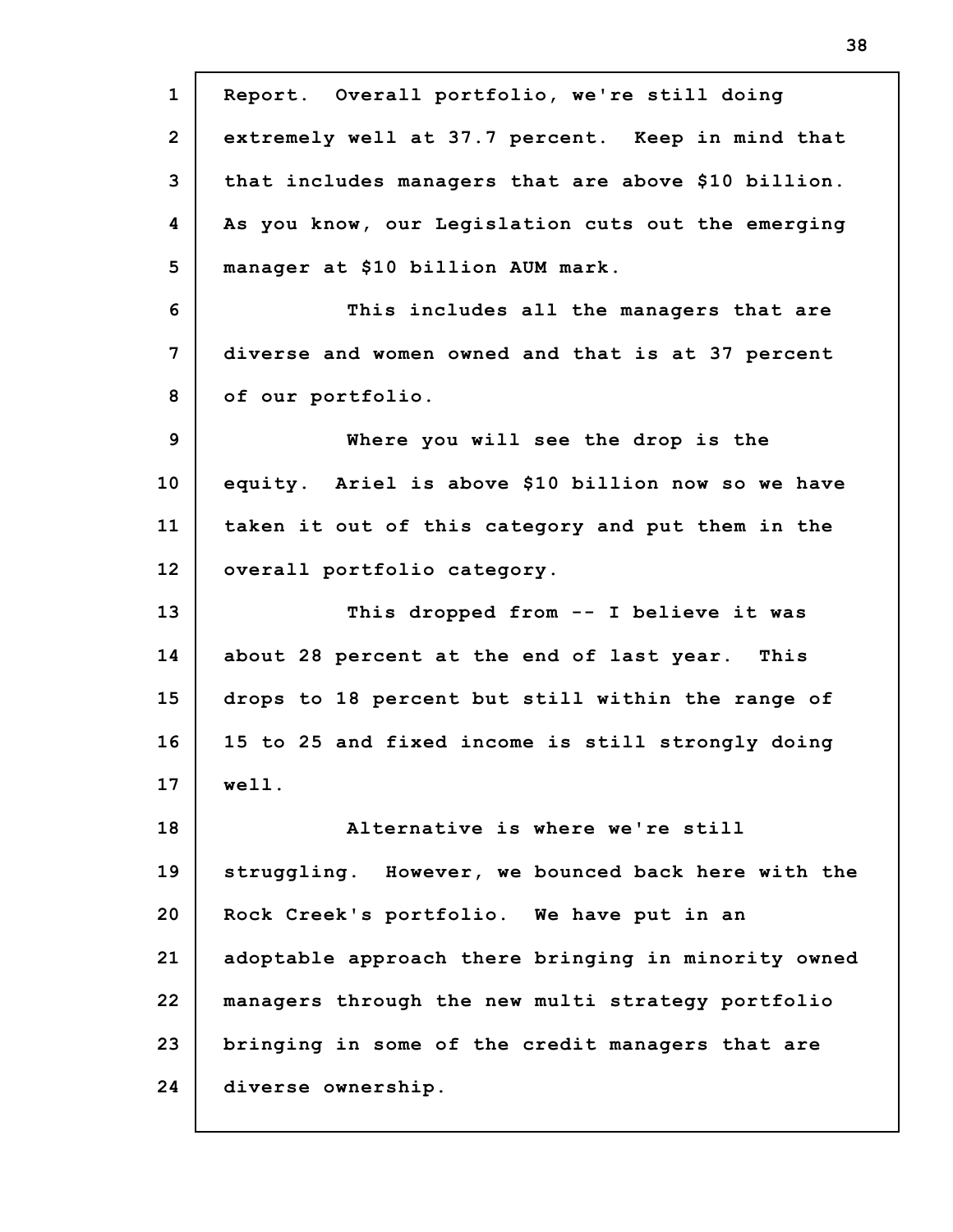**1 2 3 4 5 6 7 8 9 10 11 12 13 14 15 16 17 18 19 20 21 22 23 24 From the owners perspective, women and minority are doing relatively well. African American at 2.3. Asian American at 0.2. Latino at 6.4. We are relatively doing well. Obviously, there is some work to be done from the minority perspective. It is also due to the change of Ariel being large. All of our brokerages are doing well. I want to highlight one thing here. On the options front, our manager Parametric has been struggling to meet our mandate of best effort to trade options. But we have recently connected the manager with minority owned brokers to continue this effort and hopefully they will make some changes there. I will go to the next slide, which is the last slide on the presentation, Action Plan. We'll go over the Asset Allocation Study. Mostly you will see changes within our broader fixed income portfolio and then the implementation will happen shortly after in Q3 and Q4 of this year. More so, possible RFP for opportunistic credit, pacing plan and cash flow analysis for private credit portion**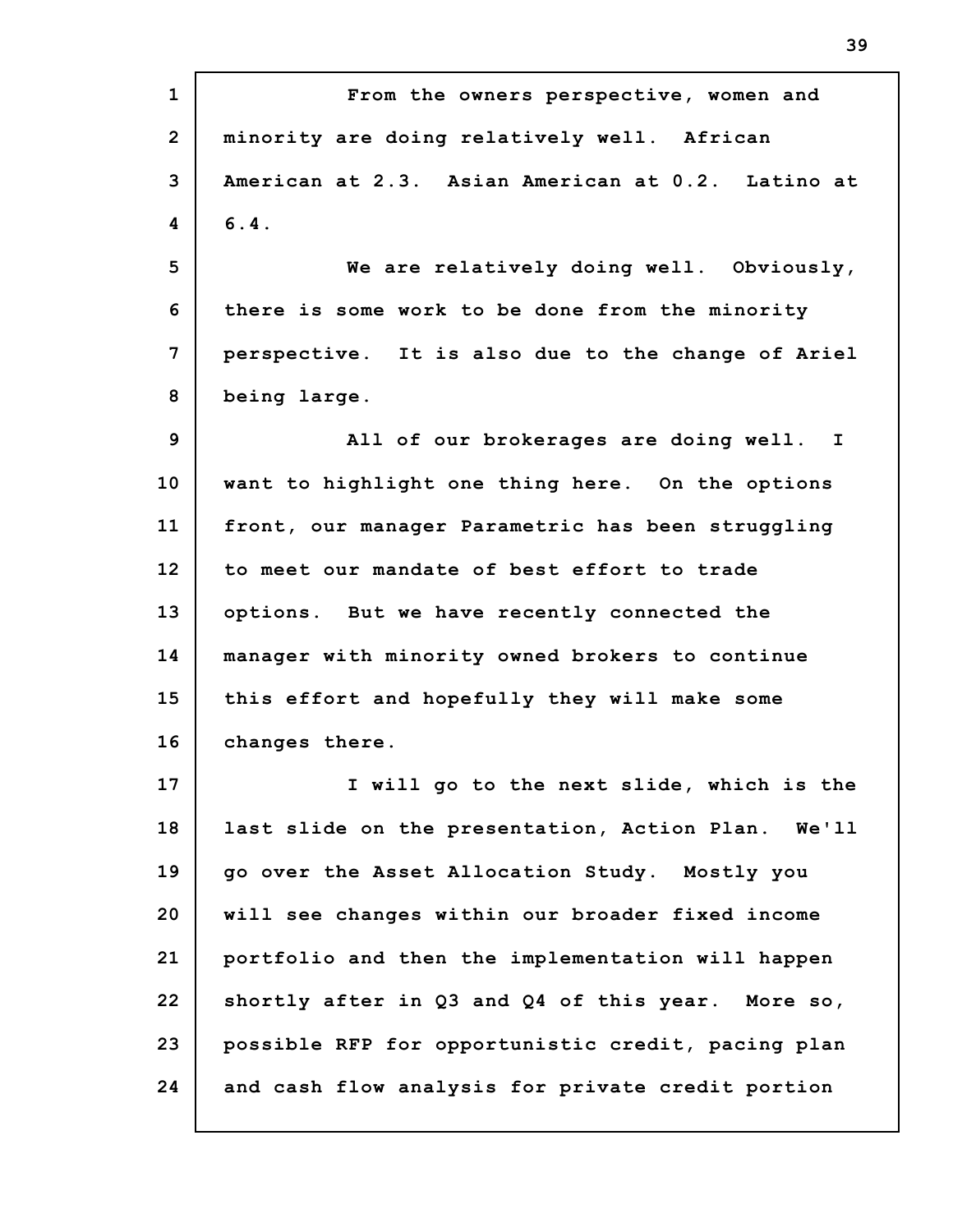**1 2 3 4 5 6 7 8 9 10 11 12 13 14 15 16 17 18 19 20 21 22 23 24 of our portfolio that you will see soon. Again, BMO Asset Management has been added to the watchlist. That is all the slides that I have. If you have any questions, please let me know. PRESIDENT JOHNSON: Sounds good. We are now going to the asset allocation? MR. YOON: Yes. MR. WESNER: While the Asset Allocation Study is 28 pages, we are really going to focus on one, this Executive Summary here. So, if you recall, over the last few months, we have had a few different conversations in terms of asset allocation. It is always good to look at your asset allocation on an annual basis and we have been continually doing this with Steve and Dennis and your team, but we always want to make sure we are bringing actual items back to the Board. One of the things that you just saw in Steve's report was the cash flows coming back from your private equity managers so we haven't made any new commitments to private equity in probably six, seven or eight years. And that, basically, we are**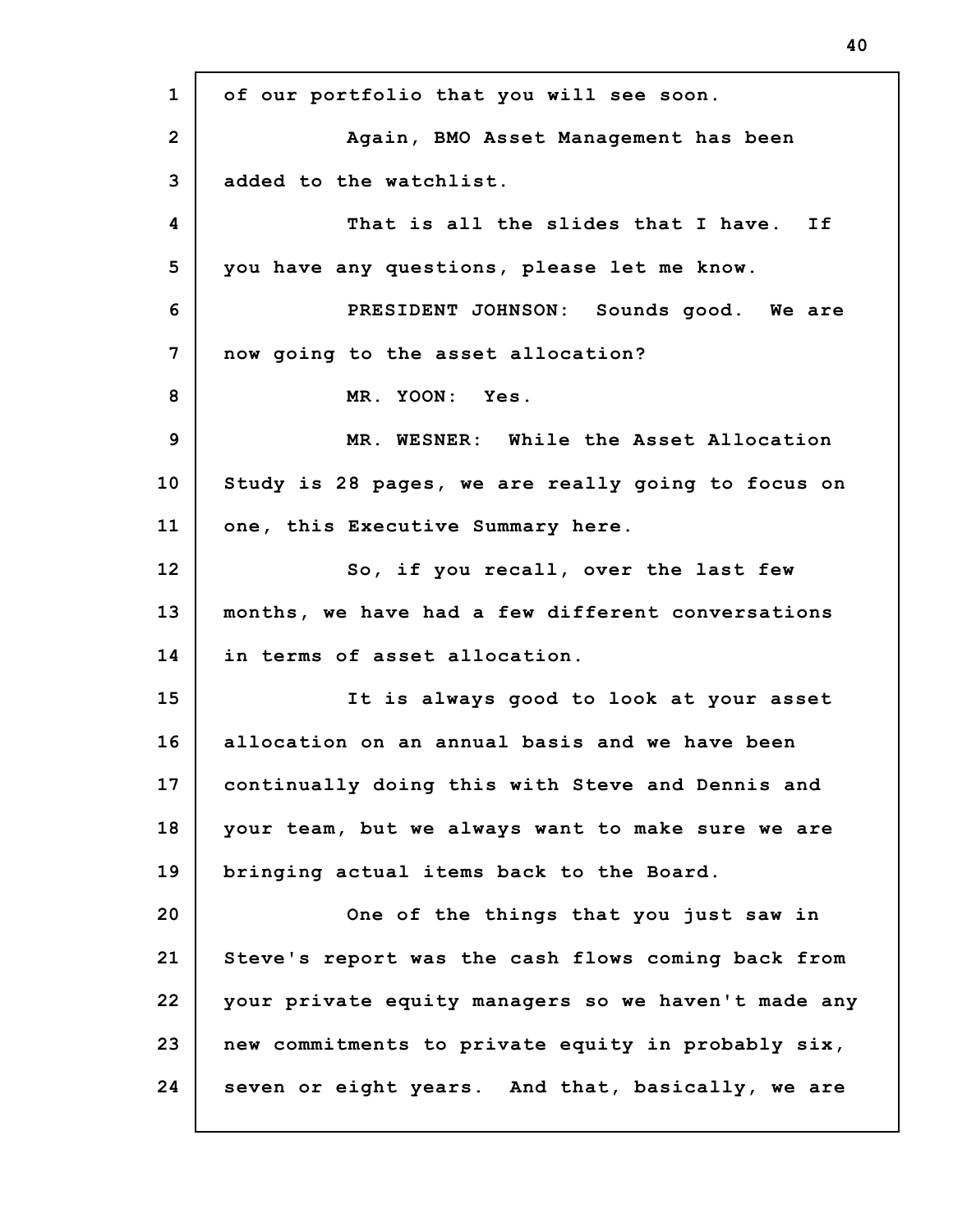| $\mathbf{1}$   | not getting any capital calls from managers. They   |
|----------------|-----------------------------------------------------|
| $\overline{2}$ | are not putting any money to work on your behalf,   |
| 3              | they are just returning money, which is a good      |
| 4              | thing because we need money to pay benefits.        |
| 5              | In terms of our asset allocation, Brian             |
| 6              | mentioned before that private equity is one of the  |
| 7              | best performing asset classes and probably the best |
| 8              | asset class within your portfolio over the last 10, |
| 9              | 15 years.                                           |
| 10             | As your cash flows have been become more            |
| 11             | certain with the increased funding from the City    |
| 12             | going forward, we wanted to begin the discussion    |
| 13             | again about making allocations or increasing the    |
| 14             | allocation to your private investments.             |
| 15             | What the Asset Allocation Studies do here           |
| 16             | is show a few different options for portfolios that |
| 17             | will increase your allocation to private equity in  |
| 18             | different private asset classes and give you a      |
| 19             | potential for a higher rate of return, without      |
| 20             | necessarily taking on any additional risk.          |
| 21             | We discussed this in the past. The idea             |
| 22             | that we want to be mindful of how much illiquidity  |
| 23             | risk we take on and it is also the idea that if you |
| 24             | make a decision today with private capital, private |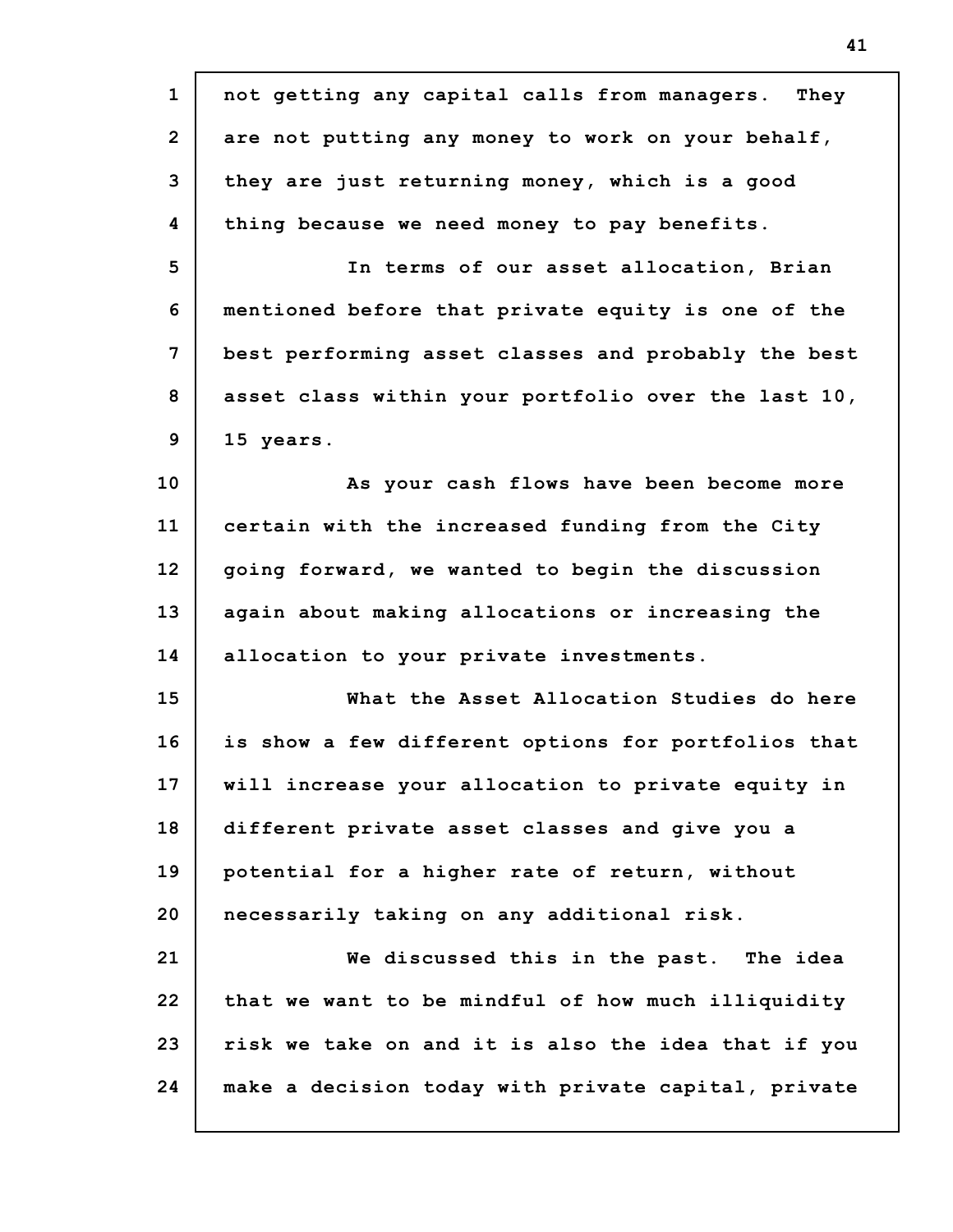| $\mathbf{1}$   | equity and private debt, it takes many years to put |
|----------------|-----------------------------------------------------|
| $\overline{2}$ | that money to work.                                 |
| 3              | For the newer trustees, it is not the               |
| 4              | idea of we make a change in our portfolio and we    |
| 5              | can go out and buy more stocks or more bonds and    |
| 6              | immediately implement the changes that we made.     |
| $\overline{7}$ | With these private investments, it takes            |
| 8              | time. You have to allocate money to a manager and   |
| 9              | then that manager will call that money, will put it |
| 10             | to work over the course of several years. It takes  |
| 11             | a long time to move the needle in how much exposure |
| 12             | you have to private equity and private debt.        |
| 13             | Today's just a decision of what are our             |
| 14             | long-term goals going to be. And then if you do     |
| 15             | approve a change, and we will recommend a change    |
| 16             | today, then we will come back to you the next       |
| 17             | meeting with a proposal on how do we implement      |
| 18             | this. How do we actually put that money to work     |
| 19             | and execute what you have approved.                 |
| 20             | The current portfolio here is just that             |
| 21             | is your current approved asset allocation.<br>And   |
| 22             | then portfolios A, B and C are other portfolios     |
| 23             | that really just have small changes to them.        |
| 24             | And the table at the bottom, that says              |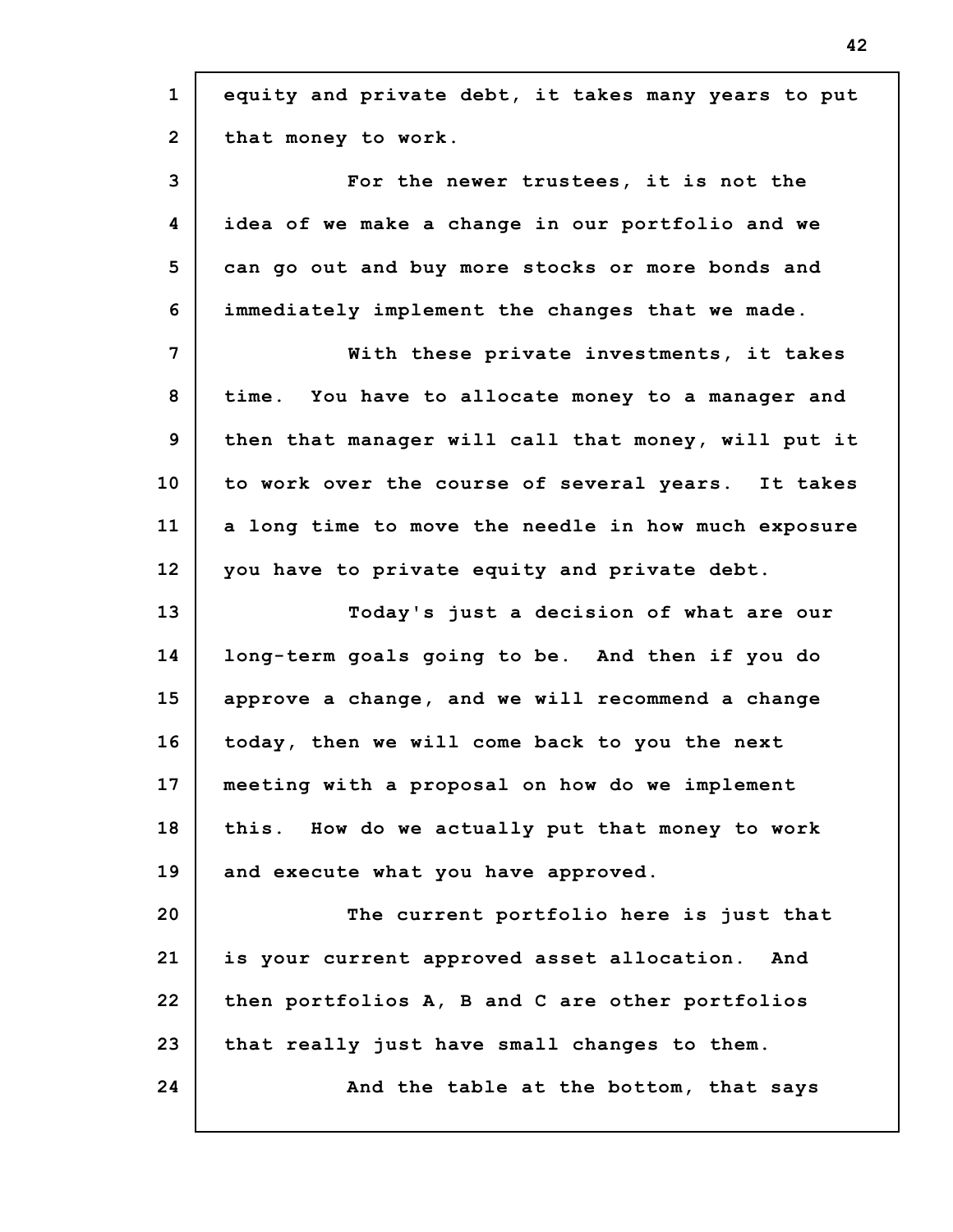| $\mathbf{1}$   | Summary of Portfolio Characteristics, this is       |
|----------------|-----------------------------------------------------|
| $\overline{2}$ | basically the summary output to say when we change  |
| 3              | certain aspects of the portfolio in the scenarios   |
| 4              | at the top of the page and run it through our       |
| 5              | model, then what is the output? What is the         |
| 6              | potential effect?                                   |
| 7              | The goal it to get a portfolio that gives           |
| 8              | us higher returns but the same or less risk.        |
| 9              | In the very bottom line on the Summary of           |
| 10             | Portfolio Characteristics table, that average       |
| 11             | return over average volatility, we want to try to   |
| 12             | maximize that number. We want to have as high a     |
| 13             | number as possible. Get as much return as you can   |
| 14             | per unit of risk.                                   |
| 15             | In all of the changes we have here, again           |
| 16             | I mentioned they are pretty minor, they are really  |
| 17             | focused at the top part of the page and then the    |
| 18             | bottom part where is the illiquid assets.           |
| 19             | At the top part of the page, portfolios             |
| 20             | A, B and C are all just adding a little bit of what |
| 21             | we call opportunistic credit. Managers who have     |
| 22             | the flexibility to go into different types of fixed |
| 23             | income. We are reducing the amount that you have    |
| 24             | within high yield and bank loans.                   |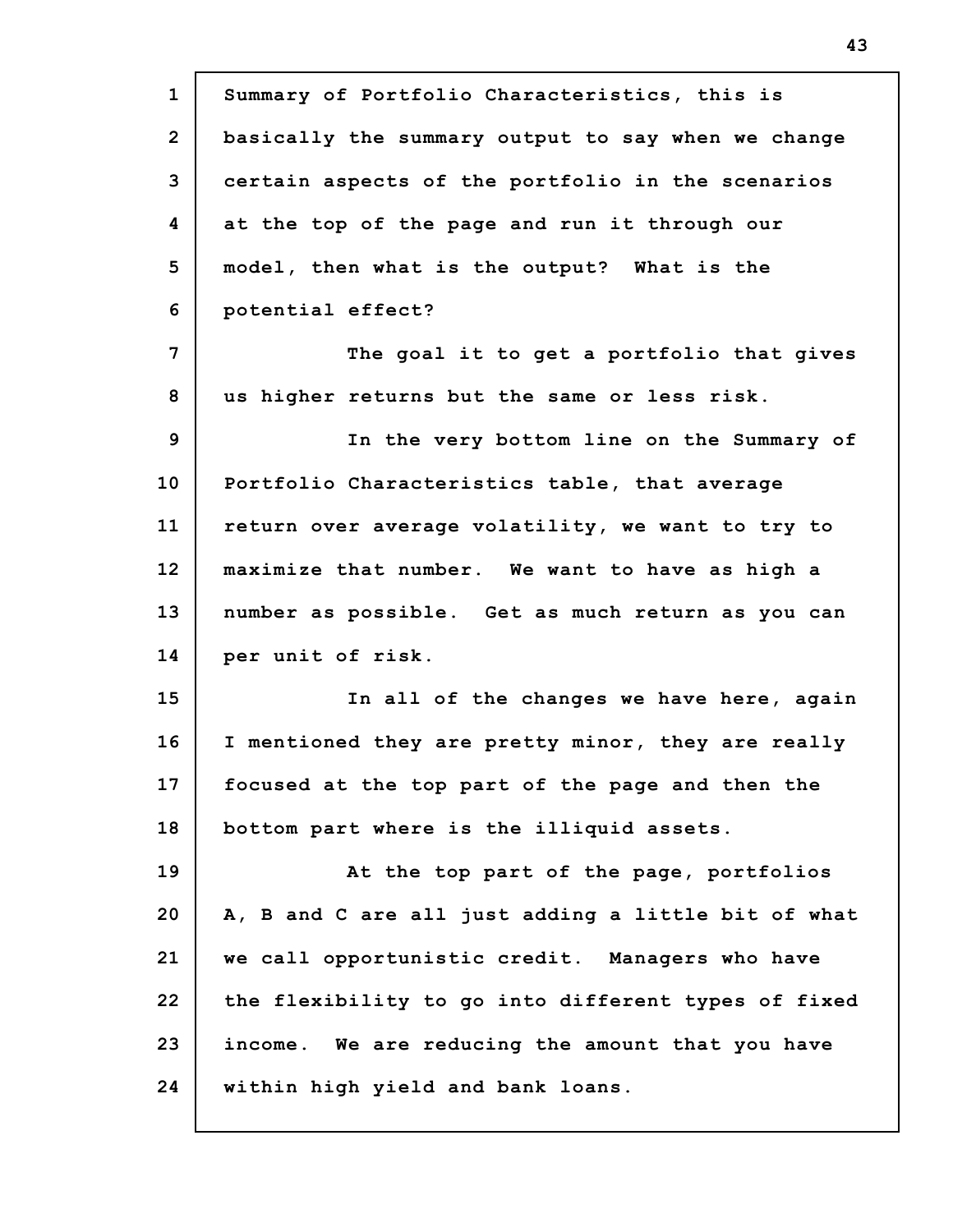| $\mathbf{1}$   | So, the dedicated allocations that you             |
|----------------|----------------------------------------------------|
| $\overline{2}$ | have within high yield and bank loans, you will    |
| 3              | still be in the same types of investments but it   |
| 4              | will just be the manager that can kind of go       |
| 5              | anywhere.                                          |
| 6              | High yield looks better right now. Bank            |
| 7              | loans look more attractive. They can make the      |
| 8              | decision and not have to have that decision come   |
| 9              | back to this group. It is really the same types of |
| 10             | investments. It is just giving the managers a      |
| 11             | little more flexibility.                           |
| 12             | It could be done through a search for a            |
| 13             | new manager. It could be done with an updated      |
| 14             | mandate for an existing manager.                   |
| 15             | That is the changes to the top part of             |
| 16             | the page within fixed income.                      |
| 17             | As we go down the table and we get down            |
| 18             | do the areas that you see that are listed as hedge |
| 19             | funds and real assets, that is where you see some  |
| 20             | of the additional changes.                         |
| 21             | If you go down to the bottom area that is          |
| 22             | labeled "Illiquid Assets", you will see global     |
| 23             | infrastructure, private debt and private equity.   |
| 24             | You will see at global infrastructure we           |
|                |                                                    |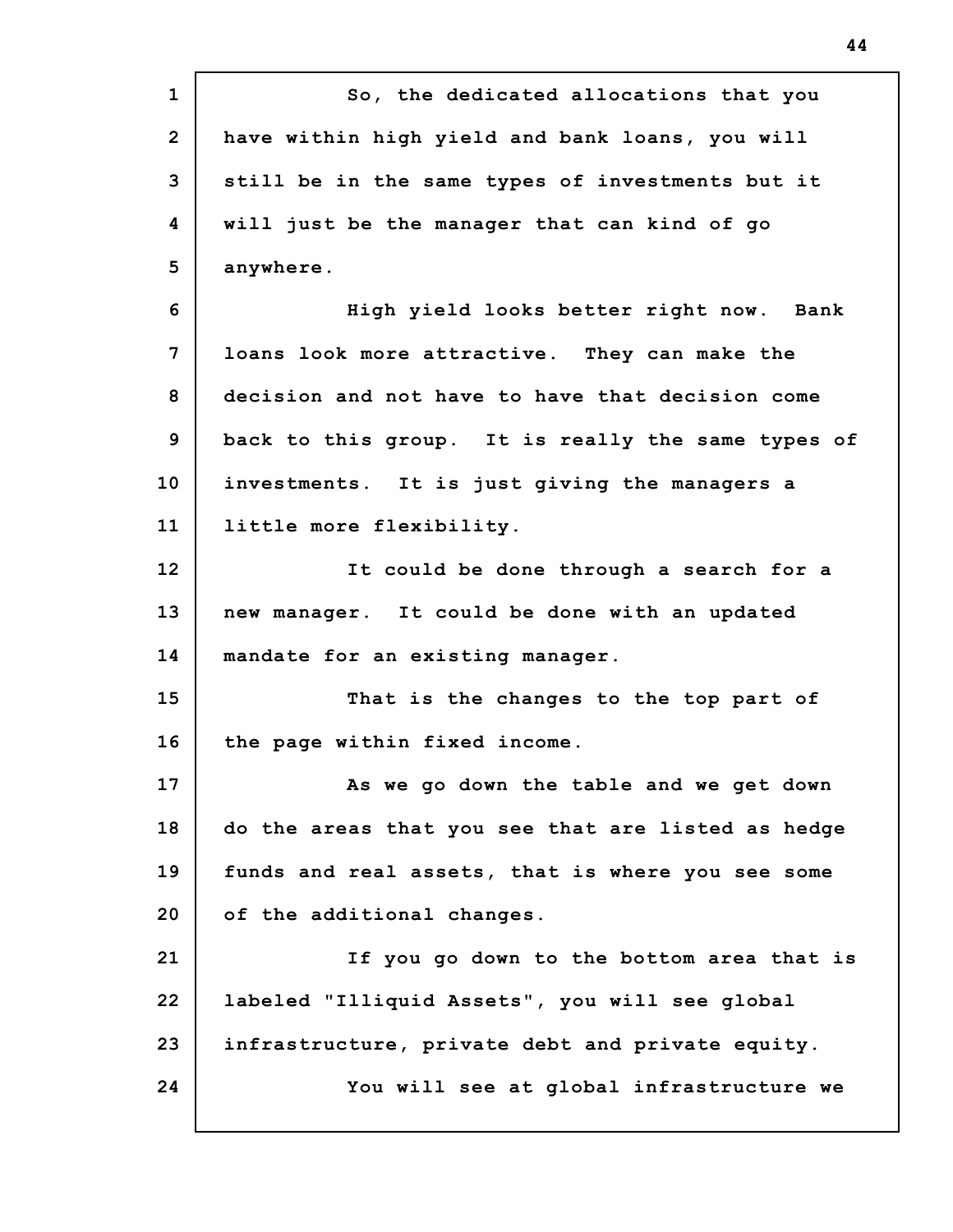| $\mathbf{1}$   | have 2 percent, that money is managed by Ullico.     |
|----------------|------------------------------------------------------|
| $\overline{2}$ | You will see we don't have anything dedicated to     |
| 3              | private debt and we have 5 percent targeted for      |
| 4              | private equity.                                      |
| 5              | If you recall, Brian just mentioned that             |
| 6              | we only have 2 and a half percent actually invested  |
| 7              | in private equity right now because we haven't       |
| 8              | allocated any new money in seven or eight years.     |
| 9              | Portfolios A, B and C, you will notice               |
| 10             | all have higher allocations to those private asset   |
| 11             | classes.                                             |
| 12             | Portfolio A adds a little bit more to                |
| 13             | infrastructure just going from 2 to 3 percent.<br>It |
| 14             | introduces private debt.                             |
| 15             | You essentially have private debt right              |
| 16             | We never modeled it out separately but your<br>now.  |
| 17             | managers like Principal, like Levine Lichtman, like  |
| 18             | New York Life, those strategies are essentially      |
| 19             | private debt. We're just splitting it out and        |
| 20             | notating them separately in the new study.           |
| 21             | Private equity. We would still be                    |
| 22             | increasing our overexposure to private equity        |
| 23             | trying to get back up to 4 percent and that is       |
| 24             | within Portfolio A.                                  |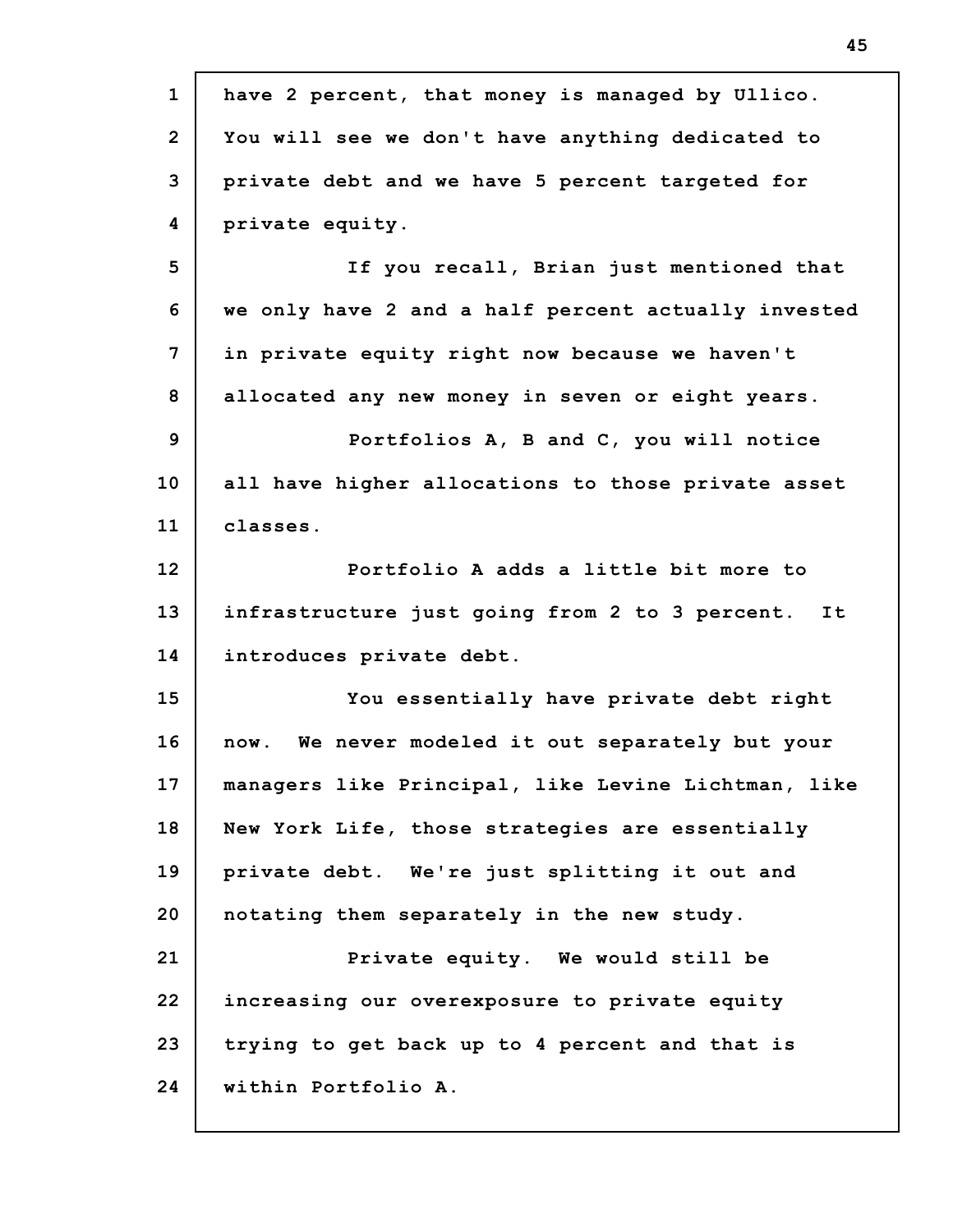**1 2 3 4 5 6 7 8 9 10 11 12 13 14 15 16 17 18 19 20 21 22 23 24 You will see in the Summary of Characteristics table below, that gives us the high potential return and slightly lower risk. That is what you want to see when you make a change to your portfolio. You want to be making changes that give you a higher potential rate of return and lower risk. Portfolios B and C kind of shows similar changes. A little different changes up top within fixed income. A little more of a change in Portfolio C with more opportunistic credit. Portfolio C having more infrastructure, more private debt and more private equity. Portfolio C is really, as you look out, more of a potential portfolio for five, seven years down the line. We wouldn't recommend a change to Portfolio C right away because it would take years and years to get that implemented. Our recommendation for you today is Portfolio A because we think it is something that can be achieved over the course of a few years. It is a stepping stone to future changes. And, actually, in terms of the current analysis, it is**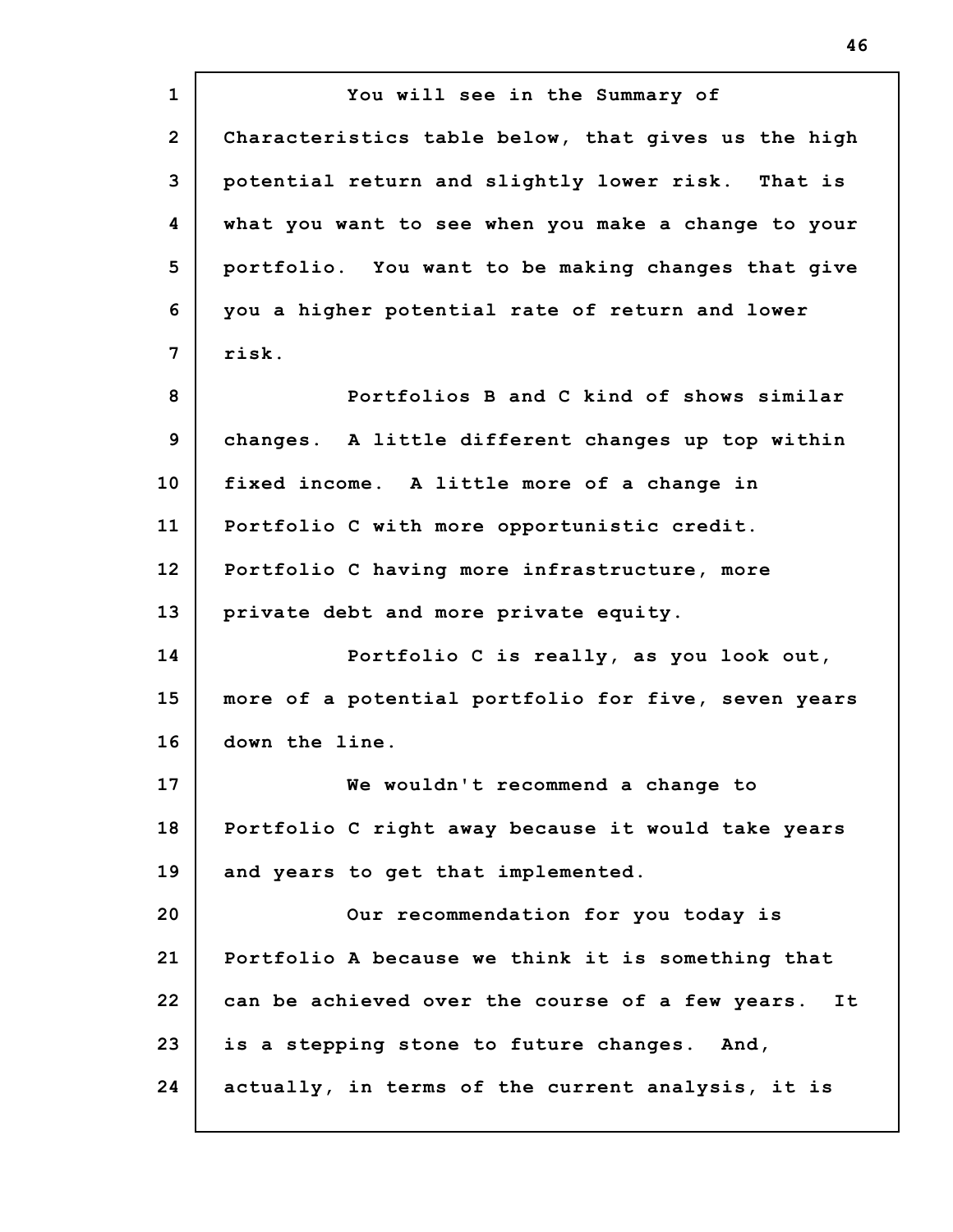| $\mathbf{1}$   | actually the highest performing portfolio on a risk |
|----------------|-----------------------------------------------------|
| $\overline{2}$ | adjusted basis.                                     |
| 3              | So, again, a lot of the figures here.               |
| 4              | There is a lot of supporting documentation that we  |
| 5              | have discussed with your staff. But as we have      |
| 6              | gone through these discussions, we thought the best |
| 7              | recommendation was Portfolio A to achieve the goals |
| 8              | that we previously discussed about having a little  |
| 9              | bit more within liquid assets but also giving you a |
| 10             | higher likelihood of reaching the                   |
| 11             | 7 percent rate of return over the long-term.        |
| 12             | MS. BURNS: Mr. President, maybe just to             |
| 13             | get the discussion started, you could entertain a   |
| 14             | motion, based on the recommendation of the          |
| 15             | investment consultant and the Fund's staff, to      |
| 16             | adopt Portfolio A as the Fund's asset allocation    |
| 17             | effective as of June 1st.                           |
| 18             | PRESIDENT JOHNSON: I think we're good               |
| 19             | with it, right? Anybody have any questions?         |
| 20             | MR. YOON: I think she's recommending a              |
| 21             | motion.                                             |
| 22             | PRESIDENT JOHNSON: A motion by Trustee              |
| 23             | Johnson. Is there a second?                         |
| 24             | MEMBER SONI: Second.                                |
|                |                                                     |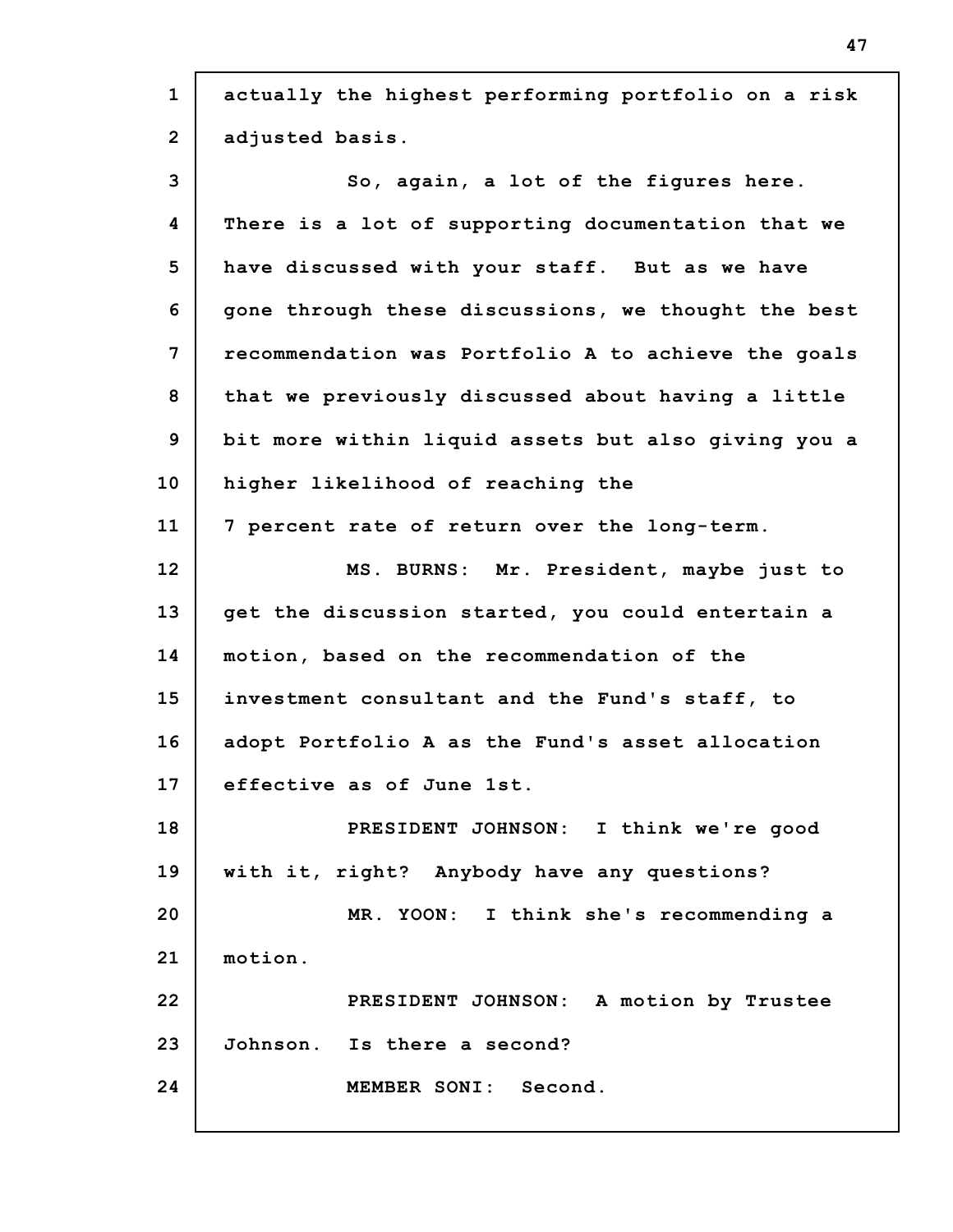**1 2 3 4 5 6 7 8 9 10 11 12 13 14 15 16 17 18 19 20 21 22 23 24 PRESIDENT JOHNSON: Seconded by Trustee Soni. MS. HANSEN: Trustee Johnson. PRESIDENT JOHNSON: Yes, ma'am. MS. HANSEN: Trustee Degnan. TRUSTEE DEGNAN: Yes. MS. HANSEN: Trustee Soni. TRUSTEE SONI: Yes. MS. HANSEN: Trustee Thompson. TRUSTEE THOMPSON: Yes. MS. HANSEN: Mr. Slack. MR. SLACK: Yes. MS. HANSEN: Motion carries. PRESIDENT JOHNSON: All right. Thank you, very much for that asset allocation. Next up is the Pension Verification Payments. MR. WHITE: Good morning, Trustees. This one is basically on here placed over from the last meeting. As you recall, we brought up Member 58877 previously. Advising the Board that we have had some difficulties working with the Member's Power of Attorney.**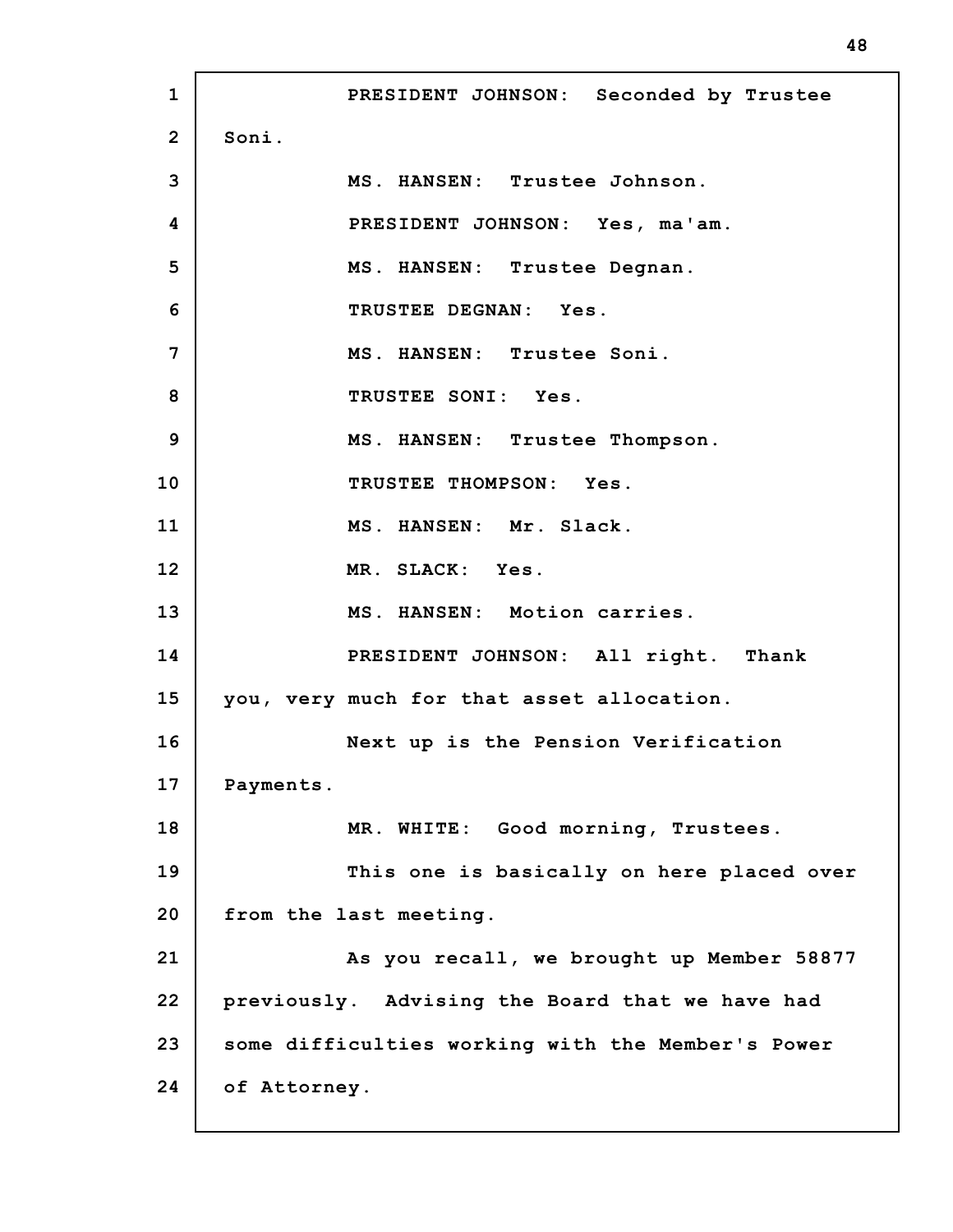| $\mathbf{1}$   | Counsel has sent letters via First Class            |
|----------------|-----------------------------------------------------|
| $\overline{2}$ | Mail and Registered Receipt and we have also sent   |
| 3              | faxes and emails and even since then we have had    |
| 4              | phone calls and voicemails left by the Power of     |
| 5              | Attorney.                                           |
| 6              | The nature of the voicemails and                    |
| 7              | conversations just are not completely rational. I   |
| 8              | think the Board authorized us to do something a     |
| 9              | little different with them and even give them the   |
| 10             | options --                                          |
| 11             | PRESIDENT JOHNSON: Try to give them                 |
| 12             | extra options.                                      |
| 13             | MR. WHITE: We relayed that to them.<br>Wе           |
| 14             | said just jump on with a Zoom with your father and  |
| 15             | an ID for both of you and we'll work with you.      |
| 16             | Also, just go get the form notarized and send it to |
| 17             | us.                                                 |
| 18             | We have gotten back gibberish basically             |
| 19             | saying it is illegal what we're asking for. So it   |
| 20             | is not a lot we can do here but we kept it on just  |
| 21             |                                                     |
|                | in the off chance that between the last meeting and |
|                | now she would call in. We won't have it on the      |
| 22<br>23       | next meeting, unless there is a new update.         |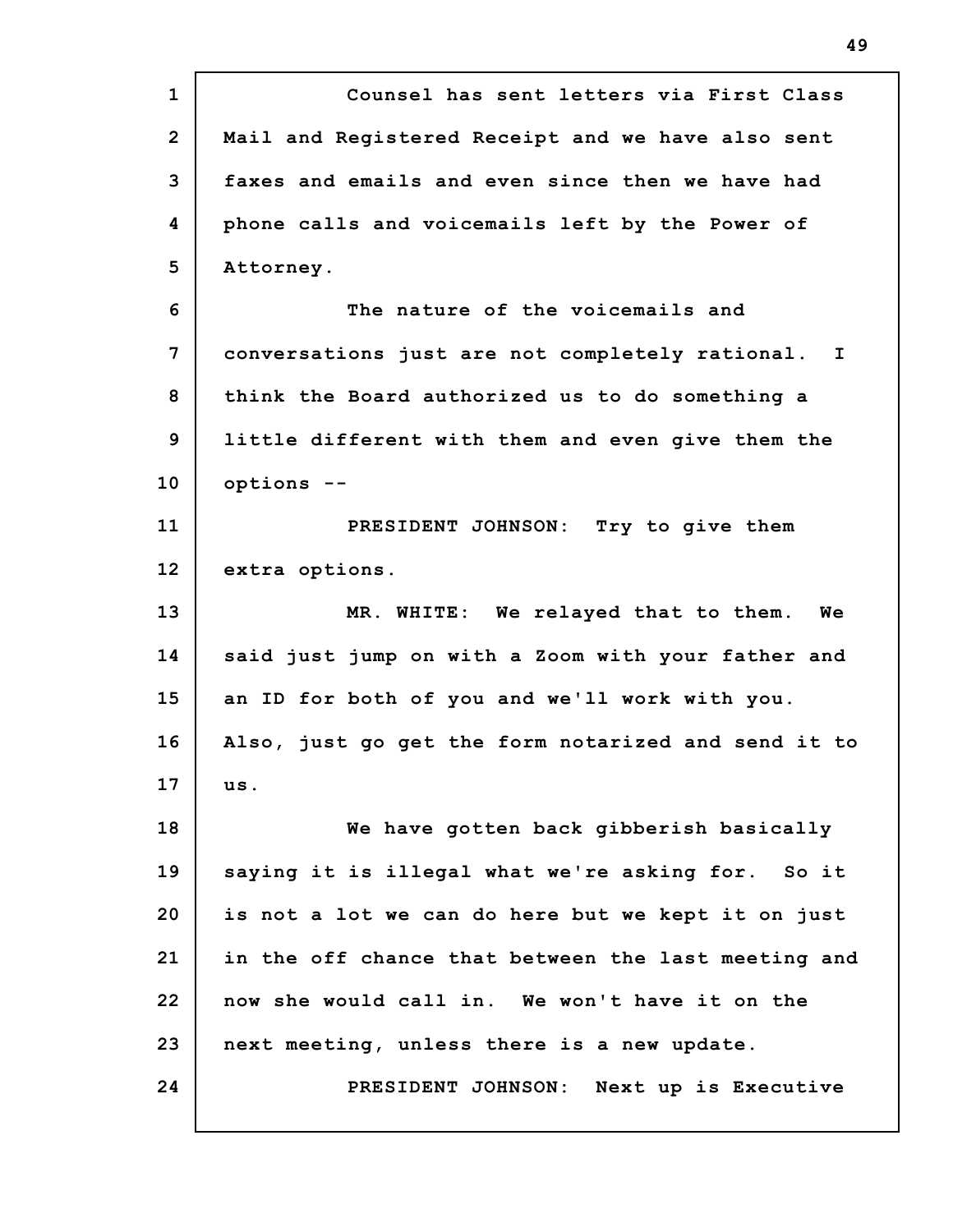**1 2 3 4 5 6 7 8 9 10 11 12 13 14 15 16 17 18 19 20 21 22 23 24 Director's Report. MR. WHITE: Executive Directors' Report. Just four items that I'd like to brief the Trustees on. Basically, our first one is our FOIAs, which is routine. We had five FOIA requests. Three are sort of typical requests from financial institutions looking for our investment data and our reports. I think they write reports on what is going on with the various funds and things of that nature. The other two were -- one is from a law firm. They were seeking annuitant salary information for 15 individuals. I didn't recognize any of those names offhand as being anyone that has been in the newspaper recently but they were seeking information for those 15. I am assuming they are representing them and something may come up ultimately. The last one was from a particular member who was seeking to get credit for time worked at the CTA and is not quite comfortable with the way we advised him of the amount that would be due as a payment to us.**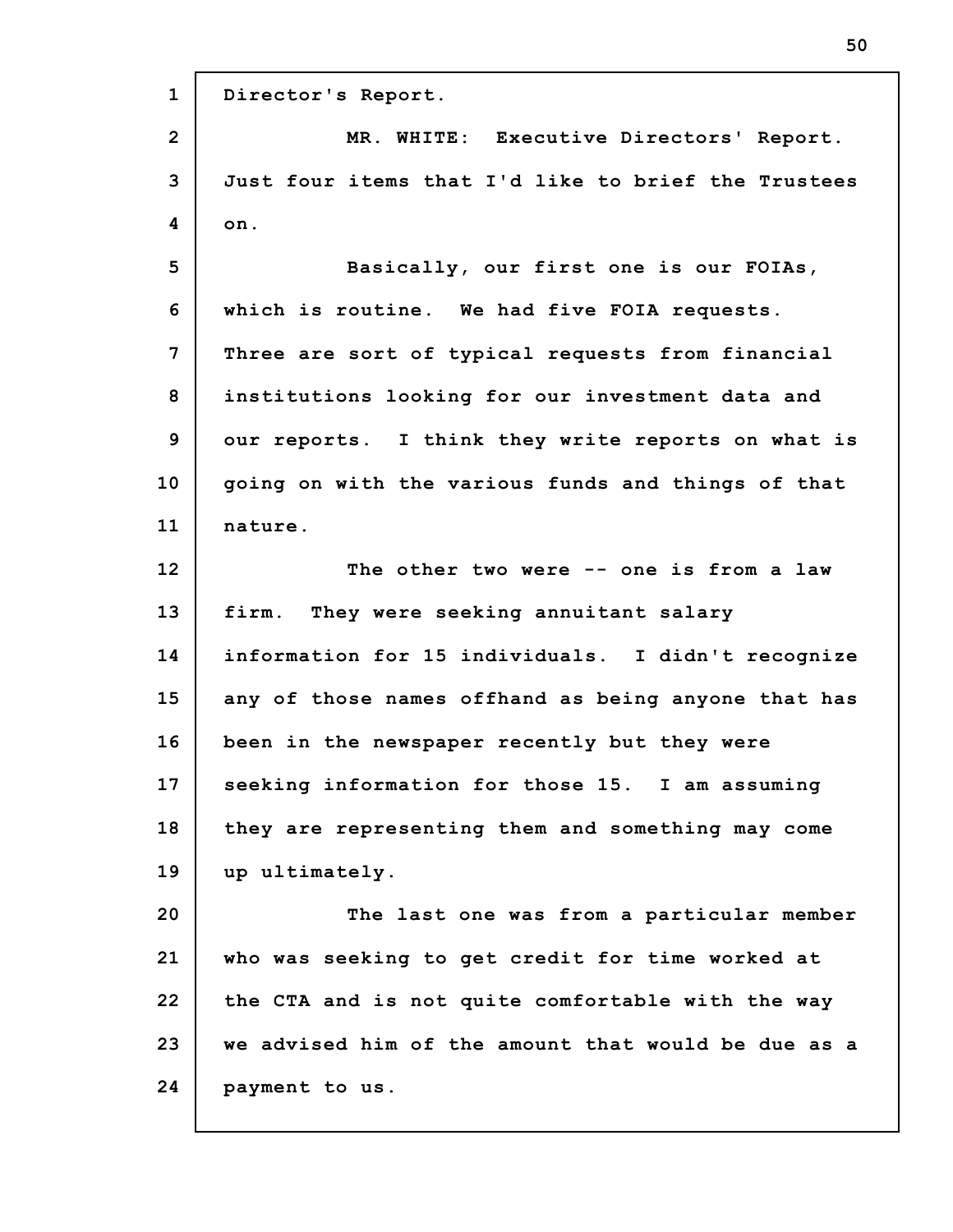**1 2 3 4 5 6 7 8 9 10 11 12 13 14 15 16 17 18 19 20 21 22 23 24 They sent a couple FOIAs seeking information and they have also been in contact with counsel. This may ultimately lead to something down the road. At this point it's just a FOIA right now. Next, we want to update you on the 100 year celebration. As you know, the Fund will be reaching its 100th year on June 29th of this year. I think at the last board meeting we discussed our goal. I think the Board authorized us to move forward with the plan and reach out to some of our members who are 100 years or older. PRESIDENT JOHNSON: How did that go? MR. WHITE: We contacted a few and they have agreed to work with us and we are recording messages next week from some of these people so that we can have a nice presentation. Personnel. I think later on we will get into more of the personnel. I think I have shared most of that with you. The one issue I wanted to let you know is that our new Business Systems Analyst is scheduled to start on Monday, May 24th. So, he will be joining us.**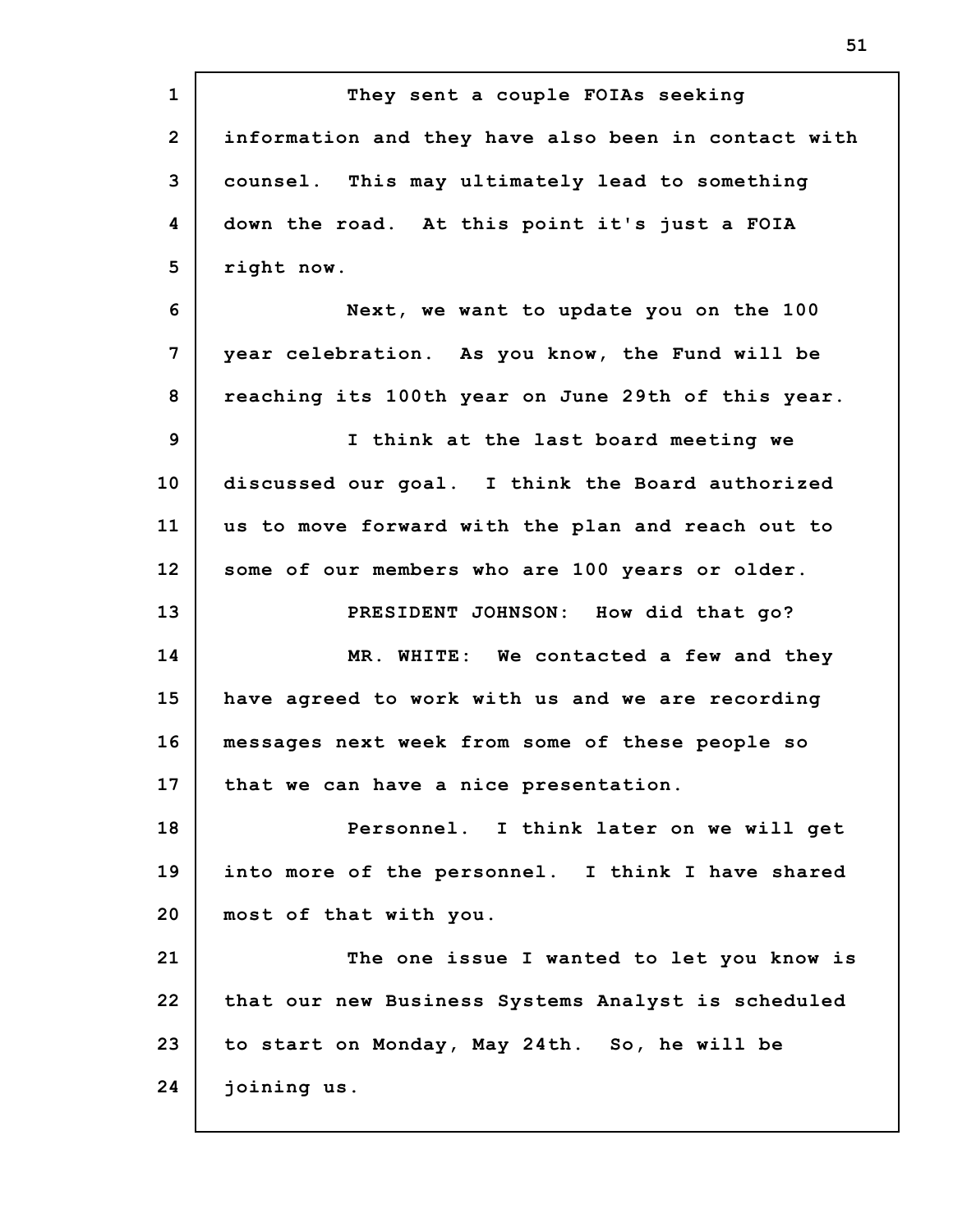| $\mathbf{1}$   | The last item is an issue that just came            |
|----------------|-----------------------------------------------------|
| $\overline{2}$ | to our attention yesterday. We received an email    |
| 3              | from one of our security litigation law firms.      |
| 4              | Currently they are not doing any work for us now    |
| 5              | but I think they are on our list.                   |
| 6              | They advised us that they had a breach of           |
| 7              | some of their computer software. The breach         |
| 8              | occurred back in January but we just got the notice |
| 9              | yesterday.                                          |
| 10             | So, we have shared that with counsel and            |
| 11             | with our computer consultants. We are working on,   |
| 12             | from the recommendation from Mary Pat yesterday,    |
| 13             | for us to look at putting some language in our      |
| 14             | agreements with other law firms just to require     |
| 15             | them to notify us sooner of these type of breaches  |
| 16             | and put some other protective measures in place and |
| 17             | then also we have been encouraged to reach out and  |
| 18             | confirm whether they still have a working           |
| 19             | relationship with us.                               |
| 20             | MEMBER SONI: Dennis, did we contact our             |
| 21             | insurance company to let them know?                 |
| 22             | MR. WHITE: We have not contacted our                |
| 23             | insurance company. Certainly, we can do so. This    |
| 24             | literally came in about two o'clock yesterday.      |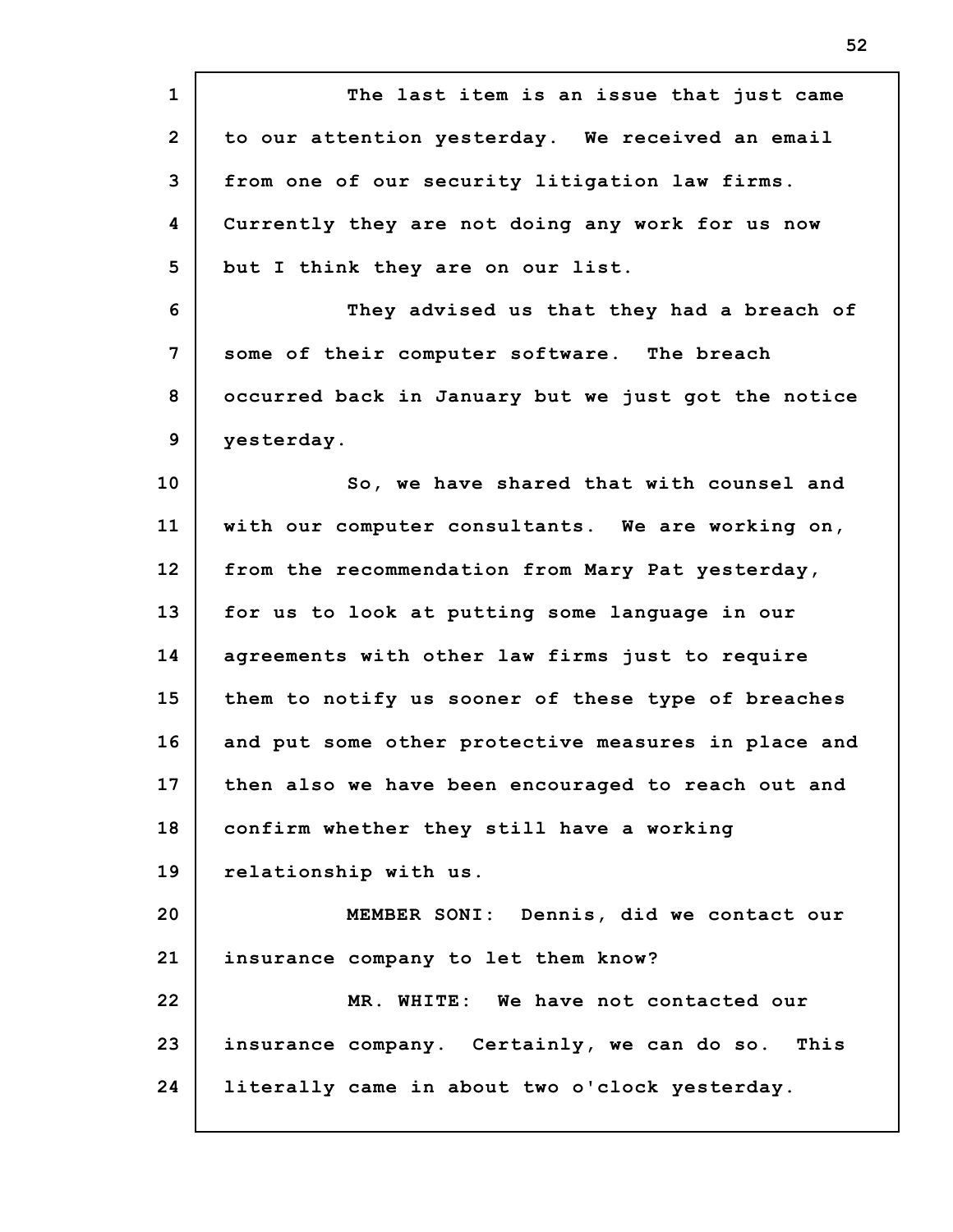| $\mathbf{1}$   | MR. YOON: Trustees, we're still                     |
|----------------|-----------------------------------------------------|
| $\overline{2}$ | investigating what the impact of the breach was.    |
| 3              | As far as we know currently, the data               |
| 4              | that was breached isn't being used in any type of   |
| 5              | malicious way so that is positive news.             |
| 6              | I have gone back to Cohen and Milstein,             |
| $\overline{7}$ | which is the security litigation firm, to see what  |
| 8              | other impacts there are. What other measures are    |
| 9              | being taken to further monitor this issue. We will  |
| 10             | come back with other solutions, if there are any,   |
| 11             | and update the Board next time.                     |
| 12             | MS. BURNS: Trustee Soni, just to give               |
| 13             | you a little comfort, the only information that     |
| 14             | this firm had access to is our investment           |
| 15             | information. So, they did not have access to our    |
| 16             | data with respect to participants on an individual  |
| 17             | basis who are either active or annuitant members of |
| 18             | the Fund. That makes it a little more limited and   |
| 19             | why we didn't call our insurance company yet        |
| 20             | because we don't believe there is a notification    |
| 21             | issue raised by this breach at least as of this     |
| 22             | time.                                               |
| 23             | MEMBER SONI: Okay, thank you.                       |
| 24             | MS. BURNS: You're welcome. But Steve                |
|                |                                                     |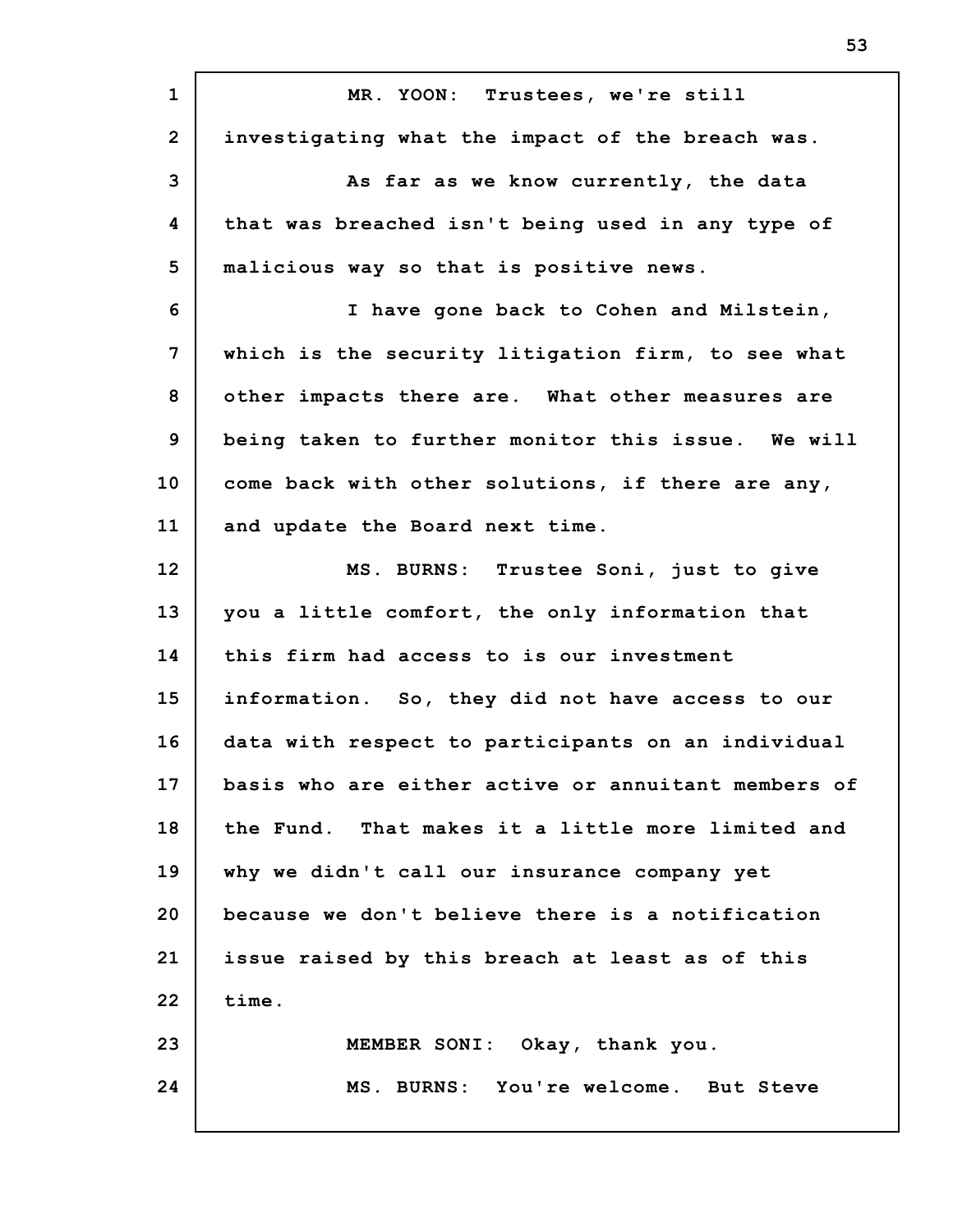**1 2 3 4 5 6 7 8 9 10 11 12 13 14 15 16 17 18 19 20 21 22 23 24 and the Executive Director are on it. As they mentioned, we are going to help them, but we will definitely firm this issue up going forward. Because I think the agreements that Jim entered into with these law firms seemed kind of weak on that cyber security topic and we believe the Fund should add language that the firms will indemnify the Fund if there is ever a breach on their end. MR. YOON: We will revise all the contracts with the four existing security litigation firms. PRESIDENT JOHNSON: All right. MR. WHITE: That is it for the Executive Director's Report. PRESIDENT JOHNSON: Next up is the Trustee Election. I reached out to most of you that I am going to be changing roles and I am going to be resigning my spot on the Pension Fund. I just want to say thank you everybody. I met some good people in this position, some truly honest, good people. I learned a lot in the five and a half years that I was here. To the Trustees on the Board, learn**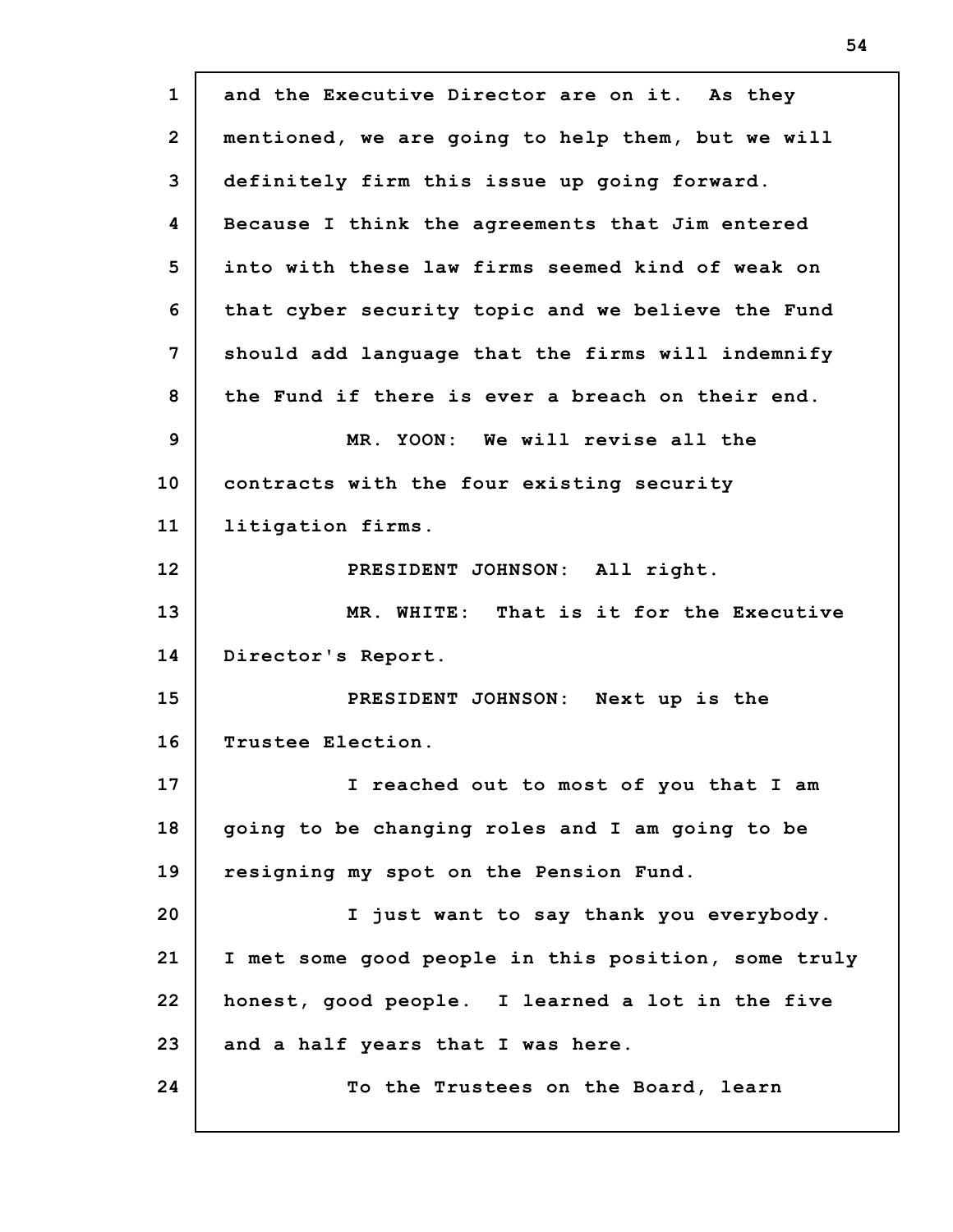**1 2 3 4 5 6 7 8 9 10 11 12 13 14 15 16 17 18 19 20 21 22 23 24 investments, learn the administrative side, learn what you can, take classes, network with other Trustees. I have learned probably as much, if not more, on a barstool or over dinner talking to other Trustees or talking to different people in this role of how things work. How do you do it? Why does your firm do this? How does your budget fund operate? Things like that. You want to stay a strong board. As much as I love our consultants, our vendors, you want to stay a strong board. You control the board. You are the board. There is a reason there is a flow chart. Thank you, very much. I wanted to introduce William Canning. I have known him for 22 years now. He's a stand-up guy. He is a fire department supervisor over at 9-1-1. With that, I would ask that the Trustees consider approving my replacement with William Canning to fill out my remaining term on the Board. MS. BURNS: The motion would be to approve the appointment of William Canning to fill**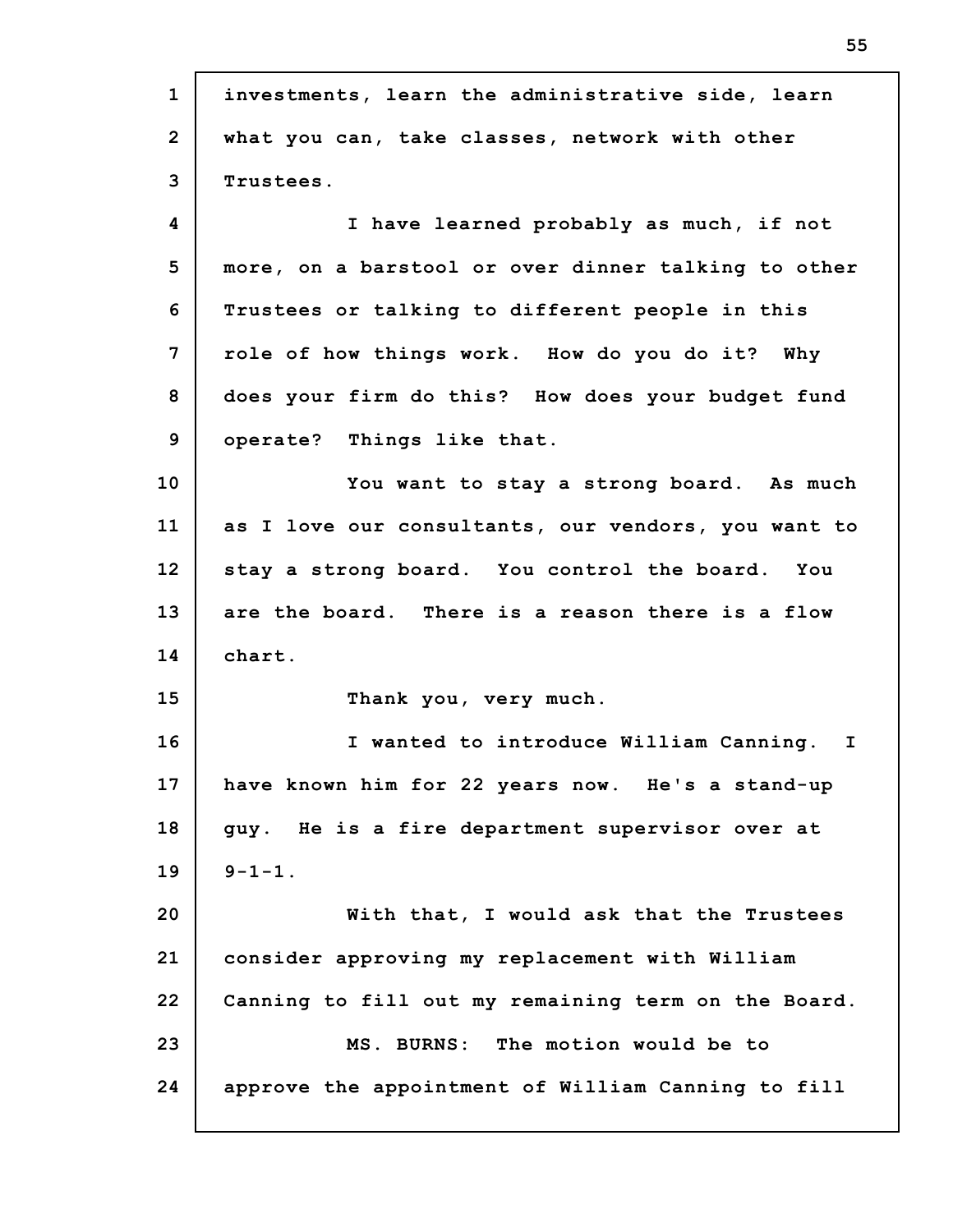**1 2 3 4 5 6 7 8 9 10 11 12 13 14 15 16 17 18 19 20 21 22 23 24 the vacancy of Trustee Johnson effective as of tomorrow. Trustee Degnan or Trustee Thompson, if you want to make that motion, it should just be the elected trustees. TRUSTEE THOMPSON: Motion. TRUSTEE DEGNAN: Second. PRESIDENT JOHNSON: Seconded by Mr. Degnan. I don't even think you need a roll call vote. MS. BURNS: No. The record will reflect that there was consensus amongst the elected trustees to appoint Mr. Canning as a Trustee effective May 21, 2021. MEMBER SONI: I just have one question. To your point that I understand that it is the elected trustees. I would say, and I am sure if Trustee Johnson is suggesting Mr. Canning, he must be very good. But Trustee Thompson has the experience on the Board and she knows the Board well. I would like to recommend, if we could, Trustee Thompson to take on the remaining term and then -- MS. BURNS: Just to interrupt, and I**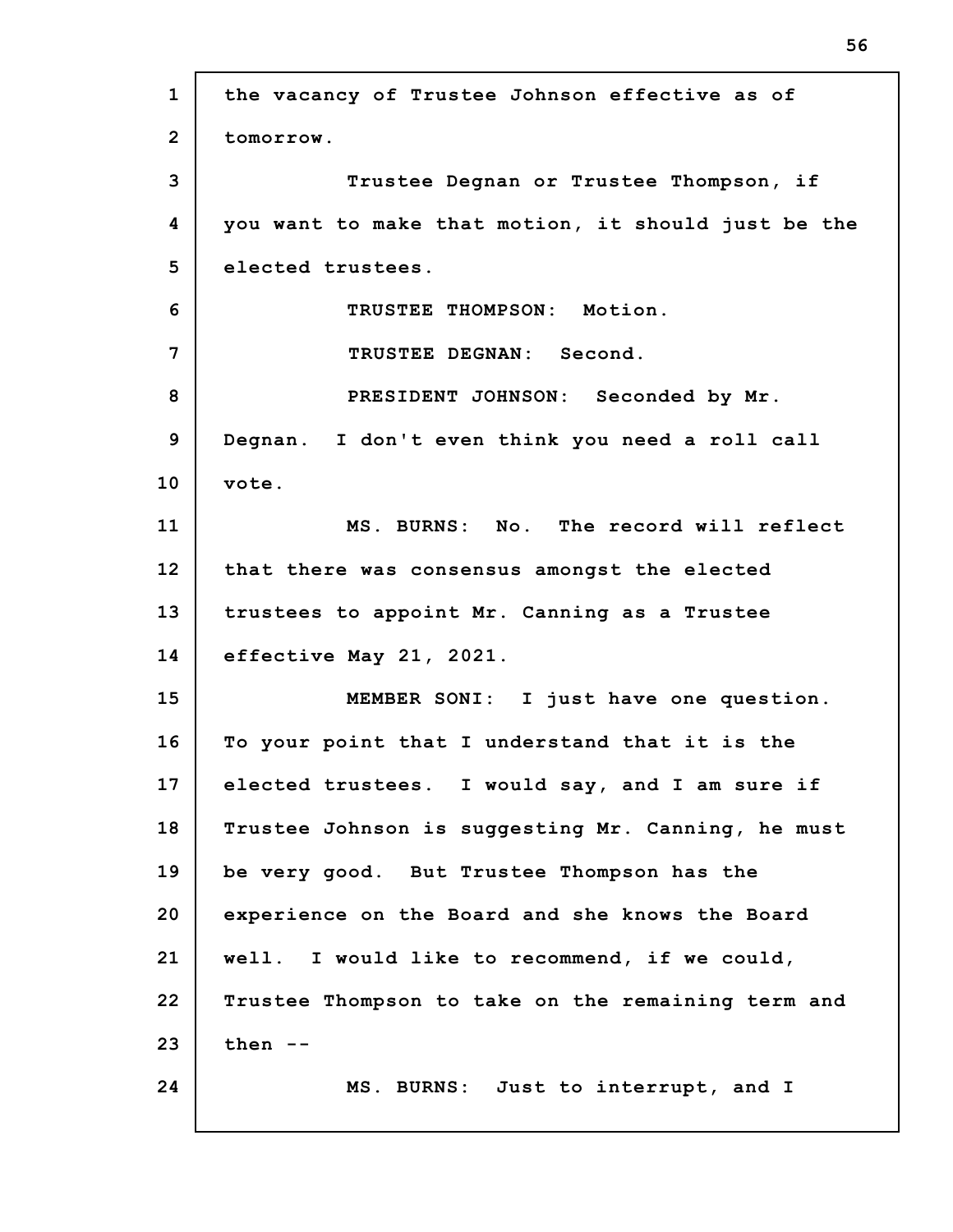**1 2 3 4 5 6 7 8 9 10 11 12 13 14 15 16 17 18 19 20 21 22 23 24 apologize, we are just approving Mr. Canning to be the Trustee. There's nothing on the agenda with respect to the election of officers. I would like to address that but we can do that in June. MEMBER SONI: Thank you. PRESIDENT JOHNSON: You can do that in June. When Mr. Degnan got approved, he assumed the role of Recording Secretary, right, of the existing role? MS. BURNS: He did. I think we probably shouldn't have done that. We probably should have at that point elected him also as Recording Secretary. I point to Section 8-195 of the Pension Code, which as you know governs your Fund, and deals with the vacancies and then the election of officers. The applicable section implies, by the verb choice, Trustee Johnson, that you and Trustee McMahon would have served until your successor is elected. So, it seems to imply that there has to be an election. To Trustee Soni's point, it would be our recommendation -- it can be Mr. Canning, he can be President, but he should be formally elected and**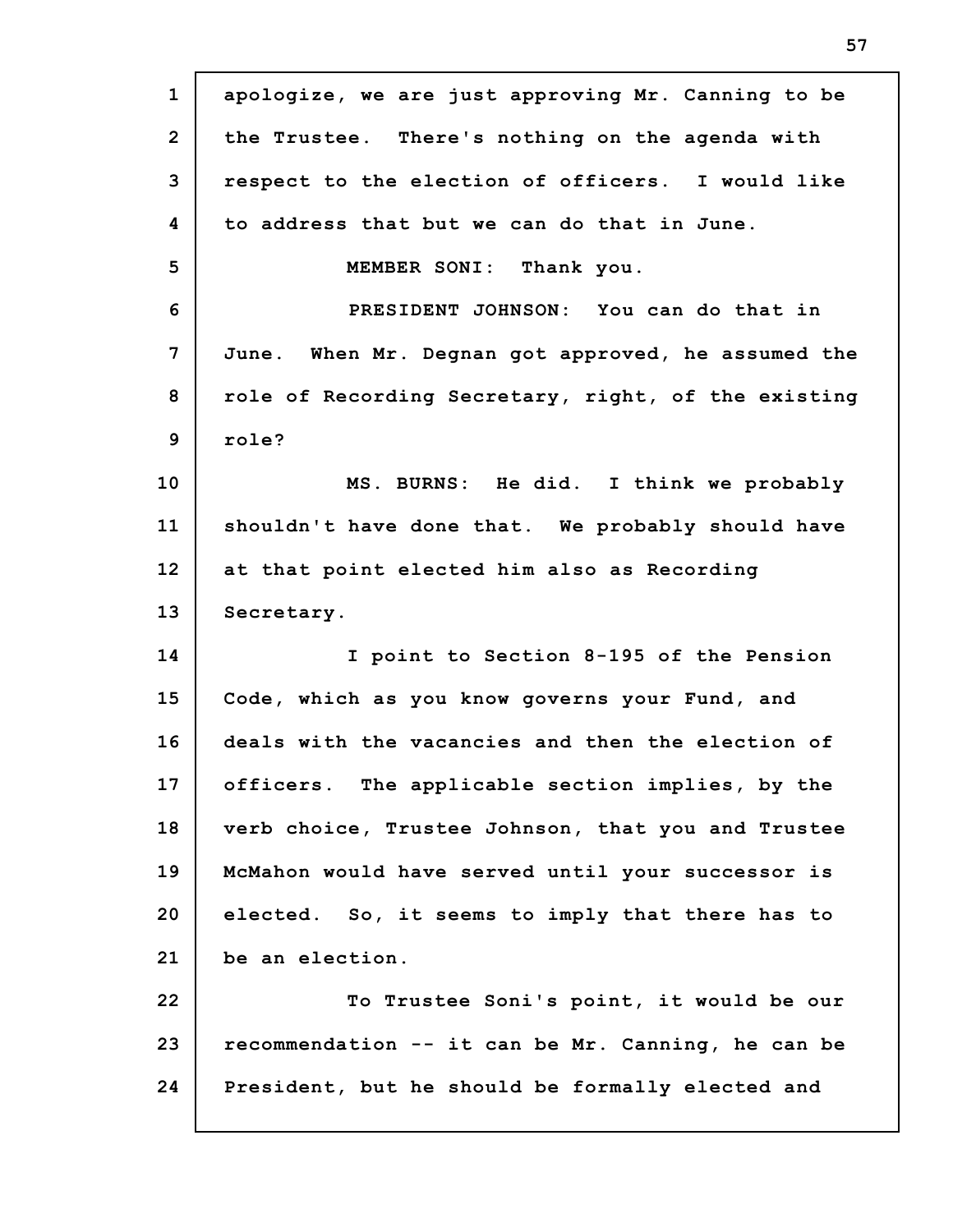| $\mathbf{1}$   | that should be formally referenced on the agenda    |
|----------------|-----------------------------------------------------|
| $\overline{2}$ | next month. We should also formalize the election   |
| 3              | of the Recording Secretary at that time as well and |
| 4              | it may or may not be Mr. Degnan. Does that make     |
| 5              | sense?                                              |
| 6              | PRESIDENT JOHNSON: I guess it makes                 |
| 7              | sense.                                              |
| 8              | MS. BURNS: What we will do is we will               |
| 9              | put on the agenda at the next meeting the election  |
| 10             | of successor officers due to the vacancy in the     |
| 11             | Recording Secretary and President positions.        |
| 12             | If you are so inclined, you will elect              |
| 13             | who you want to serve in those roles until December |
| 14             | 1st when we will formally do it again at an annual  |
| 15             | meeting, that kind of makes it clear for the        |
| 16             | record.                                             |
| 17             | PRESIDENT JOHNSON: Very good.                       |
| 18             | MS. BURNS: Mr. Canning, welcome. You                |
| 19             | certainly are entitled to be up for President, if   |
| 20             | you want, there is no restriction.                  |
| 21             | PRESIDENT JOHNSON: Next up, Medical                 |
| 22             | Service Provider.                                   |
| 23             | MR. WHITE: Good morning, Trustees.                  |
| 24             | Probably earlier this week or late last             |
|                |                                                     |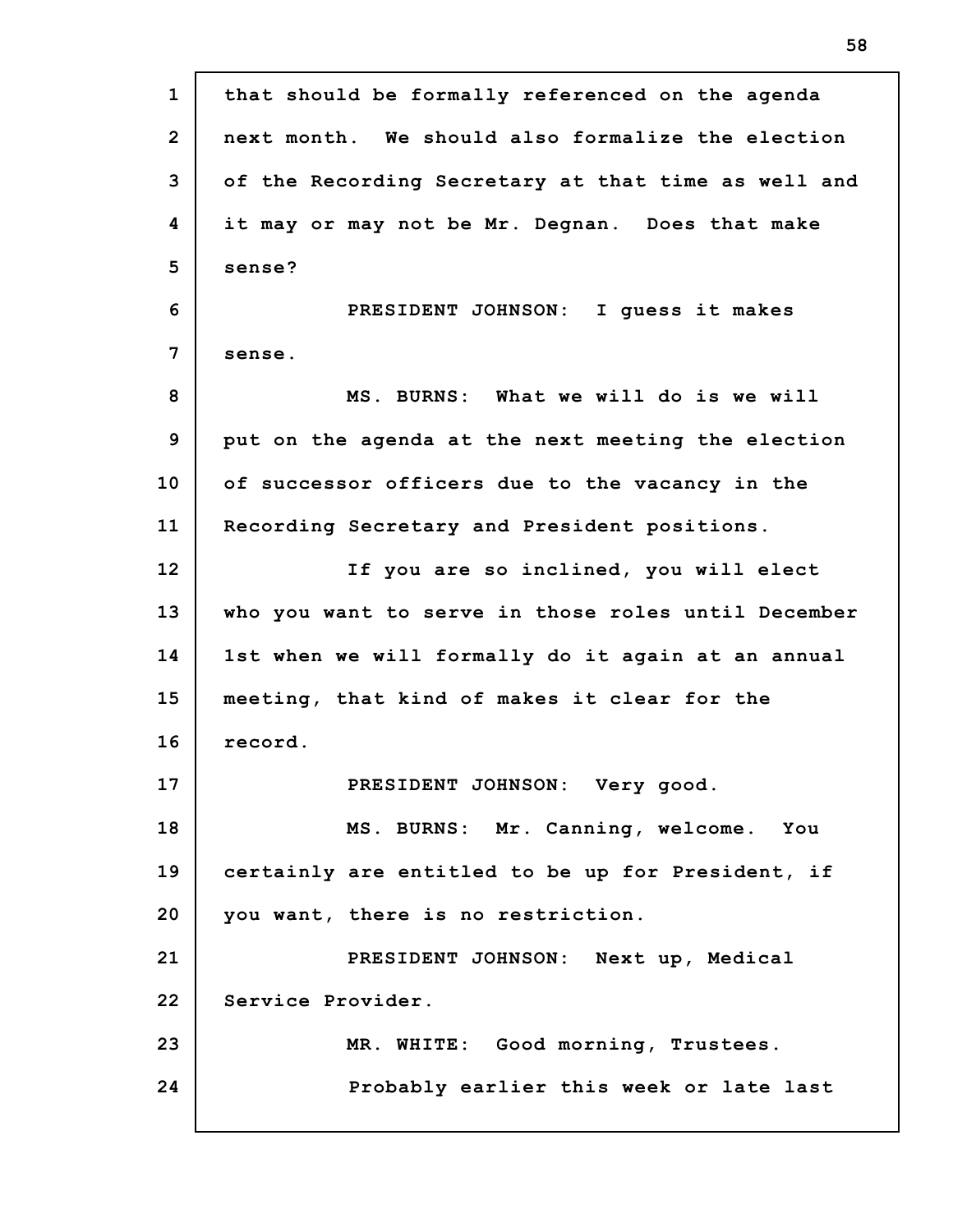| $\mathbf{1}$   | week, I sent the Trustees a memorandum just with    |
|----------------|-----------------------------------------------------|
| $\overline{2}$ | the recommendation that the Fund look to move to a  |
| 3              | more convenient and less costly option for medical  |
| 4              | examinations related to disability applications and |
| 5              | disability extensions.                              |
| 6              | The recommendation is to move forward               |
| 7              | with the Concentra organization. It is an           |
| 8              | organization utilized by the County for their       |
| 9              | pension fund and by various other agencies in the   |
| 10             | area.                                               |
| 11             | In addition to a lower cost, which was              |
| 12             | reflected by \$52 per visit in comparison to our    |
| 13             | flat fee for disability that we currently pay of    |
| 14             | \$62.50, I think it's important to note that        |
| 15             | Concentra has 17 offices locally and that will make |
| 16             | it a lot easier for our members to the extent that  |
| 17             | they have an obligation and need to be examined by  |
| 18             | a physician, that gives them that ability.          |
| 19             | Prior to Covid the examinations were                |
| 20             | conducted here in our office, which may not have    |
| 21             | necessarily been the most convenient for our        |
| 22             | members. So, this option of giving them 17          |
| 23             | different locations I think is a win.               |
| 24             | In addition, the \$52 a month, based on             |
|                |                                                     |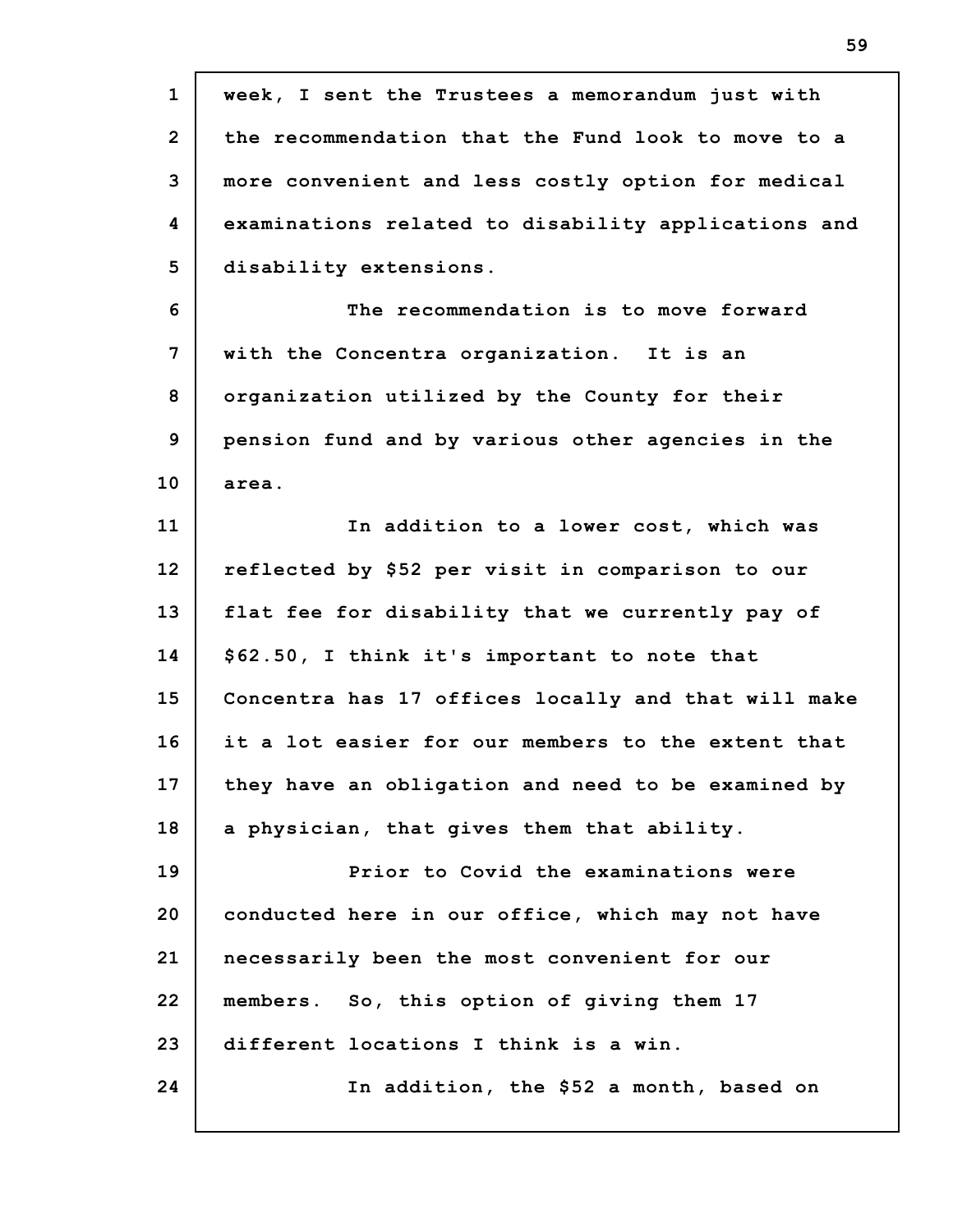**1 2 3 4 5 6 7 8 9 10 11 12 13 14 15 16 17 18 19 20 21 22 23 24 our current volume, if all of our disability folks who I think is about 260, if they all went four times a year, it would result in a \$20,000 saving. We don't imagine that they would go four times a year so the savings will be even more than the \$20,000. That is our staff's recommendation. Currently in the contract for our current process is a 30-day provision so we would certainly request permission to work with counsel to provide the appropriate notices and formalize the appropriate agreements moving forward. MS. BURNS: If I may add something, Dennis, before the Board starts substantive discussion. That is, it is equally important I think for the Board as fiduciaries and for Mr. Canning to also know that under the Pension Code, one of your fiduciary duties is to defray the reasonable expenses of the Fund. One of the things that your Executive Director has done, he has calculated based on kind of a random sampling of the medical provider's services in a particular month and how many people**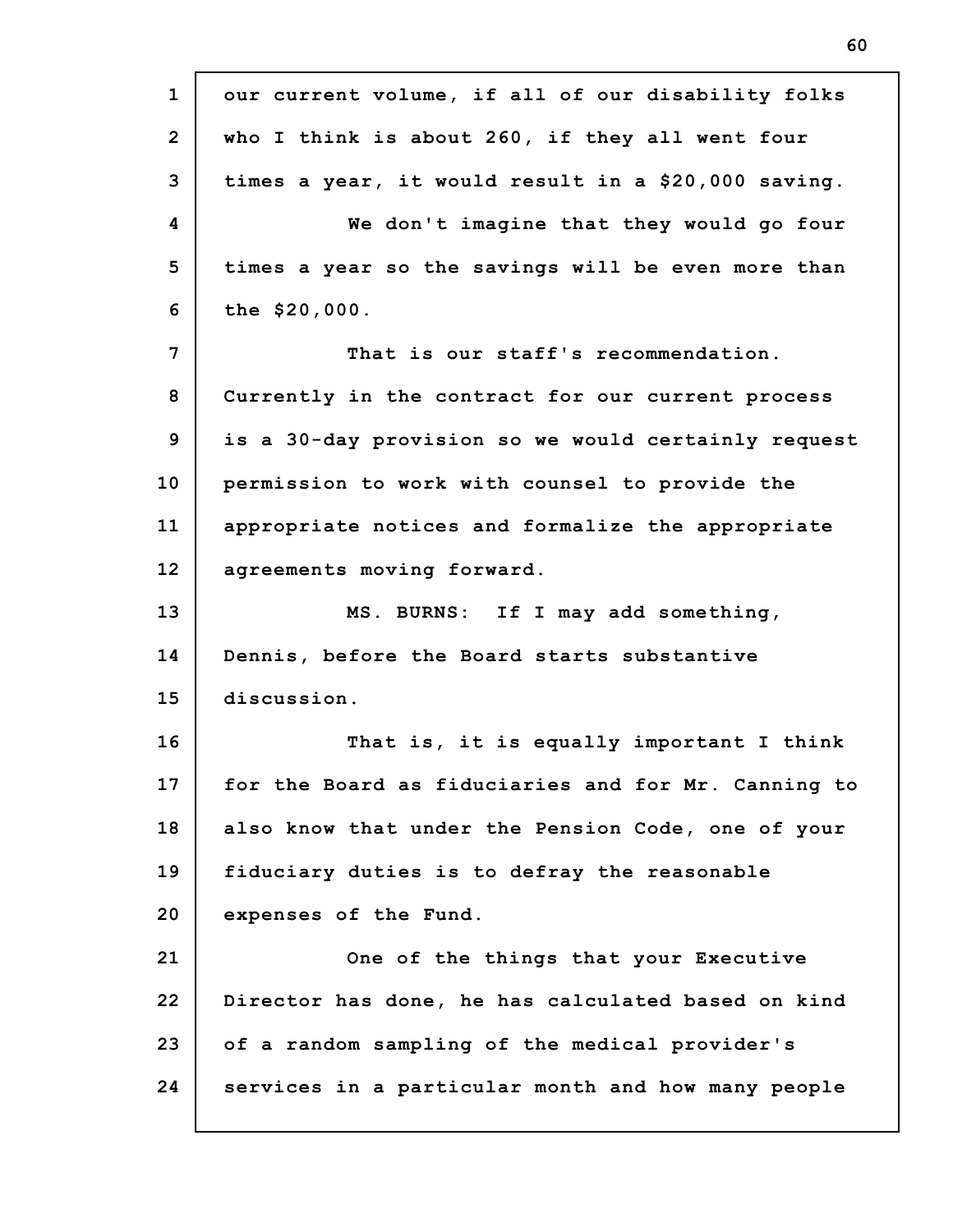**1 2 3 4 5 6 7 8 9 10 11 12 13 14 15 16 17 18 19 20 21 22 23 24 he has seen and the time in which it takes him to see those members, you could be paying him in excess of a couple thousand dollars a hour to perform the services he is performing. As fiduciaries, that should concern you. Whether you pick this vendor or another vendor, obviously, is within your discretion. I do want you to know that your Executive Director is raising an issue that rises to my level of fiduciary concern based on what he has found, if that makes any sense. PRESIDENT JOHNSON: Okay. MS. BURNS: That is what I am concerned about. Dennis, in writing, has done the calculations and it is rather troubling the hourly rate, if you do it based on people under the current arrangement. PRESIDENT JOHNSON: Trustee Degnan had a question. TRUSTEE DEGNAN: Our process here, does the doctor examine duty disability and ordinary disability? PRESIDENT JOHNSON: Yes. TRUSTEE DEGNAN: We use Concentra as**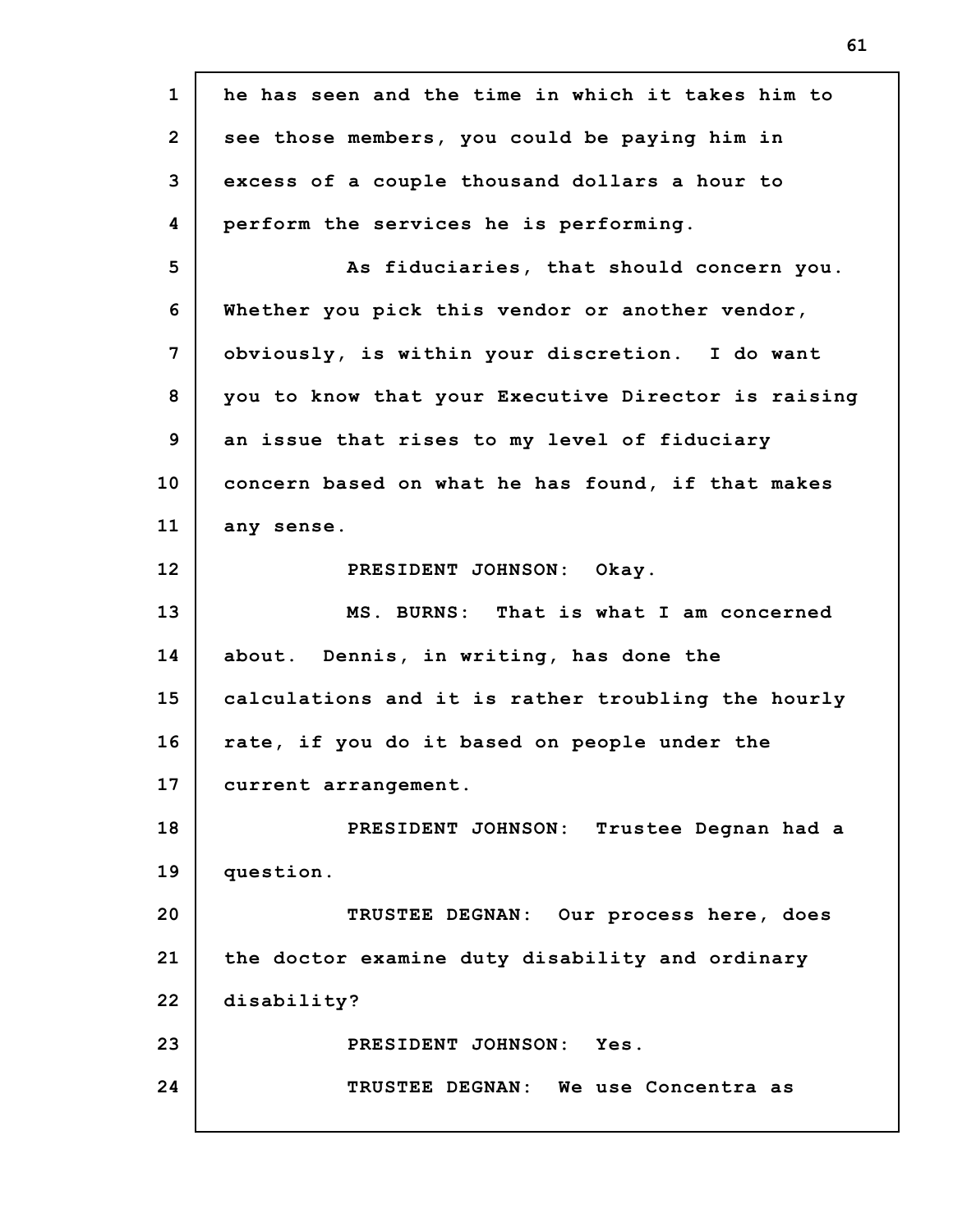| $\mathbf{1}$   | well. I am pleased with Concentra. They are very    |
|----------------|-----------------------------------------------------|
| $\overline{2}$ | good. My only concern is that we could run into a   |
| 3              | situation where a Concentra physician is paid by us |
| 4              | to basically reiterate their own diagnosis on a     |
| 5              | duty disability employee.                           |
| 6              | I would think that we would want to have            |
| 7              | Concentra aware that we don't want the same         |
| 8              | physician.                                          |
| 9              | MR. WHITE: We can address that at the               |
| 10             | contract level.                                     |
| 11             | MS. BURNS: That is an excellent point on            |
| 12             | conflict and we might want a second backup for that |
| 13             | reason.                                             |
| 14             | MR. WHITE: Okay.                                    |
| 15             | PRESIDENT JOHNSON: Anybody else have                |
| 16             |                                                     |
|                | anything? There doesn't seem like there is any      |
|                | issue with it.                                      |
|                | TRUSTEE GOODE: The money that we would              |
| 17<br>18<br>19 | save and the fact that we're helping so many people |
| 20             | centralize where they can go, absolutely.           |
| 21             | MS. BURNS: Maybe, out of courtesy due to            |
| 22             | this long-term pending relationship, perhaps you    |
| 23             | want the motion to be a little vague and just       |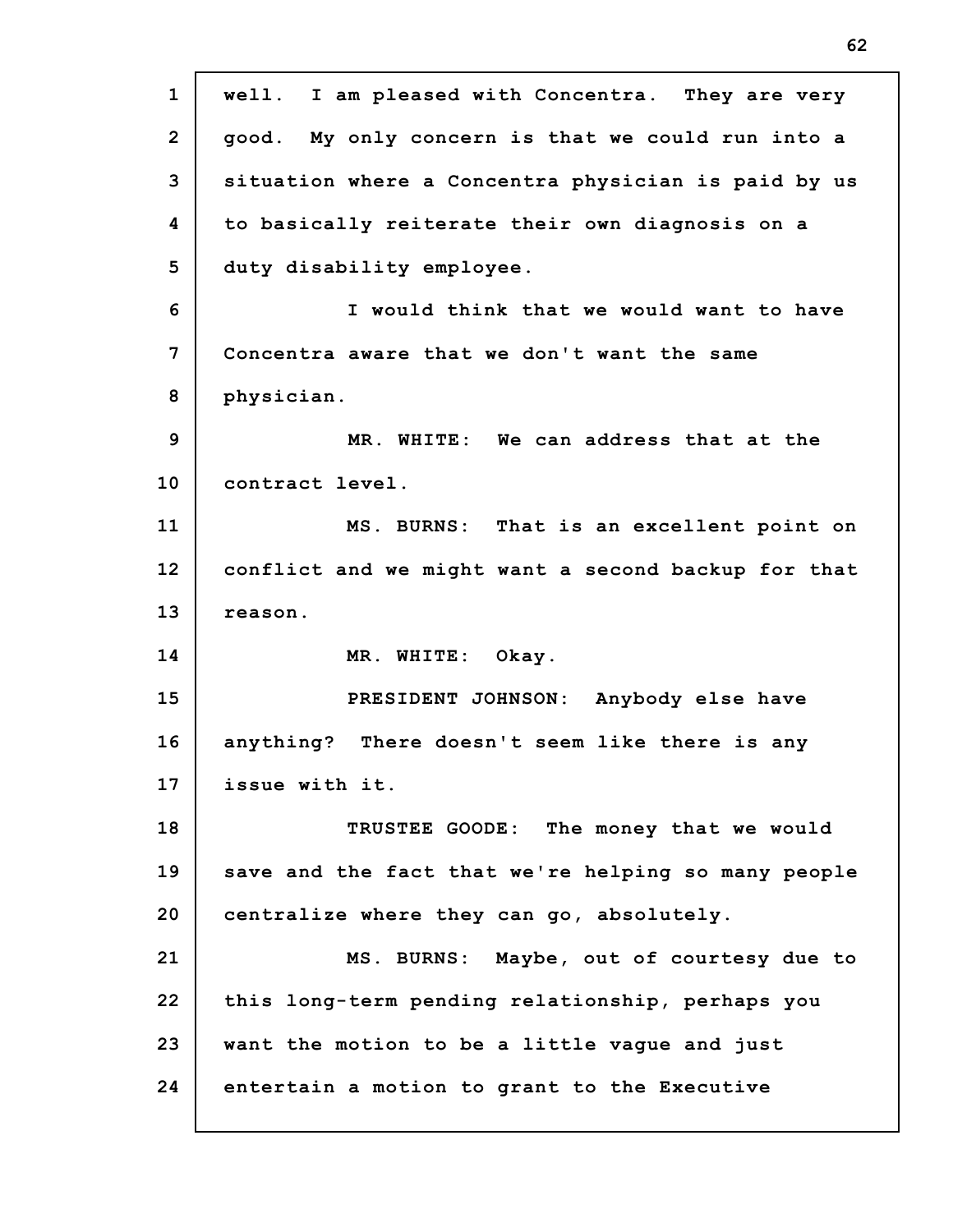| $\mathbf{1}$   | Director the authority to enter into such         |  |  |  |  |  |
|----------------|---------------------------------------------------|--|--|--|--|--|
| $\overline{2}$ | contractual arrangement regarding medical service |  |  |  |  |  |
| 3              | providers as deemed prudent based upon the        |  |  |  |  |  |
| 4              | presentation to the Board today.                  |  |  |  |  |  |
| 5              | Does that motion work for you? It's               |  |  |  |  |  |
| 6              | vague but it gives Dennis a chance to have a      |  |  |  |  |  |
| 7              | conversation with Dr. Sullivan.                   |  |  |  |  |  |
| 8              | TRUSTEE THOMPSON: Motion.                         |  |  |  |  |  |
| 9              | TRUSTEE DEGNAN: Second.                           |  |  |  |  |  |
| 10             | PRESIDENT JOHNSON: Motion by Trustee              |  |  |  |  |  |
| 11             | Thompson and second by Trustee Degnan.            |  |  |  |  |  |
| 12             | MS. HANSEN: Trustee Johnson.                      |  |  |  |  |  |
| 13             | PRESIDENT JOHNSON: Yes, ma'am.                    |  |  |  |  |  |
| 14             | MS. HANSEN: Trustee Degnan.                       |  |  |  |  |  |
| 15             | TRUSTEE DEGNAN: Yes.                              |  |  |  |  |  |
| 16             | MS. HANSEN: Trustee Soni.                         |  |  |  |  |  |
| 17             | TRUSTEE SONI: Yes.                                |  |  |  |  |  |
| 18             | MS. HANSEN: Trustee Thompson.                     |  |  |  |  |  |
| 19             | TRUSTEE THOMPSON: Yes.                            |  |  |  |  |  |
| 20             | MS. HANSEN: Mr. Slack.                            |  |  |  |  |  |
| 21             | MR. SLACK: Yes.                                   |  |  |  |  |  |
| 22             | MS. HANSEN: Motion carries.                       |  |  |  |  |  |
| 23             | PRESIDENT JOHNSON: Next up Personnel              |  |  |  |  |  |
| 24             | Matter, Consideration and Approval possible.      |  |  |  |  |  |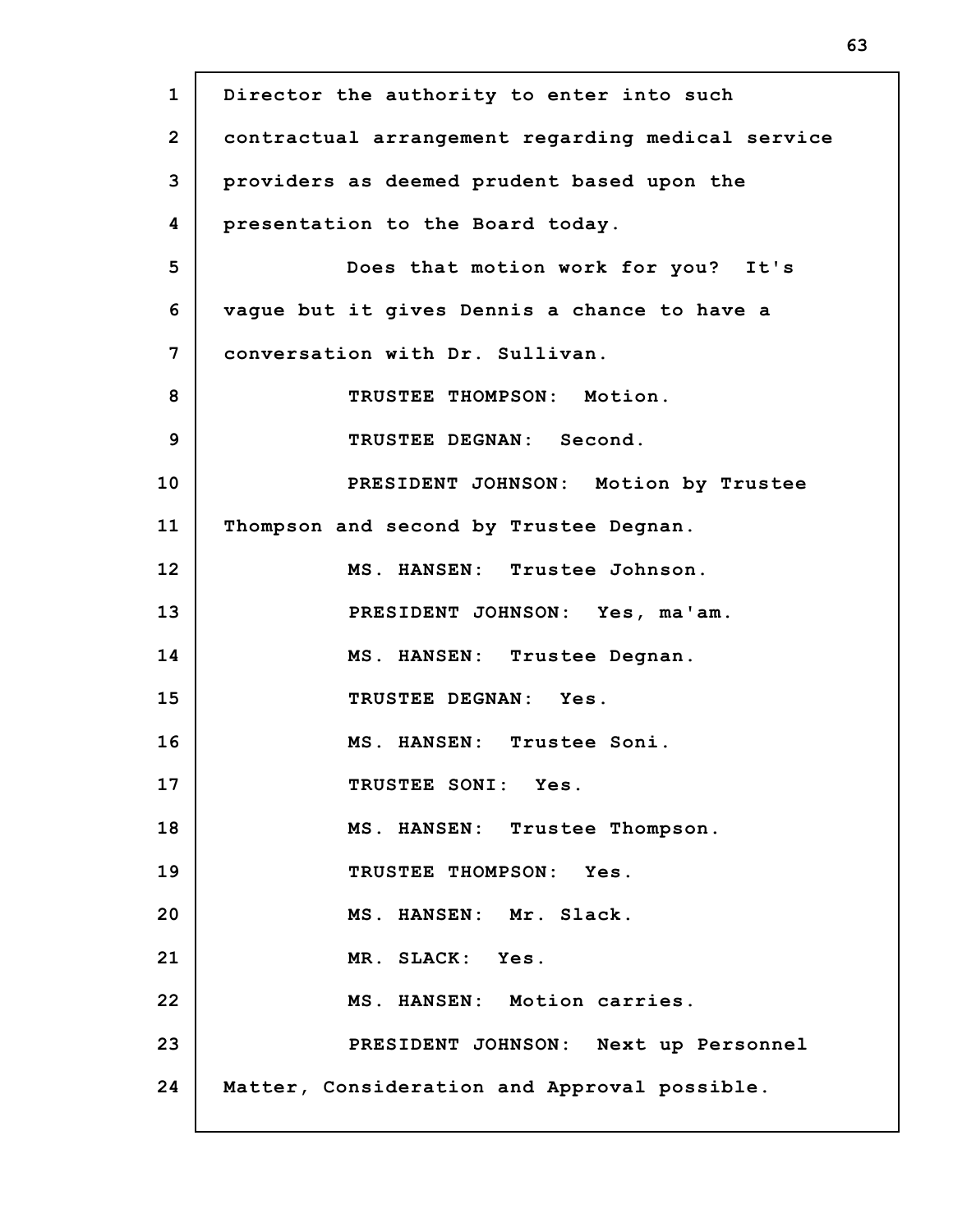**1 2 3 4 5 6 7 8 9 10 11 12 13 14 15 16 17 18 19 20 21 22 23 24 MS. BURNS: You might want to go into closed session, Dennis. MR. WHITE: If the Trustees would like to go into closed session, there are some numbers we can make sure that the Trustees are comfortable with. PRESIDENT JOHNSON: Okay. MS. BURNS: It would be a motion to go into closed session pursuant to Section 2(c)1 of the Open Meetings Act in order to discuss specific employees of the Fund and their compensation. PRESIDENT JOHNSON: Motion pursuant to 2(c)1. MS. THOMPSON: Motion. MR. DEGNAN: Second. PRESIDENT JOHNSON: Motion and second. Ms. Hansen. MS. HANSEN: Trustee Johnson. PRESIDENT JOHNSON: Yes, ma'am. MS. HANSEN: Trustee Degnan. TRUSTEE DEGNAN: Yes. MS. HANSEN: Trustee Soni. TRUSTEE SONI: Yes. MS. HANSEN: Trustee Thompson.**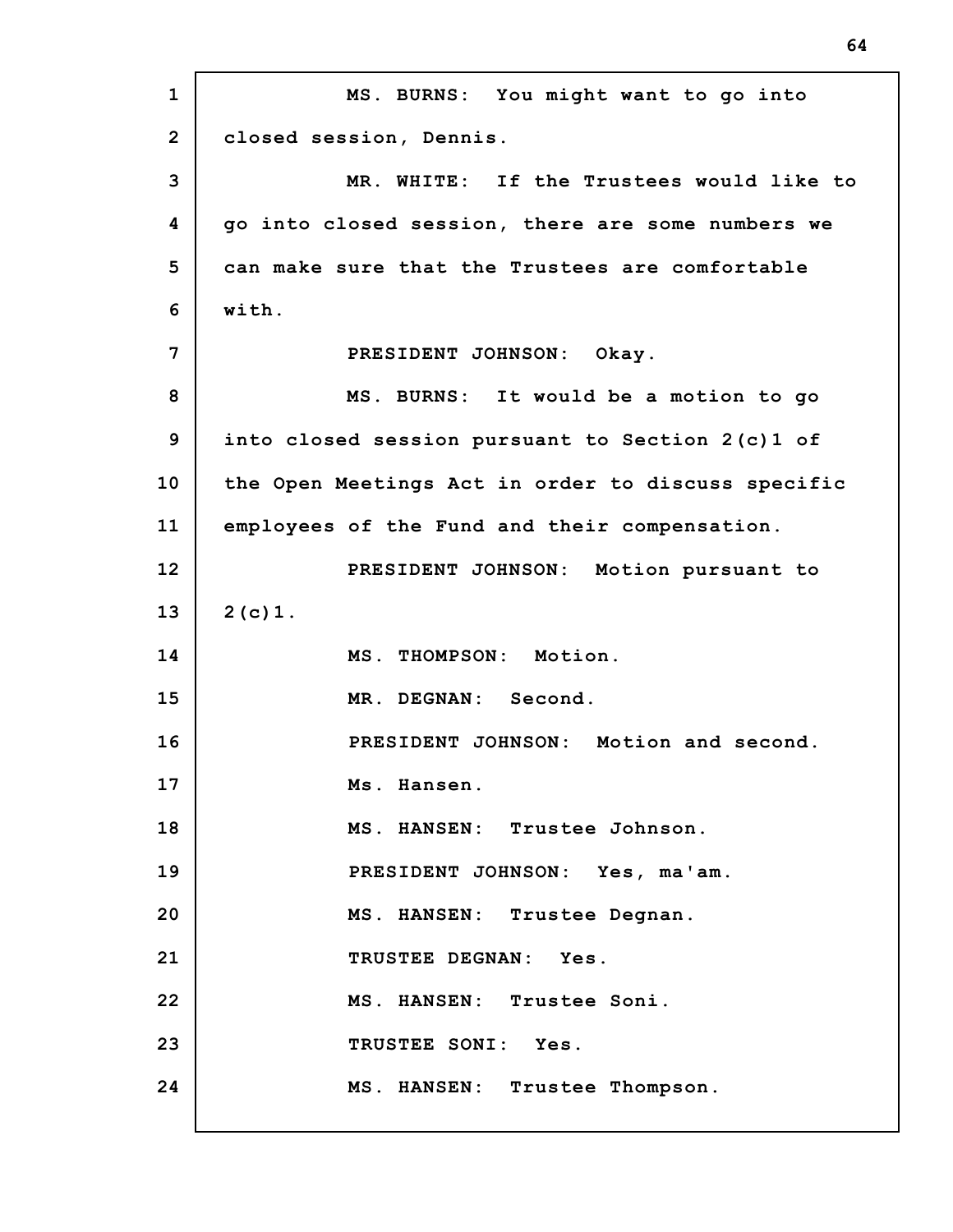**1 2 3 4 5 6 7 8 9 10 11 12 13 14 15 16 17 18 19 20 21 22 23 24 TRUSTEE THOMPSON: Yes. MS. HANSEN: Mr. Slack. MR. SLACK: Yes. (Whereupon, the Board went into Executive Session off the record. No action was taken in Executive Session.) PRESIDENT JOHNSON: We need a motion for a personnel matter based upon the Executive Director's recommendation for some changes and/or adjustments. MR. WHITE: Including salaries. PRESIDENT JOHNSON: Including salaries. TRUSTEE THOMPSON: Motion. TRUSTEE DEGNAN: Second. PRESIDENT JOHNSON: Motion by Trustee Thompson. Seconded by Mr. Degnan. MS. HANSEN: Trustee Johnson. PRESIDENT JOHNSON: Yes, ma'am. MS. HANSEN: Trustee Degnan. TRUSTEE DEGNAN: Yes. MS. HANSEN: Trustee Soni. TRUSTEE SONI: Yes. MS. HANSEN: Trustee Thompson.**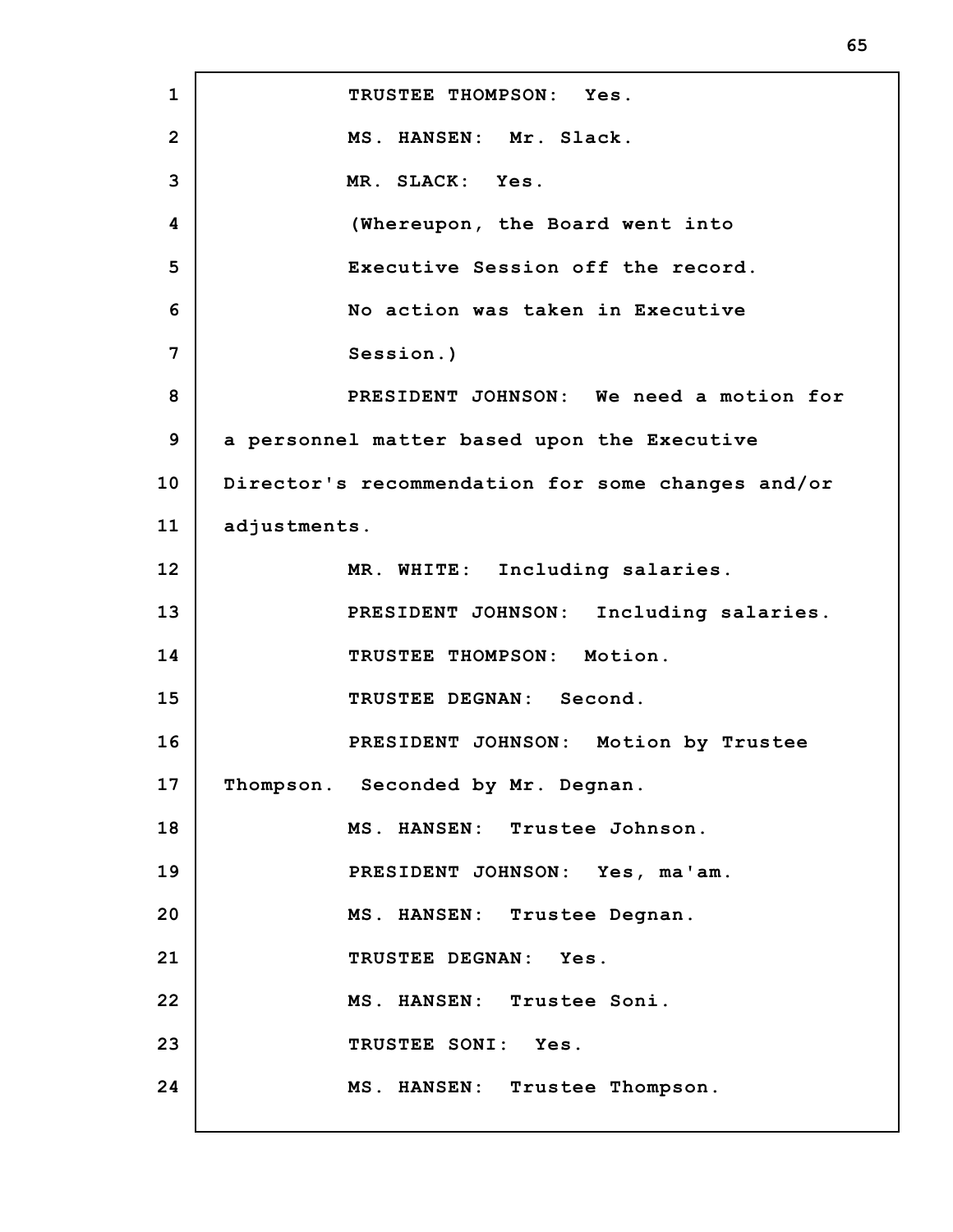| $\mathbf{1}$   | TRUSTEE THOMPSON: Yes.                             |  |  |  |  |
|----------------|----------------------------------------------------|--|--|--|--|
| $\overline{2}$ | MS. HANSEN: Mr. Slack.                             |  |  |  |  |
| 3              | MR. SLACK: Yes.                                    |  |  |  |  |
| 4              | MS. HANSEN: Motion carries.                        |  |  |  |  |
| 5              | PRESIDENT JOHNSON: Going back to our               |  |  |  |  |
| 6              | Legislative Updates. Where are we at here?         |  |  |  |  |
| 7              | MR. WHITE: Is she joining us?                      |  |  |  |  |
| 8              | MS. RUFFOLO: She is not going to be                |  |  |  |  |
| 9              | joining us. She had a 9:30 meeting.                |  |  |  |  |
| 10             | MR. WHITE: We have here before us an               |  |  |  |  |
| 11             | update. I have not had an opportunity to review    |  |  |  |  |
| 12             | this prior to the meeting, but it is posted, it is |  |  |  |  |
| 13             | in writing. It looks like a few things have passed |  |  |  |  |
| 14             | out of Committee.                                  |  |  |  |  |
| 15             | So, Senate Bill 460, Emerging Manager              |  |  |  |  |
| 16             | Services. I think this is the bill we were seeking |  |  |  |  |
| 17             | to allow people to be promoted from within the     |  |  |  |  |
| 18             | emerging manager program without having to         |  |  |  |  |
| 19             | participate in a RFP.                              |  |  |  |  |
| 20             | It is good that that has passed out of             |  |  |  |  |
| 21             | the Pension Committee by a 9-0 vote. That looks    |  |  |  |  |
| 22             | good, and looks like it may have a chance of       |  |  |  |  |
| 23             | ultimately passing.                                |  |  |  |  |
| 24             | MS. BURNS: Just so that Trustees know,             |  |  |  |  |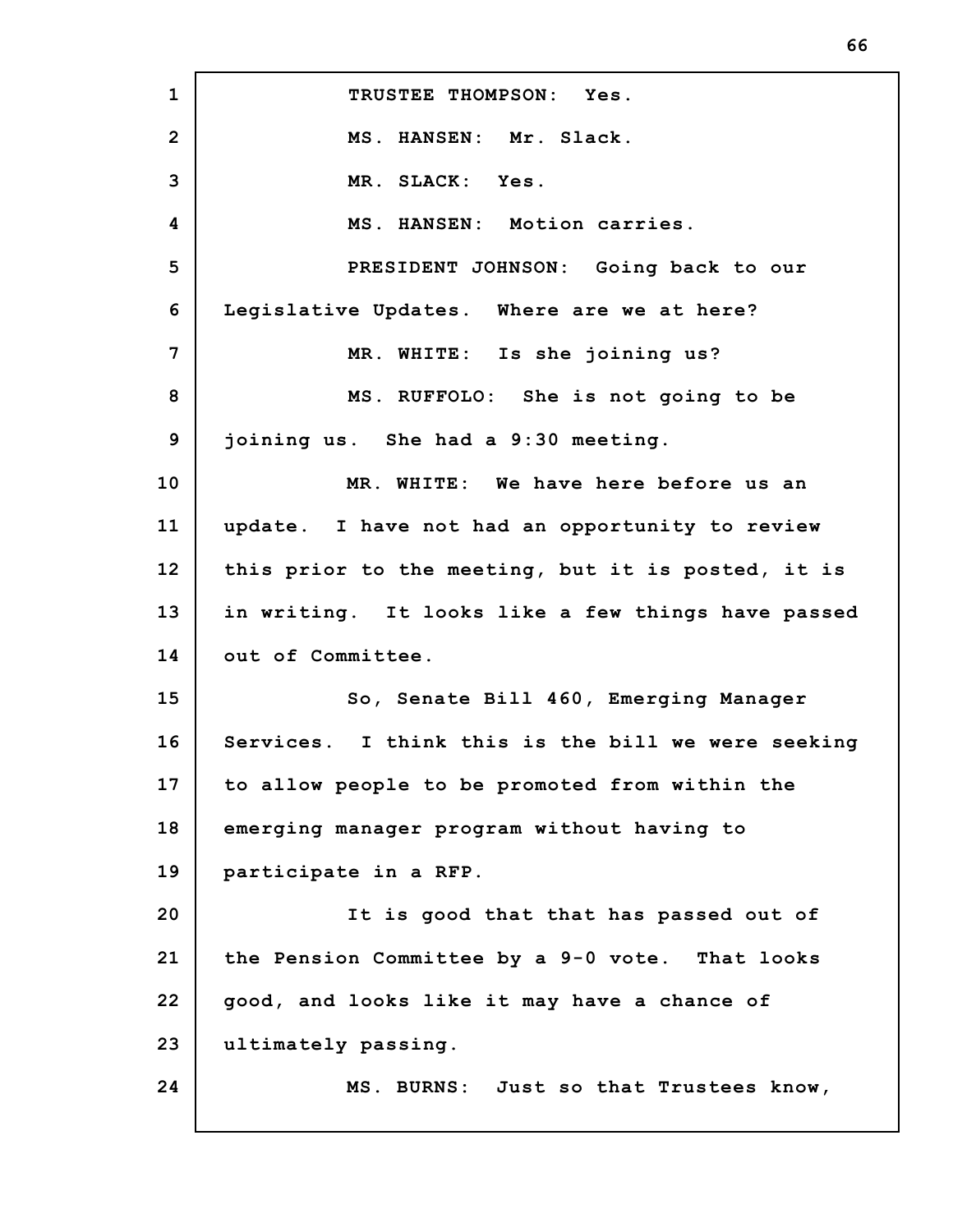**1 2 3 4 5 6 7 8 9 10 11 12 13 14 15 16 17 18 19 20 21 22 23 24 the Personnel and Pensions reference is the House Committee that is equivalent to the Senate Pensions Committee. As Dennis is saying, the fact that it passed out of all those and it is on third reading means that it is destined to be voted on prior to May 3lst. MR. WHITE: Our next bill is for Increased Employer Contributions. That really relates to us getting on actuarially based funding sooner than 2023 so doing it for 2021. A little bit retroactive. So, the City hasn't really be in favor of it, but it looks like it is getting some traction according to our lobbyist update. It passed out of the Senate Pensions Committee and placed on the second calendar reading. It doesn't look like it has passed any of the House Committees at this point and it has been referred back to Rules Committee. Trustee Indemnification. I think this is a bill recommended by counsel because it's not clear that you are completely indemnified with respect to some of the actions that you take at the**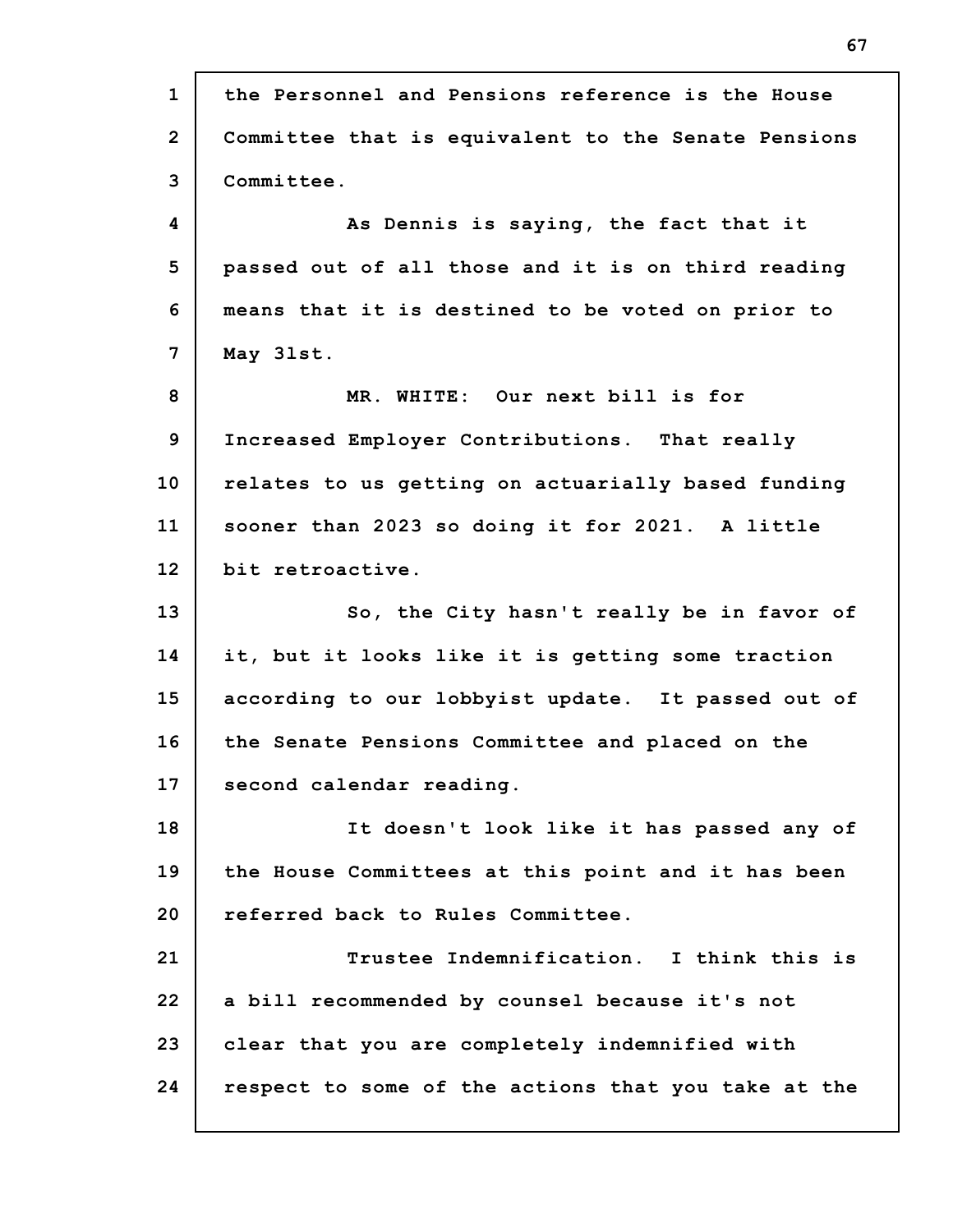| $\mathbf{1}$   | board meetings. This one still is held in Senate    |
|----------------|-----------------------------------------------------|
| $\overline{2}$ | Assignments since February, not a lot of movement   |
| 3              | here. Certainly, we have relayed to Ms. Bella the   |
| 4              | importance of this bill for our Trustees.           |
| 5              | And then Covid-19 Protection. It looks              |
| 6              | like it passed out of the House Personnel Committee |
| 7              | and placed for second reading and held in the       |
| 8              | Senate. It's not clear that we're getting a lot of  |
| 9              | traction on that one.                               |
| 10             | Adverse Legislation. I think this is the            |
| 11             | one that our counsel just referenced as we were     |
| 12             | coming out of the closed session in terms of board  |
| 13             | member employment. I think that bill as is would    |
| 14             | prohibit individuals who served as trustees from    |
| 15             | joining either the fund on which they serve as a    |
| 16             | trustee or business for that fund.                  |
| 17             | I think the current version of it says              |
| 18             | five years. I think there has been some             |
| 19             | discussions of lowering it to one year.             |
| 20             | MS. BURNS: One year, that is what passed            |
| 21             | in the Senate was the one-year restriction.         |
| 22             | MR. WHITE: All right. So that is the                |
| 23             | status of that at this point.                       |
| 24             | The Attorney Fees. I don't know what the            |
|                |                                                     |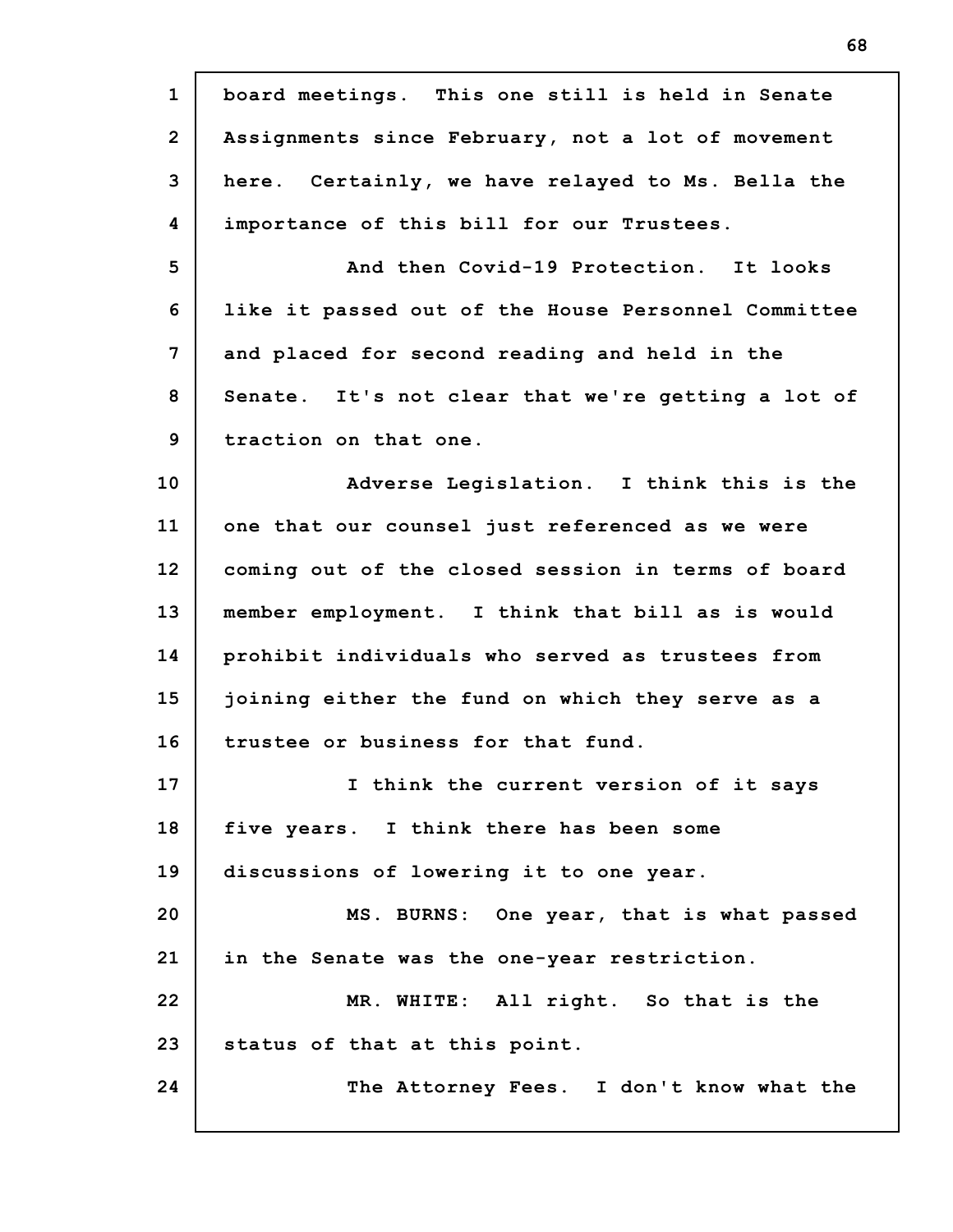**1 2 3 4 5 6 7 8 9 10 11 12 13 14 15 16 17 18 19 20 21 22 23 24 reference to Senate Bill 1980 -- MS. BURNS: That is that constituent bill that Senator Fine introduced saying that if an annuitant or member filed suit against the Pension Fund and prevails, regardless of the issue, that they would be entitled to attorney fees. That looks like it is dead because it was referred to Assignments. MR. WHITE: Then Purchasing Municipal Service Credit. I am assuming this is one of those special types of things that would affect one or two individuals that come up every now and then. Felony Forfeitures. This one I think is related to police more than anything. MS. BURNS: It is. MR. WHITE: For anything related to Civil Rights violations as well I think. So, any questions? MS. BURNS: Maybe, Dennis, you would invite Bukola back for an end of session review with the Trustees because the next Board meeting the legislative session it will be over. In other words, the House and Senate are scheduled to adjourn on May 31st so probably nothing more**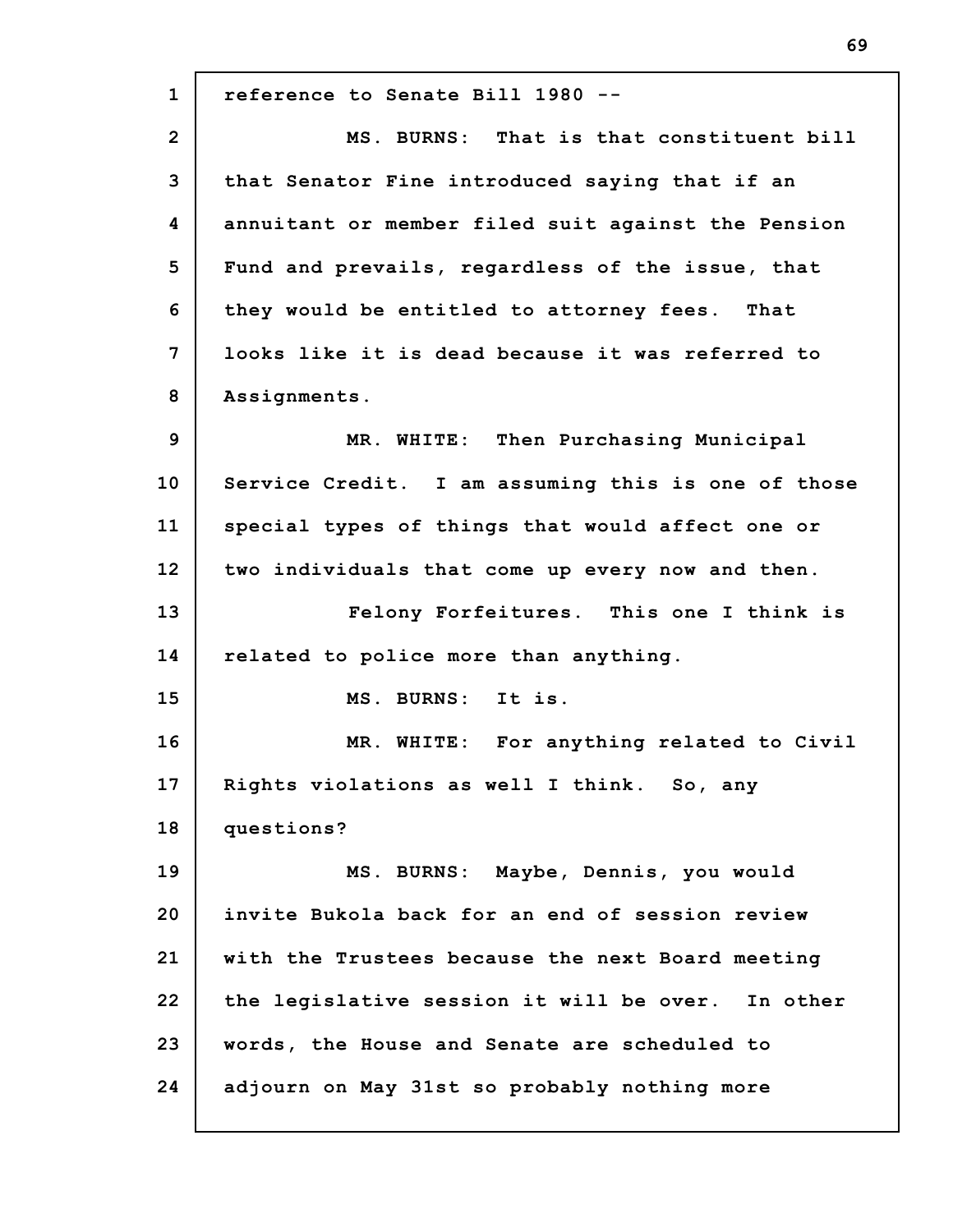**happens but we will see. MR. WHITE: Okay, absolutely. PRESIDENT JOHNSON: Very good. Anybody, old business or new business? Is there a motion to adjourn? TRUSTEE THOMPSON: Motion. TRUSTEE DEGNAN: Second. TRUSTEE JOHNSON: Motion by Trustee Thompson. Second by Trustee Degnan. All in favor? (Chorus of ayes.) (WHICH WERE ALL THE PROCEEDINGS IN THE ABOVE-ENTITLED MEETING AT THIS DATE AND TIME.)**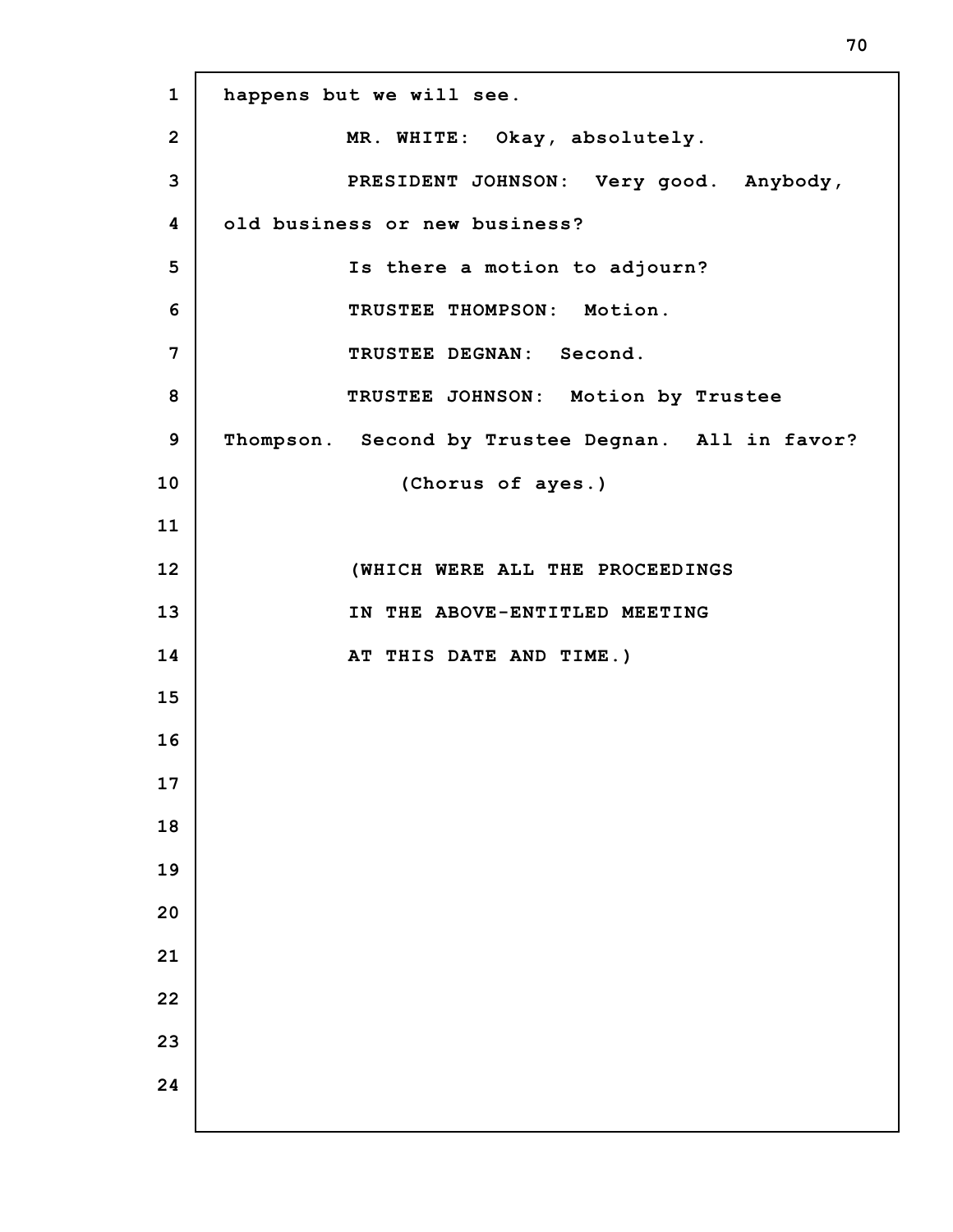**STATE OF ILLINOIS ) ) SS. COUNTY OF DU PAGE ) DEBORAH TYRRELL, being a Certified Shorthand Reporter, on oath says that she is a court reporter doing business in the County of DuPage and State of Illinois, that she reported in shorthand the proceedings given at the taking of said cause and that the foregoing is a true and correct transcript of her shorthand notes so taken as aforesaid; and contains all the proceedings given at said cause.** Debb*ie Turrell* **DEBBIE TYRRELL, CSR License No. 084-001078**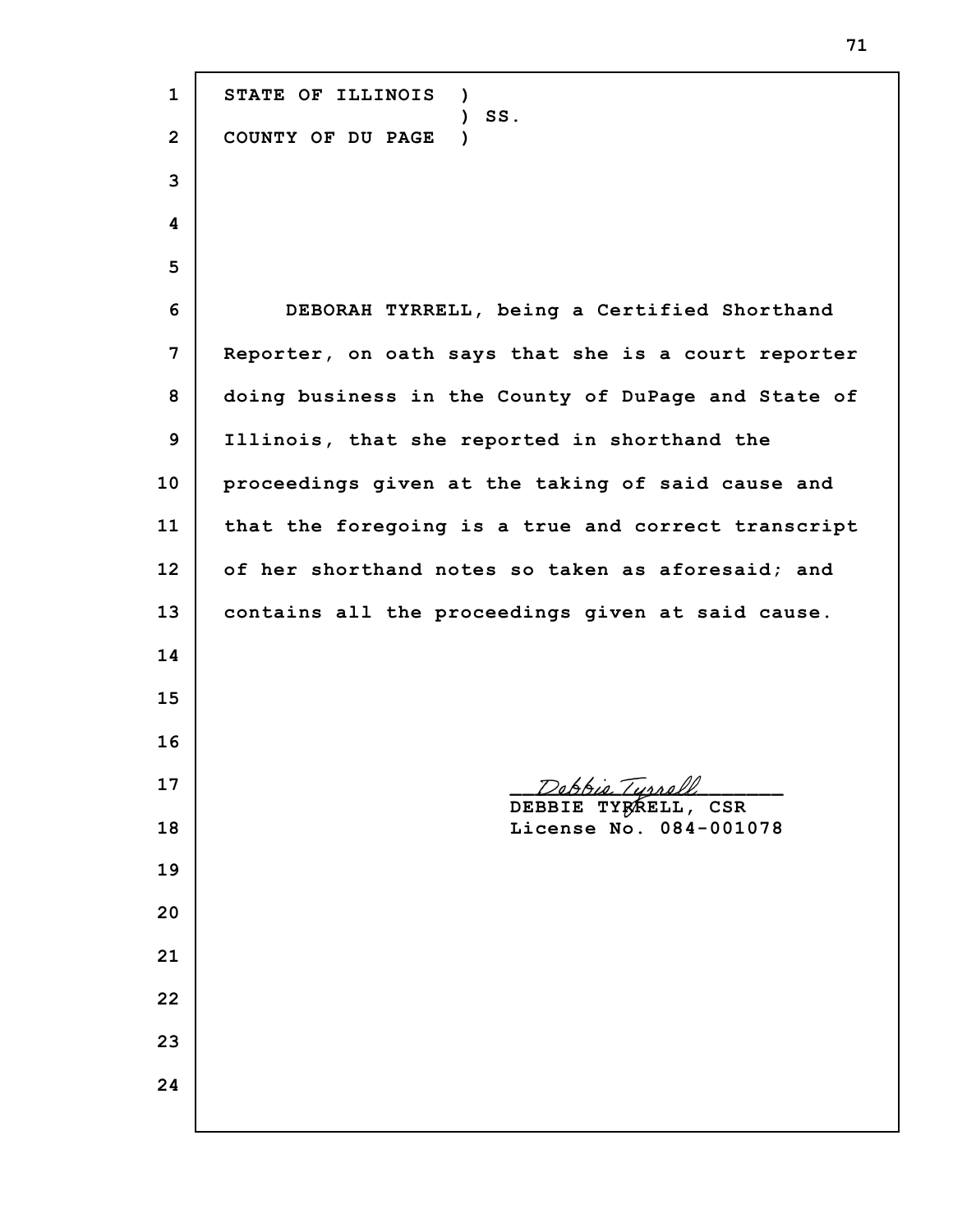| \$                                                 | 56:14, 67:11<br>$2021 - 05$ [1] - 1:4  | $\overline{7}$                                   | 28:16, 43:20<br>addition [2] - 59:11,       | 42.21, 47:16, 48:15<br><b>Allocation</b> [4] - 32:3, |
|----------------------------------------------------|----------------------------------------|--------------------------------------------------|---------------------------------------------|------------------------------------------------------|
| $$10$ [3] - 38:3, 38:5,                            | $2023$ [1] - 67:11                     | 7 [2] - 26:3, 47:11                              | 59:24                                       | 39:19, 40:9, 41:15                                   |
| 38:10                                              | 21 [2] - 9:15, 56:14                   | $700$ [1] - 1:10                                 | <b>additional</b> $[2] - 41:20$ ,           | allocations $[5]$ - 15:7,                            |
| \$20,000 $[2] - 60:3$ ,                            | 22 [2] - 29:12, 55:17                  |                                                  | 44:20                                       | 29:18, 41:13, 44:1,                                  |
| 60.6                                               | 23 [2] - 9:15, 24:16                   | 8                                                | address [4] - 4:16,                         | 45:10                                                |
| $$232$ [1] - 36:13                                 | $23.2$ [1] - 11:18                     |                                                  | 4:22, 57:4, 62:9                            | <b>allow</b> $[1] - 66:17$                           |
| $$300$ [1] - 30:12                                 | 23rd [1] - 22:24                       | 8 [2] - 19:16, 26:4                              | adds $[1] - 45:12$                          | allows $[1] - 3:16$                                  |
| $$500$ [1] - 37:14                                 | 24th $[1] - 51:23$                     | $8-195$ [1] - 57:14                              | adjourn [2] - 69:24,                        | almost [3] - 22:21,                                  |
| \$52 [2] - 59:12, 59:24                            | 25 [2] - 24:16, 38:16                  |                                                  | 70.5                                        | 30:8, 30:15                                          |
| $$62.50$ [1] - 59:14                               | $26$ [1] - 29:10                       | 9                                                | Adjusted [1] - 7:19                         | ALSO [1] - $2:9$                                     |
| $$80$ [1] - 37:12                                  | $260$ [1] - 60:2                       |                                                  | adjusted [1] - 47:2                         | alternative $[1]$ - 38:18                            |
| \$880 [1] - 30:14                                  | $28$ [6] - 22:21, 30:13,               | $9$ [1] - 5:24                                   | adjustments [1] -                           | alternatives [1] -                                   |
|                                                    | 30:21, 30:24, 38:14,                   | $9 - 0$ [1] - 66:21<br>$9 - 1 - 1$ [1] $- 55:19$ | 65:11                                       | 12:16                                                |
| 0                                                  | 40:10                                  | 91-0715 $[1] - 4:12$                             | administration [1] -                        | American [3] - 26:17,                                |
| $0.2$ [1] - 39:3                                   | 29th [1] - 51:8                        | $9:00$ [1] - 1:13                                | 16:20<br>Administrative <sup>[2]</sup> -    | 39:3<br><b>Ameriprise</b> [1] - 32:11                |
| $0.5$ [1] - 23:11                                  |                                        | $9:30$ [2] - 11:11, 66:9                         | 5:23, 6:21                                  | <b>amount</b> $[3] - 21:1$ ,                         |
| 084-001078[1] - 71:18                              | 3                                      |                                                  | administrative [1] -                        | 43:23, 50:23                                         |
|                                                    | $3$ [2] - 5:24, 45:13                  | A                                                | 55:1                                        | analysis $[2] - 39:24$ ,                             |
| 1                                                  | $3.6$ [1] - 30:8                       |                                                  | adopt [1] - 47:16                           | 46:24                                                |
|                                                    | $30$ [1] - 19:5                        | $a.m$ [1] - 1:13                                 | adoptable [1] - 38:21                       | Analyst <sub>[1]</sub> - 51:22                       |
| $1_{[2]} - 19:13$                                  | 30-day [1] - 60:9                      | <b>ability</b> $[1]$ - 59:18                     | adverse [1] - 68:10                         | $AND$ [3] - 1:3, 2:8,                                |
| $1.3$ [1] - 26:16                                  | 30-year [1] - 14:14                    | able [4] - 11:11, 12:3,                          | advised $[2] - 50:23$ ,                     | 70:14                                                |
| $1.6$ [1] - 24:4                                   | $31$ [1] - 2:14                        | 13:1, 21:4                                       | 52.6                                        | Anderson [1] - 24:15                                 |
| 10 $[4] - 6.21, 19:16$                             | 31st $[1]$ - 69:24                     | ABOVE [1] - 70:13                                | advising [1] - 48:22                        | annual [3] - 37:15.                                  |
| 29:12, 41:8                                        | 321 $[1] - 1:10$                       | above-entitled [1] -                             | affect [1] - 69:11                          | 40:16, 58:14                                         |
| 10-year $[1]$ - 24:3                               | $37$ [1] - 38:7                        | 1:9                                              | affected $[2] - 33:1$ ,                     | annuitant $[3] - 50:13$ ,                            |
| <b>100</b> [2] $-51.6$ , 51:12                     | 37.7 $[1] - 38:2$                      | <b>ABOVE-ENTITLED</b> [1]                        | 33:18                                       | 53:17, 69:4                                          |
| 100th $[1]$ - 51:8                                 | $3$ Ist [1] - 67:7                     | $-70:13$                                         | $AFL$ [1] - 26:17                           | <b>Annuities</b> [2] - 7:17,                         |
| 101-0640 [2] - 3:16,                               |                                        | absolutely [2] - 62:20,                          | AFL-CIO [1] - 26:17                         | 7:19                                                 |
| 3:24                                               | 4                                      | 70:2                                             | aforesaid $[1]$ - $71:12$                   | <b>ANNUITY</b> $[1] - 1:3$                           |
| <b>11</b> [1] - 24:18                              |                                        | $access_{[4]} - 17:18,$                          | African [1] - 39:2                          | answer [1] - 32:1                                    |
| $12$ [6] - 6.22, 15:15,                            | 4 [7] - 24:2, 26:21,                   | 17:20, 53:14, 53:15                              | <b>AFSCME</b> [1] - 2:14                    | anticipate $[1]$ - 30:24                             |
| 29:13, 30:11, 31:1,                                | 28:8, 30:9, 30:15,                     | accommodating [1] -<br>17:3                      | agencies [1] - 59:9                         | anyway [1] - 20:17                                   |
| 33:20                                              | 45:23                                  | accordance [1] - 4:7                             | agenda [4] - 12:1,                          | apartments $[1] - 27:3$                              |
| 13 [2] - 7:19, 24:10                               | $40$ [1] - 26:6                        | according [1] - 67:15                            | 57:2, 58:1, 58:9                            | apologize [1] - 57:1                                 |
| $15$ [7] - 5:2, 19:5,<br>24:10, 38:16, 41:9,       | 400,000 [1] - 17:13<br>45 $[1] - 26:6$ | account [1] - 36:14                              | Agenda [1] - 5:23                           | appear [1] - 18:3                                    |
| 50:14, 50:17                                       | $460$ [1] - 66:15                      | achieve [1] - 47:7                               | aggregate [1] - 23:16                       | APPEARANCES[1]-<br>2:1                               |
| 17 [2] - 59:15, 59:22                              |                                        | achieved $[1]$ - 46:22                           | ago [3] - 13:24, 14:1,                      | applicable [1] - 57:17                               |
| 18 [3] - 7:20, 33:20,                              | 5                                      | $Act[6] - 3:16, 3:18,$                           | 14.4<br>agreed [1] - 51:15                  | applications [1] - 59:4                              |
| 38:15                                              |                                        | 3:23, 4:8, 4:12,                                 | agreements [3] -                            | appoint [1] - 56:13                                  |
| <b>19</b> [1] - 8:17                               | 5 [6] - 15:14, 19:16,                  | 64:10                                            | 52:14, 54:4, 60:12                          | appointment [1] -                                    |
| <b>1980</b> [1] - 69:1                             | 23:19, 24:2, 26:21,                    | acted $[1] - 3.19$                               | alert $[5] - 21:18$ ,                       | 55:24                                                |
| 1st [2] - 47:17, 58:14                             | 45:3                                   | <b>Action</b> $[1] - 39:18$                      | 21:19, 33:8, 33:9,                          | appreciation [1] -                                   |
|                                                    | $5.5$ [1] - 22:15                      | <b>action</b> $[2] - 34.8, 65.6$                 | 33:12                                       | 19:20                                                |
| $\mathbf{2}$                                       | $500$ [3] - 24:17, 24:18,              | <b>actions</b> $[1] - 67:24$                     | ALL [1] - 70:12                             | approach [1] - 38:21                                 |
|                                                    | 24:22                                  | active [1] - 53:17                               | allocate $[1] - 42.8$                       | appropriate [2] -                                    |
| 2[11] - 14:13, 15:5,                               | 58877 [1] - 48:21                      | <b>activity</b> $[1]$ - 35:22                    | allocated $[3] - 23:24$ ,                   | 60:11                                                |
| 15:24, 23:17, 23:18,                               |                                        | actual $[1] - 40:19$                             | 25:16, 45:8                                 | Approval [3] - 4:24,                                 |
| 27:22, 45:1, 45:6,                                 | 6                                      | <b>actuarial</b> $[1] - 11:20$                   | allocation [28] - 12:10,                    | 5:23, 63:24                                          |
| 45:13                                              | 6 [5] - 16:8, 19:16,                   | actuarially $[1]$ - $67:10$                      | 12.15, 14.24, 21.16,                        | approval [2] - 3:22,                                 |
| $2(c)1$ [2] - 64.9, 64:13<br><b>2.1</b> [1] - 36.9 | 26:22, 30:7, 33:20                     | $ACWI$ [1] - 16:7                                | 22:11, 22:17, 23:13,                        | 4:10                                                 |
| $2.3$ [1] - 39:3                                   | 6.1 [1] - 22:14                        | add [2] - 54:7, 60:13                            | 23:23, 24:5, 24:7,                          | approve [2] - 42:15,                                 |
| $20$ [3] - 1:12, 3:3, 8:18                         | 6.4 [1] - 39.4                         | added $[8] - 24:7$ ,                             | 24:12, 28:12, 28:23,                        | 55:24                                                |
| <b>2020</b> [2] - 23:1, 28:4                       |                                        | 27:15, 29:24, 30:1,<br>31:4, 31:6, 31:8,         | 29:16, 31:13, 31:15,                        | <b>approved</b> [3] - 42:19,                         |
| <b>2021</b> [7] - 1:12, 3:3,                       |                                        | 40:3                                             | 31:16, 31:23, 35:11,<br>40:7, 40:14, 40:16, | 42:21, 57:7                                          |
| 5:2, 11:17, 19:16,                                 |                                        | adding $[3] - 26.8$ ,                            | 41:5, 41:14, 41:17,                         | approving [2] - 55:21,<br>57:1                       |
|                                                    |                                        |                                                  |                                             |                                                      |
|                                                    | <b>DEBBIE</b>                          | TYRRELL REPORTING SERVICE-                       |                                             |                                                      |

**(630) 292-1742**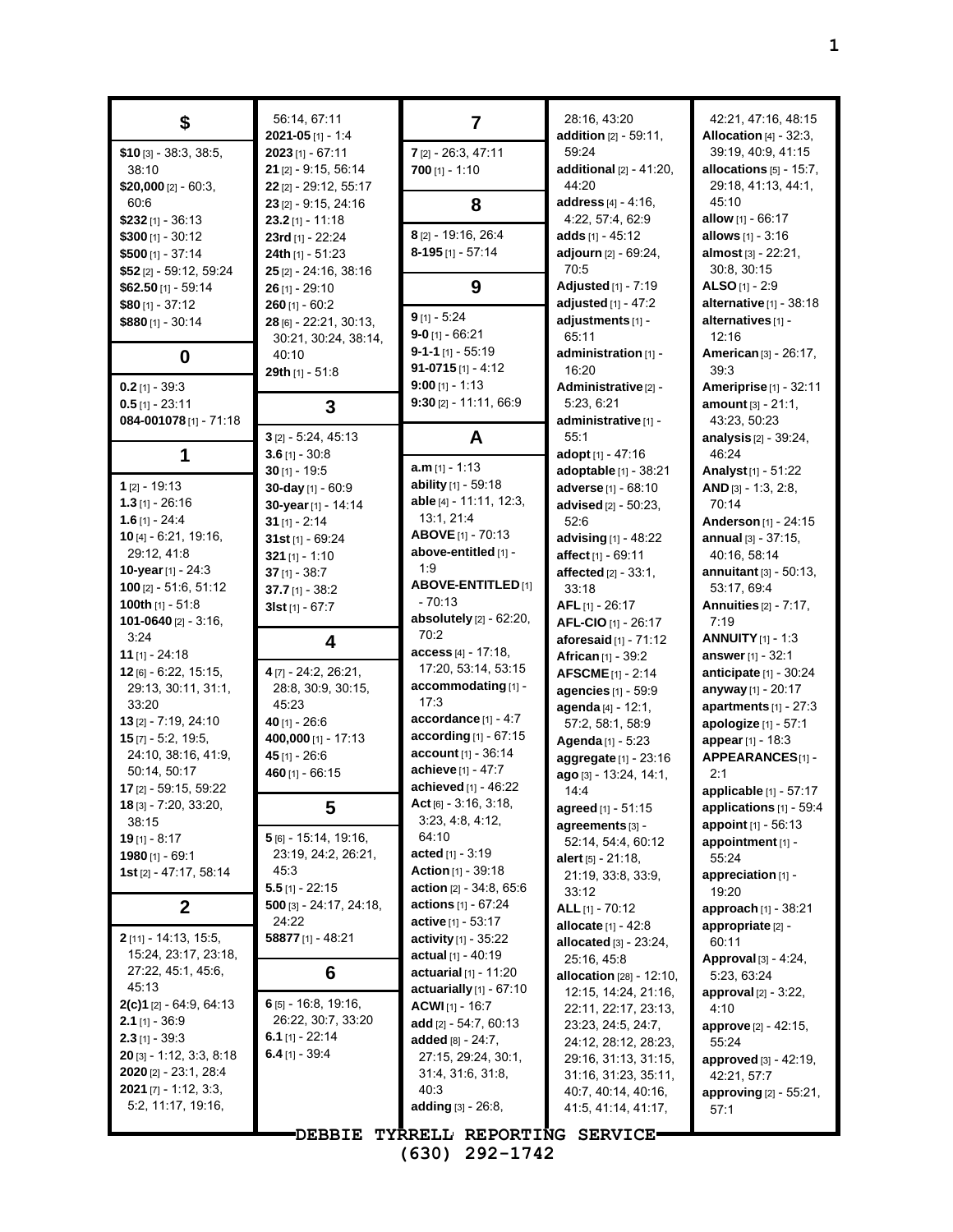| April [13] - 5:2, 12:8,<br>12:18, 12:19, 12:21,<br>14:20, 14:23, 15:12,<br>15:13, 15:16, 16:16,<br>19:8, 26:15 | 43:11<br>aware [1] - 62:7<br>ayes [1] - 70:10<br>B                               | 19:8, 19:19, 20:6,<br>20:10, 21:16, 23:15,<br>25:8, 25:18, 26:1,<br>27:9, 27:15, 28:10,<br>29:4, 30:18, 33:13, | 11:10, 69:20<br><b>bump</b> $[1] - 28:10$<br><b>BURKE</b> [1] - 2:8<br><b>BURNS</b> [23] - 2:8, 2:8,<br>34:14, 47:12, 53:12, | <b>certainty</b> $[1]$ - 19:22<br>Certified [1] - 71:6<br><b>CHAIRMAN</b> [1] - 4:23<br>chance [3] - 49:21,<br>63:6, 66:22 |
|----------------------------------------------------------------------------------------------------------------|----------------------------------------------------------------------------------|----------------------------------------------------------------------------------------------------------------|------------------------------------------------------------------------------------------------------------------------------|----------------------------------------------------------------------------------------------------------------------------|
| area [2] - 44:21, 59:10<br>areas $[2]$ - 19:5, 44:18<br><b>Ariel</b> [3] $-24:15$ ,<br>38:10, 39:7             | backup [1] - 62:12<br><b>bank</b> $[8] - 15.1$ , $15.3$ ,<br>15:5, 22:17, 23:14, | 43:20, 45:12, 47:9,<br>67:12<br><b>black</b> $[1] - 14.6$<br><b>Blair</b> [1] - 25:12                          | 53:24, 55:23, 56:11,<br>56:24, 57:10, 58:8,<br>58:18, 60:13, 61:13,<br>62:11, 62:21, 64:1,                                   | change [9] - 16:20,<br>39:7, 42:4, 42:15,<br>43.2, 46.4, 46.10,<br>46:17                                                   |
| arrangement [2] -                                                                                              | 43:24, 44:2, 44:6                                                                | <b>BMO</b> [6] - 32:5, 32:8,                                                                                   | 64:8, 66:24, 68:20,                                                                                                          | changed [1] - 11:16                                                                                                        |
| 61:17, 63:2                                                                                                    | <b>banks</b> [1] - 32:13                                                         | 32:24, 33:2, 34:17,                                                                                            | 69.2, 69.15, 69.19                                                                                                           | changes [13] - 10:11,                                                                                                      |
| <b>Asian</b> [1] - 39:3                                                                                        | <b>bar</b> [1] - 22:13                                                           | 40:2                                                                                                           | <b>Business</b> [1] - 51:22                                                                                                  | 39.16, 39.20, 42.6,                                                                                                        |
| <b>aspect</b> $[1]$ - 13:3                                                                                     | barstool [1] - 55:5                                                              | Board [19] - 3:3, 4:13,                                                                                        | <b>business</b> $[7] - 27:2$ ,                                                                                               | 42:23, 43:15, 44:15,                                                                                                       |
| aspects [1] - 43:3                                                                                             | <b>based</b> $[8] - 47:14$ ,                                                     | 4.14, 4.17, 4.22,                                                                                              | 32:10, 32:21, 68:16,                                                                                                         | 44.20, 46.5, 46.9,                                                                                                         |
| assess [1] - 33:14                                                                                             | 59:24, 60:22, 61:10,                                                             | 40:19, 48:22, 49:8,                                                                                            | 70.4, 71.8                                                                                                                   | 46:23, 65:10                                                                                                               |
| asset [37] - 12:10,                                                                                            | 61:16, 63:3, 65:9,                                                               | 51:10, 53:11, 54:24,                                                                                           | buy [1] - 42:5                                                                                                               | changing $[2] - 34:12$ ,                                                                                                   |
| 12:15, 20:24, 21:2,                                                                                            | 67:10<br><b>basis</b> $[6] - 36:24$ ,                                            | 55:22, 56:20, 60:14,<br>60:17, 63:4, 65:4,                                                                     | $BY$ [1] - 2:8                                                                                                               | 54:18                                                                                                                      |
| 21:16, 22:11, 22:16,                                                                                           | 37:16, 37:17, 40:16,                                                             | 69:21                                                                                                          | C                                                                                                                            | Characteristics [3] -<br>43.1, 43.10, 46.2                                                                                 |
| 23:7, 23:23, 24:5,<br>24:6, 24:12, 24:13,                                                                      | 47:2, 53:17                                                                      | <b>board</b> $[7] - 51.9$                                                                                      |                                                                                                                              | <b>chart</b> $[7] - 13:24$ ,                                                                                               |
| 28:21, 28:23, 29:1,                                                                                            | <b>become</b> [1] - 41:10                                                        | 55:10, 55:12, 55:13,                                                                                           | calculated $[1]$ - $60:22$                                                                                                   | 22:13, 23:3, 23:5,                                                                                                         |
| 29:16, 31:13, 31:15,                                                                                           | <b>becoming</b> $[1]$ - 20:24                                                    | 68:1, 68:12                                                                                                    | calculations [1] -                                                                                                           | 28:22, 55:14                                                                                                               |
| 31:16, 31:23, 32:10,                                                                                           | <b>BEFORE</b> $[1] - 1:1$                                                        | <b>BOARD</b> [2] - 2:2, 2:7                                                                                    | 61:15                                                                                                                        | cheaper [1] - 17:22                                                                                                        |
| 32:17, 32:20, 35:10,                                                                                           | <b>begin</b> $[1] - 41:12$                                                       | <b>bond</b> $[2] - 14:11$ ,                                                                                    | calendar [1] - 67:17                                                                                                         | <b>CHICAGO</b> $[1] - 1:3$                                                                                                 |
| 40.7, 40.14, 40.15,                                                                                            | behalf [1] - 41:2                                                                | 23:17                                                                                                          | <b>Canning</b> [10] - 2:15,                                                                                                  | Chicago [2] - 1:11,                                                                                                        |
| 41:5, 41:7, 41:8,                                                                                              | behind [1] - 13:6                                                                | <b>bonds</b> $[7]$ - 14:14,                                                                                    | 55:16, 55:22, 55:24,                                                                                                         | 2:15                                                                                                                       |
| 41:18, 42:21, 45:10,                                                                                           | <b>Bella</b> $[1]$ - 68:3                                                        | 14:20, 14:24, 19:2,                                                                                            | 56:13, 56:18, 57:1,                                                                                                          | Children [1] - 7:18                                                                                                        |
| 47:16, 48:15                                                                                                   | <b>below</b> $[1] - 46:2$                                                        | 22:18, 29:5, 42:5                                                                                              | 57:23, 58:18, 60:17                                                                                                          | choice [1] - 57:18                                                                                                         |
| <b>Asset</b> [6] - $32:3$ ,                                                                                    | benchmark [4] -                                                                  | <b>bottom</b> $[8] - 18:11$ ,<br>18:23, 23:3, 23:5,                                                            | cap $[10] - 21.24$ ,<br>22:19, 24:14, 24:20,                                                                                 | choppy [1] - 25:14                                                                                                         |
| 32:14, 39:19, 40:2,<br>40.9, 41.15                                                                             | 18:12, 22:16, 23:10,                                                             | 42:24, 43:9, 43:18,                                                                                            | 24:22, 25:1, 25:2,                                                                                                           | Chorus [1] - 70:10                                                                                                         |
| assets [8] - 18:21,                                                                                            | 24:11<br><b>BENEFIT</b> $[1]$ - 1:3                                              | 44:21                                                                                                          | 25:17                                                                                                                        | $CIO$ [1] - 26:17                                                                                                          |
| 20:20, 29:12, 31:19,                                                                                           | <b>benefit</b> $[4] - 27:15$ ,                                                   | <b>bottoms</b> $[1] - 22:24$                                                                                   | capital $[4] - 35:22$                                                                                                        | City $[8] - 1.11, 2.6,$<br>2:15, 35:17, 37:1,                                                                              |
| 34:10, 43:18, 44:19,                                                                                           | 29:7, 30:12, 37:22                                                               | <b>bought</b> [1] - 21:21                                                                                      | 36:5, 41:1, 41:24                                                                                                            | 37:15, 41:11, 67:13                                                                                                        |
| 47:9                                                                                                           | <b>benefits</b> $[1] - 41:4$                                                     | <b>bounce</b> [1] - 33:11                                                                                      | carries $[10] - 5.21$ ,                                                                                                      | Civil $[1]$ - 69:16                                                                                                        |
| <b>Assets</b> [1] - 44:22                                                                                      | <b>Benefits</b> [2] - 2:12,                                                      | <b>bounced</b> [1] - 38:19                                                                                     | 6:19, 7:16, 8:15,                                                                                                            | <b>Clark</b> $[1] - 1:10$                                                                                                  |
| Assignments <sup>[2]</sup> -                                                                                   | 8:17                                                                             | <b>breach</b> $[5] - 52:6$ ,                                                                                   | 9:13, 10:10, 11:7,                                                                                                           | class $[5] - 21:1, 21:2,$                                                                                                  |
| 68:2, 69:8                                                                                                     | Berman [3] - 18:13,                                                              | 52:7, 53:2, 53:21,                                                                                             | 48:13, 63:22, 66:4                                                                                                           | 23:7, 24:14, 41:8                                                                                                          |
| associated $[1]$ - 13:17                                                                                       | 26:3, 26:4                                                                       | 54:8                                                                                                           | <b>Carroll</b> [1] - 2:12                                                                                                    | Class [1] - 49:1                                                                                                           |
| Associates $[2] - 2:14$ ,                                                                                      | best [7] - 18:13, 22:7,                                                          | breached $[1]$ - 53:4                                                                                          | cases [1] - 17:13                                                                                                            | classes [5] - 28:21,                                                                                                       |
| 2:15                                                                                                           | 29:21, 39:12, 41:7,                                                              | <b>breaches</b> $[1] - 52:15$                                                                                  | cash [15] - 29:3, 29:5,                                                                                                      | 41.7, 41.18, 45:11,                                                                                                        |
| <b>assumed</b> $[1] - 5$ /: /                                                                                  | 47:6                                                                             | <b>Brian</b> [6] - 2:15, 15:8,                                                                                 | 29:18, 30:3, 30:6,<br>36:1, 36:12, 36:14,                                                                                    | 55:2                                                                                                                       |
| <b>assuming</b> $[2] - 50:17$ ,<br>69:10                                                                       | <b>bet</b> [1] - $31:18$                                                         | 21:14, 35:15, 41:5,<br>45:5                                                                                    | 36:19, 36:22, 36:24,                                                                                                         | clear $[3] - 58.15$ ,                                                                                                      |
| $AT_{[1]} - 70:14$                                                                                             | better $[5] - 19:17$ ,                                                           | <b>brief</b> $[2] - 4:16, 50:3$                                                                                | 39:24, 40:21, 41:10                                                                                                          | 67:23, 68:8                                                                                                                |
| <b>at-risk</b> [1] - 34:10                                                                                     | 19:23, 27:9, 28:18,<br>44:6                                                      | <b>briefly</b> $[1]$ - 12:8                                                                                    | <b>Cash</b> [1] - 30:4                                                                                                       | clearly $[1] - 3.20$<br>clients $[1] - 33.6$                                                                               |
| attention $[1]$ - 52:2                                                                                         | between [1] - 49:21                                                              | <b>bring</b> $[1] - 30:14$                                                                                     | categories $[2] - 23:7$ ,                                                                                                    | closed [4] - 64:2, 64:4,                                                                                                   |
| attorney [1] - 69:6                                                                                            | Biden [1] - 31:6                                                                 | <b>bringing</b> $[3] - 38:21$ ,                                                                                | 29:1                                                                                                                         | 64:9, 68:12                                                                                                                |
| Attorney [3] - 48:24,                                                                                          | big [1] - 22:9                                                                   | 38:23, 40:19                                                                                                   | category [2] - 38:11,                                                                                                        | Code $[2] - 57:15$ ,                                                                                                       |
| 49:5, 68:24                                                                                                    | <b>biggest</b> $[1]$ - 13:13                                                     | <b>broad</b> $[3] - 23.6, 26.8,$                                                                               | 38:12                                                                                                                        | 60:18                                                                                                                      |
| $ATTORNEYS[1] - 2.7$                                                                                           | <b>Bill</b> [2] - 66:15, 69:1                                                    | 29:1                                                                                                           | <b>CBOE</b> $[1]$ - 18:12                                                                                                    | <b>Cohen</b> $[1] - 53.6$                                                                                                  |
| attractive $[1] - 44:7$                                                                                        | <b>bill</b> $[8] - 20.4$ , $20.14$ ,                                             | <b>broader</b> $[1] - 39:20$                                                                                   | celebration $[1] - 51:7$                                                                                                     | <b>Colonial</b> [2] - 27:19,                                                                                               |
| audio $[2] - 3.17, 4.3$                                                                                        | 66.16, 67:8, 67:22,                                                              | brokerages $[1]$ - 39:9                                                                                        | center [1] - 13:24                                                                                                           | 27:23                                                                                                                      |
| audio/video [1] - 1:9                                                                                          | 68:4, 68:13, 69:2                                                                | <b>brokers</b> $[1] - 39.14$                                                                                   | <b>central</b> $[1] - 27:2$                                                                                                  | <b>Columbia</b> [1] - 32:10                                                                                                |
| <b>AUM</b> $[1]$ - 38:5                                                                                        | <b>billion</b> $[6] - 30.8, 30.9,$                                               | <b>brought</b> $[1] - 48:21$                                                                                   | centralize [1] - 62:20<br>certain $[2] - 41:11$ ,                                                                            | column [3] - 15:10,                                                                                                        |
| authority $[1] - 63:1$<br>authorized [2] - 49:8,                                                               | 30:15, 38:3, 38:5,                                                               | <b>Bryant</b> [2] - 21:21,<br>22:5                                                                             | 43.3                                                                                                                         | 16.6, 29.2                                                                                                                 |
| 51:10                                                                                                          | 38:10<br><b>Birth</b> $[1]$ - 10:12                                              | <b>budget</b> $[1] - 55.8$                                                                                     | certainly [5] - 16:14,                                                                                                       | <b>combine</b> [1] - 29:3                                                                                                  |
| <b>available</b> $[1] - 4:11$                                                                                  | <b>BIT</b> $[1] - 26:17$                                                         | <b>building</b> $[1]$ - 23:8                                                                                   | 52:23, 58:19, 60:9,                                                                                                          | comfort $[1]$ - 53:13<br>comfortable [2] -                                                                                 |
| average [2] - 43:10,                                                                                           | bit [22] - 14:21, 18:4,                                                          | <b>Bukola</b> [3] - 11:9,                                                                                      | 68.3                                                                                                                         | 50:22, 64:5                                                                                                                |
|                                                                                                                |                                                                                  |                                                                                                                |                                                                                                                              |                                                                                                                            |

**DEBBIE TYRRELL REPORTING SERVICE (630) 292-1742**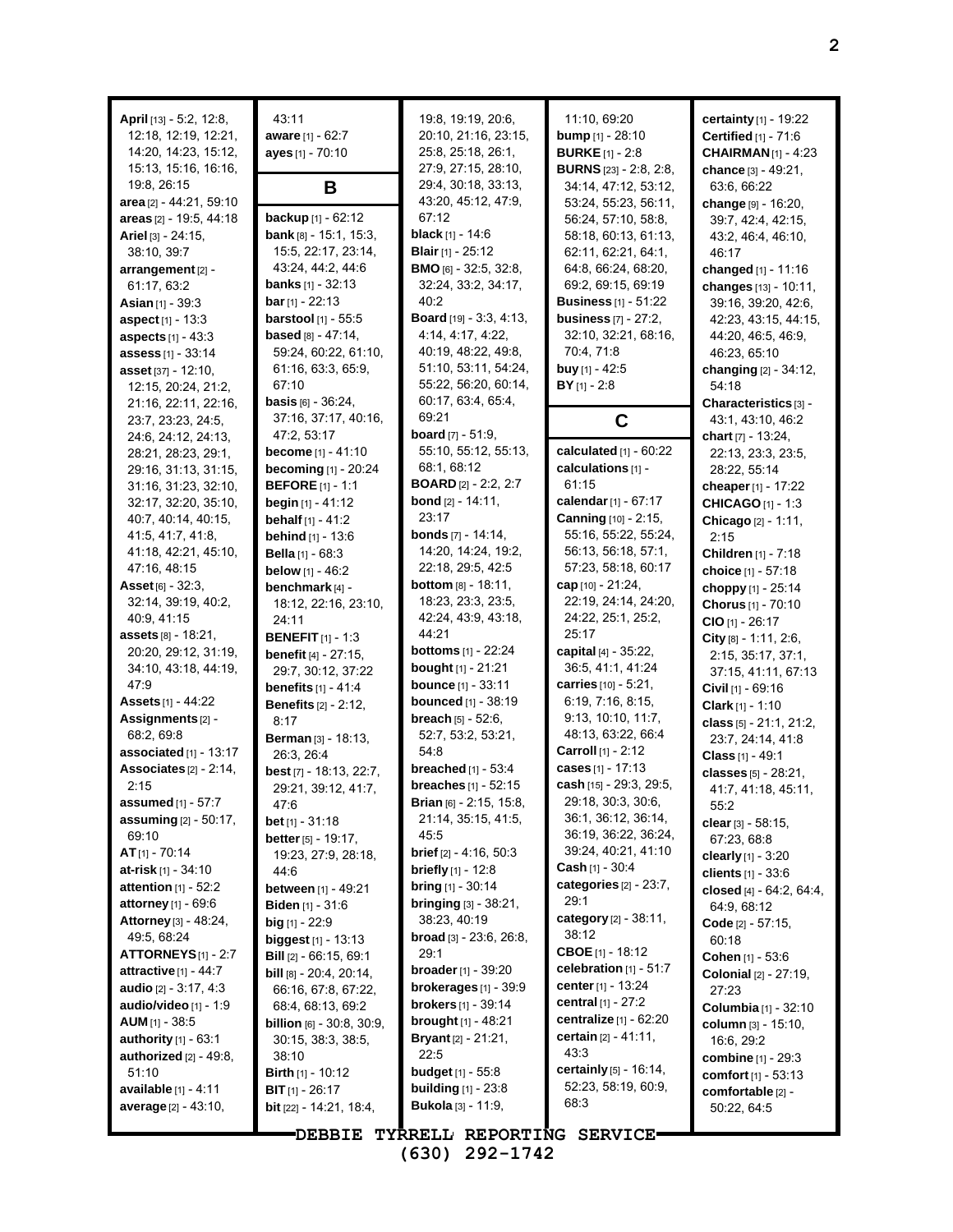| coming $[9] - 13:18$ ,<br>20:4, 20:14, 28:7,<br>29.6, 31.2, 36.9,<br>40:21, 68:12<br>commencing [1] -<br>1:12<br>comment $[1] - 4:20$<br>commitments [1] -<br>40:23<br>committee [1] - 33:5<br>Committee [7] -<br>66:14, 66:21, 67:2,<br>67:3, 67:16, 67:20,<br>68:6<br>Committees [1] -<br>67:19<br>committees $[1]$ - 4:15<br>commodities [4] -<br>18:21, 18:23, 18:24,<br>19:6<br>company [3] - 52:21, | 4:12<br>constituent $[1]$ - $69:2$<br>constraints $[1] - 4:13$<br>consultant $[1]$ - 47:15<br>consultants [2] -<br>52:11, 55:11<br>contact $[2] - 51:2$ ,<br>52:20<br><b>contacted</b> $[2] - 51:14$ ,<br>52:22<br>contains [1] - 71:13<br>continually $[1] - 40:17$<br>continue $[11] - 4.4$ ,<br>18:15, 18:16, 22:3,<br>25:13, 28:6, 29:23,<br>33:18, 35:20, 39:14<br>continued $[4] - 12:23$ ,<br>13:9, 16:14, 31:5<br>continues [1] - 21:23<br>contract [2] - 60:8,<br>62:10 | Covid [7] - 16:15,<br>16:17, 17:7, 17:13,<br>17:16, 36:8, 59:19<br>COVID [1] - 12:24<br>Covid-19[1] - 68:5<br><b>Craig</b> $[1] - 2:6$<br>credit [6] - 38:23,<br>39:23, 39:24, 43:21,<br>46:11, 50:21<br><b>Credit</b> $[1] - 69:10$<br>Creek [1] - 25:23<br>Creek's [1] - 38:20<br>Crescent <sup>[1]</sup> - 23:14<br>CSR $[1] - 71:17$<br><b>CTA</b> $[1]$ - 50:22<br>curious [1] - 16:19<br>current [7] - 42:20,<br>42:21, 46:24, 60:1,<br>60:8, 61:17, 68:17<br>custom [2] - 23:10,<br>24:11 | 64:21, 65:15, 65:21,<br>70.7<br>Degnan [29] - 2:5, 3:7,<br>5:9, 5:13, 6:8, 6:11,<br>7:5, 7:8, 8:3, 8:7,<br>9:1, 9:5, 9:22, 10:2,<br>10:19, 10:23, 34:23,<br>35:2, 48:5, 56:3,<br>56.9, 58.4, 61.18,<br>63:11, 63:14, 64:20,<br>65:17, 65:20, 70:9<br>degnan [1] - 57:7<br><b>dennis</b> [1] - 52:20<br><b>Dennis</b> [8] - 2:10,<br>40:17, 60:14, 61:14,<br>63.6, 64.2, 67.4,<br>69:19<br>department $[1]$ - 55:18<br>departures $[1]$ - 33:22<br><b>Deputy</b> $[2] - 2:6, 2:10$<br>destined [1] - 67:6 | distribute $[1]$ - $35:24$<br>distributing $[2] - 36:4$ ,<br>36:8<br>distribution $[3] - 36:1$ ,<br>36:11, 36:14<br>distributions [2] -<br>36:4, 36:5<br>districts $[1] - 27:2$<br><b>diverse</b> [2] - 38:7,<br>38:24<br>diversified $[1]$ - 25:24<br><b>DOCTOR</b> $[2] - 8:19$ ,<br>9.16<br>doctor [1] - 61:21<br>documentation [1] -<br>47.4<br>dollars $[1] - 61:3$<br>dominated $[1]$ - 24:22<br>done [7] - 17:17, 39:6,<br>44:12, 44:13, 57:11,<br>60:22, 61:14 |
|-----------------------------------------------------------------------------------------------------------------------------------------------------------------------------------------------------------------------------------------------------------------------------------------------------------------------------------------------------------------------------------------------------------|----------------------------------------------------------------------------------------------------------------------------------------------------------------------------------------------------------------------------------------------------------------------------------------------------------------------------------------------------------------------------------------------------------------------------------------------------------------------------------|--------------------------------------------------------------------------------------------------------------------------------------------------------------------------------------------------------------------------------------------------------------------------------------------------------------------------------------------------------------------------------------------------------------------------------------------------------------------------------------------------|----------------------------------------------------------------------------------------------------------------------------------------------------------------------------------------------------------------------------------------------------------------------------------------------------------------------------------------------------------------------------------------------------------------------------------------------------------------------------------------------------------|------------------------------------------------------------------------------------------------------------------------------------------------------------------------------------------------------------------------------------------------------------------------------------------------------------------------------------------------------------------------------------------------------------------------------------------------------------------------|
| 52:23, 53:19<br>compare [1] - 16:11                                                                                                                                                                                                                                                                                                                                                                       | contracts $[1] - 54:10$<br>contractual $[1]$ - $63:2$                                                                                                                                                                                                                                                                                                                                                                                                                            | cuts $[1] - 38.4$<br>cyber [1] - 54:6                                                                                                                                                                                                                                                                                                                                                                                                                                                            | determined $[1] - 4:13$<br>DeWald $[1] - 2:13$                                                                                                                                                                                                                                                                                                                                                                                                                                                           | Donna [1] - 2:11<br>double [1] - 24:18                                                                                                                                                                                                                                                                                                                                                                                                                                 |
| comparison [1] -                                                                                                                                                                                                                                                                                                                                                                                          | contributions [2] -                                                                                                                                                                                                                                                                                                                                                                                                                                                              |                                                                                                                                                                                                                                                                                                                                                                                                                                                                                                  | diagnosis $[1] - 62.4$                                                                                                                                                                                                                                                                                                                                                                                                                                                                                   | down [13] - 14:11,                                                                                                                                                                                                                                                                                                                                                                                                                                                     |
| 59:12                                                                                                                                                                                                                                                                                                                                                                                                     | 35:17, 36:15                                                                                                                                                                                                                                                                                                                                                                                                                                                                     | D                                                                                                                                                                                                                                                                                                                                                                                                                                                                                                | difference [1] - 23:21                                                                                                                                                                                                                                                                                                                                                                                                                                                                                   | 14:22, 14:23, 15:2,                                                                                                                                                                                                                                                                                                                                                                                                                                                    |
| compensation [1] -<br>64:11                                                                                                                                                                                                                                                                                                                                                                               | Contributions [1] -<br>67.9                                                                                                                                                                                                                                                                                                                                                                                                                                                      | data [3] - 50:8, 53:3,                                                                                                                                                                                                                                                                                                                                                                                                                                                                           | different [10] - 32:13,<br>33.7, 40.13, 41.16,                                                                                                                                                                                                                                                                                                                                                                                                                                                           | 15:19, 15:23, 23:17,<br>25.8, 44.17, 44.21,                                                                                                                                                                                                                                                                                                                                                                                                                            |
| competitive [1] -                                                                                                                                                                                                                                                                                                                                                                                         | control [1] - 55:12                                                                                                                                                                                                                                                                                                                                                                                                                                                              | 53:16                                                                                                                                                                                                                                                                                                                                                                                                                                                                                            | 41:18, 43:22, 46:9,                                                                                                                                                                                                                                                                                                                                                                                                                                                                                      | 46:16, 51:4                                                                                                                                                                                                                                                                                                                                                                                                                                                            |
| 28:11                                                                                                                                                                                                                                                                                                                                                                                                     | convene $[1] - 3:2$                                                                                                                                                                                                                                                                                                                                                                                                                                                              | <b>DATE</b> $[1]$ - 70:14                                                                                                                                                                                                                                                                                                                                                                                                                                                                        | 49.9, 55.6, 59.23                                                                                                                                                                                                                                                                                                                                                                                                                                                                                        | downside [1] - 24:3                                                                                                                                                                                                                                                                                                                                                                                                                                                    |
| competitors [1] -                                                                                                                                                                                                                                                                                                                                                                                         | convenient [2] - 59:3,                                                                                                                                                                                                                                                                                                                                                                                                                                                           | date [7] - 15:14, 16:9,                                                                                                                                                                                                                                                                                                                                                                                                                                                                          | difficulties $[1]$ - 48:23                                                                                                                                                                                                                                                                                                                                                                                                                                                                               | $Dr_{[1]} - 63:7$                                                                                                                                                                                                                                                                                                                                                                                                                                                      |
| 27:21                                                                                                                                                                                                                                                                                                                                                                                                     | 59:21                                                                                                                                                                                                                                                                                                                                                                                                                                                                            | 18:14, 22:14, 23:4,                                                                                                                                                                                                                                                                                                                                                                                                                                                                              | <b>dime</b> $[1] - 27:6$                                                                                                                                                                                                                                                                                                                                                                                                                                                                                 | drag [2] - 36:19, 36:22                                                                                                                                                                                                                                                                                                                                                                                                                                                |
| completed [1] - 11:20<br>completely [2] - 49:7,                                                                                                                                                                                                                                                                                                                                                           | conversation [1] -                                                                                                                                                                                                                                                                                                                                                                                                                                                               | 30:5, 37:20<br><b>Dates</b> $[1] - 10:11$                                                                                                                                                                                                                                                                                                                                                                                                                                                        | dinner $[1]$ - 55:5<br><b>direct</b> $[1]$ - 18:24                                                                                                                                                                                                                                                                                                                                                                                                                                                       | driven [2] - 12:22,                                                                                                                                                                                                                                                                                                                                                                                                                                                    |
| 67:23                                                                                                                                                                                                                                                                                                                                                                                                     | 63:7<br>conversations [2] -                                                                                                                                                                                                                                                                                                                                                                                                                                                      | days $[1]$ - 15:22                                                                                                                                                                                                                                                                                                                                                                                                                                                                               | direction $[1]$ - 37:19                                                                                                                                                                                                                                                                                                                                                                                                                                                                                  | 36:10<br>drop $[1] - 38.9$                                                                                                                                                                                                                                                                                                                                                                                                                                             |
| complex [1] - 19:6                                                                                                                                                                                                                                                                                                                                                                                        | 40.13, 49.7                                                                                                                                                                                                                                                                                                                                                                                                                                                                      | dead $[1]$ - 69:7                                                                                                                                                                                                                                                                                                                                                                                                                                                                                | <b>Director</b> $[7] - 2:10$ ,                                                                                                                                                                                                                                                                                                                                                                                                                                                                           | dropped [2] - 22:22,                                                                                                                                                                                                                                                                                                                                                                                                                                                   |
| composite [2] - 23:4,                                                                                                                                                                                                                                                                                                                                                                                     | Cook [1] - 1:11                                                                                                                                                                                                                                                                                                                                                                                                                                                                  | deal [1] - 17:15                                                                                                                                                                                                                                                                                                                                                                                                                                                                                 | 2:10, 4:1, 54:1                                                                                                                                                                                                                                                                                                                                                                                                                                                                                          | 38:13                                                                                                                                                                                                                                                                                                                                                                                                                                                                  |
| 24:8                                                                                                                                                                                                                                                                                                                                                                                                      | core [7] - 14:20,                                                                                                                                                                                                                                                                                                                                                                                                                                                                | deals $[1] - 57:16$                                                                                                                                                                                                                                                                                                                                                                                                                                                                              | 60:22, 61:8, 63:1                                                                                                                                                                                                                                                                                                                                                                                                                                                                                        | drops [1] - 38:15                                                                                                                                                                                                                                                                                                                                                                                                                                                      |
| Comptroller [1] - 2:12                                                                                                                                                                                                                                                                                                                                                                                    | 14:23, 25:21, 26:17,                                                                                                                                                                                                                                                                                                                                                                                                                                                             | <b>DEBBIE</b> [1] - 71:17                                                                                                                                                                                                                                                                                                                                                                                                                                                                        | Director's [3] - 50:1,                                                                                                                                                                                                                                                                                                                                                                                                                                                                                   | $DU$ [1] - 71:2                                                                                                                                                                                                                                                                                                                                                                                                                                                        |
| computer [2] - 52:7,                                                                                                                                                                                                                                                                                                                                                                                      | 26.24, 28:18, 32:18                                                                                                                                                                                                                                                                                                                                                                                                                                                              | <b>DEBORAH</b> [1] - 71:6                                                                                                                                                                                                                                                                                                                                                                                                                                                                        | 54:14, 65:10                                                                                                                                                                                                                                                                                                                                                                                                                                                                                             | due [10] - 4:4, 21:20,                                                                                                                                                                                                                                                                                                                                                                                                                                                 |
| 52:11                                                                                                                                                                                                                                                                                                                                                                                                     | correct <sub>[1]</sub> - 71:11                                                                                                                                                                                                                                                                                                                                                                                                                                                   | debt [9] - 23:15, 42:1,                                                                                                                                                                                                                                                                                                                                                                                                                                                                          | <b>Directors'</b> [1] - 50:2                                                                                                                                                                                                                                                                                                                                                                                                                                                                             | 29:5, 29:6, 30:2,                                                                                                                                                                                                                                                                                                                                                                                                                                                      |
| <b>Concentra</b> [6] - 59:7,                                                                                                                                                                                                                                                                                                                                                                              | cost $[2] - 18.18, 59.11$                                                                                                                                                                                                                                                                                                                                                                                                                                                        | 42:12, 44:23, 45:3,                                                                                                                                                                                                                                                                                                                                                                                                                                                                              | Disability [2] - 8:17,                                                                                                                                                                                                                                                                                                                                                                                                                                                                                   | 36:22, 39:7, 50:23,                                                                                                                                                                                                                                                                                                                                                                                                                                                    |
| 59:15, 61:24, 62:1,                                                                                                                                                                                                                                                                                                                                                                                       | costly $[1]$ - 59:3                                                                                                                                                                                                                                                                                                                                                                                                                                                              | 45:14, 45:15, 45:19,                                                                                                                                                                                                                                                                                                                                                                                                                                                                             | 9:15                                                                                                                                                                                                                                                                                                                                                                                                                                                                                                     | 58:10, 62:21                                                                                                                                                                                                                                                                                                                                                                                                                                                           |
| 62:3, 62:7<br>concern [3] - 61:5,                                                                                                                                                                                                                                                                                                                                                                         | <b>Council</b> [1] - 2:14                                                                                                                                                                                                                                                                                                                                                                                                                                                        | 46:13                                                                                                                                                                                                                                                                                                                                                                                                                                                                                            | disability $[7]$ - 59.4,<br>59:5, 59:13, 60:1,                                                                                                                                                                                                                                                                                                                                                                                                                                                           | DuPage [1] - 71:8                                                                                                                                                                                                                                                                                                                                                                                                                                                      |
| 61:10, 62:2                                                                                                                                                                                                                                                                                                                                                                                               | <b>counsel</b> [6] - 49:1,<br>51:3, 52:10, 60:10,                                                                                                                                                                                                                                                                                                                                                                                                                                | December [1] - 58:13<br>decision $[4] - 41.24$ .                                                                                                                                                                                                                                                                                                                                                                                                                                                 | 61:21, 61:22, 62:5                                                                                                                                                                                                                                                                                                                                                                                                                                                                                       | during [3] - 19:8,<br>24:16, 28:4                                                                                                                                                                                                                                                                                                                                                                                                                                      |
| concerned [1] - 61:13                                                                                                                                                                                                                                                                                                                                                                                     | 67:22, 68:11                                                                                                                                                                                                                                                                                                                                                                                                                                                                     | 42:13, 44:8                                                                                                                                                                                                                                                                                                                                                                                                                                                                                      | <b>disburse</b> $[1]$ - 37:11                                                                                                                                                                                                                                                                                                                                                                                                                                                                            | duties $[1] - 60.19$                                                                                                                                                                                                                                                                                                                                                                                                                                                   |
| <b>concerns</b> [1] - 15:11                                                                                                                                                                                                                                                                                                                                                                               | countries $[2] - 13.4$ ,                                                                                                                                                                                                                                                                                                                                                                                                                                                         | dedicated $[2] - 44:1$ ,                                                                                                                                                                                                                                                                                                                                                                                                                                                                         | discipline $[1]$ - 33:2                                                                                                                                                                                                                                                                                                                                                                                                                                                                                  | <b>Duty</b> $[2] - 8:17, 9:15$                                                                                                                                                                                                                                                                                                                                                                                                                                         |
| conducted $[2] - 3:17$ ,                                                                                                                                                                                                                                                                                                                                                                                  | 13:5                                                                                                                                                                                                                                                                                                                                                                                                                                                                             | 45:2                                                                                                                                                                                                                                                                                                                                                                                                                                                                                             | discretion $[1] - 61:7$                                                                                                                                                                                                                                                                                                                                                                                                                                                                                  | duty [2] - 61:21, 62:5                                                                                                                                                                                                                                                                                                                                                                                                                                                 |
| 59:20                                                                                                                                                                                                                                                                                                                                                                                                     | <b>COUNTY</b> $[1]$ - 71:2                                                                                                                                                                                                                                                                                                                                                                                                                                                       | <b>deemed</b> $[1] - 63:3$                                                                                                                                                                                                                                                                                                                                                                                                                                                                       | <b>discuss</b> $[2] - 12:11$ ,                                                                                                                                                                                                                                                                                                                                                                                                                                                                           |                                                                                                                                                                                                                                                                                                                                                                                                                                                                        |
| conference [2] - 3:17,                                                                                                                                                                                                                                                                                                                                                                                    | County [3] - 1:11,                                                                                                                                                                                                                                                                                                                                                                                                                                                               | definitely $[2]$ - $25:3$ ,                                                                                                                                                                                                                                                                                                                                                                                                                                                                      | 64:10                                                                                                                                                                                                                                                                                                                                                                                                                                                                                                    | Е                                                                                                                                                                                                                                                                                                                                                                                                                                                                      |
| 4:4                                                                                                                                                                                                                                                                                                                                                                                                       | 59:8, 71:8                                                                                                                                                                                                                                                                                                                                                                                                                                                                       | 54:3                                                                                                                                                                                                                                                                                                                                                                                                                                                                                             | discussed $[4] - 41:21$ ,                                                                                                                                                                                                                                                                                                                                                                                                                                                                                |                                                                                                                                                                                                                                                                                                                                                                                                                                                                        |
| confirm $[1] - 52:18$                                                                                                                                                                                                                                                                                                                                                                                     | couple [5] - 30:5,                                                                                                                                                                                                                                                                                                                                                                                                                                                               | defray [1] - 60:19                                                                                                                                                                                                                                                                                                                                                                                                                                                                               | 47.5, 47.8, 51.10                                                                                                                                                                                                                                                                                                                                                                                                                                                                                        | easier [1] - 59:16                                                                                                                                                                                                                                                                                                                                                                                                                                                     |
| conflict $[1] - 62:12$                                                                                                                                                                                                                                                                                                                                                                                    | 30:21, 32:12, 51:1,                                                                                                                                                                                                                                                                                                                                                                                                                                                              | <b>DEGNAN</b> [29] - 3:8,                                                                                                                                                                                                                                                                                                                                                                                                                                                                        | $discussing$ [3] -                                                                                                                                                                                                                                                                                                                                                                                                                                                                                       | economy $[3] - 13.2$ ,                                                                                                                                                                                                                                                                                                                                                                                                                                                 |
| <b>connected</b> [1] - 39:13<br>consensus [1] - 56:12                                                                                                                                                                                                                                                                                                                                                     | 61:3<br><b>coupled</b> $[1] - 35:16$                                                                                                                                                                                                                                                                                                                                                                                                                                             | 5:7, 5:14, 6:6, 6:12,<br>7:3, 7:9, 8:1, 8:8,                                                                                                                                                                                                                                                                                                                                                                                                                                                     | 12:11, 37:8<br>$discussion$ [3] -                                                                                                                                                                                                                                                                                                                                                                                                                                                                        | 13:12, 14:9<br>effect $[2] - 34.15, 43.6$                                                                                                                                                                                                                                                                                                                                                                                                                              |
| consider $[2] - 3:21$ ,                                                                                                                                                                                                                                                                                                                                                                                   | <b>course</b> $[3] - 34:7$ ,                                                                                                                                                                                                                                                                                                                                                                                                                                                     | 8:23, 9:6, 9:20, 10:3,                                                                                                                                                                                                                                                                                                                                                                                                                                                                           | 41:12, 47:13, 60:15                                                                                                                                                                                                                                                                                                                                                                                                                                                                                      | effective [4] - 34:13,                                                                                                                                                                                                                                                                                                                                                                                                                                                 |
| 55:21                                                                                                                                                                                                                                                                                                                                                                                                     | 42:10, 46:22                                                                                                                                                                                                                                                                                                                                                                                                                                                                     | 10:17, 10:24, 34:21,                                                                                                                                                                                                                                                                                                                                                                                                                                                                             | discussions $[4]$ -                                                                                                                                                                                                                                                                                                                                                                                                                                                                                      | 47:17, 56:1, 56:14                                                                                                                                                                                                                                                                                                                                                                                                                                                     |
| Consideration [1] -                                                                                                                                                                                                                                                                                                                                                                                       | court $[1] - 71:7$                                                                                                                                                                                                                                                                                                                                                                                                                                                               | 35:3, 37:10, 48:6,                                                                                                                                                                                                                                                                                                                                                                                                                                                                               | 12:14, 13:21, 47:6,                                                                                                                                                                                                                                                                                                                                                                                                                                                                                      | effects [1] - 19:1                                                                                                                                                                                                                                                                                                                                                                                                                                                     |
| 63:24                                                                                                                                                                                                                                                                                                                                                                                                     | courtesy [1] - 62:21                                                                                                                                                                                                                                                                                                                                                                                                                                                             | 56:7, 61:20, 61:24,                                                                                                                                                                                                                                                                                                                                                                                                                                                                              | 68:19                                                                                                                                                                                                                                                                                                                                                                                                                                                                                                    | effort $[2] - 39:12$ ,                                                                                                                                                                                                                                                                                                                                                                                                                                                 |
| consistent $[2]$ - 3:23,                                                                                                                                                                                                                                                                                                                                                                                  | covered $[1] - 35:15$                                                                                                                                                                                                                                                                                                                                                                                                                                                            | 63.9, 63.15, 64.15,                                                                                                                                                                                                                                                                                                                                                                                                                                                                              | <b>disruption</b> $[1]$ - 27:24                                                                                                                                                                                                                                                                                                                                                                                                                                                                          | 39:15                                                                                                                                                                                                                                                                                                                                                                                                                                                                  |

**DEBBIE TYRRELL REPORTING SERVICE (630) 292-1742**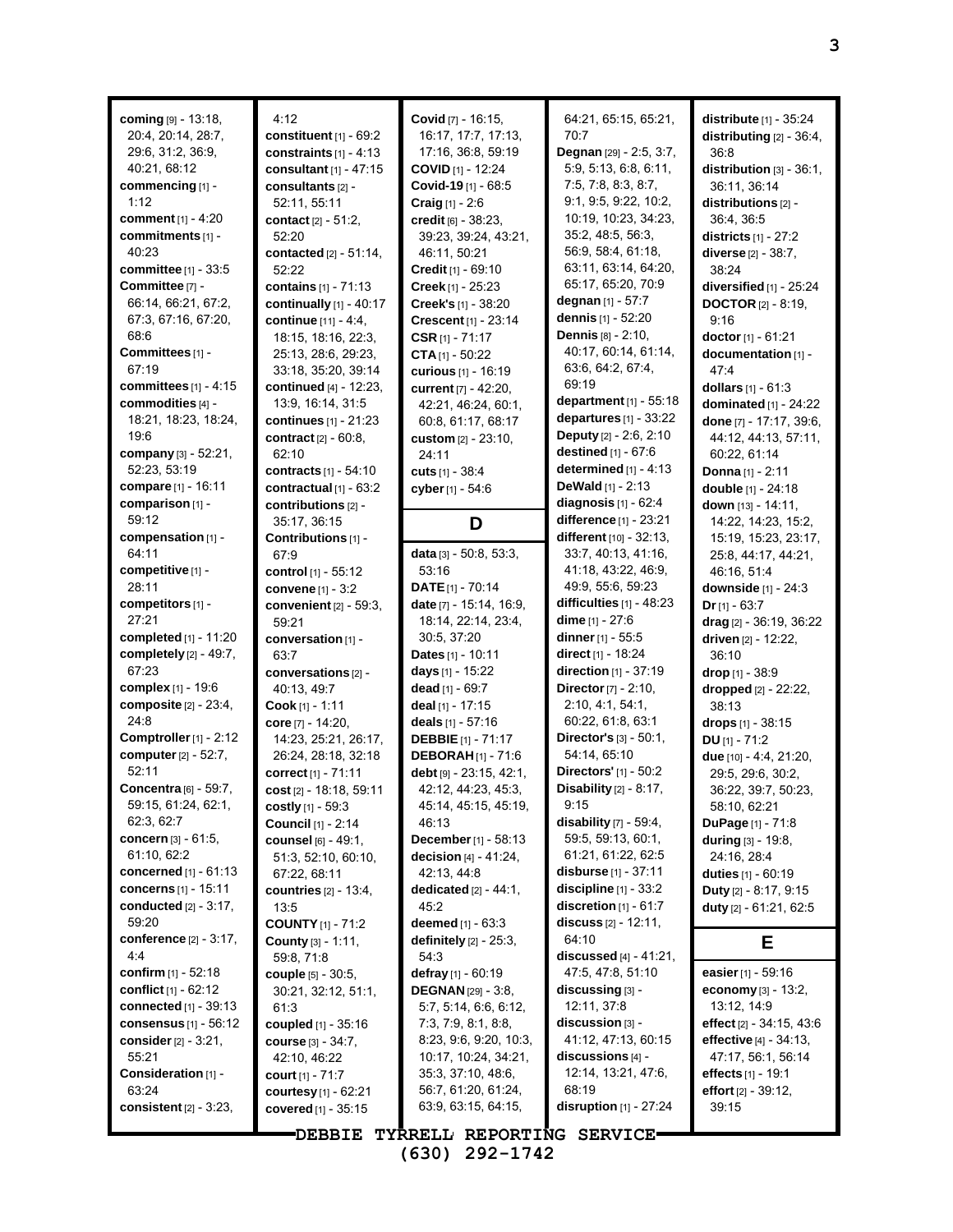| eight [2] - 40:24, 45:8<br>either $[2] - 53.17$ ,<br>68:15<br>elect $[1]$ - 58:12<br><b>elected</b> $[6] - 56:5$<br>56:12, 56:17, 57:12,<br>57:20, 57:24<br>election [5] - 57:3,<br>57:16, 57:21, 58:2,<br>58:9<br><b>Election</b> $[1]$ - 54:16<br><b>EM</b> [2] - 25:11, 25:14<br>email $[1] - 52:2$<br>emails [1] - 49:3<br><b>Emerging</b> $[1]$ - 66:15<br>emerging [4] - 17:11,<br>25:11, 38:4, 66:18 | equivalent $[1]$ - $67:2$<br>escalate [1] - 27:14<br>especially $[2] - 12:6$ ,<br>23:21<br>essentially [3] - 32:9,<br>45:15, 45:18<br>estate [15] - 18:21,<br>19:10, 19:11, 19:15,<br>21:6, 26:12, 26:13,<br>26.15, 27:9, 27:12,<br>28:14, 29:13, 31:19,<br>36.6, 36.9<br><b>European</b> [1] - 16:17<br>ex.US [1] - 16:7<br>examinations [2] -<br>59:4, 59:19<br><b>examine</b> $[1]$ - 61:21 | favor [2] - 67:13, 70:9<br><b>faxes</b> $[1] - 49:3$<br>February [2] - 22:22,<br>68:2<br>Fed [1] - 31:3<br>Federal [3] - 13:8,<br>20:14<br>fee $[1] - 59.13$<br>Fees [2] - 6:21, 68:24<br>fees $[1] - 69.6$<br>felony [1] - 69:13<br>few [18] - 12:8, 12:10,<br>12:22, 13:3, 15:8,<br>17:9, 24:19, 25:1,<br>29:22, 30:2, 32:15,<br>32:22, 40:12, 40:13,<br>41:16, 46:22, 51:14, | <b>Flows</b> $[1] - 30.4$<br>focus $[2] - 22:10$ ,<br>40:10<br>focused $[1] - 43.17$<br>FOIA [2] - 50:6, 51:4<br><b>FOIAs</b> $[2] - 50:5, 51:1$<br>folks [3] - 12:24, 13:1,<br>60:1<br>FOR $[1] - 2:7$<br>foregoing [1] - 71:11<br>Forfeitures [1] - 69:13<br>form $[1] - 49:16$<br><b>formalize</b> $[2] - 58:2$ ,<br>60:11<br>formally [3] - 57:24,<br>58:1, 58:14<br><b>FORTUNA</b> [1] - 4:23 | goal [2] - 43:7, 51:10<br>goals [2] - 42:14, 47:7<br>GOODE [1] - 62:18<br>Government [1] - 13:8<br>governs [1] - 57:15<br>grant $[1] - 62:24$<br>gray $[1]$ - 14:2<br>great [1] - 15:12<br>group [2] - 33:2, 44:9<br>grow [2] - 28:6, 30:19<br>growing [1] - 30:18<br>growth $[3] - 16:1$ ,<br>22:19, 25:7<br>guess [3] - 26:19,<br>30:22, 58:6<br>guy [1] - 55:18 |
|-------------------------------------------------------------------------------------------------------------------------------------------------------------------------------------------------------------------------------------------------------------------------------------------------------------------------------------------------------------------------------------------------------------|------------------------------------------------------------------------------------------------------------------------------------------------------------------------------------------------------------------------------------------------------------------------------------------------------------------------------------------------------------------------------------------------|---------------------------------------------------------------------------------------------------------------------------------------------------------------------------------------------------------------------------------------------------------------------------------------------------------------------------------------------------------------------------------|----------------------------------------------------------------------------------------------------------------------------------------------------------------------------------------------------------------------------------------------------------------------------------------------------------------------------------------------------------------------------------------------------|--------------------------------------------------------------------------------------------------------------------------------------------------------------------------------------------------------------------------------------------------------------------------------------------------------------------------------------------------------------------|
| emphasis $[1] - 20:11$                                                                                                                                                                                                                                                                                                                                                                                      | <b>examined</b> $[1] - 59:17$                                                                                                                                                                                                                                                                                                                                                                  | 66:13                                                                                                                                                                                                                                                                                                                                                                           | forward [6] - 18:4,                                                                                                                                                                                                                                                                                                                                                                                | н                                                                                                                                                                                                                                                                                                                                                                  |
| employee $[1] - 62:5$                                                                                                                                                                                                                                                                                                                                                                                       | example [1] - 20:17<br>excellent [1] - 62:11                                                                                                                                                                                                                                                                                                                                                   | fiduciaries $[2] - 60:17$ ,<br>61:5                                                                                                                                                                                                                                                                                                                                             | 41:12, 51:11, 54:3,                                                                                                                                                                                                                                                                                                                                                                                | half [16] - 14:5, 14:13,                                                                                                                                                                                                                                                                                                                                           |
| <b>Employee</b> [1] - 2:13<br><b>Employees</b> $[1] - 7:18$                                                                                                                                                                                                                                                                                                                                                 | exceptionally [1] -                                                                                                                                                                                                                                                                                                                                                                            | fiduciary [2] - 60:19,                                                                                                                                                                                                                                                                                                                                                          | 59:6, 60:12<br>four [8] - 14:18, 16:9,                                                                                                                                                                                                                                                                                                                                                             | 14:19, 15:5, 15:14,                                                                                                                                                                                                                                                                                                                                                |
| employees [1] - 64:11                                                                                                                                                                                                                                                                                                                                                                                       | 28:16                                                                                                                                                                                                                                                                                                                                                                                          | 61:9                                                                                                                                                                                                                                                                                                                                                                            | 16:23, 23:20, 50:3,                                                                                                                                                                                                                                                                                                                                                                                | 16:8, 16:12, 18:1,                                                                                                                                                                                                                                                                                                                                                 |
| <b>EMPLOYEES'</b> $[1] - 1:2$                                                                                                                                                                                                                                                                                                                                                                               | <b>excess</b> $[1] - 61.3$                                                                                                                                                                                                                                                                                                                                                                     | figures $[1] - 47:3$                                                                                                                                                                                                                                                                                                                                                            | 54:10, 60:2, 60:4                                                                                                                                                                                                                                                                                                                                                                                  | 19:13, 23:17, 23:18,                                                                                                                                                                                                                                                                                                                                               |
| <b>Employer</b> [1] - 67:9                                                                                                                                                                                                                                                                                                                                                                                  | <b>excited</b> $[1]$ - 13:19                                                                                                                                                                                                                                                                                                                                                                   | filed $[1] - 69.4$                                                                                                                                                                                                                                                                                                                                                              | fourth [1] - 24:24                                                                                                                                                                                                                                                                                                                                                                                 | 26:3, 28:8, 37:15,                                                                                                                                                                                                                                                                                                                                                 |
| employment [1] -                                                                                                                                                                                                                                                                                                                                                                                            | execute [1] - 42:19                                                                                                                                                                                                                                                                                                                                                                            | fill [2] - 55:22, 55:24                                                                                                                                                                                                                                                                                                                                                         | front $[1] - 39:11$                                                                                                                                                                                                                                                                                                                                                                                | 45:6, 54:23                                                                                                                                                                                                                                                                                                                                                        |
| 68:13                                                                                                                                                                                                                                                                                                                                                                                                       | <b>Executive</b> $[14] - 2:10$ ,<br>2:10, 3:24, 40:11,                                                                                                                                                                                                                                                                                                                                         | financial $[2] - 32:16$ ,<br>50:7                                                                                                                                                                                                                                                                                                                                               | fully [1] - 23:1<br>functions [1] - 32:18                                                                                                                                                                                                                                                                                                                                                          | halfway [2] - 15:18<br>hampered [1] - 17:15                                                                                                                                                                                                                                                                                                                        |
| encouraged [1] -<br>52:17                                                                                                                                                                                                                                                                                                                                                                                   | 49:24, 50:2, 54:1,                                                                                                                                                                                                                                                                                                                                                                             | Fine [1] - 69:3                                                                                                                                                                                                                                                                                                                                                                 | fund [14] - 18:5, 18:10,                                                                                                                                                                                                                                                                                                                                                                           | hand $[5] - 14:17$ ,                                                                                                                                                                                                                                                                                                                                               |
| end [9] - 15:12, 15:15,                                                                                                                                                                                                                                                                                                                                                                                     | 54:13, 60:21, 61:8,                                                                                                                                                                                                                                                                                                                                                                            | finish $[1]$ - 35:11                                                                                                                                                                                                                                                                                                                                                            | 18:17, 25:20, 25:21,                                                                                                                                                                                                                                                                                                                                                                               | 15:10, 16:6, 18:6,                                                                                                                                                                                                                                                                                                                                                 |
| 26:14, 26:21, 27:1,                                                                                                                                                                                                                                                                                                                                                                                         | 62.24, 65.5, 65.6,                                                                                                                                                                                                                                                                                                                                                                             | fire $[2] - 31:7, 55:18$                                                                                                                                                                                                                                                                                                                                                        | 25:23, 26:10, 30:7,                                                                                                                                                                                                                                                                                                                                                                                | 18:24                                                                                                                                                                                                                                                                                                                                                              |
| 36:19, 38:14, 54:8,                                                                                                                                                                                                                                                                                                                                                                                         | 65.9                                                                                                                                                                                                                                                                                                                                                                                           | firm $[5] - 50.13, 53.7,$                                                                                                                                                                                                                                                                                                                                                       | 36:22, 55:8, 59:9,                                                                                                                                                                                                                                                                                                                                                                                 | Hansen [9] - 2:11, 3:4,                                                                                                                                                                                                                                                                                                                                            |
| 69.20                                                                                                                                                                                                                                                                                                                                                                                                       | <b>existing</b> $[3] - 44:14$ ,<br>54:10, 57:8                                                                                                                                                                                                                                                                                                                                                 | 53:14, 54:3, 55:8                                                                                                                                                                                                                                                                                                                                                               | 68:15, 68:16                                                                                                                                                                                                                                                                                                                                                                                       | 4:19, 5:10, 6:8, 9:2,<br>9:23, 10:20, 64:17                                                                                                                                                                                                                                                                                                                        |
| energy $[2] - 19.3$ ,<br>27:19                                                                                                                                                                                                                                                                                                                                                                              | expect [3] - 26:20,                                                                                                                                                                                                                                                                                                                                                                            | firms [5] - 52.3, 52.14,<br>54:5, 54:7, 54:11                                                                                                                                                                                                                                                                                                                                   | Fund [13] - 4:1, 25:3,<br>26:18, 51:7, 53:18,                                                                                                                                                                                                                                                                                                                                                      | <b>hansen</b> [1] - 8:4                                                                                                                                                                                                                                                                                                                                            |
| enhancing $[1]$ - 24:1                                                                                                                                                                                                                                                                                                                                                                                      | 27:8, 28:5                                                                                                                                                                                                                                                                                                                                                                                     | <b>First</b> $[1] - 49:1$                                                                                                                                                                                                                                                                                                                                                       | 54:6, 54:8, 54:19,                                                                                                                                                                                                                                                                                                                                                                                 | HANSEN [76] - 3:5,                                                                                                                                                                                                                                                                                                                                                 |
| enter $[1] - 63:1$                                                                                                                                                                                                                                                                                                                                                                                          | expecting [2] - 19:15,                                                                                                                                                                                                                                                                                                                                                                         | first [9] - 12.9, 14.18,                                                                                                                                                                                                                                                                                                                                                        | 57:15, 59:2, 60:20,                                                                                                                                                                                                                                                                                                                                                                                | 3.7, 3.9, 3.11, 3.13,                                                                                                                                                                                                                                                                                                                                              |
| entered [1] - 54:4                                                                                                                                                                                                                                                                                                                                                                                          | 19:18                                                                                                                                                                                                                                                                                                                                                                                          | 19:4, 19:13, 21:17,                                                                                                                                                                                                                                                                                                                                                             | 64:11, 69:5                                                                                                                                                                                                                                                                                                                                                                                        | 4.21, 5.11, 5.13,                                                                                                                                                                                                                                                                                                                                                  |
| entertain [2] - 47:13,                                                                                                                                                                                                                                                                                                                                                                                      | <b>expenses</b> $[1] - 60:20$                                                                                                                                                                                                                                                                                                                                                                  | 25:1, 26:19, 36:14,                                                                                                                                                                                                                                                                                                                                                             | <b>FUND</b> $[1] - 1:3$                                                                                                                                                                                                                                                                                                                                                                            | 5:15, 5:17, 5:19,                                                                                                                                                                                                                                                                                                                                                  |
| 62:24                                                                                                                                                                                                                                                                                                                                                                                                       | experience [1] - 56:20<br>exposure [2] - 19:1,                                                                                                                                                                                                                                                                                                                                                 | 50:5                                                                                                                                                                                                                                                                                                                                                                            | <b>Fund's</b> $[4] - 4.2, 4.11,$<br>47:15, 47:16                                                                                                                                                                                                                                                                                                                                                   | 5:21, 6:9, 6:11, 6:13,<br>6:15, 6:17, 6:19, 7:6,                                                                                                                                                                                                                                                                                                                   |
| <b>ENTITLED</b> [1] - 70:13<br>entitled [3] - 1:9,                                                                                                                                                                                                                                                                                                                                                          | 42:11                                                                                                                                                                                                                                                                                                                                                                                          | five [4] - 46:15, 50:6,<br>54:22, 68:18                                                                                                                                                                                                                                                                                                                                         | fund-to-fund [1] -                                                                                                                                                                                                                                                                                                                                                                                 | 7:8, 7:10, 7:12, 7:14,                                                                                                                                                                                                                                                                                                                                             |
| 58:19, 69:6                                                                                                                                                                                                                                                                                                                                                                                                 | <b>exposures</b> $[1] - 27:1$                                                                                                                                                                                                                                                                                                                                                                  | fixed [18] - 14:15,                                                                                                                                                                                                                                                                                                                                                             | 25:23                                                                                                                                                                                                                                                                                                                                                                                              | 7:16, 8:5, 8:7, 8:9,                                                                                                                                                                                                                                                                                                                                               |
| environment [5] -                                                                                                                                                                                                                                                                                                                                                                                           | <b>Extensions</b> $[1]$ - $9:15$                                                                                                                                                                                                                                                                                                                                                               | 14:17, 15:7, 21:22,                                                                                                                                                                                                                                                                                                                                                             | funded $[2] - 11:18$ ,                                                                                                                                                                                                                                                                                                                                                                             | 8:11, 8:13, 8:15, 9:3,                                                                                                                                                                                                                                                                                                                                             |
| 12:4, 12:18, 12:24,                                                                                                                                                                                                                                                                                                                                                                                         | extensions $[1]$ - 59:5                                                                                                                                                                                                                                                                                                                                                                        | 23.8, 23.21, 27:9,                                                                                                                                                                                                                                                                                                                                                              | 30:22                                                                                                                                                                                                                                                                                                                                                                                              | 9.5, 9.7, 9.9, 9.11,                                                                                                                                                                                                                                                                                                                                               |
| 28:17, 32:19                                                                                                                                                                                                                                                                                                                                                                                                | <b>extent</b> [1] - 59:16                                                                                                                                                                                                                                                                                                                                                                      | 28:15, 28:18, 29:3,                                                                                                                                                                                                                                                                                                                                                             | funding [2] - 41:11,                                                                                                                                                                                                                                                                                                                                                                               | 9:13, 9:24, 10:2,<br>10.4, 10.6, 10.8,                                                                                                                                                                                                                                                                                                                             |
| <b>equally</b> [1] - 60:16                                                                                                                                                                                                                                                                                                                                                                                  | extra $[1] - 49:12$<br>extremely $[1]$ - 38:2                                                                                                                                                                                                                                                                                                                                                  | 31:20, 37:2, 37:4,<br>38:16, 39:20, 43:22,                                                                                                                                                                                                                                                                                                                                      | 67:10<br>funds $[7] - 18.7$ ,                                                                                                                                                                                                                                                                                                                                                                      | 10:10, 10:21, 10:23,                                                                                                                                                                                                                                                                                                                                               |
| equation [1] - 25:6<br>equities [5] - 15:13,                                                                                                                                                                                                                                                                                                                                                                |                                                                                                                                                                                                                                                                                                                                                                                                | 44:16, 46:10                                                                                                                                                                                                                                                                                                                                                                    | 20:20, 26:19, 27:1,                                                                                                                                                                                                                                                                                                                                                                                | 11:1, 11:3, 11:5,                                                                                                                                                                                                                                                                                                                                                  |
| 16:22, 29:10, 29:12,                                                                                                                                                                                                                                                                                                                                                                                        | F                                                                                                                                                                                                                                                                                                                                                                                              | Flash [4] - 12:7, 21:15,                                                                                                                                                                                                                                                                                                                                                        | 29:12, 44:19, 50:10                                                                                                                                                                                                                                                                                                                                                                                | 11:7, 34:24, 35:2,                                                                                                                                                                                                                                                                                                                                                 |
| 31:21                                                                                                                                                                                                                                                                                                                                                                                                       |                                                                                                                                                                                                                                                                                                                                                                                                | 21:18, 31:10                                                                                                                                                                                                                                                                                                                                                                    | future [4] - 34:7,                                                                                                                                                                                                                                                                                                                                                                                 | 35.4, 35.6, 35.8,                                                                                                                                                                                                                                                                                                                                                  |
| equity [26] - 15:9,                                                                                                                                                                                                                                                                                                                                                                                         | <b>face</b> [1] - 18:3                                                                                                                                                                                                                                                                                                                                                                         | <b>flat</b> $[3] - 23.9, 25.6,$                                                                                                                                                                                                                                                                                                                                                 | 35:21, 37:9, 46:23                                                                                                                                                                                                                                                                                                                                                                                 | 48:3, 48:5, 48:7,<br>48.9, 48.11, 48.13,                                                                                                                                                                                                                                                                                                                           |
| 15:13, 15:19, 16:6,                                                                                                                                                                                                                                                                                                                                                                                         | facing [1] - 13:10<br>fact $[3]$ - 36:23, 62:19,                                                                                                                                                                                                                                                                                                                                               | 59:13<br>flexibility $[2] - 43.22$ ,                                                                                                                                                                                                                                                                                                                                            |                                                                                                                                                                                                                                                                                                                                                                                                    | 63:12, 63:14, 63:16,                                                                                                                                                                                                                                                                                                                                               |
| 24:8, 25:24, 29:14,<br>29:17, 29:21, 31:20,                                                                                                                                                                                                                                                                                                                                                                 | 67:4                                                                                                                                                                                                                                                                                                                                                                                           | 44:11                                                                                                                                                                                                                                                                                                                                                                           | G                                                                                                                                                                                                                                                                                                                                                                                                  | 63:18, 63:20, 63:22,                                                                                                                                                                                                                                                                                                                                               |
| 33:2, 35:23, 36:10,                                                                                                                                                                                                                                                                                                                                                                                         | fairly $[4]$ - 24.9, 28.3,                                                                                                                                                                                                                                                                                                                                                                     | flow $[9] - 21:2, 29:5,$                                                                                                                                                                                                                                                                                                                                                        | general [1] - 28:19                                                                                                                                                                                                                                                                                                                                                                                | 64:18, 64:20, 64:22,                                                                                                                                                                                                                                                                                                                                               |
| 38:10, 40:22, 40:23,                                                                                                                                                                                                                                                                                                                                                                                        | 28:5, 29:23                                                                                                                                                                                                                                                                                                                                                                                    | 29:18, 30:3, 30:6,                                                                                                                                                                                                                                                                                                                                                              | gibberish [1] - 49:18                                                                                                                                                                                                                                                                                                                                                                              | 64:24, 65:2, 65:18,                                                                                                                                                                                                                                                                                                                                                |
| 41.6, 41.17, 42.1,                                                                                                                                                                                                                                                                                                                                                                                          | far $[5]$ - 12:7, 12:21,                                                                                                                                                                                                                                                                                                                                                                       | 36:9, 36:12, 39:24,                                                                                                                                                                                                                                                                                                                                                             | given [5] - 27:6, 36:7,                                                                                                                                                                                                                                                                                                                                                                            | 65:20, 65:22, 65:24,<br>66.2, 66.4                                                                                                                                                                                                                                                                                                                                 |
| 42:12, 44:23, 45:4,                                                                                                                                                                                                                                                                                                                                                                                         | 15:17, 25:14, 53:3                                                                                                                                                                                                                                                                                                                                                                             | 55:13                                                                                                                                                                                                                                                                                                                                                                           | 36:23, 71:10, 71:13                                                                                                                                                                                                                                                                                                                                                                                | happy $[1] - 32:1$                                                                                                                                                                                                                                                                                                                                                 |
| 45:7, 45:21, 45:22,                                                                                                                                                                                                                                                                                                                                                                                         | <b>Fargo</b> [2] - 32:14                                                                                                                                                                                                                                                                                                                                                                       | flows $[2] - 40:21$ ,<br>41:10                                                                                                                                                                                                                                                                                                                                                  | global $[3] - 32:24$ ,<br>44.22, 44.24                                                                                                                                                                                                                                                                                                                                                             | <b>hard</b> $[1]$ - 27:5                                                                                                                                                                                                                                                                                                                                           |
| 46:13                                                                                                                                                                                                                                                                                                                                                                                                       | father [1] - 49:14                                                                                                                                                                                                                                                                                                                                                                             |                                                                                                                                                                                                                                                                                                                                                                                 |                                                                                                                                                                                                                                                                                                                                                                                                    |                                                                                                                                                                                                                                                                                                                                                                    |
|                                                                                                                                                                                                                                                                                                                                                                                                             | <b>DEBBIE</b>                                                                                                                                                                                                                                                                                                                                                                                  | TYRRELL REPORTING SERVICE                                                                                                                                                                                                                                                                                                                                                       |                                                                                                                                                                                                                                                                                                                                                                                                    |                                                                                                                                                                                                                                                                                                                                                                    |

**4**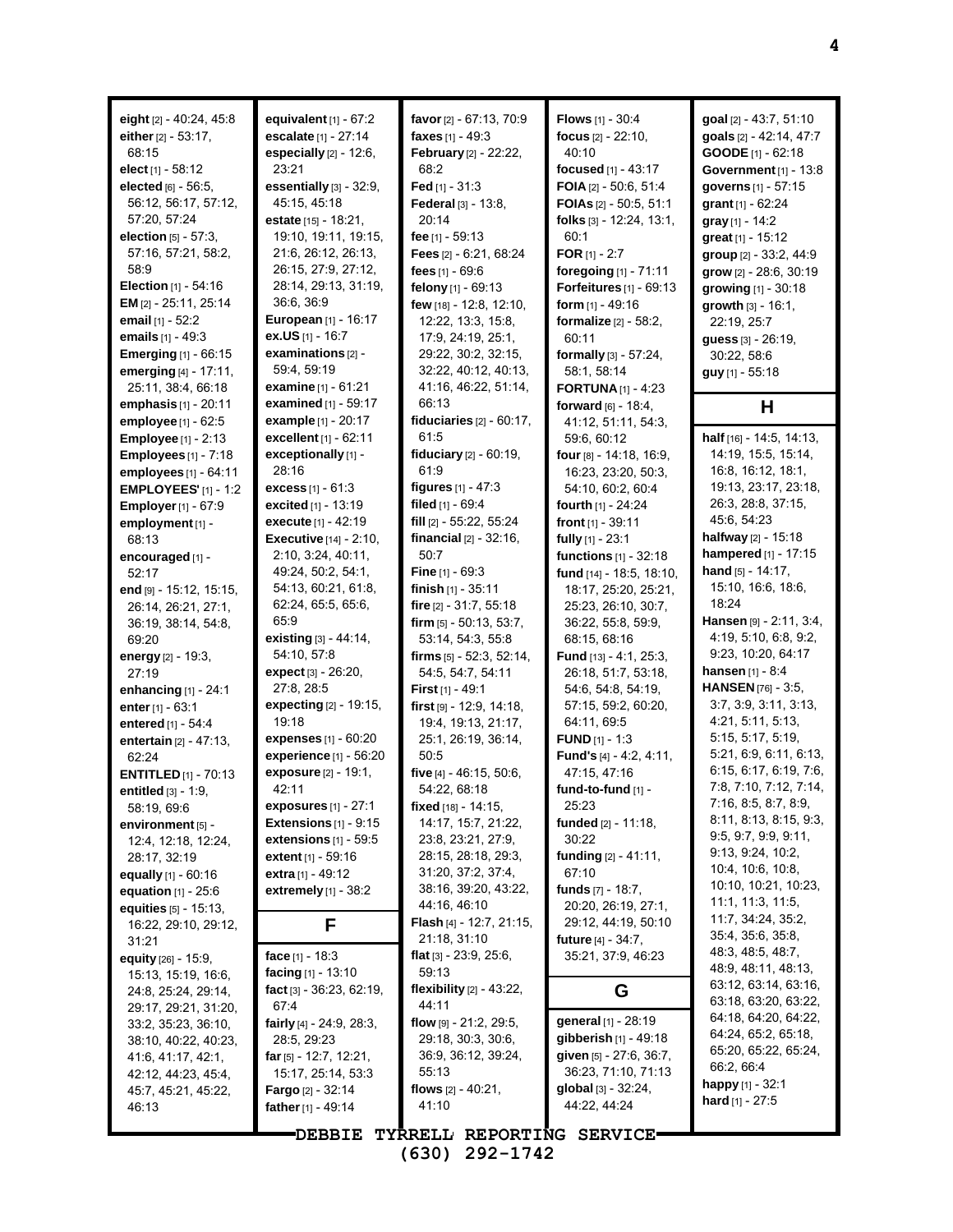| <b>harder</b> [1] - 16:2<br>haven [1] - 37:3             | Illinois [2] - 1:12, 71:9<br><b>illiquid</b> [1] - 43:18 | industrial $[1]$ - 27:4<br>inflation [10] - 13:13, | issues [3] - 21:20,<br>22.3, 22.4           | K                                                         |
|----------------------------------------------------------|----------------------------------------------------------|----------------------------------------------------|---------------------------------------------|-----------------------------------------------------------|
| <b>headlines</b> $[1]$ - 15:21                           | <b>Illiquid</b> [1] - 44:22                              | 13:16, 15:11, 18:19,                               | Item [3] - 4:24, 5:22,                      | Kayne [1] - 24:15                                         |
| hear $[1] - 33:8$                                        | illiquidity $[1] - 41.22$                                | 21:5, 21:6, 27:11,                                 | 9:14                                        | keep [4] - 21:4, 26:13,                                   |
| <b>heard</b> $[2] - 15.21$ ,                             | imagine [1] - 60:4                                       | 27:13, 27:14                                       | item $[1] - 52:1$                           | 31:12, 38:2                                               |
| 16:16                                                    | immediate [1] - 33:17                                    | information [5] -                                  | <b>Items</b> $[1] - 5:23$                   | kept [1] - 49:20                                          |
| <b>hearing</b> $[1] - 4:23$                              | immediately $[1]$ - 42:6                                 | 50:14, 50:17, 51:2,                                | items [2] - 40:19, 50:3                     | <b>Kimberly</b> [1] - 2:12                                |
| heavily [2] - 24:13,                                     | impact [5] - 28:1,                                       | 53:13, 53:15                                       |                                             | kind [28] - 12:13,                                        |
| 27:3                                                     | 33:17, 37:6, 53:2                                        | <b>infra</b> [1] - 29:13                           | J                                           | 12:23, 13:11, 14:12,                                      |
| heavy $[1]$ - 24:23                                      | impacted $[1]$ - 36:7                                    | infrastructure [18] -                              |                                             | 14:19, 15:10, 19:24,                                      |
| hedge [14] - 18:5,                                       | <b>impacts</b> [2] - 31:15,                              | 18:22, 19:10, 20:2,                                | Jamie [7] - 2:14,                           | 20:2, 23:1, 23:24,                                        |
| 18:7, 18:8, 18:10,                                       | 53:8                                                     | 20:4, 20:7, 20:11,                                 | 16:18, 23:8, 26:12,                         | 24:21, 25:14, 25:20,                                      |
| 18:17, 21:6, 25:20,                                      | implement [2] - 42:6,                                    | 20:14, 20:16, 20:24,                               | 32:2, 34:15, 35:15                          | 26:9, 26:22, 26:24,                                       |
| 25:21, 25:24, 26:10,                                     | 42:17                                                    | 21:7, 26:13, 27:16,                                | <b>jamie</b> [1] - 35:10                    | 27:5, 27:18, 28:18,                                       |
| 27:11, 27:12, 29:12,                                     | implementation [1] -                                     | 28:15, 31:19, 44:23,                               | <b>January</b> [1] - 52:8                   | 31:11, 31:14, 31:18,                                      |
| 44:18                                                    | 39:21                                                    | 44:24, 45:13, 46:12                                | <b>Jeffrey</b> $[1] - 2:3$                  | 31:22, 44:4, 46:8,                                        |
| held $[3] - 1:10, 68:1,$                                 | implemented [1] -                                        | institutions [2] -                                 | Jim $[1] - 54:4$                            | 54:5, 58:15, 60:22                                        |
| 68.7                                                     | 46:19                                                    | 32:17, 50:8                                        | job [3] - 21:11, 25:13,                     | <b>known</b> [1] - 55:17                                  |
| help $[2]$ - 13:1, 54:2                                  | <b>implies</b> [1] - 57:17                               | insurance $[3] - 52:21$ ,                          | 25:22                                       | knows [1] - 56:20                                         |
| helped $[2] - 15.6$ ,                                    | imply [1] - 57:20                                        | 52:23, 53:19                                       | Johnson [18] - 2:3,                         | <b>Kristen</b> $[1] - 2:13$                               |
| 25:19                                                    | importance $[1]$ - $68:4$                                | interest $[7] - 13:23$ ,                           | 3:5, 5:11, 6:9, 7:6,                        |                                                           |
| <b>helpful</b> $[1]$ - 21:8                              | <b>important</b> $[2] - 59:14$ ,                         | 14:1, 14:3, 14:4,                                  | 8:5, 9:3, 9:24, 10:21,                      | L                                                         |
| helping [2] - 25:10,                                     | 60:16                                                    | 14:8, 14:10, 28:17                                 | 34:24, 47:23, 48:3,                         |                                                           |
| 62:19                                                    | improvements [1] -                                       | interesting $[1]$ - 27:17                          | 56:1, 56:18, 57:18,                         | labeled [1] - 44:22                                       |
| hereby [1] - 3:2                                         | 20:12                                                    | internal [1] - 33:4                                | 63.12, 64.18, 65.18                         | lagged [1] - 13:5                                         |
| high [12] - 14:24, 15:2,                                 | $IN$ [1] - 70:13                                         | international [11] -                               | <b>JOHNSON</b> [77] - 3:2,                  | lane $[1] - 14:2$                                         |
| 15:4, 22:18, 23:14,                                      | inability [1] - 17:15                                    | 16:8, 16:13, 16:21,                                | 3.6, 3.15, 5.5, 5.8,                        | language [2] - 52:13,                                     |
| 23:18, 31:12, 43:12,                                     | inclined [1] - 58:12                                     | 17:3, 17:8, 17:21,                                 | 5:12, 5:22, 6:2, 6:4,                       | 54:7                                                      |
| 43:24, 44:2, 44:6,                                       | includes [3] - 29:13,                                    | 18:3, 21:24, 22:20,                                | 6:7, 6:10, 6:20, 6:24,                      | large [7] - 22:19,                                        |
| 46:2                                                     | 38.3, 38.6                                               | 25:5, 25:17                                        | 7:2, 7:4, 7:7, 7:17,                        | 24:22, 25:17, 32:16,                                      |
| higher $[6] - 14.7$ ,                                    | including [2] - 65:12,                                   | International [1] -                                | 7:22, 7:24, 8:2, 8:6,                       | 36:23, 37:16, 39:8                                        |
| 41:19, 43:8, 45:10,                                      | 65:13                                                    | 29:11                                              | 8:16, 8:21, 8:24, 9:4,                      | $larger_{[1]} - 26:24$                                    |
| 46.6, 47:10                                              | income [22] - 14:15,                                     | interrupt [1] - 56:24                              | 9:14, 9:18, 9:21,                           | largest [1] - 17:11                                       |
| highest $[1] - 47:1$                                     | 14:17, 15:7, 19:19,                                      | introduce [1] - 55:16                              | 10:1, 10:11, 10:14,                         | last [27] - 11:16,                                        |
| <b>highlight</b> $[4]$ - 22:8,                           | 21:22, 23:8, 23:22,                                      | introduced $[1]$ - $69:3$                          | 10:16, 10:18, 10:22,                        | 12:12, 13:14, 17:9,                                       |
| 33:3, 36:6, 39:10                                        | 27:10, 28:15, 28:18,                                     | introduces [1] - 45:14                             | 11:8, 11:13, 11:22,                         | 17:12, 19:12, 19:17,                                      |
| highlights [2] - 23:6,                                   | 29:3, 31:20, 36:4,                                       | invested $[3] - 27:7$ ,                            | 16:18, 21:10, 34:19,                        | 22:23, 24:19, 24:24,                                      |
| 28:22                                                    | 36:8, 36:10, 37:2,                                       | 29:8, 45:6                                         | 34:22, 35:1, 36:18,                         | 25.8, 25.9, 29.22,                                        |
| highly [1] - 31:2                                        | 37:4, 38:16, 39:20,                                      | investigating [1] -                                | 40:6, 47:18, 47:22,                         | 30:2, 31:2, 32:8,                                         |
| hit [6] - 12:8, 15:8,                                    | 43:23, 44:16, 46:10                                      | 53:2                                               | 48:1, 48:4, 48:14,                          | 32:15, 38:14, 39:18,                                      |
| 16:1, 22:24, 32:3,                                       | <b>increase</b> $[5] - 13:23$                            | investment [7] - 15:3,                             | 49:11, 49:24, 51:13,                        | 40:12, 41:8, 48:20,                                       |
| 32:5                                                     | 14:8, 19:3, 27:14,                                       | 30:15, 32:23, 33:4,                                | 54:12, 54:15, 56:8,                         | 49:21, 50:20, 51:9,                                       |
| <b>honest</b> $[1] - 54:22$                              | 41:17                                                    | 47:15, 50:8, 53:14                                 | 57:6, 58:6, 58:17,                          | 52:1, 58:24                                               |
| <b>hope</b> $[1] - 33:10$                                | Increased $[1]$ - $67:9$                                 | Investment $[2] - 2:11$ ,                          | 58:21, 61:12, 61:18,                        | <b>late</b> [1] - 58:24                                   |
| hopefully $[3] - 35:19$ ,                                | increased $[1] - 41:11$                                  | 6:21                                               | 61:23, 62:15, 63:10,                        | Latino [1] - 39:3                                         |
| 37:22, 39:15                                             | increases $[1]$ - 14:10                                  | investments [10] -                                 | 63.13, 63.23, 64.7,<br>64:12, 64:16, 64:19, | law [4] - 50:12, 52:3,                                    |
| hour $[2] - 1:12, 61:3$                                  | increasing $[2] - 41:13$ ,                               | 20:8, 20:16, 20:21,                                | 65.8, 65.13, 65.16,                         | 52:14, 54:5                                               |
| hourly $[1] - 61:15$                                     | 45:22                                                    | 21.9, 24.1, 41.14,                                 | 65:19, 66:5, 70:3,                          | $\text{lead}$ [3] - 13:2, 17:6,                           |
| <b>House</b> $[4] - 67:1$ ,                              | Indemnification [1] -                                    | 42.7, 44.3, 44.10,                                 | 70:8                                        | 51:3                                                      |
| 67:19, 68:6, 69:23                                       | 67:21                                                    | 55:1                                               | joining [4] - 51:24,                        | <b>leaders</b> $[1] - 13.5$                               |
| huge $[1] - 19:3$                                        | indemnified [1] -                                        | Investments [1] -<br>11:23                         | 66:7, 66:9, 68:15                           | leads $[1] - 13:12$                                       |
|                                                          | 67:23                                                    | <b>investors</b> $[2] - 20:22$ ,                   | <b>JP</b> $[1] - 26:18$                     | learn [3] - 54:24, 55:1<br><b>learned</b> $[2] - 54:22$ , |
|                                                          | indemnify $[1]$ - 54:7                                   |                                                    | jump [3] - 16:18,                           |                                                           |
|                                                          | index $[2] - 23.17, 25.6$                                | 33:16<br><b>invite</b> $[1]$ - 69:20               | 35.11, 49.14                                | 55:4<br>least $[1]$ - 53:21                               |
| ID $[1] - 49:15$                                         | indexed $[1] - 24:13$                                    | <b>IRRs</b> [1] - 29:22                            | June $[4] - 47:17, 51:8,$                   | leave $[1] - 32:6$                                        |
| idea [3] - 41:21, 41:23,                                 | India [2] - 17:10, 17:11                                 | <b>issue</b> $[9] - 13:10$ ,                       | 57:4, 57:7                                  | left [3] - 15:10, 16:6,                                   |
| 42:4                                                     | <b>individual</b> $[2] - 31:11$ ,                        | 51:21, 52:1, 53:9,                                 | jurisdiction $[1]$ - 4:18                   | 49.4                                                      |
| <b>IFM</b> $[1]$ - 27:22<br><b>illegal</b> $[1]$ - 49:19 | 53:16                                                    | 53:21, 54:3, 61:9,                                 |                                             | <b>left-hand</b> $[2] - 15:10$ ,                          |
| <b>ILLINOIS</b> $[1]$ - 71:1                             | individuals [3] -                                        | 62:17, 69:5                                        |                                             | 16:6                                                      |
|                                                          | 50:14, 68:14, 69:12                                      |                                                    |                                             |                                                           |
|                                                          | <b>DEBBIE</b>                                            | TYRRELL REPORTING SERVICE.                         |                                             |                                                           |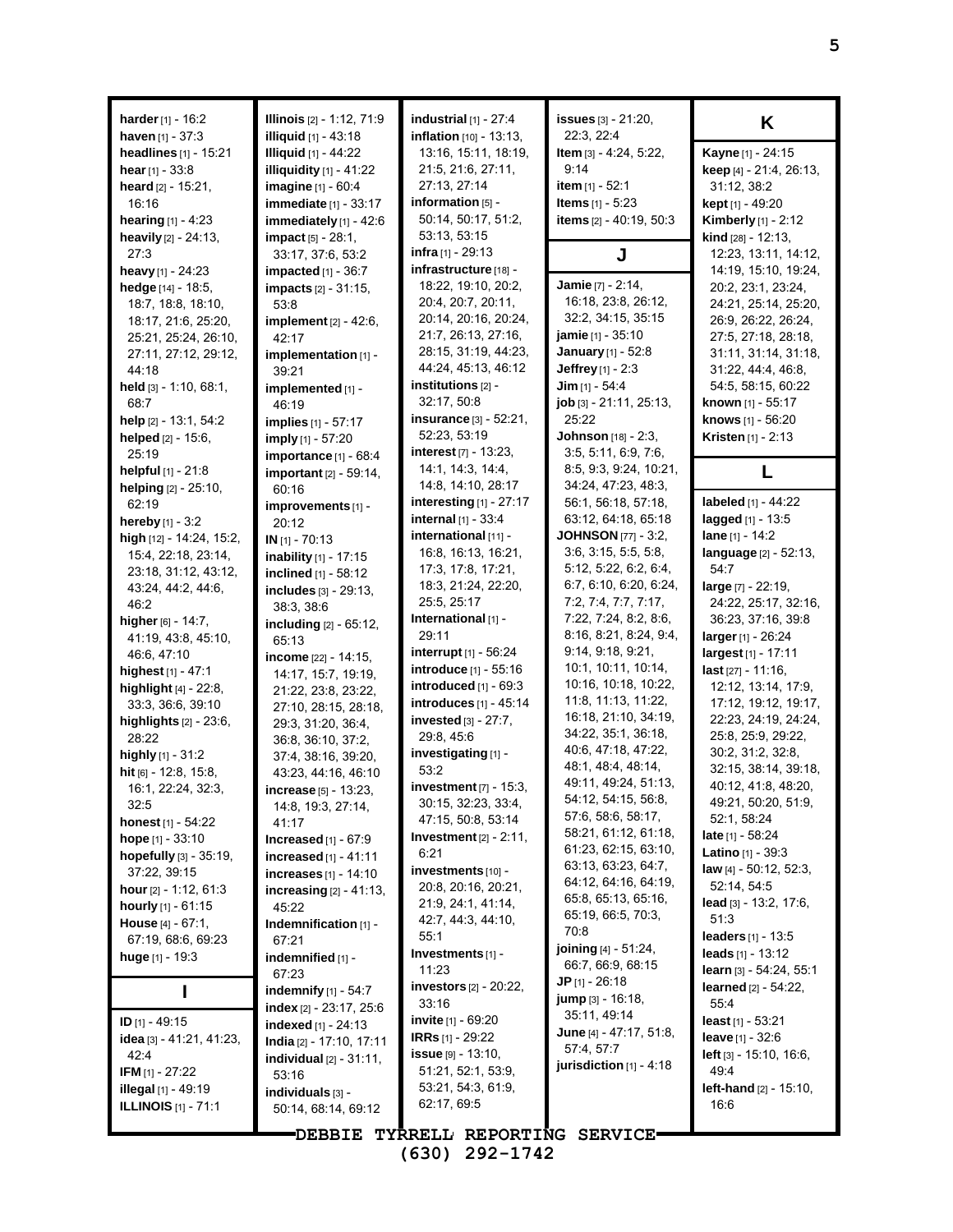| maximize [1] - 43:12<br>Moving [1] - 5:22<br>MR [48] - 3:14, 5:20,<br>Legislative $[1]$ - 66:6<br>$M.D$ [1] - 2:13<br>McMahon [1] - 57:19<br><b>minutes</b> $[1]$ - 15:8<br><b>Minutes</b> $[1] - 5:1$<br>6:18, 7:15, 8:14,<br>legislative $[1]$ - $69:22$<br>ma'am [13] - 3:6, 5:12,<br><b>MEABF</b> $[1] - 2:13$<br>less [5] - 17:4, 25:16,<br>6:10, 7:7, 8:6, 9:4,<br>model [1] - 43:5<br>9:12, 10:9, 11:6,<br>means $[1] - 67:6$<br>11:10, 11:16, 11:24,<br>modeled [1] - 45:16<br>26:7, 43:8, 59:3<br>10:1, 10:22, 35:1,<br>measures [2] - 52:16,<br>17:1, 21:12, 21:17,<br>48.4, 63.13, 64.19,<br>moment [4] - 22:8,<br><b>letters</b> $[1] - 49:1$<br>53:8<br>32.4, 34.16, 35.9,<br>65:19<br>level [3] - 31:12, 61:9,<br>Medical [1] - 58:21<br>22.12, 25.18, 31.13<br>35:10, 36:21, 37:12,<br>62:10<br>MacKay [1] - 23:13<br>medical [3] - 59:3,<br><b>Monday</b> [1] - 51:23<br>40.8, 40.9, 47.20,<br>Mail $[1]$ - 49:2<br><b>Levine</b> $[1] - 45:17$<br>60:23, 63:2<br>money $[15] - 13:19$ ,<br>48:12, 48:18, 49:13,<br>major [1] - 28:21<br>20:13, 21:2, 36:24,<br>License [1] - 71:18<br>meet $[1] - 39:12$<br>50.2, 51.14, 52.22,<br>Lichtman [1] - 45:17<br>malicious [1] - 53:5<br><b>MEETING</b> [2] - 1:4,<br>37:16, 41:2, 41:3,<br>53:1, 54:9, 54:13,<br>41:4, 42:2, 42:8,<br>life [1] - 19:11<br>managed [2] - 33:18,<br>70:13<br>58:23, 62:9, 62:14,<br>45:1<br>42.9, 42.18, 45.1,<br><b>Life</b> $[1] - 45.18$<br><b>Meeting</b> $[1] - 5:2$<br>63:21, 64:3, 64:15,<br>45:8, 62:18<br>management [5] -<br>meeting $[18] - 1.9, 3.3$ ,<br><b>light</b> $[1]$ - 12:1<br>65:3, 65:12, 66:3,<br>monitor [1] - 53:9<br>32:10, 32:17, 32:21,<br>3.16, 4.7, 4.8, 4.14,<br><b>likelihood</b> $[2] - 33:10$ ,<br>66:7, 66:10, 67:8,<br>month $[16] - 11:17$ ,<br>33:4, 34:11<br>5:1, 19:12, 42:17,<br>47:10<br>68:22, 69:9, 69:16,<br>12.6, 12.19, 14:20,<br>Management [2] -<br>48:20, 49:21, 49:23,<br><b>likely</b> $[1]$ - 33:15<br>70:2<br>19:8, 19:9, 23:20,<br>32:14, 40:2<br>51:9, 58:9, 58:15,<br>limited [1] - 53:18<br>$MS$ [104] - 2.8, 3.5, 3.7,<br>31:1, 31:16, 32:8,<br>66:9, 66:12, 69:21<br>manager [11] - 27:18,<br>$line_{[6]} - 14.6, 16.7,$<br>3.9, 3.11, 3.13, 4.21,<br>36:16, 37:11, 37:13,<br>33.6, 38.5, 39.11,<br>Meetings $[2] - 4.8$ ,<br>29:1, 35:18, 43:9,<br>5:11, 5:13, 5:15,<br>58:2, 59:24, 60:24<br>39:14, 42:8, 42:9,<br>64:10<br>46:16<br>5:17, 5:19, 5:21, 6:1,<br>monthly $[2] - 36:24$ ,<br>44 4, 44 13, 44 14,<br>meetings [3] - 12:12,<br>linked [1] - 16:15<br>6:9, 6:11, 6:13, 6:15,<br>37:17<br>66:18<br>34:7, 68:1<br>liquid [1] - 47:9<br>6:17, 6:19, 6:23, 7:6,<br>months [9] - 14:18.<br><b>Manager</b> $[3] - 2:11$ ,<br><b>MEMBER</b> [5] - 47:24,<br>Liquidation $[1]$ - 37:20<br>7:8, 7:10, 7:12, 7:14,<br>16:2, 16:10, 25:1,<br>2:12, 66:15<br>52:20, 53:23, 56:15,<br>liquidity [1] - 26:8<br>7:16, 7:21, 8:5, 8:7,<br>28:7, 30:11, 33:12,<br>managers [26] - 21:2,<br>57:5<br>list $[1] - 52.5$<br>8:9, 8:11, 8:13, 8:15,<br>33:20, 40:13<br>21:19, 24:6, 24:15,<br>member [3] - 50:20,<br>listed [2] - 27:17,<br>9:3, 9:5, 9:7, 9:9,<br>Morgan [1] - 26:18<br>25.7, 25.9, 25.21,<br>68:13, 69:4<br>44:18<br>9:11, 9:13, 9:24,<br>morning [4] - 11:24,<br>26:17, 29:21, 29:22,<br><b>Member</b> [1] - 48:21<br><b>literally</b> $[1]$ - 52:24<br>10.2, 10.4, 10.6,<br>35:13, 48:18, 58:23<br>31:11, 33:8, 34:2,<br><b>Member's</b> [1] - 48:23<br>litigation $[3] - 52:3$ ,<br>10:8, 10:10, 10:13,<br>34: 3, 36: 11, 37: 18,<br><b>most</b> [11] - 17:8,<br><b>MEMBERS</b> $[1] - 2:2$<br>53:7, 54:11<br>10:21, 10:23, 11:1,<br>37:21, 38:3, 38:6,<br>19:18, 25:22, 26:16,<br>members $[6] - 4:15$ ,<br><b>loans</b> $[8] - 15:1, 15:3,$<br>11:3, 11:5, 11:7,<br>38:22, 38:23, 40:22,<br>28:4, 28:24, 29:9,<br>51:12, 53:17, 59:16,<br>15:5, 22:17, 23:14,<br>34:14, 34:24, 35:2,<br>41:1, 43:21, 44:10,<br>29:11, 51:20, 54:17,<br>59:22, 61:2<br>43.24, 44.2, 44.7<br>35:4, 35:6, 35:8,<br>45:17<br>59:21<br>memo [1] - 32:5<br><b>lobbyist</b> $[1] - 67:15$<br>47:12, 48:3, 48:5,<br>managing [1] - 34:11<br>$mostly$ [3] - 21:19,<br>memorandum [1] -<br>locally $[1]$ - 59:15<br>48.7, 48.9, 48.11,<br>mandate [2] - 39:12,<br>27:1, 39:19<br>59:1<br>locations $[1]$ - 59:23<br>48:13, 53:12, 53:24,<br>44:14<br>motion [48] - 5:3, 5:4,<br>mentioned [6] - 26:12,<br>$long-term$ [5] - 25:13,<br>55:23, 56:11, 56:24,<br>March [3] - 16:16,<br>5.5, 5.21, 6.2, 6.3,<br>30:13, 41:6, 43:16,<br>34:12, 42:14, 47:11,<br>57:10, 58:8, 58:18,<br>6.4, 6.19, 6.24, 7.1,<br>22.23, 22.24<br>45:5, 54:2<br>62:22<br>60:13, 61:13, 62:11,<br>mark [1] - 38:5<br>7:16, 7:22, 7:23,<br>mentioning $[1]$ - 18:20<br>look [11] - 17:21, 18:2,<br>62:21, 63:12, 63:14,<br>8:15, 9:13, 9:17,<br>market [10] - 12:4,<br><b>Merrill</b> [1] - 2:14<br>20:18, 22:14, 29:20,<br>63:16, 63:18, 63:20,<br>9:18, 10:10, 10:14,<br>12:18, 15:15, 17:12,<br>messages $[1] - 51:16$<br>40:15, 44:7, 46:14,<br>63.22, 64:1, 64:8,<br>10.15, 11.7, 34.14,<br>18.3, 18.8, 19.6,<br>met $[1] - 54.21$<br>52:13, 59:2, 67:18<br>64:14, 64:18, 64:20,<br>34:17, 34:19, 47:14,<br>21.9, 25.14, 31.7<br>metals [1] - 19:7<br><b>looking</b> [2] - 33:9,<br>64.22, 64.24, 65.2,<br>47:21, 47:22, 48:13,<br><b>markets</b> $[13] - 13:14$ ,<br>microphones [1] -<br>50:8<br>65:18, 65:20, 65:22,<br>55:23, 56:4, 56:6,<br>15:10, 15:13, 15:19,<br>3:20<br><b>looks</b> $[7]$ - 44:6, 66:13,<br>65.24, 66.2, 66.4,<br>62:23, 62:24, 63.5,<br>16:8, 17:3, 17:8,<br>middle [2] - 17:10,<br>66:21, 66:22, 67:14,<br>66.8, 66.24, 68.20,<br>63.8, 63.10, 63.22,<br>17:14, 17:21, 19:22,<br>18:7<br>68:5, 69:7<br>69.2, 69.15, 69.19<br>64.8, 64.12, 64.14,<br>22:23, 23:22, 25:11<br>$might$ [4] - 12:2,<br><b>love</b> $[1]$ - 55:11<br><b>multi</b> [1] - 38:22<br>64:16, 65:8, 65:14,<br>Marquette [3] - 2:14,<br>30:22, 62:12, 64:1<br>low $[2] - 14.2$ , 32:24<br>Municipal $[1]$ - 69:9<br>65:16, 66:4, 70:5,<br>2:15, 37:8<br>million $[6] - 30:12$ ,<br>lower [4] - 18:18, 46:3,<br><b>MUNICIPAL</b> $[1]$ - 1:2<br>70.6, 70.8<br><b>Martha</b> $[1] - 2:14$<br>30:14, 36:9, 36:13,<br>46:6, 59:11<br>municipalities [1] -<br>Motion [1] - 8:21<br><b>Mary</b> [1] - 52:12<br>37:12, 37:14<br><b>lowering</b> $[2] - 31:3$ ,<br>20:19<br>move [6] - 4:24, 27:5,<br><b>MARY</b> [1] - 2:8<br><b>Milstein</b> $[1]$ - 53:6<br>68:19<br><b>must</b> $[1] - 56:18$<br>42:11, 51:11, 59:2,<br>materials $[1]$ - 12:2<br>$mid$ [2] - 26:13, 38:2<br><b>LTD</b> $[1] - 2.8$<br><b>MWDBE</b> $[1] - 37:24$<br>59:6<br><b>Matter</b> [1] - $63.24$<br><b>mindful</b> $[1] - 41:22$<br>moved [1] - 8:20<br>matter [4] - 1:10, 3:19,<br>minor $[1] - 43:16$<br>movement $[1] - 68:2$<br>3:21,65:9<br><b>Minor</b> $[1]$ - 7:18<br>TYRRELL REPORTING SERVICE<br><b>DEBBIE</b> | <b>Legislation</b> $[2] - 38:4$ ,<br>68:10 | Μ | <b>matters</b> $[1] - 4:17$ | minority [4] - 38:21,<br>39:2, 39:6, 39:14 | moving $[1] - 60:12$ |
|------------------------------------------------------------------------------------------------------------------------------------------------------------------------------------------------------------------------------------------------------------------------------------------------------------------------------------------------------------------------------------------------------------------------------------------------------------------------------------------------------------------------------------------------------------------------------------------------------------------------------------------------------------------------------------------------------------------------------------------------------------------------------------------------------------------------------------------------------------------------------------------------------------------------------------------------------------------------------------------------------------------------------------------------------------------------------------------------------------------------------------------------------------------------------------------------------------------------------------------------------------------------------------------------------------------------------------------------------------------------------------------------------------------------------------------------------------------------------------------------------------------------------------------------------------------------------------------------------------------------------------------------------------------------------------------------------------------------------------------------------------------------------------------------------------------------------------------------------------------------------------------------------------------------------------------------------------------------------------------------------------------------------------------------------------------------------------------------------------------------------------------------------------------------------------------------------------------------------------------------------------------------------------------------------------------------------------------------------------------------------------------------------------------------------------------------------------------------------------------------------------------------------------------------------------------------------------------------------------------------------------------------------------------------------------------------------------------------------------------------------------------------------------------------------------------------------------------------------------------------------------------------------------------------------------------------------------------------------------------------------------------------------------------------------------------------------------------------------------------------------------------------------------------------------------------------------------------------------------------------------------------------------------------------------------------------------------------------------------------------------------------------------------------------------------------------------------------------------------------------------------------------------------------------------------------------------------------------------------------------------------------------------------------------------------------------------------------------------------------------------------------------------------------------------------------------------------------------------------------------------------------------------------------------------------------------------------------------------------------------------------------------------------------------------------------------------------------------------------------------------------------------------------------------------------------------------------------------------------------------------------------------------------------------------------------------------------------------------------------------------------------------------------------------------------------------------------------------------------------------------------------------------------------------------------------------------------------------------------------------------------------------------------------------------------------------------------------------------------------------------------------------------------------------------------------------------------------------------------------------------------------------------------------------------------------------------------------------------------------------------------------------------------------------------------------------------------------------------------------------------------------------------------------------------------------------------------------------------------------------------------------------------------------------------------------------------------------------------------------------------------------------------------------------------------------------------------------------------------------------------------------------------------------------------------------------------------------------------------------------------------------------------------------------------------------------------------------------------------------------------------------------------------------------------------------------------------------------------------------------------------------------------------------------------------------------------------------------------------------------------------------------------------------------------------------------------------------------------------------------------------------------------------------------------------------------------------------------------------------------------------------------------------------------------------------------------------------------------------------------------------------------------------------------------------------------------------------------------------------------------------------------------------------------------------------------------------------------------------------------------------------------------------------------------------------------------------------------------------------------------------------------------------------------------------------|--------------------------------------------|---|-----------------------------|--------------------------------------------|----------------------|
|                                                                                                                                                                                                                                                                                                                                                                                                                                                                                                                                                                                                                                                                                                                                                                                                                                                                                                                                                                                                                                                                                                                                                                                                                                                                                                                                                                                                                                                                                                                                                                                                                                                                                                                                                                                                                                                                                                                                                                                                                                                                                                                                                                                                                                                                                                                                                                                                                                                                                                                                                                                                                                                                                                                                                                                                                                                                                                                                                                                                                                                                                                                                                                                                                                                                                                                                                                                                                                                                                                                                                                                                                                                                                                                                                                                                                                                                                                                                                                                                                                                                                                                                                                                                                                                                                                                                                                                                                                                                                                                                                                                                                                                                                                                                                                                                                                                                                                                                                                                                                                                                                                                                                                                                                                                                                                                                                                                                                                                                                                                                                                                                                                                                                                                                                                                                                                                                                                                                                                                                                                                                                                                                                                                                                                                                                                                                                                                                                                                                                                                                                                                                                                                                                                                                                                                                                  |                                            |   |                             |                                            |                      |
|                                                                                                                                                                                                                                                                                                                                                                                                                                                                                                                                                                                                                                                                                                                                                                                                                                                                                                                                                                                                                                                                                                                                                                                                                                                                                                                                                                                                                                                                                                                                                                                                                                                                                                                                                                                                                                                                                                                                                                                                                                                                                                                                                                                                                                                                                                                                                                                                                                                                                                                                                                                                                                                                                                                                                                                                                                                                                                                                                                                                                                                                                                                                                                                                                                                                                                                                                                                                                                                                                                                                                                                                                                                                                                                                                                                                                                                                                                                                                                                                                                                                                                                                                                                                                                                                                                                                                                                                                                                                                                                                                                                                                                                                                                                                                                                                                                                                                                                                                                                                                                                                                                                                                                                                                                                                                                                                                                                                                                                                                                                                                                                                                                                                                                                                                                                                                                                                                                                                                                                                                                                                                                                                                                                                                                                                                                                                                                                                                                                                                                                                                                                                                                                                                                                                                                                                                  |                                            |   |                             |                                            |                      |
|                                                                                                                                                                                                                                                                                                                                                                                                                                                                                                                                                                                                                                                                                                                                                                                                                                                                                                                                                                                                                                                                                                                                                                                                                                                                                                                                                                                                                                                                                                                                                                                                                                                                                                                                                                                                                                                                                                                                                                                                                                                                                                                                                                                                                                                                                                                                                                                                                                                                                                                                                                                                                                                                                                                                                                                                                                                                                                                                                                                                                                                                                                                                                                                                                                                                                                                                                                                                                                                                                                                                                                                                                                                                                                                                                                                                                                                                                                                                                                                                                                                                                                                                                                                                                                                                                                                                                                                                                                                                                                                                                                                                                                                                                                                                                                                                                                                                                                                                                                                                                                                                                                                                                                                                                                                                                                                                                                                                                                                                                                                                                                                                                                                                                                                                                                                                                                                                                                                                                                                                                                                                                                                                                                                                                                                                                                                                                                                                                                                                                                                                                                                                                                                                                                                                                                                                                  |                                            |   |                             |                                            |                      |
|                                                                                                                                                                                                                                                                                                                                                                                                                                                                                                                                                                                                                                                                                                                                                                                                                                                                                                                                                                                                                                                                                                                                                                                                                                                                                                                                                                                                                                                                                                                                                                                                                                                                                                                                                                                                                                                                                                                                                                                                                                                                                                                                                                                                                                                                                                                                                                                                                                                                                                                                                                                                                                                                                                                                                                                                                                                                                                                                                                                                                                                                                                                                                                                                                                                                                                                                                                                                                                                                                                                                                                                                                                                                                                                                                                                                                                                                                                                                                                                                                                                                                                                                                                                                                                                                                                                                                                                                                                                                                                                                                                                                                                                                                                                                                                                                                                                                                                                                                                                                                                                                                                                                                                                                                                                                                                                                                                                                                                                                                                                                                                                                                                                                                                                                                                                                                                                                                                                                                                                                                                                                                                                                                                                                                                                                                                                                                                                                                                                                                                                                                                                                                                                                                                                                                                                                                  |                                            |   |                             |                                            |                      |
|                                                                                                                                                                                                                                                                                                                                                                                                                                                                                                                                                                                                                                                                                                                                                                                                                                                                                                                                                                                                                                                                                                                                                                                                                                                                                                                                                                                                                                                                                                                                                                                                                                                                                                                                                                                                                                                                                                                                                                                                                                                                                                                                                                                                                                                                                                                                                                                                                                                                                                                                                                                                                                                                                                                                                                                                                                                                                                                                                                                                                                                                                                                                                                                                                                                                                                                                                                                                                                                                                                                                                                                                                                                                                                                                                                                                                                                                                                                                                                                                                                                                                                                                                                                                                                                                                                                                                                                                                                                                                                                                                                                                                                                                                                                                                                                                                                                                                                                                                                                                                                                                                                                                                                                                                                                                                                                                                                                                                                                                                                                                                                                                                                                                                                                                                                                                                                                                                                                                                                                                                                                                                                                                                                                                                                                                                                                                                                                                                                                                                                                                                                                                                                                                                                                                                                                                                  |                                            |   |                             |                                            |                      |
|                                                                                                                                                                                                                                                                                                                                                                                                                                                                                                                                                                                                                                                                                                                                                                                                                                                                                                                                                                                                                                                                                                                                                                                                                                                                                                                                                                                                                                                                                                                                                                                                                                                                                                                                                                                                                                                                                                                                                                                                                                                                                                                                                                                                                                                                                                                                                                                                                                                                                                                                                                                                                                                                                                                                                                                                                                                                                                                                                                                                                                                                                                                                                                                                                                                                                                                                                                                                                                                                                                                                                                                                                                                                                                                                                                                                                                                                                                                                                                                                                                                                                                                                                                                                                                                                                                                                                                                                                                                                                                                                                                                                                                                                                                                                                                                                                                                                                                                                                                                                                                                                                                                                                                                                                                                                                                                                                                                                                                                                                                                                                                                                                                                                                                                                                                                                                                                                                                                                                                                                                                                                                                                                                                                                                                                                                                                                                                                                                                                                                                                                                                                                                                                                                                                                                                                                                  |                                            |   |                             |                                            |                      |
|                                                                                                                                                                                                                                                                                                                                                                                                                                                                                                                                                                                                                                                                                                                                                                                                                                                                                                                                                                                                                                                                                                                                                                                                                                                                                                                                                                                                                                                                                                                                                                                                                                                                                                                                                                                                                                                                                                                                                                                                                                                                                                                                                                                                                                                                                                                                                                                                                                                                                                                                                                                                                                                                                                                                                                                                                                                                                                                                                                                                                                                                                                                                                                                                                                                                                                                                                                                                                                                                                                                                                                                                                                                                                                                                                                                                                                                                                                                                                                                                                                                                                                                                                                                                                                                                                                                                                                                                                                                                                                                                                                                                                                                                                                                                                                                                                                                                                                                                                                                                                                                                                                                                                                                                                                                                                                                                                                                                                                                                                                                                                                                                                                                                                                                                                                                                                                                                                                                                                                                                                                                                                                                                                                                                                                                                                                                                                                                                                                                                                                                                                                                                                                                                                                                                                                                                                  |                                            |   |                             |                                            |                      |
|                                                                                                                                                                                                                                                                                                                                                                                                                                                                                                                                                                                                                                                                                                                                                                                                                                                                                                                                                                                                                                                                                                                                                                                                                                                                                                                                                                                                                                                                                                                                                                                                                                                                                                                                                                                                                                                                                                                                                                                                                                                                                                                                                                                                                                                                                                                                                                                                                                                                                                                                                                                                                                                                                                                                                                                                                                                                                                                                                                                                                                                                                                                                                                                                                                                                                                                                                                                                                                                                                                                                                                                                                                                                                                                                                                                                                                                                                                                                                                                                                                                                                                                                                                                                                                                                                                                                                                                                                                                                                                                                                                                                                                                                                                                                                                                                                                                                                                                                                                                                                                                                                                                                                                                                                                                                                                                                                                                                                                                                                                                                                                                                                                                                                                                                                                                                                                                                                                                                                                                                                                                                                                                                                                                                                                                                                                                                                                                                                                                                                                                                                                                                                                                                                                                                                                                                                  |                                            |   |                             |                                            |                      |
|                                                                                                                                                                                                                                                                                                                                                                                                                                                                                                                                                                                                                                                                                                                                                                                                                                                                                                                                                                                                                                                                                                                                                                                                                                                                                                                                                                                                                                                                                                                                                                                                                                                                                                                                                                                                                                                                                                                                                                                                                                                                                                                                                                                                                                                                                                                                                                                                                                                                                                                                                                                                                                                                                                                                                                                                                                                                                                                                                                                                                                                                                                                                                                                                                                                                                                                                                                                                                                                                                                                                                                                                                                                                                                                                                                                                                                                                                                                                                                                                                                                                                                                                                                                                                                                                                                                                                                                                                                                                                                                                                                                                                                                                                                                                                                                                                                                                                                                                                                                                                                                                                                                                                                                                                                                                                                                                                                                                                                                                                                                                                                                                                                                                                                                                                                                                                                                                                                                                                                                                                                                                                                                                                                                                                                                                                                                                                                                                                                                                                                                                                                                                                                                                                                                                                                                                                  |                                            |   |                             |                                            |                      |
|                                                                                                                                                                                                                                                                                                                                                                                                                                                                                                                                                                                                                                                                                                                                                                                                                                                                                                                                                                                                                                                                                                                                                                                                                                                                                                                                                                                                                                                                                                                                                                                                                                                                                                                                                                                                                                                                                                                                                                                                                                                                                                                                                                                                                                                                                                                                                                                                                                                                                                                                                                                                                                                                                                                                                                                                                                                                                                                                                                                                                                                                                                                                                                                                                                                                                                                                                                                                                                                                                                                                                                                                                                                                                                                                                                                                                                                                                                                                                                                                                                                                                                                                                                                                                                                                                                                                                                                                                                                                                                                                                                                                                                                                                                                                                                                                                                                                                                                                                                                                                                                                                                                                                                                                                                                                                                                                                                                                                                                                                                                                                                                                                                                                                                                                                                                                                                                                                                                                                                                                                                                                                                                                                                                                                                                                                                                                                                                                                                                                                                                                                                                                                                                                                                                                                                                                                  |                                            |   |                             |                                            |                      |
|                                                                                                                                                                                                                                                                                                                                                                                                                                                                                                                                                                                                                                                                                                                                                                                                                                                                                                                                                                                                                                                                                                                                                                                                                                                                                                                                                                                                                                                                                                                                                                                                                                                                                                                                                                                                                                                                                                                                                                                                                                                                                                                                                                                                                                                                                                                                                                                                                                                                                                                                                                                                                                                                                                                                                                                                                                                                                                                                                                                                                                                                                                                                                                                                                                                                                                                                                                                                                                                                                                                                                                                                                                                                                                                                                                                                                                                                                                                                                                                                                                                                                                                                                                                                                                                                                                                                                                                                                                                                                                                                                                                                                                                                                                                                                                                                                                                                                                                                                                                                                                                                                                                                                                                                                                                                                                                                                                                                                                                                                                                                                                                                                                                                                                                                                                                                                                                                                                                                                                                                                                                                                                                                                                                                                                                                                                                                                                                                                                                                                                                                                                                                                                                                                                                                                                                                                  |                                            |   |                             |                                            |                      |
|                                                                                                                                                                                                                                                                                                                                                                                                                                                                                                                                                                                                                                                                                                                                                                                                                                                                                                                                                                                                                                                                                                                                                                                                                                                                                                                                                                                                                                                                                                                                                                                                                                                                                                                                                                                                                                                                                                                                                                                                                                                                                                                                                                                                                                                                                                                                                                                                                                                                                                                                                                                                                                                                                                                                                                                                                                                                                                                                                                                                                                                                                                                                                                                                                                                                                                                                                                                                                                                                                                                                                                                                                                                                                                                                                                                                                                                                                                                                                                                                                                                                                                                                                                                                                                                                                                                                                                                                                                                                                                                                                                                                                                                                                                                                                                                                                                                                                                                                                                                                                                                                                                                                                                                                                                                                                                                                                                                                                                                                                                                                                                                                                                                                                                                                                                                                                                                                                                                                                                                                                                                                                                                                                                                                                                                                                                                                                                                                                                                                                                                                                                                                                                                                                                                                                                                                                  |                                            |   |                             |                                            |                      |
|                                                                                                                                                                                                                                                                                                                                                                                                                                                                                                                                                                                                                                                                                                                                                                                                                                                                                                                                                                                                                                                                                                                                                                                                                                                                                                                                                                                                                                                                                                                                                                                                                                                                                                                                                                                                                                                                                                                                                                                                                                                                                                                                                                                                                                                                                                                                                                                                                                                                                                                                                                                                                                                                                                                                                                                                                                                                                                                                                                                                                                                                                                                                                                                                                                                                                                                                                                                                                                                                                                                                                                                                                                                                                                                                                                                                                                                                                                                                                                                                                                                                                                                                                                                                                                                                                                                                                                                                                                                                                                                                                                                                                                                                                                                                                                                                                                                                                                                                                                                                                                                                                                                                                                                                                                                                                                                                                                                                                                                                                                                                                                                                                                                                                                                                                                                                                                                                                                                                                                                                                                                                                                                                                                                                                                                                                                                                                                                                                                                                                                                                                                                                                                                                                                                                                                                                                  |                                            |   |                             |                                            |                      |
|                                                                                                                                                                                                                                                                                                                                                                                                                                                                                                                                                                                                                                                                                                                                                                                                                                                                                                                                                                                                                                                                                                                                                                                                                                                                                                                                                                                                                                                                                                                                                                                                                                                                                                                                                                                                                                                                                                                                                                                                                                                                                                                                                                                                                                                                                                                                                                                                                                                                                                                                                                                                                                                                                                                                                                                                                                                                                                                                                                                                                                                                                                                                                                                                                                                                                                                                                                                                                                                                                                                                                                                                                                                                                                                                                                                                                                                                                                                                                                                                                                                                                                                                                                                                                                                                                                                                                                                                                                                                                                                                                                                                                                                                                                                                                                                                                                                                                                                                                                                                                                                                                                                                                                                                                                                                                                                                                                                                                                                                                                                                                                                                                                                                                                                                                                                                                                                                                                                                                                                                                                                                                                                                                                                                                                                                                                                                                                                                                                                                                                                                                                                                                                                                                                                                                                                                                  |                                            |   |                             |                                            |                      |
|                                                                                                                                                                                                                                                                                                                                                                                                                                                                                                                                                                                                                                                                                                                                                                                                                                                                                                                                                                                                                                                                                                                                                                                                                                                                                                                                                                                                                                                                                                                                                                                                                                                                                                                                                                                                                                                                                                                                                                                                                                                                                                                                                                                                                                                                                                                                                                                                                                                                                                                                                                                                                                                                                                                                                                                                                                                                                                                                                                                                                                                                                                                                                                                                                                                                                                                                                                                                                                                                                                                                                                                                                                                                                                                                                                                                                                                                                                                                                                                                                                                                                                                                                                                                                                                                                                                                                                                                                                                                                                                                                                                                                                                                                                                                                                                                                                                                                                                                                                                                                                                                                                                                                                                                                                                                                                                                                                                                                                                                                                                                                                                                                                                                                                                                                                                                                                                                                                                                                                                                                                                                                                                                                                                                                                                                                                                                                                                                                                                                                                                                                                                                                                                                                                                                                                                                                  |                                            |   |                             |                                            |                      |
|                                                                                                                                                                                                                                                                                                                                                                                                                                                                                                                                                                                                                                                                                                                                                                                                                                                                                                                                                                                                                                                                                                                                                                                                                                                                                                                                                                                                                                                                                                                                                                                                                                                                                                                                                                                                                                                                                                                                                                                                                                                                                                                                                                                                                                                                                                                                                                                                                                                                                                                                                                                                                                                                                                                                                                                                                                                                                                                                                                                                                                                                                                                                                                                                                                                                                                                                                                                                                                                                                                                                                                                                                                                                                                                                                                                                                                                                                                                                                                                                                                                                                                                                                                                                                                                                                                                                                                                                                                                                                                                                                                                                                                                                                                                                                                                                                                                                                                                                                                                                                                                                                                                                                                                                                                                                                                                                                                                                                                                                                                                                                                                                                                                                                                                                                                                                                                                                                                                                                                                                                                                                                                                                                                                                                                                                                                                                                                                                                                                                                                                                                                                                                                                                                                                                                                                                                  |                                            |   |                             |                                            |                      |
|                                                                                                                                                                                                                                                                                                                                                                                                                                                                                                                                                                                                                                                                                                                                                                                                                                                                                                                                                                                                                                                                                                                                                                                                                                                                                                                                                                                                                                                                                                                                                                                                                                                                                                                                                                                                                                                                                                                                                                                                                                                                                                                                                                                                                                                                                                                                                                                                                                                                                                                                                                                                                                                                                                                                                                                                                                                                                                                                                                                                                                                                                                                                                                                                                                                                                                                                                                                                                                                                                                                                                                                                                                                                                                                                                                                                                                                                                                                                                                                                                                                                                                                                                                                                                                                                                                                                                                                                                                                                                                                                                                                                                                                                                                                                                                                                                                                                                                                                                                                                                                                                                                                                                                                                                                                                                                                                                                                                                                                                                                                                                                                                                                                                                                                                                                                                                                                                                                                                                                                                                                                                                                                                                                                                                                                                                                                                                                                                                                                                                                                                                                                                                                                                                                                                                                                                                  |                                            |   |                             |                                            |                      |
|                                                                                                                                                                                                                                                                                                                                                                                                                                                                                                                                                                                                                                                                                                                                                                                                                                                                                                                                                                                                                                                                                                                                                                                                                                                                                                                                                                                                                                                                                                                                                                                                                                                                                                                                                                                                                                                                                                                                                                                                                                                                                                                                                                                                                                                                                                                                                                                                                                                                                                                                                                                                                                                                                                                                                                                                                                                                                                                                                                                                                                                                                                                                                                                                                                                                                                                                                                                                                                                                                                                                                                                                                                                                                                                                                                                                                                                                                                                                                                                                                                                                                                                                                                                                                                                                                                                                                                                                                                                                                                                                                                                                                                                                                                                                                                                                                                                                                                                                                                                                                                                                                                                                                                                                                                                                                                                                                                                                                                                                                                                                                                                                                                                                                                                                                                                                                                                                                                                                                                                                                                                                                                                                                                                                                                                                                                                                                                                                                                                                                                                                                                                                                                                                                                                                                                                                                  |                                            |   |                             |                                            |                      |
|                                                                                                                                                                                                                                                                                                                                                                                                                                                                                                                                                                                                                                                                                                                                                                                                                                                                                                                                                                                                                                                                                                                                                                                                                                                                                                                                                                                                                                                                                                                                                                                                                                                                                                                                                                                                                                                                                                                                                                                                                                                                                                                                                                                                                                                                                                                                                                                                                                                                                                                                                                                                                                                                                                                                                                                                                                                                                                                                                                                                                                                                                                                                                                                                                                                                                                                                                                                                                                                                                                                                                                                                                                                                                                                                                                                                                                                                                                                                                                                                                                                                                                                                                                                                                                                                                                                                                                                                                                                                                                                                                                                                                                                                                                                                                                                                                                                                                                                                                                                                                                                                                                                                                                                                                                                                                                                                                                                                                                                                                                                                                                                                                                                                                                                                                                                                                                                                                                                                                                                                                                                                                                                                                                                                                                                                                                                                                                                                                                                                                                                                                                                                                                                                                                                                                                                                                  |                                            |   |                             |                                            |                      |
|                                                                                                                                                                                                                                                                                                                                                                                                                                                                                                                                                                                                                                                                                                                                                                                                                                                                                                                                                                                                                                                                                                                                                                                                                                                                                                                                                                                                                                                                                                                                                                                                                                                                                                                                                                                                                                                                                                                                                                                                                                                                                                                                                                                                                                                                                                                                                                                                                                                                                                                                                                                                                                                                                                                                                                                                                                                                                                                                                                                                                                                                                                                                                                                                                                                                                                                                                                                                                                                                                                                                                                                                                                                                                                                                                                                                                                                                                                                                                                                                                                                                                                                                                                                                                                                                                                                                                                                                                                                                                                                                                                                                                                                                                                                                                                                                                                                                                                                                                                                                                                                                                                                                                                                                                                                                                                                                                                                                                                                                                                                                                                                                                                                                                                                                                                                                                                                                                                                                                                                                                                                                                                                                                                                                                                                                                                                                                                                                                                                                                                                                                                                                                                                                                                                                                                                                                  |                                            |   |                             |                                            |                      |
|                                                                                                                                                                                                                                                                                                                                                                                                                                                                                                                                                                                                                                                                                                                                                                                                                                                                                                                                                                                                                                                                                                                                                                                                                                                                                                                                                                                                                                                                                                                                                                                                                                                                                                                                                                                                                                                                                                                                                                                                                                                                                                                                                                                                                                                                                                                                                                                                                                                                                                                                                                                                                                                                                                                                                                                                                                                                                                                                                                                                                                                                                                                                                                                                                                                                                                                                                                                                                                                                                                                                                                                                                                                                                                                                                                                                                                                                                                                                                                                                                                                                                                                                                                                                                                                                                                                                                                                                                                                                                                                                                                                                                                                                                                                                                                                                                                                                                                                                                                                                                                                                                                                                                                                                                                                                                                                                                                                                                                                                                                                                                                                                                                                                                                                                                                                                                                                                                                                                                                                                                                                                                                                                                                                                                                                                                                                                                                                                                                                                                                                                                                                                                                                                                                                                                                                                                  |                                            |   |                             |                                            |                      |
|                                                                                                                                                                                                                                                                                                                                                                                                                                                                                                                                                                                                                                                                                                                                                                                                                                                                                                                                                                                                                                                                                                                                                                                                                                                                                                                                                                                                                                                                                                                                                                                                                                                                                                                                                                                                                                                                                                                                                                                                                                                                                                                                                                                                                                                                                                                                                                                                                                                                                                                                                                                                                                                                                                                                                                                                                                                                                                                                                                                                                                                                                                                                                                                                                                                                                                                                                                                                                                                                                                                                                                                                                                                                                                                                                                                                                                                                                                                                                                                                                                                                                                                                                                                                                                                                                                                                                                                                                                                                                                                                                                                                                                                                                                                                                                                                                                                                                                                                                                                                                                                                                                                                                                                                                                                                                                                                                                                                                                                                                                                                                                                                                                                                                                                                                                                                                                                                                                                                                                                                                                                                                                                                                                                                                                                                                                                                                                                                                                                                                                                                                                                                                                                                                                                                                                                                                  |                                            |   |                             |                                            |                      |
|                                                                                                                                                                                                                                                                                                                                                                                                                                                                                                                                                                                                                                                                                                                                                                                                                                                                                                                                                                                                                                                                                                                                                                                                                                                                                                                                                                                                                                                                                                                                                                                                                                                                                                                                                                                                                                                                                                                                                                                                                                                                                                                                                                                                                                                                                                                                                                                                                                                                                                                                                                                                                                                                                                                                                                                                                                                                                                                                                                                                                                                                                                                                                                                                                                                                                                                                                                                                                                                                                                                                                                                                                                                                                                                                                                                                                                                                                                                                                                                                                                                                                                                                                                                                                                                                                                                                                                                                                                                                                                                                                                                                                                                                                                                                                                                                                                                                                                                                                                                                                                                                                                                                                                                                                                                                                                                                                                                                                                                                                                                                                                                                                                                                                                                                                                                                                                                                                                                                                                                                                                                                                                                                                                                                                                                                                                                                                                                                                                                                                                                                                                                                                                                                                                                                                                                                                  |                                            |   |                             |                                            |                      |
|                                                                                                                                                                                                                                                                                                                                                                                                                                                                                                                                                                                                                                                                                                                                                                                                                                                                                                                                                                                                                                                                                                                                                                                                                                                                                                                                                                                                                                                                                                                                                                                                                                                                                                                                                                                                                                                                                                                                                                                                                                                                                                                                                                                                                                                                                                                                                                                                                                                                                                                                                                                                                                                                                                                                                                                                                                                                                                                                                                                                                                                                                                                                                                                                                                                                                                                                                                                                                                                                                                                                                                                                                                                                                                                                                                                                                                                                                                                                                                                                                                                                                                                                                                                                                                                                                                                                                                                                                                                                                                                                                                                                                                                                                                                                                                                                                                                                                                                                                                                                                                                                                                                                                                                                                                                                                                                                                                                                                                                                                                                                                                                                                                                                                                                                                                                                                                                                                                                                                                                                                                                                                                                                                                                                                                                                                                                                                                                                                                                                                                                                                                                                                                                                                                                                                                                                                  |                                            |   |                             |                                            |                      |
|                                                                                                                                                                                                                                                                                                                                                                                                                                                                                                                                                                                                                                                                                                                                                                                                                                                                                                                                                                                                                                                                                                                                                                                                                                                                                                                                                                                                                                                                                                                                                                                                                                                                                                                                                                                                                                                                                                                                                                                                                                                                                                                                                                                                                                                                                                                                                                                                                                                                                                                                                                                                                                                                                                                                                                                                                                                                                                                                                                                                                                                                                                                                                                                                                                                                                                                                                                                                                                                                                                                                                                                                                                                                                                                                                                                                                                                                                                                                                                                                                                                                                                                                                                                                                                                                                                                                                                                                                                                                                                                                                                                                                                                                                                                                                                                                                                                                                                                                                                                                                                                                                                                                                                                                                                                                                                                                                                                                                                                                                                                                                                                                                                                                                                                                                                                                                                                                                                                                                                                                                                                                                                                                                                                                                                                                                                                                                                                                                                                                                                                                                                                                                                                                                                                                                                                                                  |                                            |   |                             |                                            |                      |
|                                                                                                                                                                                                                                                                                                                                                                                                                                                                                                                                                                                                                                                                                                                                                                                                                                                                                                                                                                                                                                                                                                                                                                                                                                                                                                                                                                                                                                                                                                                                                                                                                                                                                                                                                                                                                                                                                                                                                                                                                                                                                                                                                                                                                                                                                                                                                                                                                                                                                                                                                                                                                                                                                                                                                                                                                                                                                                                                                                                                                                                                                                                                                                                                                                                                                                                                                                                                                                                                                                                                                                                                                                                                                                                                                                                                                                                                                                                                                                                                                                                                                                                                                                                                                                                                                                                                                                                                                                                                                                                                                                                                                                                                                                                                                                                                                                                                                                                                                                                                                                                                                                                                                                                                                                                                                                                                                                                                                                                                                                                                                                                                                                                                                                                                                                                                                                                                                                                                                                                                                                                                                                                                                                                                                                                                                                                                                                                                                                                                                                                                                                                                                                                                                                                                                                                                                  |                                            |   |                             |                                            |                      |
|                                                                                                                                                                                                                                                                                                                                                                                                                                                                                                                                                                                                                                                                                                                                                                                                                                                                                                                                                                                                                                                                                                                                                                                                                                                                                                                                                                                                                                                                                                                                                                                                                                                                                                                                                                                                                                                                                                                                                                                                                                                                                                                                                                                                                                                                                                                                                                                                                                                                                                                                                                                                                                                                                                                                                                                                                                                                                                                                                                                                                                                                                                                                                                                                                                                                                                                                                                                                                                                                                                                                                                                                                                                                                                                                                                                                                                                                                                                                                                                                                                                                                                                                                                                                                                                                                                                                                                                                                                                                                                                                                                                                                                                                                                                                                                                                                                                                                                                                                                                                                                                                                                                                                                                                                                                                                                                                                                                                                                                                                                                                                                                                                                                                                                                                                                                                                                                                                                                                                                                                                                                                                                                                                                                                                                                                                                                                                                                                                                                                                                                                                                                                                                                                                                                                                                                                                  |                                            |   |                             |                                            |                      |
|                                                                                                                                                                                                                                                                                                                                                                                                                                                                                                                                                                                                                                                                                                                                                                                                                                                                                                                                                                                                                                                                                                                                                                                                                                                                                                                                                                                                                                                                                                                                                                                                                                                                                                                                                                                                                                                                                                                                                                                                                                                                                                                                                                                                                                                                                                                                                                                                                                                                                                                                                                                                                                                                                                                                                                                                                                                                                                                                                                                                                                                                                                                                                                                                                                                                                                                                                                                                                                                                                                                                                                                                                                                                                                                                                                                                                                                                                                                                                                                                                                                                                                                                                                                                                                                                                                                                                                                                                                                                                                                                                                                                                                                                                                                                                                                                                                                                                                                                                                                                                                                                                                                                                                                                                                                                                                                                                                                                                                                                                                                                                                                                                                                                                                                                                                                                                                                                                                                                                                                                                                                                                                                                                                                                                                                                                                                                                                                                                                                                                                                                                                                                                                                                                                                                                                                                                  |                                            |   |                             |                                            |                      |
|                                                                                                                                                                                                                                                                                                                                                                                                                                                                                                                                                                                                                                                                                                                                                                                                                                                                                                                                                                                                                                                                                                                                                                                                                                                                                                                                                                                                                                                                                                                                                                                                                                                                                                                                                                                                                                                                                                                                                                                                                                                                                                                                                                                                                                                                                                                                                                                                                                                                                                                                                                                                                                                                                                                                                                                                                                                                                                                                                                                                                                                                                                                                                                                                                                                                                                                                                                                                                                                                                                                                                                                                                                                                                                                                                                                                                                                                                                                                                                                                                                                                                                                                                                                                                                                                                                                                                                                                                                                                                                                                                                                                                                                                                                                                                                                                                                                                                                                                                                                                                                                                                                                                                                                                                                                                                                                                                                                                                                                                                                                                                                                                                                                                                                                                                                                                                                                                                                                                                                                                                                                                                                                                                                                                                                                                                                                                                                                                                                                                                                                                                                                                                                                                                                                                                                                                                  |                                            |   |                             |                                            |                      |
|                                                                                                                                                                                                                                                                                                                                                                                                                                                                                                                                                                                                                                                                                                                                                                                                                                                                                                                                                                                                                                                                                                                                                                                                                                                                                                                                                                                                                                                                                                                                                                                                                                                                                                                                                                                                                                                                                                                                                                                                                                                                                                                                                                                                                                                                                                                                                                                                                                                                                                                                                                                                                                                                                                                                                                                                                                                                                                                                                                                                                                                                                                                                                                                                                                                                                                                                                                                                                                                                                                                                                                                                                                                                                                                                                                                                                                                                                                                                                                                                                                                                                                                                                                                                                                                                                                                                                                                                                                                                                                                                                                                                                                                                                                                                                                                                                                                                                                                                                                                                                                                                                                                                                                                                                                                                                                                                                                                                                                                                                                                                                                                                                                                                                                                                                                                                                                                                                                                                                                                                                                                                                                                                                                                                                                                                                                                                                                                                                                                                                                                                                                                                                                                                                                                                                                                                                  |                                            |   |                             |                                            |                      |
|                                                                                                                                                                                                                                                                                                                                                                                                                                                                                                                                                                                                                                                                                                                                                                                                                                                                                                                                                                                                                                                                                                                                                                                                                                                                                                                                                                                                                                                                                                                                                                                                                                                                                                                                                                                                                                                                                                                                                                                                                                                                                                                                                                                                                                                                                                                                                                                                                                                                                                                                                                                                                                                                                                                                                                                                                                                                                                                                                                                                                                                                                                                                                                                                                                                                                                                                                                                                                                                                                                                                                                                                                                                                                                                                                                                                                                                                                                                                                                                                                                                                                                                                                                                                                                                                                                                                                                                                                                                                                                                                                                                                                                                                                                                                                                                                                                                                                                                                                                                                                                                                                                                                                                                                                                                                                                                                                                                                                                                                                                                                                                                                                                                                                                                                                                                                                                                                                                                                                                                                                                                                                                                                                                                                                                                                                                                                                                                                                                                                                                                                                                                                                                                                                                                                                                                                                  |                                            |   |                             |                                            |                      |
|                                                                                                                                                                                                                                                                                                                                                                                                                                                                                                                                                                                                                                                                                                                                                                                                                                                                                                                                                                                                                                                                                                                                                                                                                                                                                                                                                                                                                                                                                                                                                                                                                                                                                                                                                                                                                                                                                                                                                                                                                                                                                                                                                                                                                                                                                                                                                                                                                                                                                                                                                                                                                                                                                                                                                                                                                                                                                                                                                                                                                                                                                                                                                                                                                                                                                                                                                                                                                                                                                                                                                                                                                                                                                                                                                                                                                                                                                                                                                                                                                                                                                                                                                                                                                                                                                                                                                                                                                                                                                                                                                                                                                                                                                                                                                                                                                                                                                                                                                                                                                                                                                                                                                                                                                                                                                                                                                                                                                                                                                                                                                                                                                                                                                                                                                                                                                                                                                                                                                                                                                                                                                                                                                                                                                                                                                                                                                                                                                                                                                                                                                                                                                                                                                                                                                                                                                  |                                            |   |                             |                                            |                      |
|                                                                                                                                                                                                                                                                                                                                                                                                                                                                                                                                                                                                                                                                                                                                                                                                                                                                                                                                                                                                                                                                                                                                                                                                                                                                                                                                                                                                                                                                                                                                                                                                                                                                                                                                                                                                                                                                                                                                                                                                                                                                                                                                                                                                                                                                                                                                                                                                                                                                                                                                                                                                                                                                                                                                                                                                                                                                                                                                                                                                                                                                                                                                                                                                                                                                                                                                                                                                                                                                                                                                                                                                                                                                                                                                                                                                                                                                                                                                                                                                                                                                                                                                                                                                                                                                                                                                                                                                                                                                                                                                                                                                                                                                                                                                                                                                                                                                                                                                                                                                                                                                                                                                                                                                                                                                                                                                                                                                                                                                                                                                                                                                                                                                                                                                                                                                                                                                                                                                                                                                                                                                                                                                                                                                                                                                                                                                                                                                                                                                                                                                                                                                                                                                                                                                                                                                                  |                                            |   |                             |                                            |                      |
|                                                                                                                                                                                                                                                                                                                                                                                                                                                                                                                                                                                                                                                                                                                                                                                                                                                                                                                                                                                                                                                                                                                                                                                                                                                                                                                                                                                                                                                                                                                                                                                                                                                                                                                                                                                                                                                                                                                                                                                                                                                                                                                                                                                                                                                                                                                                                                                                                                                                                                                                                                                                                                                                                                                                                                                                                                                                                                                                                                                                                                                                                                                                                                                                                                                                                                                                                                                                                                                                                                                                                                                                                                                                                                                                                                                                                                                                                                                                                                                                                                                                                                                                                                                                                                                                                                                                                                                                                                                                                                                                                                                                                                                                                                                                                                                                                                                                                                                                                                                                                                                                                                                                                                                                                                                                                                                                                                                                                                                                                                                                                                                                                                                                                                                                                                                                                                                                                                                                                                                                                                                                                                                                                                                                                                                                                                                                                                                                                                                                                                                                                                                                                                                                                                                                                                                                                  |                                            |   |                             |                                            |                      |
|                                                                                                                                                                                                                                                                                                                                                                                                                                                                                                                                                                                                                                                                                                                                                                                                                                                                                                                                                                                                                                                                                                                                                                                                                                                                                                                                                                                                                                                                                                                                                                                                                                                                                                                                                                                                                                                                                                                                                                                                                                                                                                                                                                                                                                                                                                                                                                                                                                                                                                                                                                                                                                                                                                                                                                                                                                                                                                                                                                                                                                                                                                                                                                                                                                                                                                                                                                                                                                                                                                                                                                                                                                                                                                                                                                                                                                                                                                                                                                                                                                                                                                                                                                                                                                                                                                                                                                                                                                                                                                                                                                                                                                                                                                                                                                                                                                                                                                                                                                                                                                                                                                                                                                                                                                                                                                                                                                                                                                                                                                                                                                                                                                                                                                                                                                                                                                                                                                                                                                                                                                                                                                                                                                                                                                                                                                                                                                                                                                                                                                                                                                                                                                                                                                                                                                                                                  |                                            |   |                             |                                            |                      |
|                                                                                                                                                                                                                                                                                                                                                                                                                                                                                                                                                                                                                                                                                                                                                                                                                                                                                                                                                                                                                                                                                                                                                                                                                                                                                                                                                                                                                                                                                                                                                                                                                                                                                                                                                                                                                                                                                                                                                                                                                                                                                                                                                                                                                                                                                                                                                                                                                                                                                                                                                                                                                                                                                                                                                                                                                                                                                                                                                                                                                                                                                                                                                                                                                                                                                                                                                                                                                                                                                                                                                                                                                                                                                                                                                                                                                                                                                                                                                                                                                                                                                                                                                                                                                                                                                                                                                                                                                                                                                                                                                                                                                                                                                                                                                                                                                                                                                                                                                                                                                                                                                                                                                                                                                                                                                                                                                                                                                                                                                                                                                                                                                                                                                                                                                                                                                                                                                                                                                                                                                                                                                                                                                                                                                                                                                                                                                                                                                                                                                                                                                                                                                                                                                                                                                                                                                  |                                            |   |                             |                                            |                      |
|                                                                                                                                                                                                                                                                                                                                                                                                                                                                                                                                                                                                                                                                                                                                                                                                                                                                                                                                                                                                                                                                                                                                                                                                                                                                                                                                                                                                                                                                                                                                                                                                                                                                                                                                                                                                                                                                                                                                                                                                                                                                                                                                                                                                                                                                                                                                                                                                                                                                                                                                                                                                                                                                                                                                                                                                                                                                                                                                                                                                                                                                                                                                                                                                                                                                                                                                                                                                                                                                                                                                                                                                                                                                                                                                                                                                                                                                                                                                                                                                                                                                                                                                                                                                                                                                                                                                                                                                                                                                                                                                                                                                                                                                                                                                                                                                                                                                                                                                                                                                                                                                                                                                                                                                                                                                                                                                                                                                                                                                                                                                                                                                                                                                                                                                                                                                                                                                                                                                                                                                                                                                                                                                                                                                                                                                                                                                                                                                                                                                                                                                                                                                                                                                                                                                                                                                                  |                                            |   |                             |                                            |                      |
|                                                                                                                                                                                                                                                                                                                                                                                                                                                                                                                                                                                                                                                                                                                                                                                                                                                                                                                                                                                                                                                                                                                                                                                                                                                                                                                                                                                                                                                                                                                                                                                                                                                                                                                                                                                                                                                                                                                                                                                                                                                                                                                                                                                                                                                                                                                                                                                                                                                                                                                                                                                                                                                                                                                                                                                                                                                                                                                                                                                                                                                                                                                                                                                                                                                                                                                                                                                                                                                                                                                                                                                                                                                                                                                                                                                                                                                                                                                                                                                                                                                                                                                                                                                                                                                                                                                                                                                                                                                                                                                                                                                                                                                                                                                                                                                                                                                                                                                                                                                                                                                                                                                                                                                                                                                                                                                                                                                                                                                                                                                                                                                                                                                                                                                                                                                                                                                                                                                                                                                                                                                                                                                                                                                                                                                                                                                                                                                                                                                                                                                                                                                                                                                                                                                                                                                                                  |                                            |   |                             |                                            |                      |
|                                                                                                                                                                                                                                                                                                                                                                                                                                                                                                                                                                                                                                                                                                                                                                                                                                                                                                                                                                                                                                                                                                                                                                                                                                                                                                                                                                                                                                                                                                                                                                                                                                                                                                                                                                                                                                                                                                                                                                                                                                                                                                                                                                                                                                                                                                                                                                                                                                                                                                                                                                                                                                                                                                                                                                                                                                                                                                                                                                                                                                                                                                                                                                                                                                                                                                                                                                                                                                                                                                                                                                                                                                                                                                                                                                                                                                                                                                                                                                                                                                                                                                                                                                                                                                                                                                                                                                                                                                                                                                                                                                                                                                                                                                                                                                                                                                                                                                                                                                                                                                                                                                                                                                                                                                                                                                                                                                                                                                                                                                                                                                                                                                                                                                                                                                                                                                                                                                                                                                                                                                                                                                                                                                                                                                                                                                                                                                                                                                                                                                                                                                                                                                                                                                                                                                                                                  |                                            |   |                             |                                            |                      |
|                                                                                                                                                                                                                                                                                                                                                                                                                                                                                                                                                                                                                                                                                                                                                                                                                                                                                                                                                                                                                                                                                                                                                                                                                                                                                                                                                                                                                                                                                                                                                                                                                                                                                                                                                                                                                                                                                                                                                                                                                                                                                                                                                                                                                                                                                                                                                                                                                                                                                                                                                                                                                                                                                                                                                                                                                                                                                                                                                                                                                                                                                                                                                                                                                                                                                                                                                                                                                                                                                                                                                                                                                                                                                                                                                                                                                                                                                                                                                                                                                                                                                                                                                                                                                                                                                                                                                                                                                                                                                                                                                                                                                                                                                                                                                                                                                                                                                                                                                                                                                                                                                                                                                                                                                                                                                                                                                                                                                                                                                                                                                                                                                                                                                                                                                                                                                                                                                                                                                                                                                                                                                                                                                                                                                                                                                                                                                                                                                                                                                                                                                                                                                                                                                                                                                                                                                  |                                            |   |                             |                                            |                      |
|                                                                                                                                                                                                                                                                                                                                                                                                                                                                                                                                                                                                                                                                                                                                                                                                                                                                                                                                                                                                                                                                                                                                                                                                                                                                                                                                                                                                                                                                                                                                                                                                                                                                                                                                                                                                                                                                                                                                                                                                                                                                                                                                                                                                                                                                                                                                                                                                                                                                                                                                                                                                                                                                                                                                                                                                                                                                                                                                                                                                                                                                                                                                                                                                                                                                                                                                                                                                                                                                                                                                                                                                                                                                                                                                                                                                                                                                                                                                                                                                                                                                                                                                                                                                                                                                                                                                                                                                                                                                                                                                                                                                                                                                                                                                                                                                                                                                                                                                                                                                                                                                                                                                                                                                                                                                                                                                                                                                                                                                                                                                                                                                                                                                                                                                                                                                                                                                                                                                                                                                                                                                                                                                                                                                                                                                                                                                                                                                                                                                                                                                                                                                                                                                                                                                                                                                                  |                                            |   |                             |                                            |                      |
|                                                                                                                                                                                                                                                                                                                                                                                                                                                                                                                                                                                                                                                                                                                                                                                                                                                                                                                                                                                                                                                                                                                                                                                                                                                                                                                                                                                                                                                                                                                                                                                                                                                                                                                                                                                                                                                                                                                                                                                                                                                                                                                                                                                                                                                                                                                                                                                                                                                                                                                                                                                                                                                                                                                                                                                                                                                                                                                                                                                                                                                                                                                                                                                                                                                                                                                                                                                                                                                                                                                                                                                                                                                                                                                                                                                                                                                                                                                                                                                                                                                                                                                                                                                                                                                                                                                                                                                                                                                                                                                                                                                                                                                                                                                                                                                                                                                                                                                                                                                                                                                                                                                                                                                                                                                                                                                                                                                                                                                                                                                                                                                                                                                                                                                                                                                                                                                                                                                                                                                                                                                                                                                                                                                                                                                                                                                                                                                                                                                                                                                                                                                                                                                                                                                                                                                                                  |                                            |   |                             |                                            |                      |
|                                                                                                                                                                                                                                                                                                                                                                                                                                                                                                                                                                                                                                                                                                                                                                                                                                                                                                                                                                                                                                                                                                                                                                                                                                                                                                                                                                                                                                                                                                                                                                                                                                                                                                                                                                                                                                                                                                                                                                                                                                                                                                                                                                                                                                                                                                                                                                                                                                                                                                                                                                                                                                                                                                                                                                                                                                                                                                                                                                                                                                                                                                                                                                                                                                                                                                                                                                                                                                                                                                                                                                                                                                                                                                                                                                                                                                                                                                                                                                                                                                                                                                                                                                                                                                                                                                                                                                                                                                                                                                                                                                                                                                                                                                                                                                                                                                                                                                                                                                                                                                                                                                                                                                                                                                                                                                                                                                                                                                                                                                                                                                                                                                                                                                                                                                                                                                                                                                                                                                                                                                                                                                                                                                                                                                                                                                                                                                                                                                                                                                                                                                                                                                                                                                                                                                                                                  |                                            |   |                             |                                            |                      |
|                                                                                                                                                                                                                                                                                                                                                                                                                                                                                                                                                                                                                                                                                                                                                                                                                                                                                                                                                                                                                                                                                                                                                                                                                                                                                                                                                                                                                                                                                                                                                                                                                                                                                                                                                                                                                                                                                                                                                                                                                                                                                                                                                                                                                                                                                                                                                                                                                                                                                                                                                                                                                                                                                                                                                                                                                                                                                                                                                                                                                                                                                                                                                                                                                                                                                                                                                                                                                                                                                                                                                                                                                                                                                                                                                                                                                                                                                                                                                                                                                                                                                                                                                                                                                                                                                                                                                                                                                                                                                                                                                                                                                                                                                                                                                                                                                                                                                                                                                                                                                                                                                                                                                                                                                                                                                                                                                                                                                                                                                                                                                                                                                                                                                                                                                                                                                                                                                                                                                                                                                                                                                                                                                                                                                                                                                                                                                                                                                                                                                                                                                                                                                                                                                                                                                                                                                  |                                            |   |                             |                                            |                      |
|                                                                                                                                                                                                                                                                                                                                                                                                                                                                                                                                                                                                                                                                                                                                                                                                                                                                                                                                                                                                                                                                                                                                                                                                                                                                                                                                                                                                                                                                                                                                                                                                                                                                                                                                                                                                                                                                                                                                                                                                                                                                                                                                                                                                                                                                                                                                                                                                                                                                                                                                                                                                                                                                                                                                                                                                                                                                                                                                                                                                                                                                                                                                                                                                                                                                                                                                                                                                                                                                                                                                                                                                                                                                                                                                                                                                                                                                                                                                                                                                                                                                                                                                                                                                                                                                                                                                                                                                                                                                                                                                                                                                                                                                                                                                                                                                                                                                                                                                                                                                                                                                                                                                                                                                                                                                                                                                                                                                                                                                                                                                                                                                                                                                                                                                                                                                                                                                                                                                                                                                                                                                                                                                                                                                                                                                                                                                                                                                                                                                                                                                                                                                                                                                                                                                                                                                                  |                                            |   |                             |                                            |                      |
|                                                                                                                                                                                                                                                                                                                                                                                                                                                                                                                                                                                                                                                                                                                                                                                                                                                                                                                                                                                                                                                                                                                                                                                                                                                                                                                                                                                                                                                                                                                                                                                                                                                                                                                                                                                                                                                                                                                                                                                                                                                                                                                                                                                                                                                                                                                                                                                                                                                                                                                                                                                                                                                                                                                                                                                                                                                                                                                                                                                                                                                                                                                                                                                                                                                                                                                                                                                                                                                                                                                                                                                                                                                                                                                                                                                                                                                                                                                                                                                                                                                                                                                                                                                                                                                                                                                                                                                                                                                                                                                                                                                                                                                                                                                                                                                                                                                                                                                                                                                                                                                                                                                                                                                                                                                                                                                                                                                                                                                                                                                                                                                                                                                                                                                                                                                                                                                                                                                                                                                                                                                                                                                                                                                                                                                                                                                                                                                                                                                                                                                                                                                                                                                                                                                                                                                                                  |                                            |   |                             |                                            |                      |
|                                                                                                                                                                                                                                                                                                                                                                                                                                                                                                                                                                                                                                                                                                                                                                                                                                                                                                                                                                                                                                                                                                                                                                                                                                                                                                                                                                                                                                                                                                                                                                                                                                                                                                                                                                                                                                                                                                                                                                                                                                                                                                                                                                                                                                                                                                                                                                                                                                                                                                                                                                                                                                                                                                                                                                                                                                                                                                                                                                                                                                                                                                                                                                                                                                                                                                                                                                                                                                                                                                                                                                                                                                                                                                                                                                                                                                                                                                                                                                                                                                                                                                                                                                                                                                                                                                                                                                                                                                                                                                                                                                                                                                                                                                                                                                                                                                                                                                                                                                                                                                                                                                                                                                                                                                                                                                                                                                                                                                                                                                                                                                                                                                                                                                                                                                                                                                                                                                                                                                                                                                                                                                                                                                                                                                                                                                                                                                                                                                                                                                                                                                                                                                                                                                                                                                                                                  |                                            |   |                             |                                            |                      |
|                                                                                                                                                                                                                                                                                                                                                                                                                                                                                                                                                                                                                                                                                                                                                                                                                                                                                                                                                                                                                                                                                                                                                                                                                                                                                                                                                                                                                                                                                                                                                                                                                                                                                                                                                                                                                                                                                                                                                                                                                                                                                                                                                                                                                                                                                                                                                                                                                                                                                                                                                                                                                                                                                                                                                                                                                                                                                                                                                                                                                                                                                                                                                                                                                                                                                                                                                                                                                                                                                                                                                                                                                                                                                                                                                                                                                                                                                                                                                                                                                                                                                                                                                                                                                                                                                                                                                                                                                                                                                                                                                                                                                                                                                                                                                                                                                                                                                                                                                                                                                                                                                                                                                                                                                                                                                                                                                                                                                                                                                                                                                                                                                                                                                                                                                                                                                                                                                                                                                                                                                                                                                                                                                                                                                                                                                                                                                                                                                                                                                                                                                                                                                                                                                                                                                                                                                  |                                            |   |                             |                                            |                      |
|                                                                                                                                                                                                                                                                                                                                                                                                                                                                                                                                                                                                                                                                                                                                                                                                                                                                                                                                                                                                                                                                                                                                                                                                                                                                                                                                                                                                                                                                                                                                                                                                                                                                                                                                                                                                                                                                                                                                                                                                                                                                                                                                                                                                                                                                                                                                                                                                                                                                                                                                                                                                                                                                                                                                                                                                                                                                                                                                                                                                                                                                                                                                                                                                                                                                                                                                                                                                                                                                                                                                                                                                                                                                                                                                                                                                                                                                                                                                                                                                                                                                                                                                                                                                                                                                                                                                                                                                                                                                                                                                                                                                                                                                                                                                                                                                                                                                                                                                                                                                                                                                                                                                                                                                                                                                                                                                                                                                                                                                                                                                                                                                                                                                                                                                                                                                                                                                                                                                                                                                                                                                                                                                                                                                                                                                                                                                                                                                                                                                                                                                                                                                                                                                                                                                                                                                                  |                                            |   |                             |                                            |                      |
|                                                                                                                                                                                                                                                                                                                                                                                                                                                                                                                                                                                                                                                                                                                                                                                                                                                                                                                                                                                                                                                                                                                                                                                                                                                                                                                                                                                                                                                                                                                                                                                                                                                                                                                                                                                                                                                                                                                                                                                                                                                                                                                                                                                                                                                                                                                                                                                                                                                                                                                                                                                                                                                                                                                                                                                                                                                                                                                                                                                                                                                                                                                                                                                                                                                                                                                                                                                                                                                                                                                                                                                                                                                                                                                                                                                                                                                                                                                                                                                                                                                                                                                                                                                                                                                                                                                                                                                                                                                                                                                                                                                                                                                                                                                                                                                                                                                                                                                                                                                                                                                                                                                                                                                                                                                                                                                                                                                                                                                                                                                                                                                                                                                                                                                                                                                                                                                                                                                                                                                                                                                                                                                                                                                                                                                                                                                                                                                                                                                                                                                                                                                                                                                                                                                                                                                                                  |                                            |   |                             |                                            |                      |
|                                                                                                                                                                                                                                                                                                                                                                                                                                                                                                                                                                                                                                                                                                                                                                                                                                                                                                                                                                                                                                                                                                                                                                                                                                                                                                                                                                                                                                                                                                                                                                                                                                                                                                                                                                                                                                                                                                                                                                                                                                                                                                                                                                                                                                                                                                                                                                                                                                                                                                                                                                                                                                                                                                                                                                                                                                                                                                                                                                                                                                                                                                                                                                                                                                                                                                                                                                                                                                                                                                                                                                                                                                                                                                                                                                                                                                                                                                                                                                                                                                                                                                                                                                                                                                                                                                                                                                                                                                                                                                                                                                                                                                                                                                                                                                                                                                                                                                                                                                                                                                                                                                                                                                                                                                                                                                                                                                                                                                                                                                                                                                                                                                                                                                                                                                                                                                                                                                                                                                                                                                                                                                                                                                                                                                                                                                                                                                                                                                                                                                                                                                                                                                                                                                                                                                                                                  |                                            |   |                             |                                            |                      |
|                                                                                                                                                                                                                                                                                                                                                                                                                                                                                                                                                                                                                                                                                                                                                                                                                                                                                                                                                                                                                                                                                                                                                                                                                                                                                                                                                                                                                                                                                                                                                                                                                                                                                                                                                                                                                                                                                                                                                                                                                                                                                                                                                                                                                                                                                                                                                                                                                                                                                                                                                                                                                                                                                                                                                                                                                                                                                                                                                                                                                                                                                                                                                                                                                                                                                                                                                                                                                                                                                                                                                                                                                                                                                                                                                                                                                                                                                                                                                                                                                                                                                                                                                                                                                                                                                                                                                                                                                                                                                                                                                                                                                                                                                                                                                                                                                                                                                                                                                                                                                                                                                                                                                                                                                                                                                                                                                                                                                                                                                                                                                                                                                                                                                                                                                                                                                                                                                                                                                                                                                                                                                                                                                                                                                                                                                                                                                                                                                                                                                                                                                                                                                                                                                                                                                                                                                  |                                            |   |                             |                                            |                      |
|                                                                                                                                                                                                                                                                                                                                                                                                                                                                                                                                                                                                                                                                                                                                                                                                                                                                                                                                                                                                                                                                                                                                                                                                                                                                                                                                                                                                                                                                                                                                                                                                                                                                                                                                                                                                                                                                                                                                                                                                                                                                                                                                                                                                                                                                                                                                                                                                                                                                                                                                                                                                                                                                                                                                                                                                                                                                                                                                                                                                                                                                                                                                                                                                                                                                                                                                                                                                                                                                                                                                                                                                                                                                                                                                                                                                                                                                                                                                                                                                                                                                                                                                                                                                                                                                                                                                                                                                                                                                                                                                                                                                                                                                                                                                                                                                                                                                                                                                                                                                                                                                                                                                                                                                                                                                                                                                                                                                                                                                                                                                                                                                                                                                                                                                                                                                                                                                                                                                                                                                                                                                                                                                                                                                                                                                                                                                                                                                                                                                                                                                                                                                                                                                                                                                                                                                                  |                                            |   |                             |                                            |                      |
|                                                                                                                                                                                                                                                                                                                                                                                                                                                                                                                                                                                                                                                                                                                                                                                                                                                                                                                                                                                                                                                                                                                                                                                                                                                                                                                                                                                                                                                                                                                                                                                                                                                                                                                                                                                                                                                                                                                                                                                                                                                                                                                                                                                                                                                                                                                                                                                                                                                                                                                                                                                                                                                                                                                                                                                                                                                                                                                                                                                                                                                                                                                                                                                                                                                                                                                                                                                                                                                                                                                                                                                                                                                                                                                                                                                                                                                                                                                                                                                                                                                                                                                                                                                                                                                                                                                                                                                                                                                                                                                                                                                                                                                                                                                                                                                                                                                                                                                                                                                                                                                                                                                                                                                                                                                                                                                                                                                                                                                                                                                                                                                                                                                                                                                                                                                                                                                                                                                                                                                                                                                                                                                                                                                                                                                                                                                                                                                                                                                                                                                                                                                                                                                                                                                                                                                                                  |                                            |   |                             |                                            |                      |
|                                                                                                                                                                                                                                                                                                                                                                                                                                                                                                                                                                                                                                                                                                                                                                                                                                                                                                                                                                                                                                                                                                                                                                                                                                                                                                                                                                                                                                                                                                                                                                                                                                                                                                                                                                                                                                                                                                                                                                                                                                                                                                                                                                                                                                                                                                                                                                                                                                                                                                                                                                                                                                                                                                                                                                                                                                                                                                                                                                                                                                                                                                                                                                                                                                                                                                                                                                                                                                                                                                                                                                                                                                                                                                                                                                                                                                                                                                                                                                                                                                                                                                                                                                                                                                                                                                                                                                                                                                                                                                                                                                                                                                                                                                                                                                                                                                                                                                                                                                                                                                                                                                                                                                                                                                                                                                                                                                                                                                                                                                                                                                                                                                                                                                                                                                                                                                                                                                                                                                                                                                                                                                                                                                                                                                                                                                                                                                                                                                                                                                                                                                                                                                                                                                                                                                                                                  |                                            |   |                             |                                            |                      |
|                                                                                                                                                                                                                                                                                                                                                                                                                                                                                                                                                                                                                                                                                                                                                                                                                                                                                                                                                                                                                                                                                                                                                                                                                                                                                                                                                                                                                                                                                                                                                                                                                                                                                                                                                                                                                                                                                                                                                                                                                                                                                                                                                                                                                                                                                                                                                                                                                                                                                                                                                                                                                                                                                                                                                                                                                                                                                                                                                                                                                                                                                                                                                                                                                                                                                                                                                                                                                                                                                                                                                                                                                                                                                                                                                                                                                                                                                                                                                                                                                                                                                                                                                                                                                                                                                                                                                                                                                                                                                                                                                                                                                                                                                                                                                                                                                                                                                                                                                                                                                                                                                                                                                                                                                                                                                                                                                                                                                                                                                                                                                                                                                                                                                                                                                                                                                                                                                                                                                                                                                                                                                                                                                                                                                                                                                                                                                                                                                                                                                                                                                                                                                                                                                                                                                                                                                  |                                            |   |                             |                                            |                      |
|                                                                                                                                                                                                                                                                                                                                                                                                                                                                                                                                                                                                                                                                                                                                                                                                                                                                                                                                                                                                                                                                                                                                                                                                                                                                                                                                                                                                                                                                                                                                                                                                                                                                                                                                                                                                                                                                                                                                                                                                                                                                                                                                                                                                                                                                                                                                                                                                                                                                                                                                                                                                                                                                                                                                                                                                                                                                                                                                                                                                                                                                                                                                                                                                                                                                                                                                                                                                                                                                                                                                                                                                                                                                                                                                                                                                                                                                                                                                                                                                                                                                                                                                                                                                                                                                                                                                                                                                                                                                                                                                                                                                                                                                                                                                                                                                                                                                                                                                                                                                                                                                                                                                                                                                                                                                                                                                                                                                                                                                                                                                                                                                                                                                                                                                                                                                                                                                                                                                                                                                                                                                                                                                                                                                                                                                                                                                                                                                                                                                                                                                                                                                                                                                                                                                                                                                                  |                                            |   |                             |                                            |                      |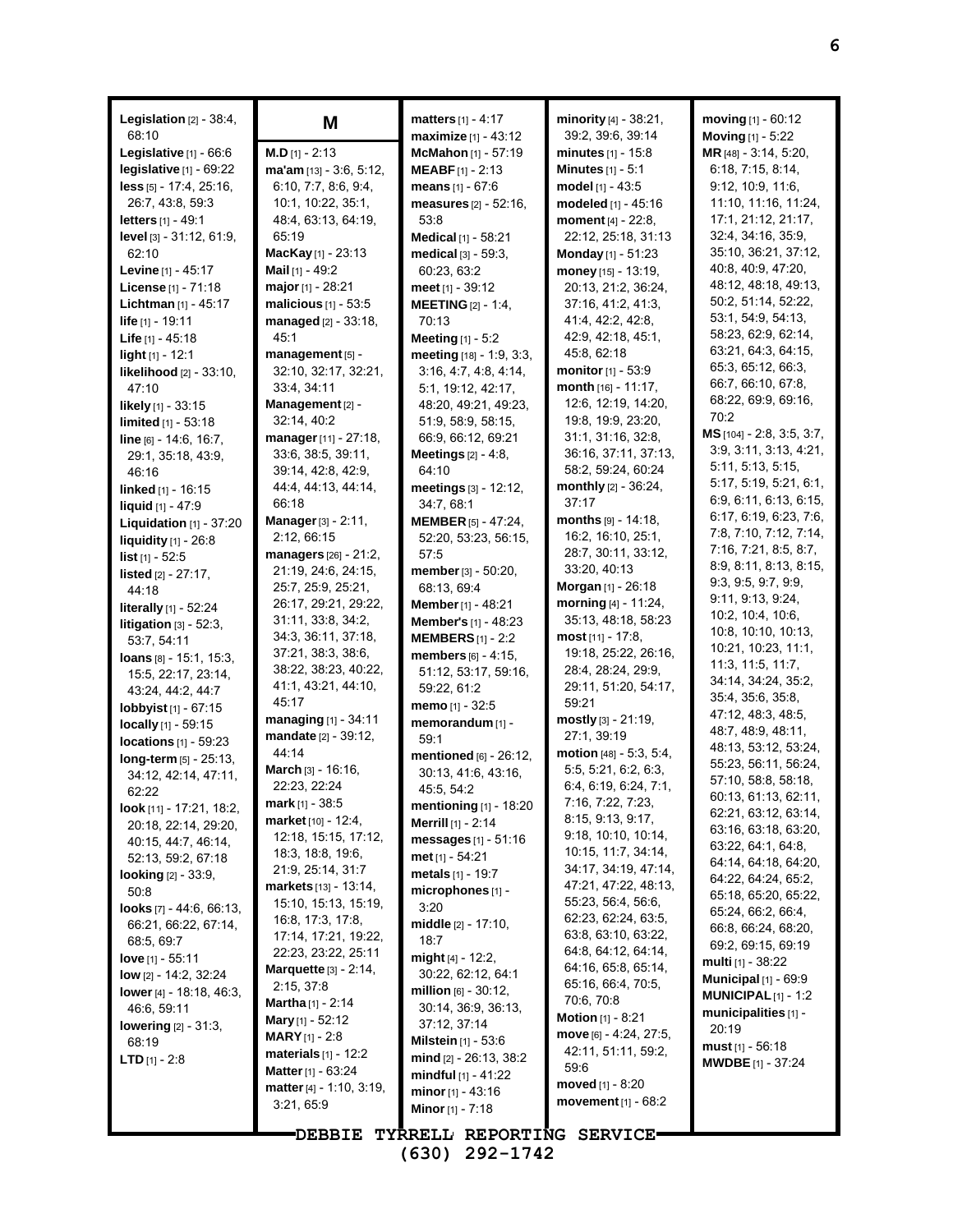| N                                           | nothing [2] - 57:2,<br>69.24                 | operate [1] - 55:9<br>opportunistic [3] - | 44:16<br><b>PAGE</b> $[1]$ - 71:2                               | 14:5, 14:13, 14:20,<br>15:5, 15:6, 15:14, |
|---------------------------------------------|----------------------------------------------|-------------------------------------------|-----------------------------------------------------------------|-------------------------------------------|
| names [2] - 24:23,                          | notice [7] - 4:7, 33:7,                      | 39:23, 43:21, 46:11                       | pages [3] - 12:8.                                               | 15:15, 15:20, 15:24,                      |
| 50:15                                       | 33:13, 33:24, 34:6,                          | opportunities [3] -                       | 12:17, 40:10                                                    | 16.9, 19.5, 19.13,                        |
| nations [1] - 16:17                         | 45.9, 52.8                                   | 18:2, 20:21, 20:23                        | Pages [5] - 5:24, 6:21,                                         | 19:16, 22:15, 22:22,                      |
| nature [5] - 13:20,                         | <b>notices</b> $[1] - 60:11$                 | opportunity [2] - 18:4,                   | 7:19, 8:17, 9:15                                                | 23:17, 23:18, 23:19,                      |
| 29:19, 36:22, 49:6,                         | notification $[1]$ - 53:20                   | 66:11                                     | paid [2] - 31:20, 62:3                                          | 24:4, 24:10, 24:16,                       |
| 50:11                                       | notify $[1] - 52:15$                         | option $[2] - 59.3$ ,                     | <b>pandemic</b> $[4] - 4:5$ ,                                   | 24:18, 26:4, 26:5,                        |
| near [2] - 14:3, 16:3                       | nowhere [1] - 16:3                           | 59:22                                     | 17:16, 17:24, 20:1                                              | 26:7, 26:16, 26:22,                       |
| necessarily [4] -                           | number [3] - 11:19,                          | options [7] - 34:1,                       | par $[1] - 11:17$                                               | 27:22, 28:9, 29:10,                       |
| 24:21, 27:24, 41:20,                        | 43:12, 43:13                                 | 37:9, 39:10, 39:13,                       | Parametric [4] - 18:13,                                         | 29:12, 30:7, 30:13,                       |
| 59:21                                       | <b>numbers</b> $[1] - 64.4$                  | 41:16, 49:10, 49:12                       | 26:2, 26:3, 39:11                                               | 30.21, 31:1, 38:2,                        |
| need [8] - 20:19,                           | <b>Nuveen [2] - 22:2,</b>                    | order $[7] - 6.1, 6.23$ ,                 | part [14] - 19:4, 20:16,                                        | 38:7, 38:14, 38:15,<br>45:1, 45:3, 45:6,  |
| 21:13, 34:14, 36:16,                        | 24:15                                        | 7:21, 8:19, 9:16,                         | 25:23, 26:16, 28:4,                                             | 45:13, 45:23, 47:11                       |
| 41:4, 56:9, 59:17,                          | <b>Nuveen's</b> [1] - 22:6                   | 10:13, 64:10                              | 28:24, 29:9, 29:11,                                             | <b>perform</b> $[1]$ - $61:4$             |
| 65.8                                        |                                              | ordinary [1] - 61:21                      | 32:11, 33:2, 43:17,                                             | performance [6] -                         |
| needle [1] - 42:11                          | O                                            | <b>Ordinary</b> [2] - 8:17,               | 43:18, 43:19, 44:15                                             | 21:22, 22:6, 22:7,                        |
| negative [7] - 14:19,                       | o'clock [1] - 52:24                          | 9:14                                      | participants [1] -<br>53:16                                     | 23:21, 32:6, 36:20                        |
| 15:22, 19:7, 20:7,                          | oath $[1] - 71:7$                            | organization [2] -<br>59:7, 59:8          |                                                                 | performed [2] - 26:10,                    |
| 23:11, 30:2, 37:5                           | obligation [1] - 59:17                       | organizational [2] -                      | <b>participate</b> $[1]$ - 66:19<br>participated $[2] - 23:1$ , | 28:3                                      |
| negatives [1] - 14:19<br>network [1] - 55:2 | obviously [13] - 12:19,                      | 21:20, 22:3                               | 25.3                                                            | <b>performers</b> [1] - 26:20             |
| Neuberger [3] - 18:13,                      | 17:19, 18:8, 20:3,                           | <b>outcome</b> [1] - 33:15                | particular [3] - 24:21,                                         | performing [6] -                          |
| 26:2, 26:4                                  | 22:22, 25:16, 29:6,                          | outpacing [1] - 22:15                     | 50:20, 60:24                                                    | 29:21, 35:16, 37:5,                       |
| neutral [1] - 25:12                         | 30.2, 30.19, 31.1,                           | outperform [2] -                          | particularly [2] -                                              | 41.7, 47.1, 61.4                          |
| never [1] - 45:16                           | 34:2, 39:5, 61:7                             | 18:16, 25:8                               | 15:22, 19:3                                                     | perhaps $[1] - 62:22$                     |
| new [12] - 17:13, 20:4,                     | occurred $[1]$ - 52:8                        | outperformance [1] -                      | <b>parts</b> $[1] - 15:7$                                       | period [4] - 23:20,                       |
| 20:21, 30:1, 38:22,                         | <b>OF</b> [4] - 1:3, 1:8, 71:1,              | 23:19                                     | <b>pass</b> $[1] - 32:2$                                        | 24:17, 31:1, 31:2                         |
| 40.23, 44.13, 45.8,                         | 71:2                                         | outperforming [6] -                       | <b>passed</b> $[7] - 66:13$ ,                                   | periods [1] - 31:17                       |
| 45:20, 49:23, 51:22,                        | offhand $[1] - 50:15$                        | 16:13, 23:12, 24:9,                       | 66:20, 67:5, 67:15,                                             | permission $[1] - 60:10$                  |
| 70:4                                        | Office [1] - 2:11                            | 24:17, 25:4, 25:22                        | 67:18, 68:6, 68:20                                              | Personnel [3] - 63:23,                    |
| <b>New</b> $[1]$ - 45:18                    | office $[3] - 4.2, 27.3$ ,                   | <b>output</b> [2] - 43:2, 43:5            | <b>passing</b> $[1]$ - 66:23                                    | 67:1, 68:6                                |
| <b>newer</b> $[1] - 42:3$                   | 59:20                                        | overall [11] - 12:18,                     | past [3] - 16:22, 30:11,                                        | personnel [3] - 51:18,                    |
| news [2] - 27:20, 53:5                      | Officer [1] - 2:11                           | 24:7, 26:9, 26:23,                        | 41:21                                                           | 51:19, 65:9                               |
| newspaper [1] - 50:16                       | officers $[3] - 57:3$ ,                      | 27:8, 28:13, 30:7,                        | <b>Pat</b> [1] - 52:12                                          | perspective [3] - 24:5,                   |
| next [25] - 6:20, 7:17,                     | 57:17, 58:10                                 | 31:7, 31:8, 38:1,                         | <b>PATRICIA</b> $[1]$ - 2:8                                     | 39:1, 39:7                                |
| 8:16, 11:8, 22:9,                           | <b>offices</b> [1] - 59:15                   | 38:12                                     | pay [3] - 37:22, 41:4,                                          | phone [1] - 49:4                          |
| 28:20, 28:22, 33:20,                        | often [2] - 33:8, 33:21                      | overexposure [1] -                        | 59:13                                                           | physically [1] - 4:6                      |
| 36:12, 37:24, 39:17,                        | old [1] - 70:4                               | 45.22                                     | <b>paying</b> $[2] - 36:23$ ,                                   | physician [3] - 59:18,<br>62:3, 62:8      |
| 42:16, 48:16, 49:23,                        | older [1] - 51:12                            | overheating [1] -                         | 61:2                                                            | $pick [1] - 61:6$                         |
| 49:24, 51:6, 51:16,                         | once $[1] - 13:18$                           | 13:11<br>overweight [1] - 29:4            | payment [1] - 50:24                                             | <b>picture</b> [1] - 22:9                 |
| 53:11, 54:15, 58:2,<br>58.9, 58.21, 63.23,  | one $[33] - 12:23$ ,                         | overweighting [1] -                       | Payments [1] - 48:17                                            | <b>PINELLI</b> [1] - 2:8                  |
| 67:8, 69:21                                 | 13:13, 18:10, 18:14,<br>22:21, 27:17, 27:21, | 31:18                                     | payments [1] - 29:7<br>payments/expenses                        | Pipeline [2] - 27:20,                     |
| $nice$ [7] - 23:13, 25:13,                  | 30:10, 32:4, 32:18,                          | own [3] - 17:23, 27:21,                   | $[1] - 30.12$                                                   | 27:23                                     |
| 25:22, 27:12, 36:11,                        | 37:21, 39:10, 40:11,                         | 62:4                                      | payout [1] - 37:15                                              | <b>place</b> $[2] - 33.6, 52.16$          |
| 37:20, 51:17                                | 40.20, 41.6, 48.19,                          | owned [3] - 38:7,                         | pending [1] - 62:22                                             | placed [3] - 48:19,                       |
| <b>nicely</b> $[1]$ - 22:6                  | 50:5, 50:12, 50:20,                          | 38.21, 39:14                              | <b>pension</b> $[1] - 59.9$                                     | 67:16, 68:7                               |
| $nine$ [1] - 33:12                          | 51:21, 52:3, 56:15,                          | owners [1] - 39:1                         | <b>Pension</b> $[6] - 48:16$ ,                                  | <b>Plan</b> $[1]$ - 39:18                 |
| $NO [1] - 1.4$                              | 60:18, 60:21, 68:1,                          | ownership [1] - 38:24                     | 54:19, 57:14, 60:18,                                            | plan [4] - 29:19, 30:3,                   |
| non $[1] - 16.6$                            | 68.9, 68.11, 68.19,                          | owns [1] - 27:22                          | 66:21, 69:4                                                     | 39:23, 51:11                              |
| non-U.S [1] - 16:6                          | 68:20, 68:21, 69:10,                         |                                           | <b>Pensions</b> $[3] - 67:1$ ,                                  | pleased [1] - 62:1                        |
| none $[1] - 4:23$                           | 69.11, 69.13                                 | P                                         | 67:2, 67:16                                                     | point [10] - 30:16,                       |
| <b>normally</b> $[1] - 37:3$                | one-year [2] - 30:10,                        |                                           | people [10] - 13:19,                                            | 30.18, 51:4, 56:16,                       |
| North [1] - 1:10                            | 68:21                                        | <b>pacing</b> $[1] - 39:23$               | 19:23, 51:16, 54:21,                                            | 57:12, 57:14, 57:22,                      |
| <b>notably</b> $[1] - 17.9$                 | Open [2] - 4:8, 64:10                        | <b>packages</b> $[1] - 31:5$              | 54:22, 55:6, 60:24,                                             | 62:11, 67:19, 68:23                       |
| <b>notarized</b> $[1] - 49:16$              | open [3] - 4:15, 19:22,                      | page [12] - 14:1, 18:6,                   | 61:16, 62:19, 66:17                                             | <b>police</b> [1] - 69:14                 |
| notating [1] - 45:20                        | 27:1                                         | 21:17, 21:18, 22:9,                       | per [5] - 26:15, 37:11,                                         | <b>policy</b> $[1] - 17:2$                |
| note [2] - 3:24, 59:14                      | open-end [1] - 27:1                          | 23:5, 28:20, 28:22,                       | 37:12, 43:14, 59:12                                             | popular [1] - 20:24                       |
| notes $[1] - 71:12$                         | opens [1] - 13:18                            | 43.4, 43.17, 43.19,                       | <b>percent</b> [50] - 11:18,                                    | portfolio [42] - 12:16,                   |
|                                             | <b>DEBBIE</b>                                | TYRRELL REPORTING SERVICE                 |                                                                 |                                           |

**7**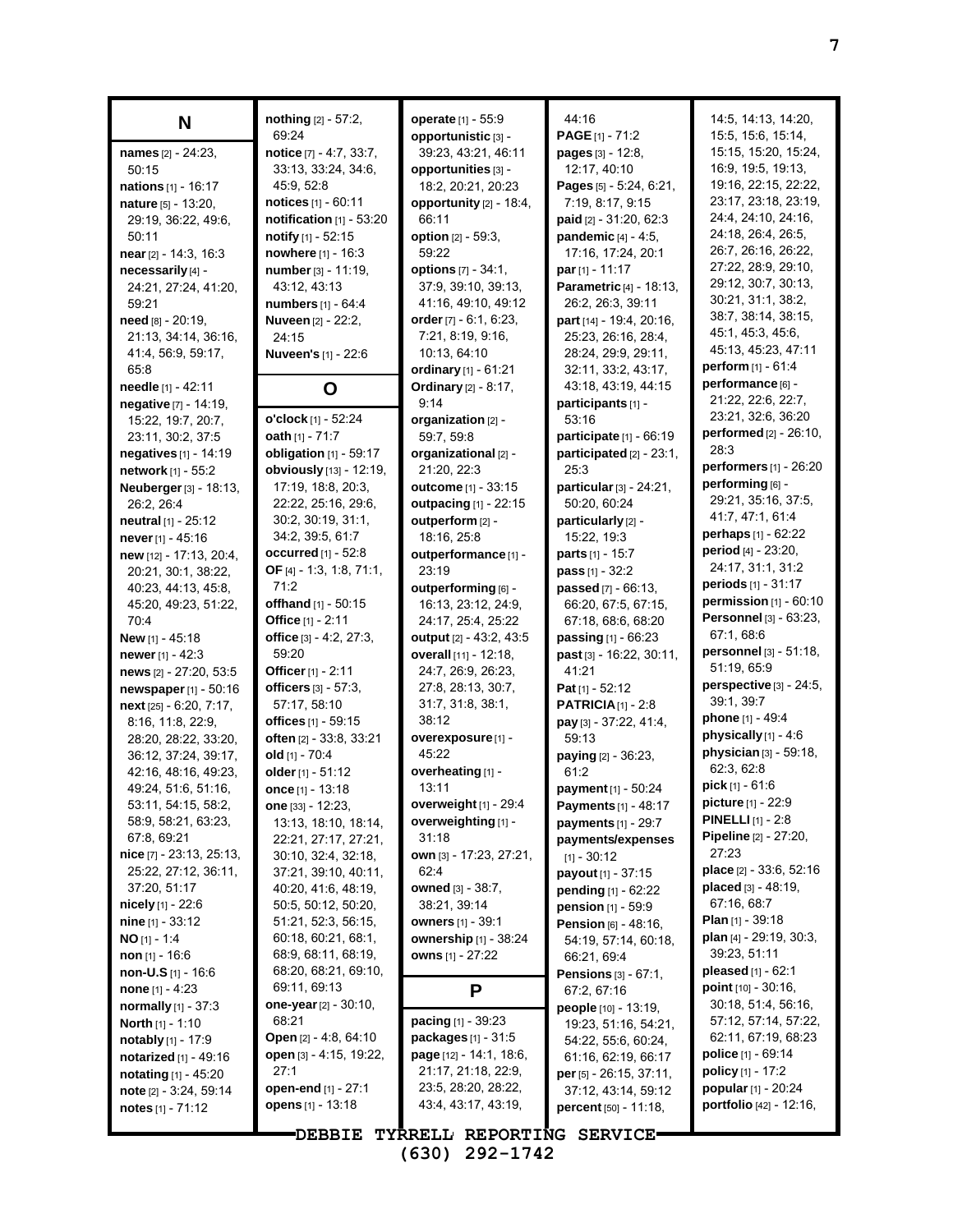| 15:6, 19:2, 27:12,             | 11:8, 11:13, 11:22,            | promoted [1] - 66:17             | range [3] - 26:22,                         | 60:7, 65:10                      |
|--------------------------------|--------------------------------|----------------------------------|--------------------------------------------|----------------------------------|
| 28:2, 28:3, 28:5,              | 16:18, 21:10, 34:19,           | propelled $[1]$ - $25:7$         | 37:11, 38:15                               | recommended [2] -                |
| 28:13, 29:4, 29:14,            | 34.22, 35:1, 36:18,            | properties $[1]$ - $27:4$        | rate [5] - 28:17, 41:19,                   | 34:7, 67:22                      |
| 29:24, 30:1, 30:15,            | 40.6, 47:18, 47:22,            | $property [1] - 21:8$            | 46.6, 47.11, 61.16                         | recommending [1] -               |
| 30:17, 31:8, 31:15,            | 48:1, 48:4, 48:14,             | proposal $[1] - 42:17$           | rates $[10] - 13:23$ ,                     | 47:20                            |
| 34:10, 34:12, 35:16,           | 49:11, 49:24, 51:13,           | Protection $[1]$ - $68:5$        | 14:1, 14:2, 14:3,                          | record $[4] - 3:24$ ,            |
| 35:24, 36:21, 37:2,            | 54:12, 54:15, 56:8,            | protection $[1] - 24:3$          | 14:4, 14:8, 14:10,                         | 56:11, 58:16, 65:5               |
| 37:4, 37:6, 38:1,              | 57:6, 58:6, 58:17,             | protective [1] - 52:16           | 14:12, 14:21, 31:4                         | recorded $[1] - 4.9$             |
| 38:8, 38:12, 38:20,            | 58:21, 61:12, 61:18,           | provide [2] - 22:3,              | rather [2] - 12:3, 61:15                   | recording [1] - 51:15            |
| 38:22, 39:21, 40:1,            | 61:23, 62:15, 63:10,           | 60:10                            | <b>ratio</b> [1] - 11:18                   | Recording [5] - 2:5,             |
| 41:8, 42:4, 42:20,             | 63.13, 63:23, 64:7,            | Provider [1] - 58:22             | rational [1] - 49:7                        | 57:8, 57:12, 58:3,               |
| 43.3, 43.7, 45.12,             | 64:12, 64:16, 64:19,           | provider's [1] - 60:23           | reach $[2] - 51:11$ ,                      | 58:11                            |
| 46:5, 46:12, 46:14,            | 65.8, 65.13, 65.16,            | providers $[1]$ - $63:3$         | 52:17                                      | recovery $[2] - 12:23$ ,         |
| 46:15, 47:1                    | 65:19, 66:5, 70:3              | provision $[1] - 60.9$           | reached [1] - 54:17                        | 14:9                             |
| Portfolio [8] - 43:1,          | President [6] - 2:3,           | prudent [2] - 4:5, 63:3          | reaching [2] - 47:10,                      | red [1] - 35:18                  |
| 43:10, 45:24, 46:11,           | 2:4, 47:12, 57:24,             | Public [3] - 3:16, 3:23,         | 51:8                                       | redeem [2] - 36:16,              |
| 46:18, 46:21, 47:7,            | 58:11, 58:19                   | 4:12                             | reading $[3] - 67.5$ ,                     | 37:18                            |
| 47:16                          | pressure [2] - 14:14,          | public [4] - 4:15, 4:16,         | 67:17, 68:7                                | redemption [1] -                 |
| portfolios [11] - 27:6,        | 19:7                           | 4:20, 20:15                      | real [21] - 16:19,                         | 37:21                            |
| 27:19, 28:17, 33:18,           | pretty [5] - 12:1, 14:2,       |                                  | 18:20, 18:21, 19:10,                       | reducing [1] - 43:23             |
| 35:24, 41:16, 42:22,           | 30:23, 32:20, 43:16            | pull [1] - 32:5                  | 19:11, 19:15, 21:6,                        | reference [2] - 67:1,            |
| 43:19, 45:9, 46:8              | prevails [1] - 69:5            | Purchasing $[1]$ - $69:9$        | 26:12, 26:13, 26:15,                       | 69:1                             |
| <b>portion</b> $[2] - 36:24$ , | previous $[1] - 5:1$           | pursuant [2] - 64:9,             | 27:9, 27:12, 28:14,                        | referenced $[2] - 58:1$ ,        |
| 39.24                          | previously $[2] - 47:8$ ,      | 64:12                            | 29:12, 29:13, 31:18,                       |                                  |
| position [2] - 27:22,          | 48:22                          | put [13] - 13.9, 14.14,          | 31:19, 32:4, 36:6,                         | 68:11                            |
| 54:21                          | price [2] - 19:19,             | 33.23, 34:5, 34:17,              |                                            | referred [2] - 67:20,            |
| positioned [1] - 17:24         | 32:20                          | 37:3, 38:11, 38:20,              | 36.9, 44.19                                | 69:7                             |
| positions [1] - 58:11          | prices [5] - 13:19,            | 42:1, 42:9, 42:18,               | realize [1] - 33:15                        | reflect <sub>[1]</sub> - 56:11   |
| positive [13] - 13:6,          | 14:11, 18:23, 19:3,            | 52:16, 58:9                      | realizing [2] - 32:17,                     | reflected $[2] - 14:1$ ,         |
| 14:20, 15:4, 16:8,             | 19:4                           | puts [1] - 14:11                 | 32:19                                      | 59:12                            |
| 20:6, 20:10, 29:5,             | <b>pricing</b> $[1]$ - 19:22   | putting [4] - 20:11,             | really [26] - 12:21,                       | <b>Refunds</b> [1] - 5:24        |
| 30:6, 30:8, 33:16,             | <b>Principal</b> $[1]$ - 45:17 | 33:8, 41:2, 52:13                | 13.2, 13.4, 15.6,                          | regarding $[1]$ - $63:2$         |
| 36.4, 37:23, 53:5              | private [34] - 20:7,           | <b>PutWrite</b> [1] - 18:12      | 15:10, 16:23, 17:14,                       | regardless $[1]$ - $69:5$        |
| possible [3] - 39:23,          | 23:15, 29:14, 29:17,           |                                  | 22.4, 22.23, 25.7,                         | regards [1] - 32:23              |
| 43:13, 63:24                   | 29:20, 31:19, 35:23,           | Q                                | 25:13, 25:20, 25:21,                       | Registered [1] - 49:2            |
| post [1] - 12:24               | 36:10, 39:24, 40:22,           |                                  | 29:24, 30:18, 31:4,                        | regular [1] - 4:14               |
| post-COVID [1] -               | 40:23, 41:6, 41:14,            | $Q3$ [1] - 39:22                 | 31:8, 31:9, 31:14,<br>40:10, 42:23, 43:16, | <b>Regular</b> [1] - 5:2         |
|                                |                                |                                  |                                            |                                  |
|                                |                                | Q4 [1] - 39:22                   |                                            | reiterate [1] - 62:4             |
| 12:24                          | 41:17, 41:18, 41:24,           | quarter [6] - 12:9,              | 44.9, 46.14, 67.9,                         | related [3] - 59:4.              |
| posted [2] - 4:7, 66:12        | 42:1, 42:7, 42:12,             | 19:14, 24:24, 26:14,             | 67:13                                      | 69:14, 69:16                     |
| potential [7] - 13:11,         | 44:23, 45:3, 45:4,             | 26:20, 31:16                     | Realty [1] - 26:17                         | relates [1] - 67:10              |
| 13:12, 41:19, 43:6,            | 45:7, 45:10, 45:14,            | quarterly [2] - 12:9,            | reason [3] - 23:12,                        | relationship [2] -               |
| 46:3, 46:6, 46:15              | 45:15, 45:19, 45:21,           | 28:1                             | 55:13, 62:13                               | 52:19, 62:22                     |
| <b>Power</b> $[2] - 48:23$ ,   | 45.22, 46:13                   | quarters $[1] - 32:15$           | reasonable $[2] - 4:13$ ,                  | relative [5] - 26:9,             |
| 49.4                           | proactive [1] - 33:23          | questions [6] - 11:21,           | 60:19                                      | 28:11, 28:15, 29:16,             |
| <b>prepared</b> $[2] - 3:20$ , | <b>problem</b> $[1]$ - 30:22   | 21:9, 32:2, 40:5,                | Receipt [1] - 49:2                         | 31:20                            |
| 4:10                           | proceeding $[1] - 4:3$         | 47:19, 69:18                     | receipts $[2] - 29.6$ .                    | relatively $[2]$ - 39:2,         |
| <b>PRESENT</b> [1] - 2:9       | PROCEEDINGS[2] -               | quick [4] - 16:19,               | 30:6                                       | 39:5                             |
| present $[2] - 4.2, 4.6$       | 1:8, 70:12                     | 21:24, 32:4, 35:12               | receive [2] - 37:1,                        | relayed [2] - 49:13,             |
| presentation [3] -             | proceedings $[3] - 4:9$ ,      | quickly [3] - 12:3,              | 37:14                                      | 68:3                             |
| 39:18, 51:17, 63:4             | 71:10, 71:13                   | 30:23, 35:14                     | <b>received</b> $[1] - 52:2$               | relevant $[1] - 4:17$            |
| <b>PRESIDENT</b> [76] - 3:2,   | $process [2] - 60:8,$          | quite [3] - 19:8, 20:5,          | recent $[1] - 32.23$                       | relief [1] - 14:21               |
| 3.6, 3.15, 5.5, 5.8,           | 61:20                          | 50:22                            | recently [4] - 17:12,                      | remain [1] - 21:19               |
| 5:12, 5:22, 6:2, 6:4,          | <b>product</b> $[1] - 33:16$   | quorum [1] - 3:15                | 27:20, 39:13, 50:16                        | remaining [2] - 55:22,           |
| 6:7, 6:10, 6:20, 6:24,         | products $[1]$ - 33:1          |                                  | recognize [1] - 50:14                      | 56:22                            |
| 7:2, 7:4, 7:7, 7:17,           | $program [1] - 66:18$          | R                                | recommend [3] -                            | remains [1] - 37:22              |
| 7:22, 7:24, 8:2, 8:6,          | <b>prohibit</b> [1] - 68:14    |                                  | 42:15, 46:17, 56:21                        | renewable [1] - 27:19            |
| 8:16, 8:21, 8:24, 9:4,         | projected [1] - 11:17          | raised [1] - 53:21               | recommendation [11]                        | rents $[1] - 27:13$              |
| 9.14, 9.18, 9.21,              | $projects_{[3]}$ - 20:13,      | <b>raising</b> $[1] - 61:8$      | - 33:5, 34:5, 46:20,                       | reopen [1] - 13:2                |
| 10:1, 10:11, 10:14,            | 20:15, 21:3                    | rallied [3] - 19:7, 25:2         | 47:7, 47:14, 52:12,                        | <b>reopening</b> $[2] - 13:17$ , |
| 10:16, 10:18, 10:22,           | promised $[1]$ - 36:15         | random [1] - 60:23               | 57:23, 59:2, 59:6,                         | 17:7                             |
|                                |                                | DEBBIE TYRRELL REPORTING SERVICE |                                            |                                  |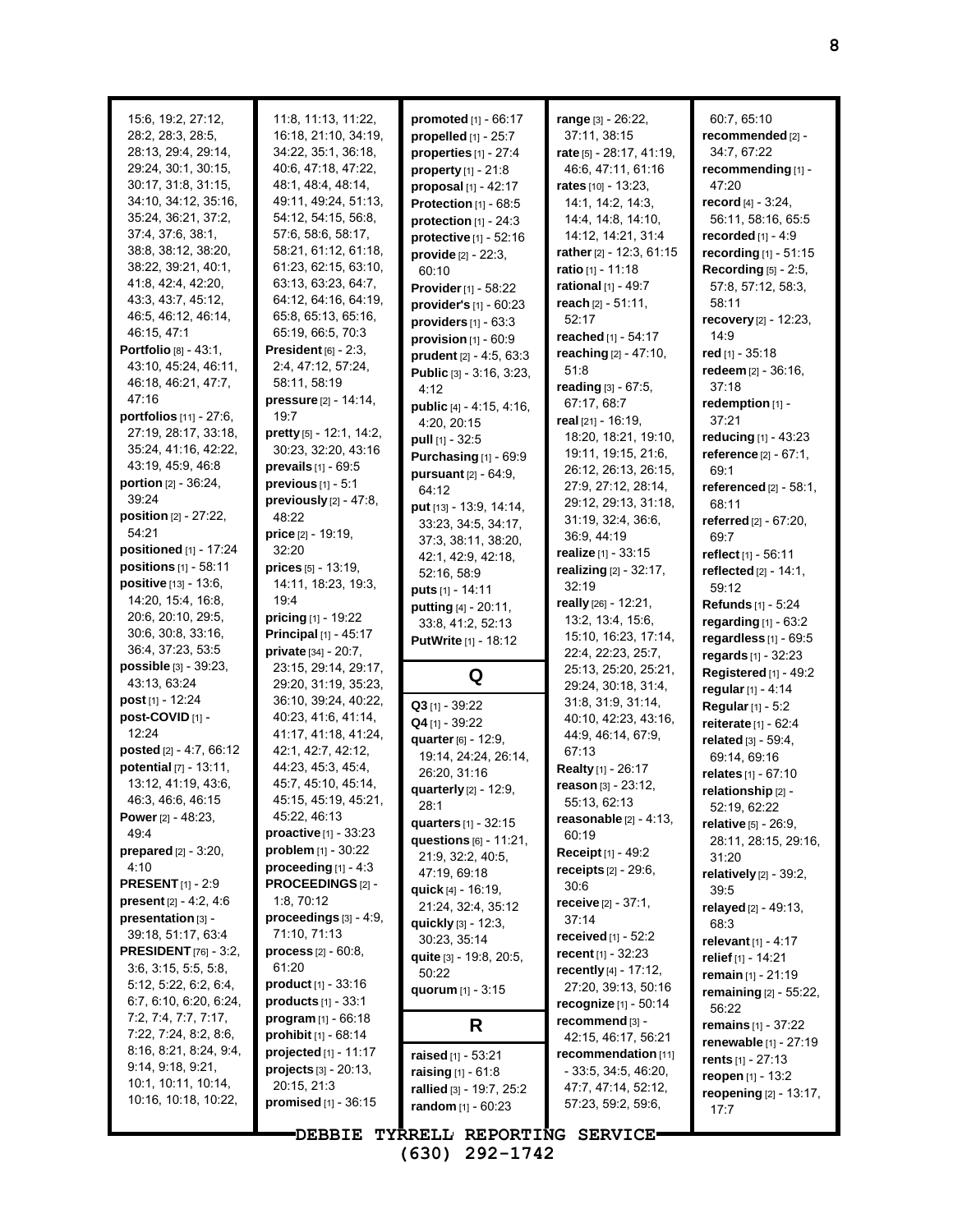| replacement [1] -                                 | rises [1] - 61:9                                 | 70:9                                      | <b>session</b> $[6] - 64:2$ ,                           | slides [1] - 40:4                               |
|---------------------------------------------------|--------------------------------------------------|-------------------------------------------|---------------------------------------------------------|-------------------------------------------------|
| 55:21                                             | rising $[1] - 28:17$                             | seconded $[6] - 6:7$ ,                    | 64:4, 64:9, 68:12,                                      | slightly [3] - 22:15,                           |
| Report [7] - 12:7,                                | risk [8] - 34:10, 41:20,                         | 7:4, 34:22, 48:1,                         | 69:20, 69:22                                            | 23:9, 46:3                                      |
| 21:18, 31:10, 38:1,                               | 41:23, 43:8, 43:14,                              | 56:8, 65:17                               | Session [2] - 65:5,                                     | small $[8] - 21:24$ ,                           |
| 50:1, 50:2, 54:14                                 | 46:3, 46:7, 47:1                                 | Secretary [5] - 2:5,                      | 65:7                                                    | 22.19, 24:14, 24:20,                            |
| <b>REPORT</b> [1] - 1:8                           | <b>risks</b> [1] - 13:13                         | 57:8, 57:13, 58:3,                        | seven [3] - 40:24,                                      | 25:1, 25:2, 42:23                               |
| report $[4] - 12:9$ ,<br>35:11, 35:14, 40:21      | road [1] - 51:4                                  | 58:11<br><b>Section</b> [2] - 57:14,      | 45:8, 46:15                                             | smaller [1] - 13:4                              |
| <b>reported</b> $[1] - 71.9$                      | Robert [1] - 2:5<br>Rock [2] - 25:23.            | 64.9                                      | several [3] - 12:12,<br>13:15, 42:10                    | smoother [1] - 16:21<br>software [1] - 52:7     |
| Reporter [1] - 71:7                               | 38:20                                            | section [1] - 57:17                       | severe [1] - 33:14                                      | <b>solutions</b> $[1] - 53:10$                  |
| reporter [1] - 71:7                               | role [3] - 55:7, 57:8,                           | <b>security</b> [4] - 52:3.               | shaken [1] - 15:11                                      | solved [1] - 30:23                              |
| Reports [1] - 21:15                               | 57:9                                             | 53:7, 54:6, 54:10                         | shared [2] - 51:19,                                     | somewhat [1] - 25:12                            |
| reports [4] - 11:20,                              | roles $[2]$ - 54:18,                             | see [39] - 14:6, 14:16,                   | 52:10                                                   | Soni [16] - 2:4, 3:9,                           |
| 26:14, 50:9                                       | 58:13                                            | 14:17, 15:2, 16:3,                        | Shelby [1] - 2:12                                       | 5:15, 6:13, 7:10, 8:9,                          |
| representing [1] -                                | roll $[4] - 3:4, 3:18,$                          | 18:7, 18:11, 19:2,                        | <b>SHELBY</b> $[3] - 6.1$ ,                             | 9:7, 10:4, 11:1, 35:4,                          |
| 50:18                                             | 5:10, 56:9                                       | 19:11, 19:18, 19:23,                      | 6:23, 7:21                                              | 48:2, 48:7, 53:12,                              |
| represents $[1]$ - 16:7                           | rollout [1] - 17:18                              | 21:1, 21:6, 24:8,                         | shift [1] - 15:9                                        | 63:16, 64:22, 65:22                             |
| request $[2] - 4:16$ ,                            | <b>routine</b> [1] - 50:6                        | 25:18, 28:9, 28:24,                       | shifting [1] - 18:5                                     | <b>SONI</b> [18] - $3:10, 5:16$ ,               |
| 60:9                                              | row $[1] - 18:11$                                | 29:9, 30:5, 30:9,                         | short [2] - 14:3, 34:9                                  | 6:14, 7:11, 8:10, 9:8,                          |
| requests $[4] - 4:19$ ,                           | <b>RUFFOLO</b> [2] - 10:13,                      | 30:10, 30:17, 33:21,                      | short-term [1] - 14:3                                   | 10:5, 11:2, 35:5,                               |
| 4:21, 50:6, 50:7                                  | 66:8                                             | 35:19, 36:3, 37:21,<br>38.9, 39.20, 40.1, | <b>Shorthand</b> [1] - 71:6                             | 47:24, 48:8, 52:20,                             |
| require [1] - 52:14                               | Ruffolo [1] - 2:10                               | 44:18, 44:19, 44:22,                      | shorthand $[2] - 71:9$ ,                                | 53:23, 56:15, 57:5,                             |
| requires $[1] - 3.18$                             | Rules [1] - 67:20                                | 44:24, 45:2, 46:1,                        | 71:12                                                   | 63:17, 64:23, 65:23<br>Soni's [1] - 57:22       |
| Reserve [1] - 13:8                                | run [2] - 43:4, 62:2                             | 46:4, 53:7, 61:2,                         | shortly [1] - 39:22                                     | soon $[1] - 40:1$                               |
| Reshma [1] - 2:4                                  |                                                  | 70:1                                      | show [1] - 41:16                                        | sooner [2] - 52:15,                             |
| resigning [1] - 54:19<br>resolution $[1]$ - 12:13 | S                                                | seeing [2] - 12:6,                        | shows [1] - 46:8<br>side [15] - 15.9, 16.4,             | 67.11                                           |
| $respect$ [3] - 53:16,                            | $S\&P_{[3]} - 24:17, 24:18,$                     | 12:20                                     | 17:1, 18:5, 18:6,                                       | <b>sort</b> $[1]$ - 50:7                        |
| 57:3, 67:24                                       | 24:22                                            | seeking [5] - 50:13,                      | 18:10, 18:24, 20:2,                                     | <b>sounds</b> $[1] - 40.6$                      |
| respond $[1] - 3:21$                              | safe [1] - 37:3                                  | 50:17, 50:21, 51:1,                       | 21:22, 22:20, 23:8,                                     | space $[3] - 4.6, 34.3,$                        |
| rest $[1] - 29.8$                                 | sailing [1] - 16:21                              | 66:16                                     | 25:5, 25:20, 27:16,                                     | 34:4                                            |
| restriction [2] - 58:20,                          | <b>salaries</b> $[2] - 65:12$ ,                  | seem $[2] - 16:23$ ,                      | 55:1                                                    | special [1] - 69:11                             |
| 68:21                                             | 65:13                                            | 62:16                                     | sign [1] - 35:19                                        | specific [1] - 64:10                            |
| <b>result</b> $[1] - 60:3$                        | salary [1] - 50:13                               | Segal [2] - 21:21, 22:5                   | significant $[2]$ - 13:22,                              | spend [1] - 13:19                               |
| retail [1] - 27:4                                 | sampling [1] - 60:23                             | <b>sell</b> [1] - 20:19                   | 23:20                                                   | splitting [1] - 45:19                           |
| retail-type [1] - 27:4                            | Sandra [1] - 2:12                                | selling [2] - 32:9,<br>32:20              | significantly [2] -                                     | spot [1] - 54:19                                |
| retroactive $[1] - 67:12$                         | save [1] - 62:19                                 | selloff [1] - 31:2                        | 14:7, 24:9                                              | $SS$ [1] - 71:1                                 |
| return [14] - 16:12,                              | saving [1] - 60:3                                | Senate [8] - 66:15,                       | signs [1] - 19:11                                       | Stacey [1] - 2:10                               |
| 19:23, 22:14, 22:21,                              | savings [1] - 60:5                               | 67:2, 67:16, 68:1,                        | similar [3] - 22:2,                                     | staff [3] - 35:14, 47:5,                        |
| 30:5, 30:7, 30:10,                                | saw [5] - 14:21, 15:12,                          | 68:8, 68:21, 69:1,                        | 32:13, 46:8                                             | 47:15                                           |
| 30:13, 41:19, 43:11,                              | 19:11, 37:4, 40:20                               | 69.23                                     | simply [1] - 27:13                                      | <b>Staff</b> $[1] - 4:2$                        |
| 43.13, 46.3, 46.6,<br>47:11                       | scenarios $[1] - 43:3$<br>scheduled [2] - 51:22, | <b>Senator</b> $[1] - 69:3$               | <b>sitting</b> $[1] - 36:13$<br>situation $[4]$ - 32:8, | staff's $[1] - 60:7$                            |
| returned [1] - 30:14                              | 69.23                                            | send [2] - 11:12, 49:16                   | 33:14, 33:15, 62:3                                      | stand [2] - 14:5, 55:17<br>stand-up [1] - 55:17 |
| <b>returning</b> $[1] - 41:3$                     | <b>scope</b> $[1] - 27:6$                        | sense $[3]$ - 58.5, 58.7,                 | situations [1] - 33:21                                  | standpoint $[1]$ - 22:10                        |
| <b>returns</b> [12] - 14:15,                      | <b>screen</b> $[1]$ - 12:17                      | 61:11                                     | $\sin$ [2] - 33:12, 40:23                               | start $[5] - 4.24$ , 17:23,                     |
| 14:17, 15:12, 16:2,                               | se [1] - 26:15                                   | sent $[4] - 49.1$ , 49.2,                 | size [2] - 14:24, 27:6                                  | 28:9, 33:24, 51:23                              |
| 16.6, 18:14, 19:12,                               | search [1] - 44:12                               | 51:1, 59:1                                | <b>Slack</b> $[9] - 2:6, 5:19$                          | <b>started</b> $[2] - 30:7$ ,                   |
| 19:15, 23:4, 30:22,                               | second [31] - 5:6, 5:7,                          | <b>separately</b> $[2] - 45:16$ ,         | 8:13, 9:11, 10:8,                                       | 47:13                                           |
| 30:24, 43:8                                       | 5.8, 6.5, 6.6, 7.2,                              | 45:20                                     | 11.5, 35.8, 48.11,                                      | starting [3] - 19:11,                           |
| Reversionary [1] -                                | 7:24, 8:1, 8:2, 8:22,                            | <b>serve</b> $[2] - 58:13$ ,              | 63:20                                                   | 21:1, 21:17                                     |
| 7:19                                              | 8:24, 9:19, 9:20,                                | 68:15                                     | <b>slack</b> $[5] - 3.13, 6.17,$                        | <b>starts</b> [1] - 60:14                       |
| review $[3] - 12:7$ ,                             | 10:16, 10:17, 10:18,                             | <b>served</b> [2] - 57:19,<br>68:14       | 7:14, 65:2, 66:2                                        | <b>STATE</b> $[1]$ - 71:1                       |
| 66:11, 69:20                                      | 16.5, 16.7, 17.11,                               | <b>service</b> $[1] - 63.2$               | <b>SLACK</b> $[13] - 3:14$                              | State [2] - 1:11, 71:8                          |
| reviewed $[1] - 33:4$                             | 18:1, 47:23, 47:24,                              | <b>Service</b> [2] - 58:22,               | 5:20, 6:18, 7:15,                                       | <b>States</b> [1] - 27:3                        |
| revise $[1] - 54.9$                               | 56:7, 62:12, 63:11,                              | 69:10                                     | 8.14, 9.12, 10.9,                                       | <b>status</b> $[5] - 30.22$ ,                   |
| RFP [2] - 39:23, 66:19                            | 64:15, 64:16, 65:15,<br>67:17, 68:7, 70:7        | <b>Services</b> $[1] - 66:16$             | 11.6, 35.9, 48.12,<br>63.21, 65.3, 66.3                 | 33.7, 33.9, 33.13,                              |
| right-hand $[3] - 14:17$ ,                        | <b>Second</b> [6] - 7:3, 8:23,                   | <b>services</b> $[2] - 60:24$ ,           | <b>slide</b> $[4] - 36.12$ ,                            | 68:23                                           |
| 18.6, 18.24<br><b>Rights</b> $[1]$ - 69:17        | 9:21, 34:21, 63:9,                               | 61:4                                      | 37:24, 39:17, 39:18                                     | stay [2] - 55:10, 55:12                         |
|                                                   |                                                  |                                           |                                                         | <b>STENOGRAPHIC [1] -</b>                       |
|                                                   |                                                  | DEBBIE TYRRELL REPORTING SERVICE          |                                                         |                                                 |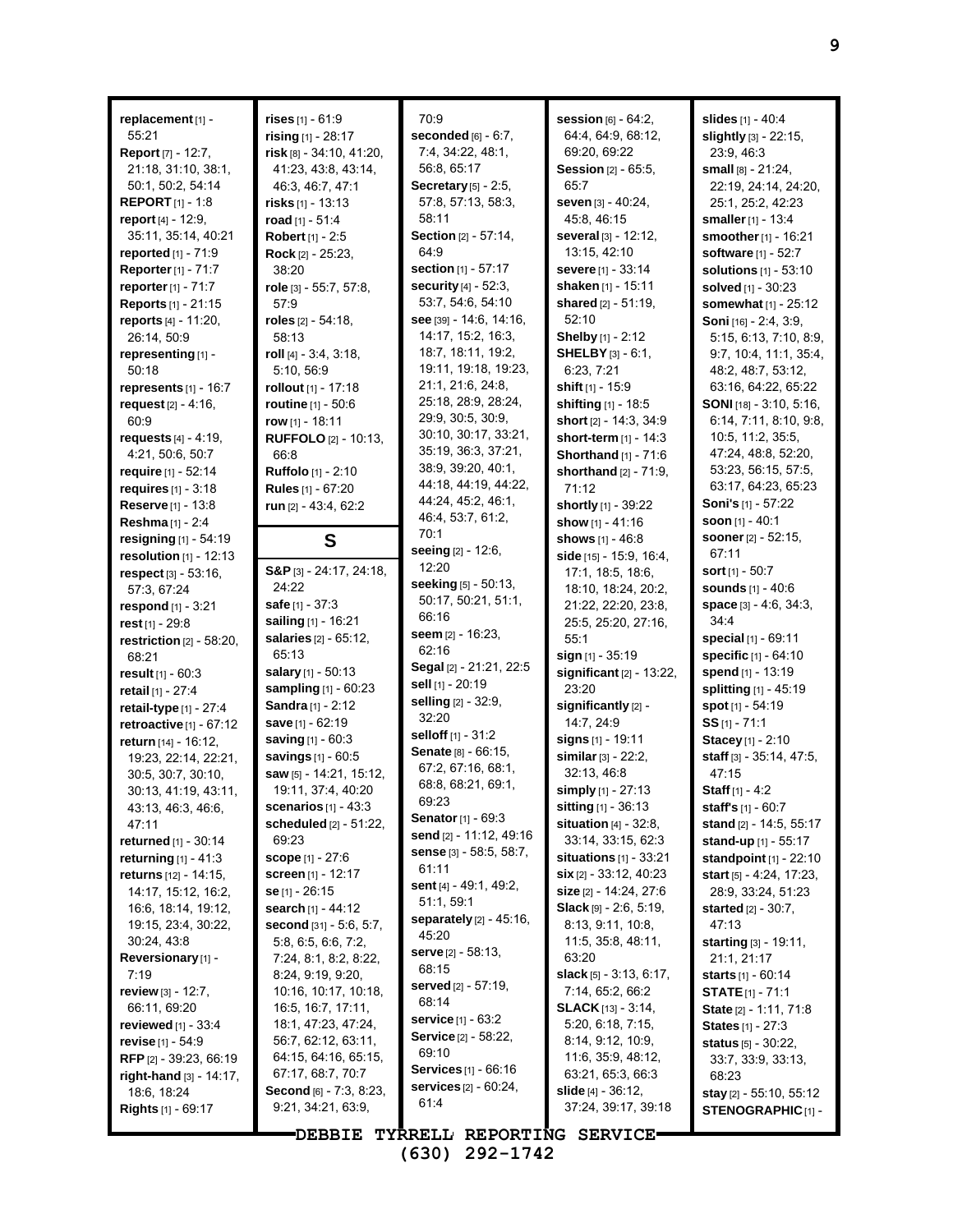1:8 **stepping** [1] - 46:23 **steve** [1] - 37:10 **Steve** [5] - 2:11, 11:15, 33:24, 40:17, 53:24 **Steve's** [1] - 40:21 **still** [19] - 15:23, 17:9, 17:15, 17:22, 20:18, 20:20, 20:23, 34:11, 36:3, 36:8, 38:1, 38:15, 38:16, 38:18, 44:3, 45:21, 52:18, 53:1, 68:1 **stimulus** [4] - 13:7, 13:9, 31:3, 31:5 **stock** [1] - 31:7 **stockmarket**[2] - 26:8, 31:4 **stocks** [10] - 16:1, 19:1, 22:20, 24:20, 25:1, 25:2, 25:17, 42:5 **stone** [1] - 46:23 **story** [1] - 20:3 **strategies** [5] - 15:3, 18:8, 18:15, 18:17, 45:18 **strategy** [2] - 21:24, 38:22 **Street** [1] - 1:10 **strong** [10] - 12:19, 16:3, 16:9, 18:7, 21:23, 29:23, 36:8, 55:10, 55:12 **stronger**[1] - 17:24 **strongly** [1] - 38:16 **structure** [1] - 29:14 **struggled** [1] - 17:8 **struggling** [3] - 16:17, 38:19, 39:11 **Studies** [1] - 41:15 **Study** [3] - 32:3, 39:19, 40:10 **study** [1] - 45:20 **subject** [1] - 36:22 **substantially** [1] - 30:19 **substantive** [1] - 60:14 **successes** [1] - 17:23 **successful** [1] - 17:17 **successor**[2] - 57:19, 58:10 **suggesting** [1] - 56:18 **suit** [1] - 69:4 **Suite** [1] - 1:10 **SULLIVAN** [2] - 8:19, 9:16 **Sullivan** [2] - 2:13, 63:7

**Summary** [5] - 30:4, 40:11, 43:1, 43:9, 46:1 **summary** [1] - 43:2 **sums** [1] - 36:23 **supervisor**[1] - 55:18 **supporting** [1] - 47:4 **supposed** [1] - 37:14 **surge** [1] - 31:4 **surged** [1] - 22:24 **sustained** [1] - 13:16 **swing** [1] - 23:19 **Symphony** [3] - 22:2, 22:4, 23:13 **Systems** [1] - 51:22 **T table** [7] - 14:17, 15:2, 16:5, 42:24, 43:10, 44:17, 46:2 **takeaway** [1] - 18:10 **target** [2] - 29:10, 29:11 **targeted** [1] - 45:3 **tax** [2] - 29:6, 30:6 **team** [6] - 33:1, 33:19, 34:1, 34:11, 34:13, 40:18 **technology** [1] - 24:23 **Terence** [1] - 2:13 **term** [13] - 14:3, 14:4, 22:7, 25:13, 28:1, 31:23, 34:9, 34:12, 42:14, 47:11, 55:22, 56:22, 62:22 **terminated** [1] - 21:23 **terms** [9] - 12:10, 12:14, 17:7, 18:19, 33:19, 40:14, 41:5, 46:24, 68:12 **text** [1] - 11:10 **THE** [4] - 1:2, 2:7, 70:12, 70:13 **thinking** [1] - 31:14 **third** [2] - 23:5, 67:5 **thirds** [1] - 15:1 **THIS** [1] - 70:14 **Thompson** [24] - 3:11, 5:6, 5:17, 6:5, 6:15, 7:12, 8:11, 8:22, 9:9, 9:19, 10:6, 11:3, 34:20, 35:6, 48:9, 56:3, 56:19, 56:22, 63:11, 63:18, 64:24, 65:17, 65:24, 70:9 **THOMPSON** [26] - 3:12, 5:4, 5:18, 6:3, 6:16, 7:1, 7:13, 7:23, 8:12, 8:20, 9:10,

9:17, 10:7, 10:15, 11:4, 34:17, 35:7, 48:10, 56:6, 63:8, 63:19, 64:14, 65:1, 65:14, 66:1, 70:6 **thorough** [1] - 21:11 **thousand** [1] - 61:3 **Threadneedle** [1] - 32:11 **threats** [1] - 17:5 **three** [4] - 21:19, 25:21, 26:16, 50:7 **throughout** [1] - 27:2 **TIME** [1] - 70:14 **today** [10] - 4:20, 12:1, 22:11, 24:4, 31:10, 34:5, 41:24, 42:16, 46:20, 63:4 **today's** [1] - 42:13 **tomorrow** [1] - 56:2 **ton** [1] - 13:9 **top** [9] - 13:24, 22:13, 26:20, 28:22, 43:4, 43:17, 43:19, 44:15, 46:9 **topic** [1] - 54:6 **towards** [2] - 14:6, 14:14 **traction** [2] - 67:14, 68:9 **trade** [4] - 17:1, 17:5, 39:12 **traditional** [3] - 18:17, 22:18, 26:9 **trailing** [1] - 31:1 **transactions** [1] - 32:22 **transcript** [2] - 4:9, 71:11 **Transcripts** [1] - 5:1 **transitory** [1] - 13:20 **Treasurer**[1] - 2:6 **treasury** [1] - 24:3 **trend** [3] - 16:12, 35:20, 37:22 **trending** [2] - 35:18, 37:18 **troubling** [1] - 61:15 **true** [1] - 71:11 **truly** [1] - 54:21 **Trustee** [48] - 3:5, 5:5, 5:8, 5:11, 6:4, 6:7, 6:9, 7:4, 7:6, 8:2, 8:5, 8:21, 8:24, 9:3, 9:18, 9:21, 9:24, 10:18, 10:21, 34:19, 34:22, 34:24, 47:22, 48:1, 48:3, 53:12, 54:16, 56:1, 56:3, 56:13, 56:18, 56:19,

56:22, 57:2, 57:18, 57:22, 61:18, 63:10, 63:11, 63:12, 64:18, 65:16, 65:18, 67:21, 70:8, 70:9 **trustee** [40] - 3:7, 3:9, 3:11, 5:13, 5:15, 5:17, 6:11, 6:13, 6:15, 7:8, 7:10, 7:12, 8:7, 8:9, 8:11, 9:5, 9:7, 9:9, 10:2, 10:4, 10:6, 10:23, 11:1, 11:3, 35:2, 35:4, 35:6, 48:5, 48:7, 48:9, 63:14, 63:16, 63:18, 64:20, 64:22, 64:24, 65:20, 65:22, 65:24, 68:16 **TRUSTEE**[68] - 3:8, 3:10, 3:12, 5:4, 5:7, 5:14, 5:16, 5:18, 6:3, 6:6, 6:12, 6:14, 6:16, 7:1, 7:3, 7:9, 7:11, 7:13, 7:23, 8:1, 8:8, 8:10, 8:12, 8:20, 8:23, 9:6, 9:8, 9:10, 9:17, 9:20, 10:3, 10:5, 10:7, 10:15, 10:17, 10:24, 11:2, 11:4, 34:17, 34:21, 35:3, 35:5, 35:7, 37:10, 48:6, 48:8, 48:10, 56:6, 56:7, 61:20, 61:24, 62:18, 63:8, 63:9, 63:15, 63:17, 63:19, 64:21, 64:23, 65:1, 65:14, 65:15, 65:21, 65:23, 66:1, 70:6, 70:7, 70:8 **trustees** [6] - 42:3, 53:1, 56:5, 56:13, 56:17, 68:14 **Trustees** [19] - 3:3, 3:19, 4:1, 4:14, 32:7, 35:13, 48:18, 50:3, 54:24, 55:3, 55:6, 55:20, 58:23, 59:1, 64:3, 64:5, 66:24, 68:4, 69:21 **try** [2] - 43:11, 49:11 **trying** [2] - 21:3, 45:23 **turn** [1] - 21:14 **Twitter**[1] - 17:6 **two** [9] - 14:19, 15:1, 15:3, 15:20, 16:2, 34:2, 50:12, 52:24, 69:12 **two-thirds** [1] - 15:1 **type** [6] - 26:10, 27:4,

33:21, 36:1, 52:15, 53:4 **types** [4] - 43:22, 44:3, 44:9, 69:11 **typical** [2] - 37:11, 50:7 **typically** [1] - 37:17 **TYRRELL** [2] - 71:6, 71:17 **U U.K** [2] - 13:3, 17:17 **U.S** [14] - 13:2, 13:3, 13:6, 16:6, 16:11, 16:12, 16:13, 17:16, 17:22, 18:7, 24:8, 29:10, 31:21, 32:10 **Ullico** [7] - 20:17, 20:22, 27:18, 27:20, 28:3, 28:13, 45:1 **ultimately** [4] - 4:10, 50:19, 51:3, 66:23 **under** [3] - 4:24, 60:18, 61:16 **underlying** [1] - 19:1 **underperformed** [1] - 25:9 **underweight** [1] - 25:19 **unforeseeable** [1] - 35:20 **unit** [1] - 43:14 **United** [1] - 27:2 **unless** [1] - 49:23 **unmute** [1] - 3:20 **unofficial** [1] - 11:19 **unscathed** [1] - 28:5 **unusual** [1] - 31:2 **up** [41] - 6:20, 7:17, 8:16, 11:8, 11:15, 12:17, 13:20, 14:6, 14:14, 15:5, 15:14, 15:15, 18:9, 19:4, 19:22, 21:4, 22:21, 23:9, 23:18, 24:9, 24:16, 24:17, 26:3, 26:4, 26:15, 28:10, 32:5, 34:1, 45:23, 46:9, 48:16, 48:21, 49:24, 50:19, 54:3, 54:15, 55:17, 58:19, 58:21, 63:23, 69:12 **update** [8] - 12:5, 22:1, 32:7, 49:23, 51:6, 53:11, 66:11, 67:15 **updated** [2] - 11:21, 44:13 **Updates** [1] - 66:6

**DEBBIE TYRRELL REPORTING SERVICE (630) 292-1742**